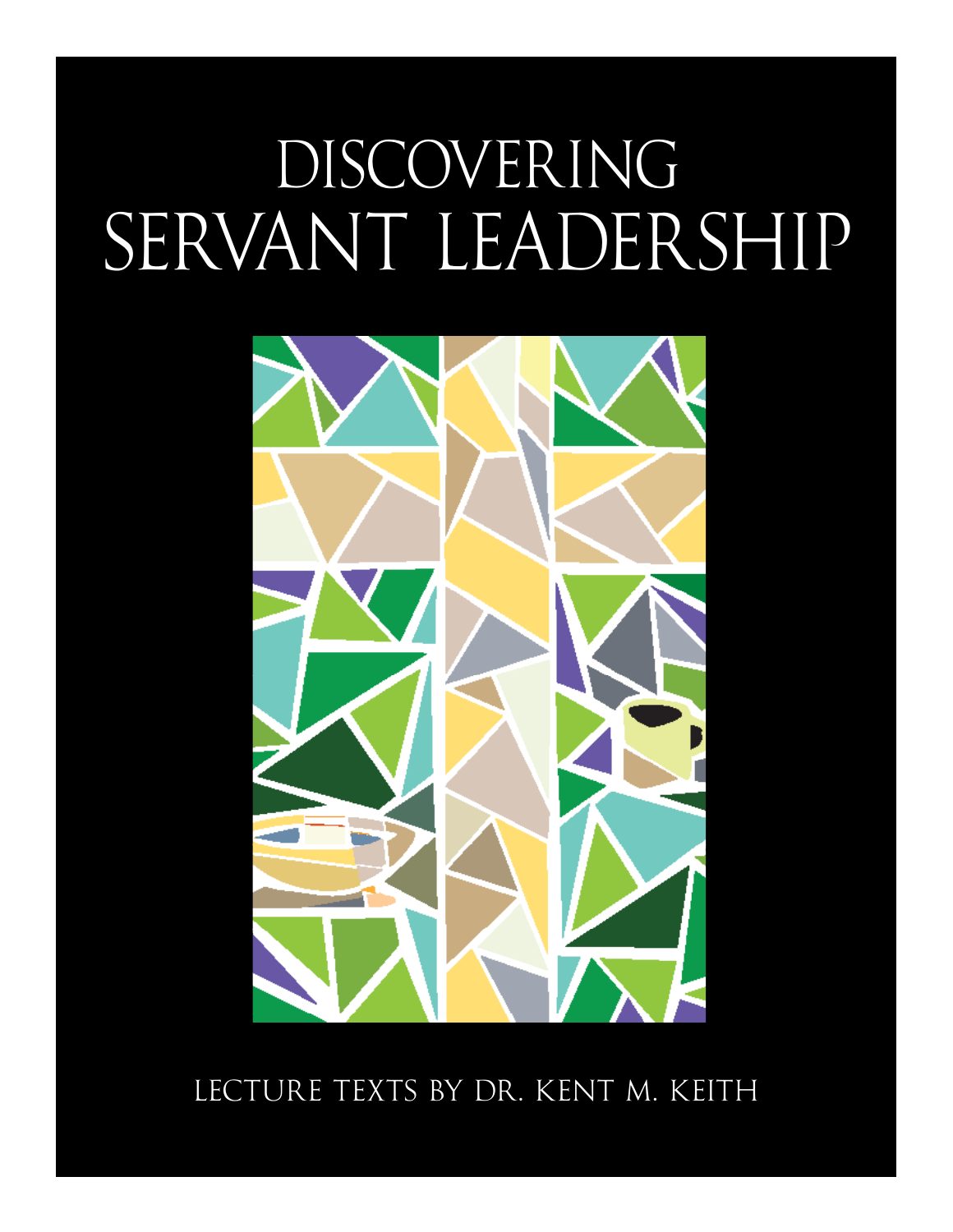#### Discovering Servant Leadership © Copyright Kent M. Keith 2018

All rights reserved. No part of this publication may be reproduced, stored in a retrieval system, or transmitted in any form or by any means, electronic, mechanical photocopying, recording or otherwise, without prior written permission by the author.

More information about servant leadership is available at

**www.christianleaderatwork.com** and **www.toservefirst.com**

Design by Joe Hunt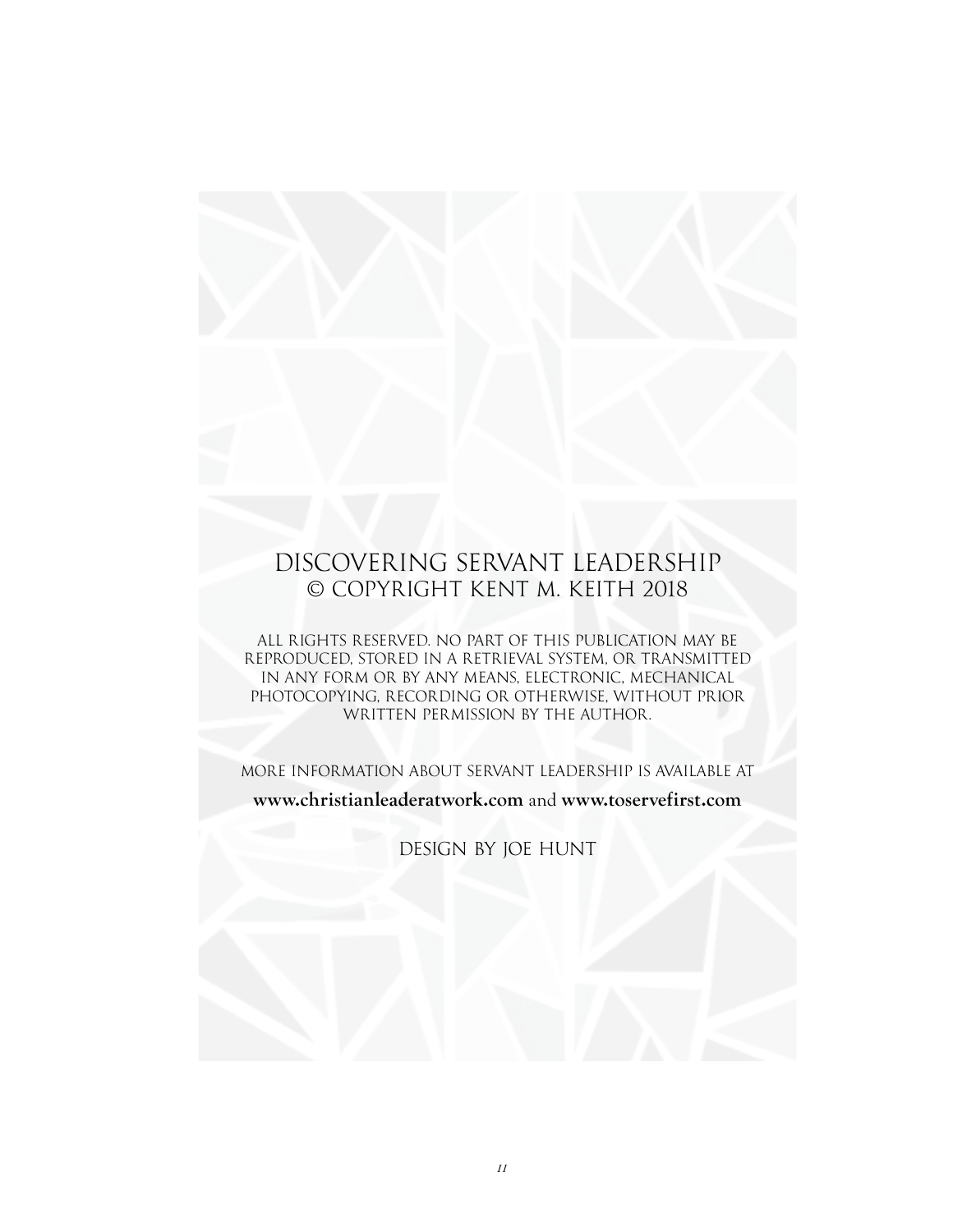

| Module Three: The Characteristics of Servant Leaders 39 |
|---------------------------------------------------------|
| Module Four: The Key Practices of Servant Leaders52     |
|                                                         |
|                                                         |
|                                                         |
|                                                         |
|                                                         |
|                                                         |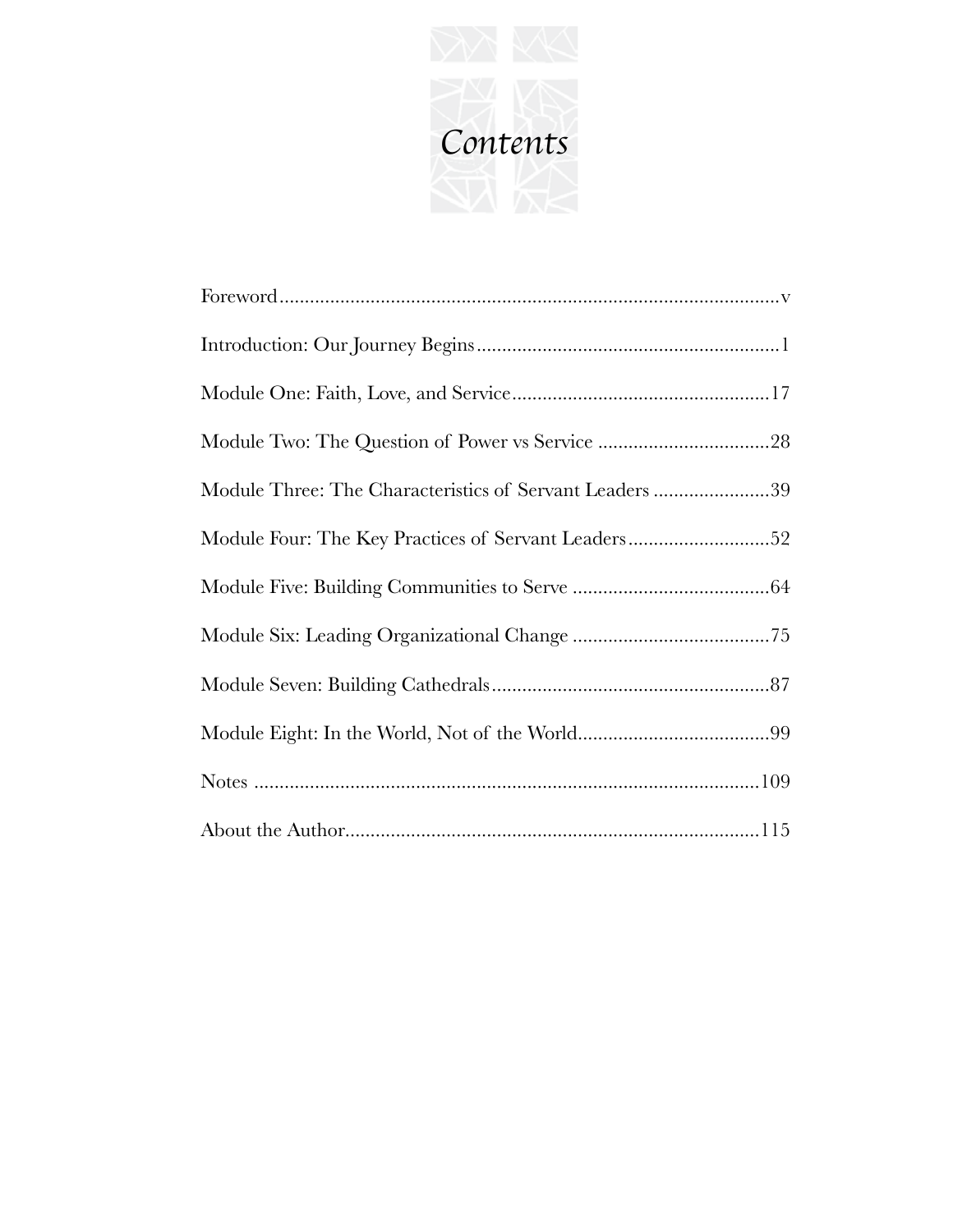

It is my pleasure to serve as the producer for the New Institute's short course on "Discovering Servant Leadership."

The purpose of the New Institute is to train and mentor leaders in government and politics, business, nonprofits, education, creative industries, and technology. Leaders in all these fields will have the most positive impacts on their colleagues and society at large if they are servant leaders.

We are fortunate to have the opportunity to work with Dr. Kent Keith, who authored and presented these nine lectures. Dr. Keith has studied, taught, and practiced servant leadership for thirty years. He is known throughout the world as an expert. He has given hundreds of talks and workshops on servant leadership, and has authored a number of influential books on the topic.

Dr. Keith has three advanced degrees and has worked in the public, private, nonprofit, and academic sectors. He brings his academic background and work experience to his teaching and writing. Starting with a strong foundation in Scripture, he addresses practical questions that are important regardless of what kind of organization one is leading in the ministry or the marketplace. The modules in this short course are essentially about how to be a servant leader and apply the principles and practices that make servant leaders so effective.

In preparing the lectures, Dr. Keith drew upon a number of his books and articles on servant leadership. He also incorporated stories that he has never told before. The result is a unique text that is available nowhere else.

As Dr. Keith says, Jesus has given us a way of leading that brings out our best, and helps us to bring out the best in others. All of us on the team that produced "Discovering Servant Leadership" pray that it will be a blessing to you and will bring out the best in all the participants in the course.

> Dr. Andrew Crilly Producer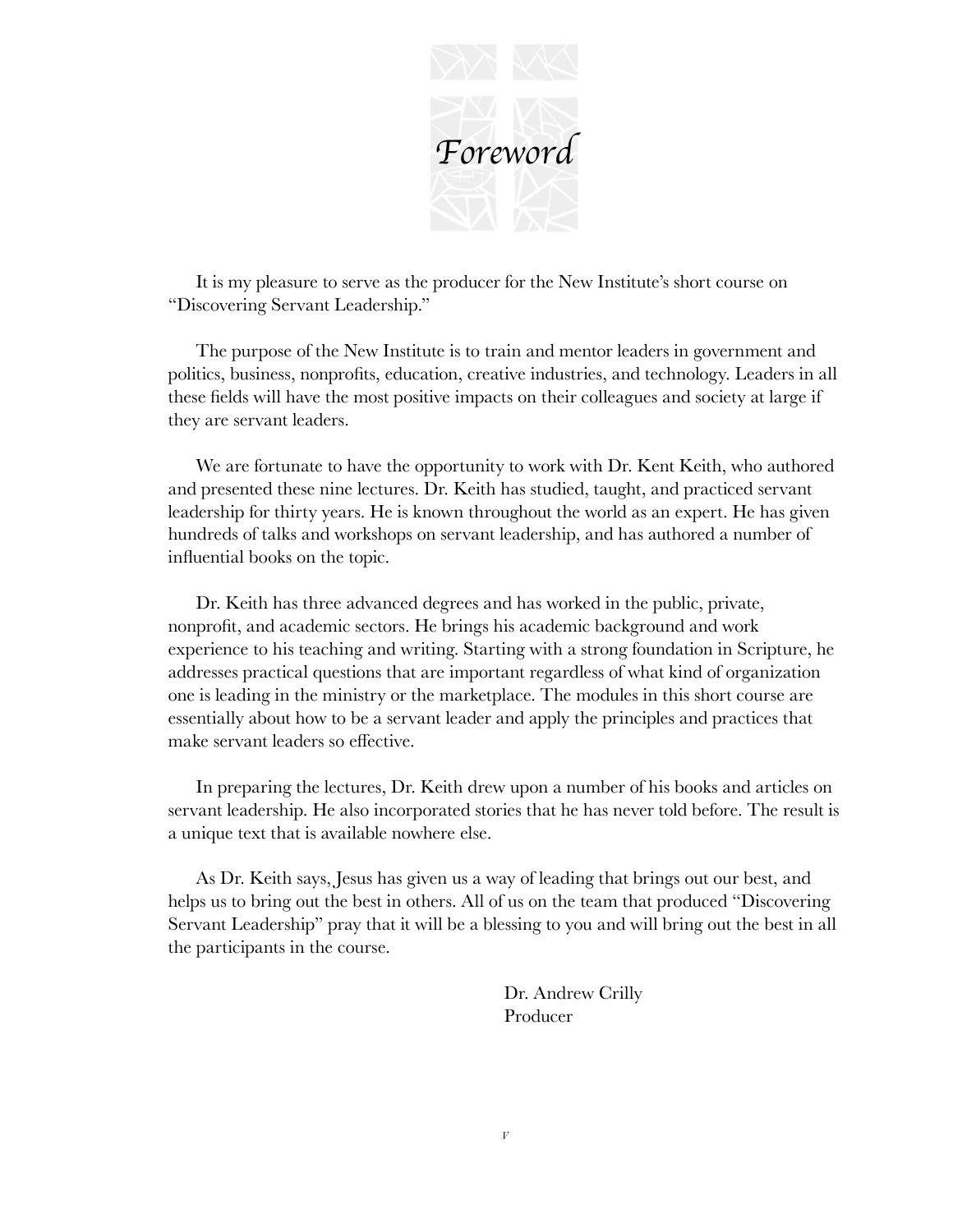# *Our Journey Begins*

It is my pleasure to serve as the producer for the New Institute's short course on "Discovering Servant Leadership."

The purpose of the New Institute is to train and mentor leaders in government and politics, business, nonprofits, education, creative industries, and technology. Leaders in all these fields will have the most positive impacts on their colleagues and society at large if they are servant leaders.

We are fortunate to have the opportunity to work with Dr. Kent Keith, who authored and presented these nine lectures. Dr. Keith has studied, taught, and practiced servant leadership for thirty years. He is known throughout the world as an expert. He has given hundreds of talks and workshops on servant leadership, and has authored a number of influential books on the topic.

Dr. Keith has three advanced degrees and has worked in the public, private, nonprofit, and academic sectors. He brings his academic background and work experience to his teaching and writing. Starting with a strong foundation in Scripture, he addresses practical questions that are important regardless of what kind of organization one is leading in the ministry or the marketplace. The modules in this short course are essentially about how to be a servant leader and apply the principles and practices that make servant leaders so effective.

In preparing the lectures, Dr. Keith drew upon a number of his books and articles on servant leadership. He also incorporated stories that he has never told before. The result is a unique text that is available nowhere else.

As Dr. Keith says, Jesus has given us a way of leading that brings out our best, and helps us to bring out the best in others. All of us on the team that produced "Discovering Servant Leadership" pray that it will be a blessing to you and will bring out the best in all the participants in the course.

> Dr. Andrew Crilly Producer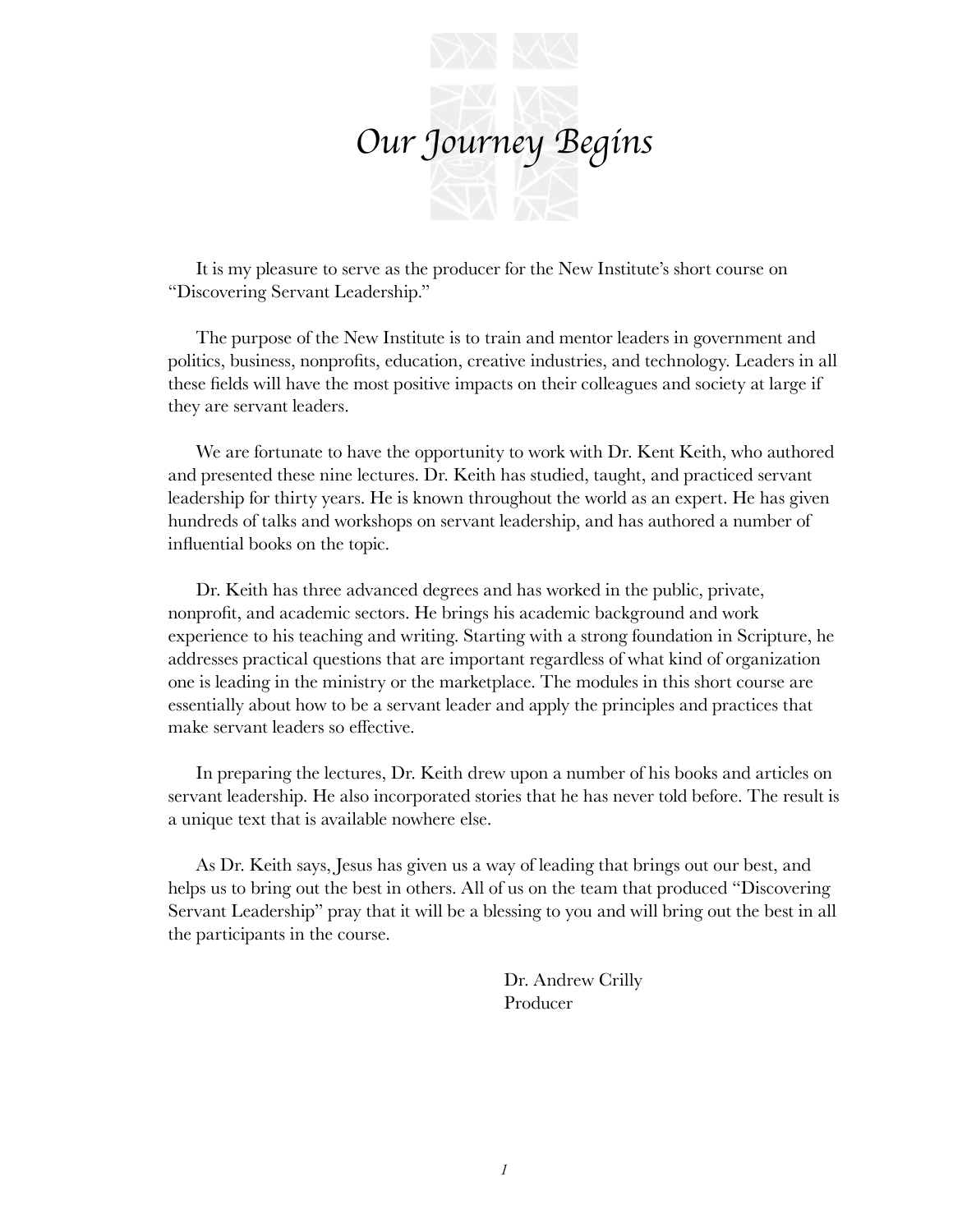#### *Introduction*

Welcome to the New Institute course on "Discovering Servant Leadership." If you haven't heard about servant leadership, or you would like to learn more about it, this course is designed for you.

The title of the course is "Discovering Servant Leadership" because we will be on a journey of discovery. As we move through the modules, I hope that you will make discoveries that will be helpful to you as a leader.

I will start by sharing my own journey of discovery. I was pretty far into my career before I found servant leadership. After sharing my own journey, I will provide a Biblical framework for understanding servant leadership. We will discuss God's message about leadership in the Old Testament and the teachings of Jesus about leadership in the New Testament. We will conclude with a preview of each of the eight modules that make up the rest of the course.

#### **Beginning my search**

Let me begin with my own journey. When I was a boy, I enjoyed reading books about famous leaders. I was really curious. Who were those people? What did they do? How did they make a difference? Why do other people think they were great? I became fascinated with leaders and the idea of leadership.

Eventually, I decided to give it a try, myself. I became involved in student government, and ended up as student body president at Roosevelt High School in Honolulu.

When I went to college, I continued my involvement in the high school student government field, serving as a speaker, consultant, and writer. As I worked with student councils around the country, it was clear that most of them didn't really care about the rest of the student body. Student leaders were happy to be elected because that made them the big men and women on campus. They were the social elite, praised by teachers and administrators, and given special privileges. They weren't interested in making a difference in the lives of the students who elected them. They were there to reign, not serve. I found that very discouraging.

But what I was learning in college didn't make me feel any better. I majored in American Government. Scholars were fond of talking about *realpolitik*, which is basically politics with no reference to ethics or morality. It was about seizing power, and using it to your own advantage, whether it was right or wrong. They admired Machiavelli, who centuries ago advised Italian princes on how to gain power by being deceitful and immoral. My classmates thought that was very sophisticated. I thought it was very wrong. Leaders should be moral, and they should have moral purposes.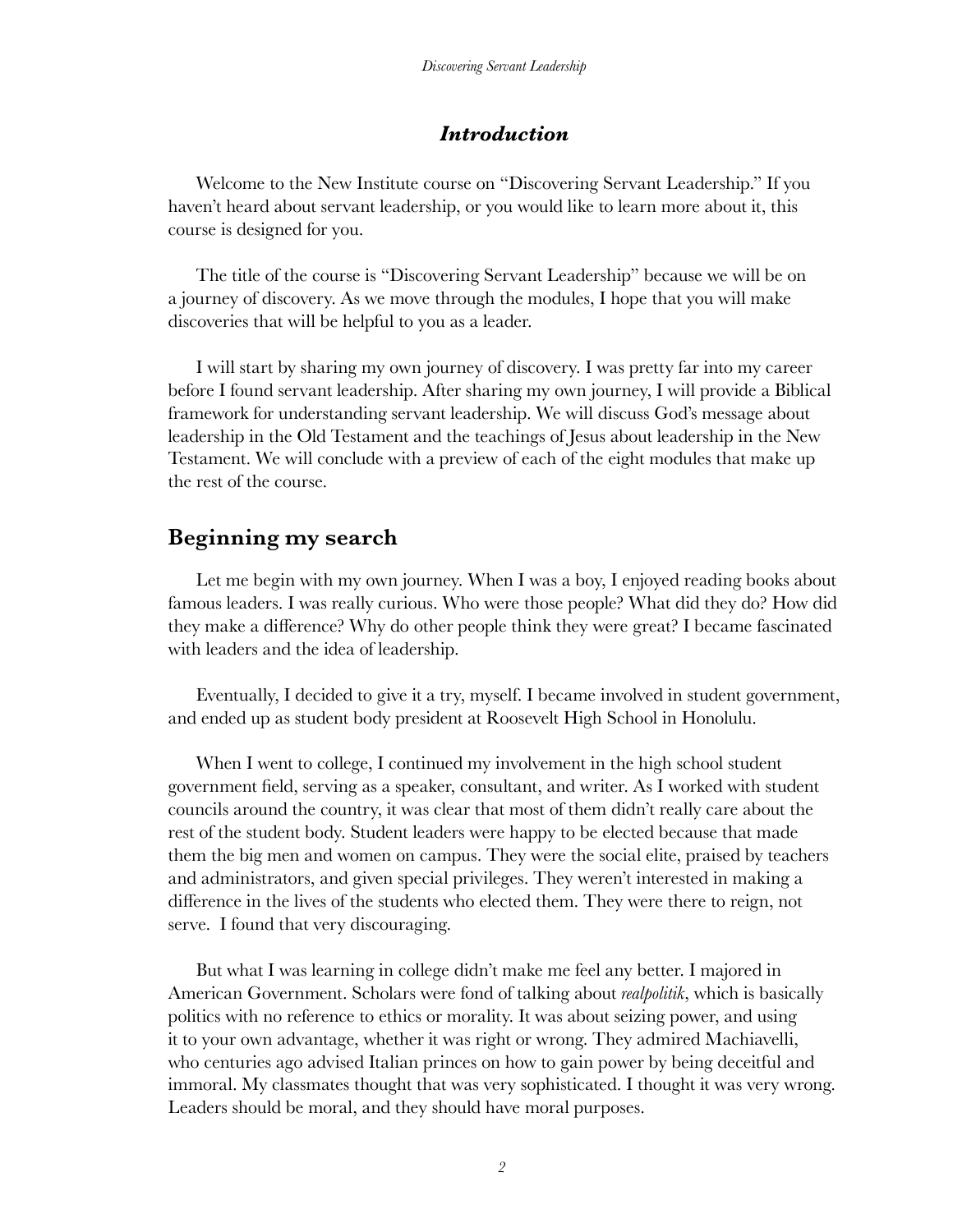These ideas about leadership are what I call the power model of leadership. The power model says that leadership is about acquiring and wielding power. It is about making people do things. It is about how to attack and win. It is about manipulation and coercion. It is about leaders grabbing what they can get for themselves, stabbing others in the back, and pulling themselves up the ladder as far and as fast as they can go.

This model of leadership wasn't attractive to me. It was too selfish and too small. I thought that leadership ought to be bigger than just grabbing power for oneself. It ought to be about loving and helping others. Jesus commanded us to love and called us to serve. Why couldn't we lead with love and service?

 By the time I graduated from college, it was very clear to me that there is too much pain and suffering in the world. There is too much violence and injustice, too much starvation and disease, too much environmental degradation. There are too many dreams unfulfilled, too many talents ignored, too many opportunities lost. I knew that the world does not have to be like this. It could be much, much better.

But it seemed to me that the world is not going to get much better if so many people use the power model of leadership. Yes, there are barriers to change, but it seemed to me that most of those barriers are not physical laws of nature but matters of the mind and heart. When people's minds and hearts are focused on power, things don't get better. People who are focused on power are not trying to make things better. They are just trying to grab more power.

#### **My early career**

I started my career, and worked as an attorney, state government official, high tech park developer, and university president. Every day, I saw the destructive impact of the power model of leadership. People would stop something good from happening, just to show that they had the power to stop it. Good ideas were rejected, not on their merits, but because the ideas came from a rival power group. People started fights with other power groups because they felt they had been slighted in some way. These battles between power groups may have changed their relative power positions, but they didn't make the world a better place.

Here is a personal example of the pettiness that occurs in the power model. I spent seven years working in the Hawaii State Department of Planning and Economic Development. I started as a Coordinator in the Office of the Director. During my first two weeks on the job, I became the subject of a political attack by a state senator. He was the chairman of a Senate committee that oversaw some of our department's programs. The senator was in a power battle with my boss, the department director.

One morning the director and I were at a public hearing at the state capitol in front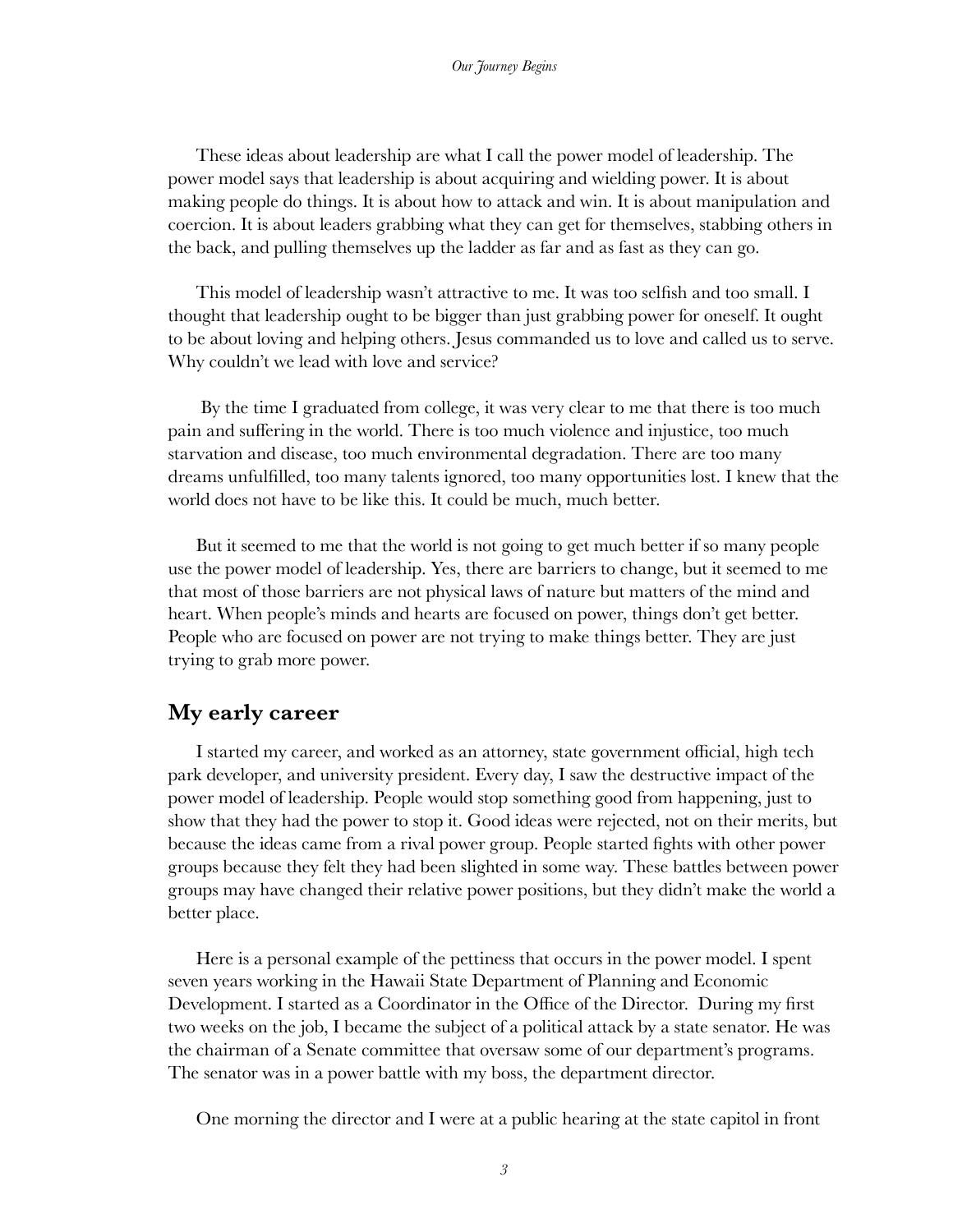of the senator's committee. With no warning, the senator began attacking the director for hiring me. The senator had never met me or seen my resume. However, he was sure I was not qualified, and I was a bad choice, and I should have never been hired, and so on. I just sat there, trying to keep my jaw from dropping.

After the hearing, we walked back to the office. "Do I still have a job?" I asked the director. "Of course," he said. "That wasn't about you. The senator wanted to attack *me*. You were just a handy excuse for an attack." It was just another attempt by the senator to embarrass the director and demonstrate his own power.

I had a problem working on legislation with political leaders who were focused on power. They seemed to have only one operating principle—they favored whatever they thought would give them the most power. As a result, an agreement reached today could fall apart tomorrow. They changed their position every time they saw a new way to gain power.

Later, I worked in a private company in which all the attention was focused on the CEO. We employees weren't sure what would happen next, because we didn't know what the CEO would do next. Everything seemed to hinge on whether or not the CEO was in a good mood. I thought our attention as employees was badly misdirected. We weren't serving the mission of the organization and our customers, we were serving the CEO.

Unfortunately, when all the attention is on the leader, little attention is paid to everyone else. Of course, leaders are important, but they don't *know* everything, and they don't *do* everything. How about the people who do the daily work and actually produce the programs, products, and services of the organization? Their contributions were devalued. Only the CEO was important. I thought it was a very unhealthy environment.

#### **Finding servant leadership**

I kept looking for a better way to lead, a way that was based on love and service, a way that respected and included everyone in the organization. I was forty years old when I finally found it. It is called servant leadership.

I first came across it in its modern secular form in Robert Greenleaf's classic essay, The Servant as Leader.<sup>1</sup> Greenleaf said that servant leadership begins with the desire to serve. Then, when a person sees the opportunity to serve by leading, he or she becomes a servant leader.

That is very different from someone who begins with the desire to lead, perhaps because he wants power and wealth. The difference between the servant leader and the power-oriented leader is that the servant leader makes sure that other people's highest priority needs are being served.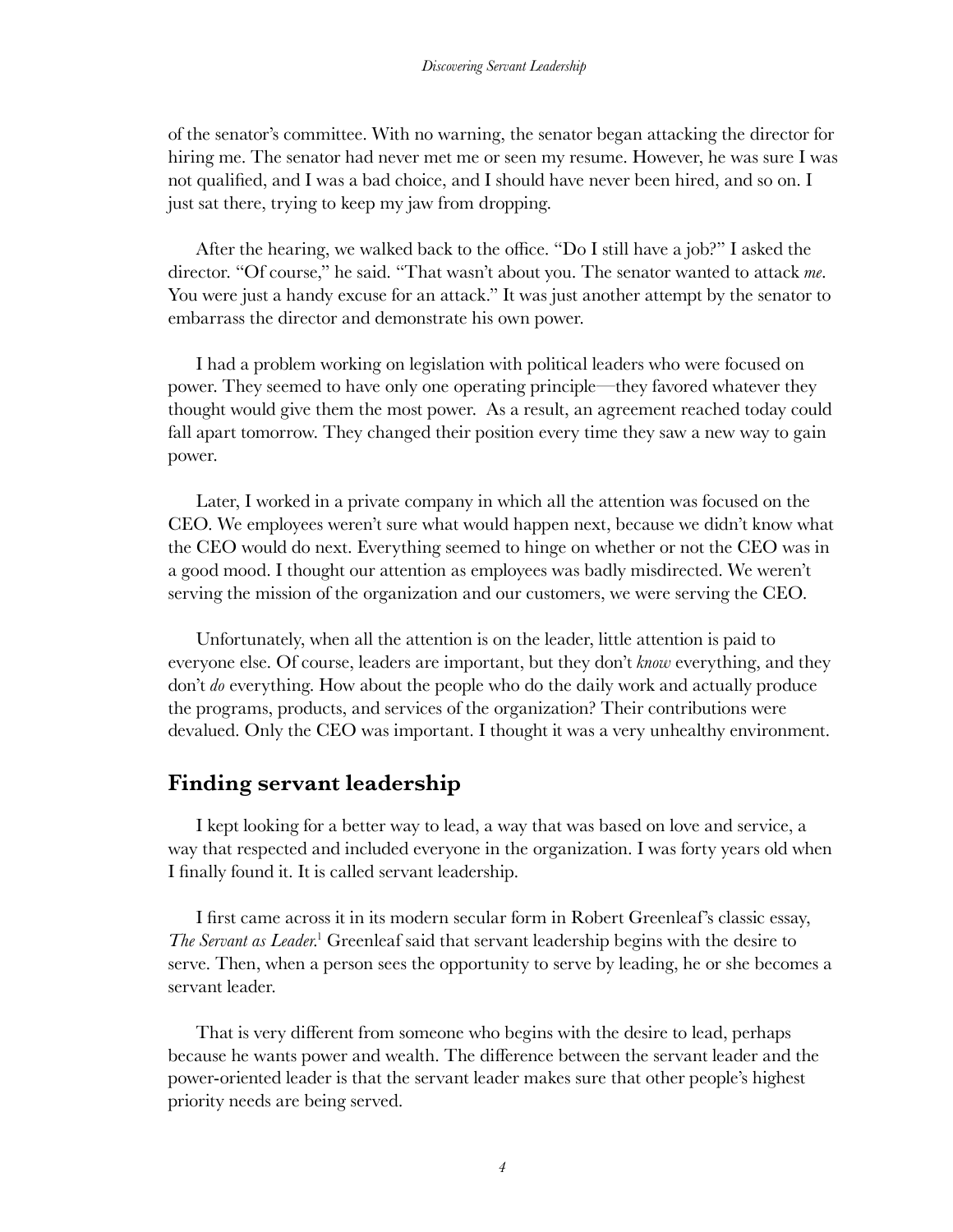How does a servant leader know that he or she is serving well? Greenleaf said that the best test is whether those served grow as persons. Do they, while being served, become healthier, wiser, freer, more autonomous, more likely themselves to become servants? And what is the effect on the least privileged in society? Will they benefit or at least not be further deprived?

When I read Greenleaf's essay, bells rang and lights flashed. I knew this was what I was looking for. A couple of years later, I discovered to my delight that Jesus had said something very similar, two thousand years before Greenleaf. The teaching can be found in the Gospels of Matthew, Mark, and Luke. Jesus gathered his disciples and he said:

You know that the rulers of the Gentiles lord it over them, and their high officials exercise authority over them. Not so with you. Instead, whoever wants to become great among you must be your servant, and whoever wants to be first must be your slave—just as the Son of Man did not come to be served, but to serve, and to give his life as a ransom for many. (Mt. 20:25-28)

This teaching of Jesus touched me deeply. I felt my life experience and my faith come together. Now it all made sense. It had been a long journey, but finally, I was home. Thank God! I had finally made it home.

#### **Applying servant leadership**

Because servant leadership is so different from the power model of leadership, people are surprised that servant leadership works. I learned that it not only works, it works when times are really tough.

Soon after reading Greenleaf's essay, I had the opportunity to apply servant leadership in a very challenging situation. I served as president of a university that was about to go bankrupt and lose accreditation. Experts thought the university had maybe six months to live.

The accreditation team that visited the campus found 41 deficiencies. The accreditation commission did not put the university on public probation, because students would have stopped coming and that would have killed the university for sure. Instead, they put the university on private warning, in the hope that a new president could be found who would lead the turnaround.

I was the new president. I didn't apply for the job. The Board of Regents ran through 200 candidates and ended up with nobody. That's when one of the Regents called me. After reviewing the university's mission and values, and the contributions its graduates were making to the community, it seemed to me that the university was worth saving. I prayed about it, and I felt God calling me to do it. I let the Regents know that I was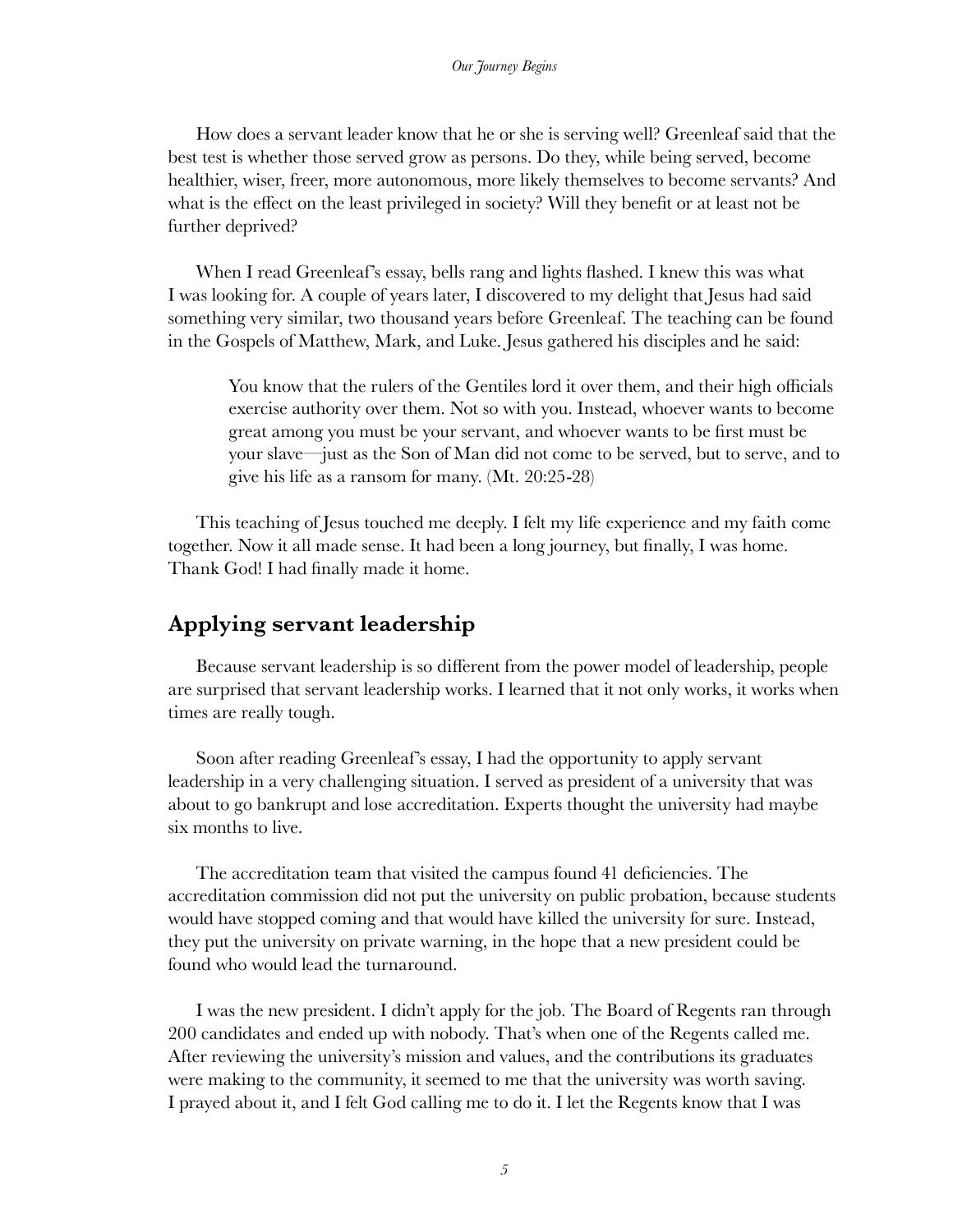genuinely interested. Two weeks later, I was appointed president.

The next six years were a daily struggle, with lots of hard decisions, and lots of controversy. We affirmed our mission, and gave priority to teaching and direct service to students. Within that framework, we adopted an action plan that addressed the 41 deficiencies. We had to cut programs and positions and reallocate resources. We had to hire new leaders, start new programs, run a capital campaign, and renovate facilities. Payroll was at risk on a regular basis. We didn't have enough money to pay all our vendors, so we had to pick and choose which checks we put in the mail each month. It was tense. Every day seemed to bring a new crisis.

Fortunately, many people had courage and worked hard, so we were able to make a lot of progress. In fact, when the accreditation team came back three years later, they used words like "miraculous" and "amazing." They said we had substantially addressed 39 of the 41 deficiencies. As a result, the accreditation commission fully restored the university's accreditation. We just needed to finish our financial restructuring so that the university could again run a surplus. That took two more years, but we are able to do that also.

All of that happened many years ago. I am happy to say that today, the university is doing well indeed. But I don't think the university would still exist, if we had not done our best to apply servant leadership principles.

There were two ways in which servant leadership played an especially important role in our success. First, it helped me to avoid the power game, and second, it helped the administration to work with the Board and the faculty.

First, servant leadership principles helped me to avoid the power game. If I had gotten sucked into a contest for power, I think the university would have gone down. I know that sounds self-important, but I think it is true. We would have all been so busy fighting for power that we would not have addressed the real issues that determined our survival. Soon it would have been over, and the university's doors would have closed forever.

The hardest part of avoiding the power game was enduring the personal attacks. That was a significant spiritual test for me. There was a small group of people who would rather fight than solve problems. They attacked me relentlessly, and they said outrageous, vicious things.

The principles of servant leadership reminded me that it wasn't about me. It was about our ability to serve each other and our students and fulfill the mission of our university. I needed to ignore or deflect the personal attacks and stay focused on what we needed to get done.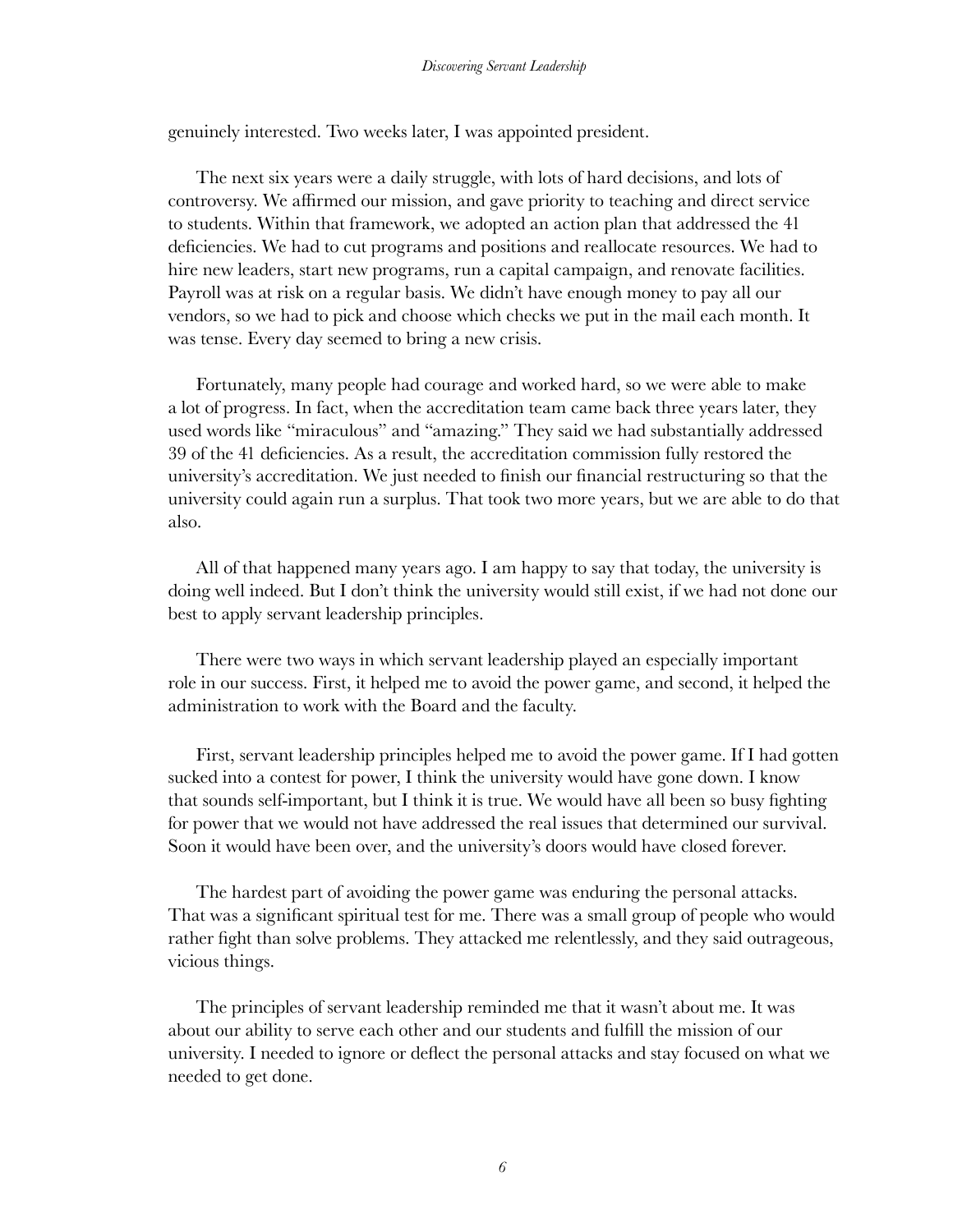That took a lot of self-discipline. When you're being attacked, and you have the power to counter-attack, it's hard to hold back. I held back for both spiritual and practical reasons. From a spiritual standpoint, I did not want to be like them—I didn't want to say mean things that were designed to hurt people. From a practical standpoint, I was sure that a counter-attack from me would almost always make things worse, and things were bad enough already. So instead of counter-attacking, I did my best to explain the issues as objectively as possible. I tried to inform instead of attack.

Second, servant leadership helped the administration to work with the Board and the faculty. They saw the president's role completely differently—in fact, their views were the opposite of each other.

Most of our Board members had backgrounds in business. They were used to making decisions quickly and decisively. They thought I spent too much time listening and consulting with others. They wanted me to be more autocratic. They wanted me to exercise a lot of power.

By contrast, the faculty thought I was much too autocratic. Some thought that the administration didn't spend enough time listening and consulting. Other faculty members felt that I should be completely impartial. I should not take positions on campus issues. They said that my role was to preside, not lead. They thought that I should not exercise any power at all.

There was really no way to resolve these diametrically opposed points of view. However, when we applied servant leadership principles, the question was not "who has power?"— the question was "what do we need to do?" The focus was on identifying and meeting needs. The process was about listening to each other, being creative, and seeking reasonable compromises.

I did my best to encourage people to sit on the same side of the table, shoulder to shoulder, and fight the problems, not each other. I knew that if we could reach agreement on what needed to be done, it wouldn't matter who had the power.

I am convinced that servant leadership is a major reason that we were able to pull the university through tough times and lay a new foundation for the future. For me, it was the right approach spiritually as well as practically.

Well, I hope that gives you an idea as to why servant leadership has been my passion for nearly thirty years, now. I have done my best to learn about it, apply it, and share it with others.

Along the way, I have enjoyed participating in the international servant leadership movement. My role in the servant leadership movement has been as a speaker, author, and staff leader. For five years, I was the CEO of the Greenleaf Center for Servant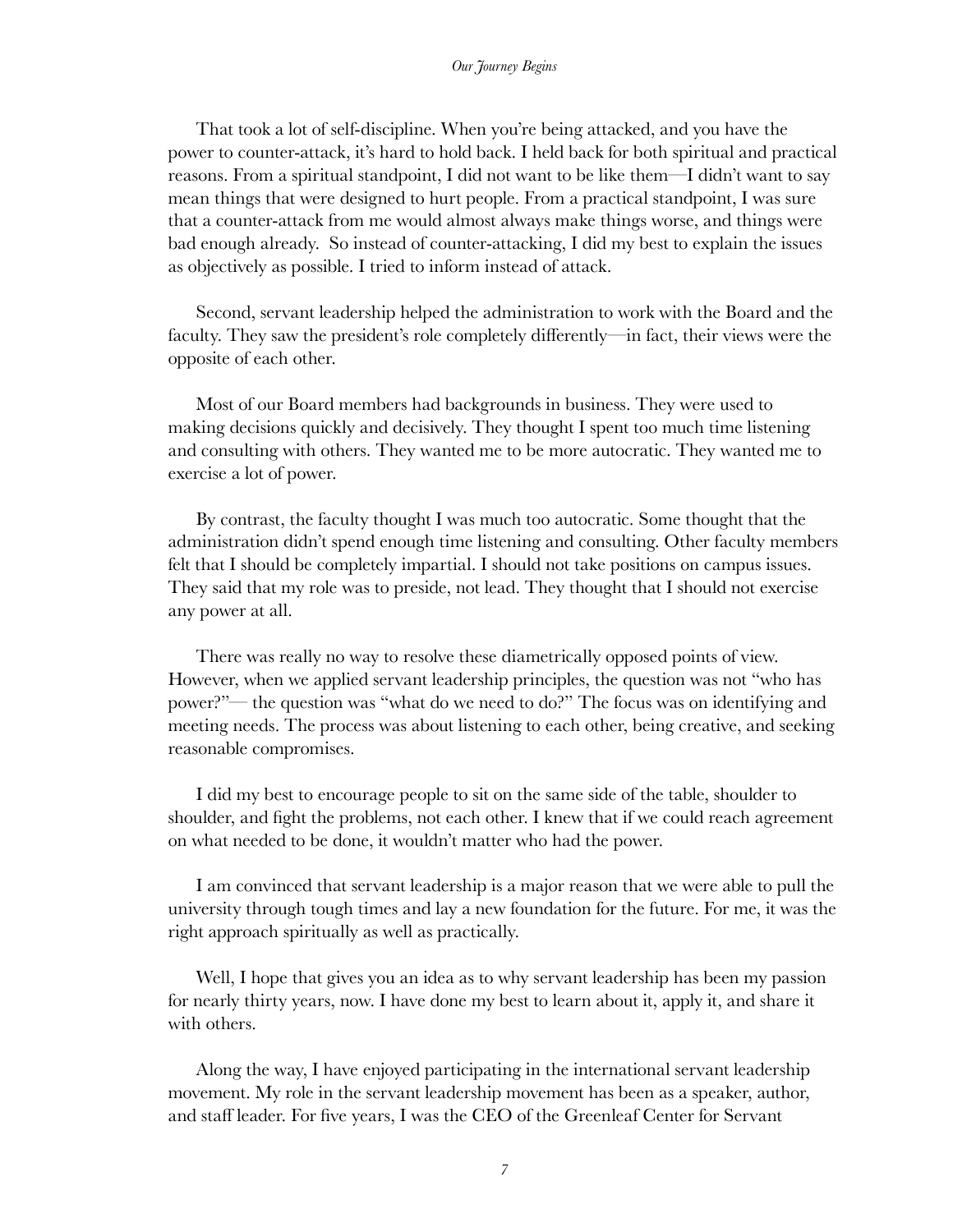Leadership in the United States, and for three years I was CEO of the Greenleaf Center for Servant Leadership (Asia), based in Singapore. Currently, I enjoy teaching servant leadership at Pacific Rim Christian University, where I also serve as president.

So that is my journey—how I discovered and first applied servant leadership. Let's turn now to the Biblical framework for understanding servant leadership.

#### **The sad history of kings**

The Bible does not look at leadership the way our secular culture looks at it. Very often, when leaders or leadership are mentioned in the Bible, the words we find are not about power, they are about service. The words we find are "servant," "steward," and "shepherd."

One of the surprises in the Old Testament is that God did not want the people of Israel to have a king. That is surprising because we know that Israel *did* have kings. However, that is not what God wanted.

The story starts in 1 Samuel. As the scene opens, we find the people of Israel asking for a king. They wanted a king like the people of other countries. Samuel was displeased, so he prayed to the Lord. God told Samuel to listen to the people, but warn them against having a king. Samuel explained to the people how badly a king would behave, but they did not listen.

Here is the story as we find it at 1 Samuel 8:4-22:

So all the elders of Israel gathered together and came to Samuel at Ramah. They said to him, 'You are old, and your sons do not walk in your ways; now appoint a king to lead us, such as all the other nations have.' But when they said, 'Give us a king to lead us,' this displeased Samuel; so he prayed to the Lord. And the Lord told him: 'Listen to all that the people are saying to you; it is not you they have rejected, but they have rejected me as their king. As they have done from the day I brought them up out of Egypt until this day, forsaking me and serving other gods, so they are doing to you. Now listen to them; but warn them solemnly and let them know what the king who will reign over them will do.'

Samuel told all the words of the Lord to the people who were asking him for a king. He said, 'This is what the king who will reign over you will do: He will take your sons and make them serve with his chariots and horses, and they will run in front of his chariots. Some he will assign to be commanders of thousands and commanders of fifties, and others to plow his ground and reap his harvest, and still others to make weapons of war and equipment for his chariots. He will take your daughters to be perfumers and cooks and bakers. He will take the best of your fields and vineyards and olive groves and give them to his attendants. He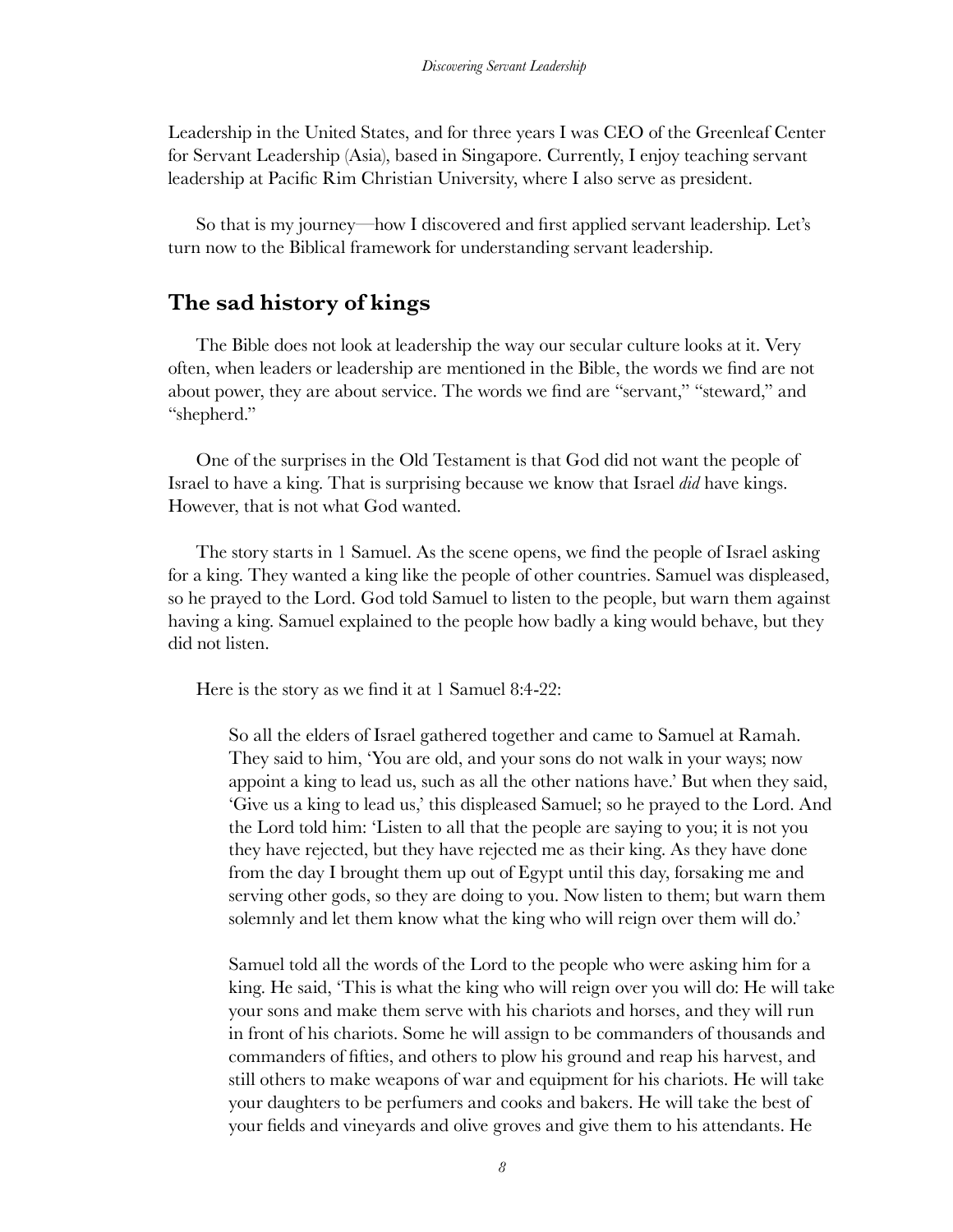will take a tenth of your grain and of your vintage and give it to his officials and attendants. Your menservants and maidservants and the best of your cattle and donkeys he will take for his own use. He will take a tenth of your flocks, and you yourselves will become his slaves. When that day comes, you will cry out for relief from the king you have chosen, and the Lord will not answer you in that day.'

But the people refused to listen to Samuel. 'No!' they said. 'We want a king over us. Then we will be like all the other nations, with a king to lead us and to go out before us and fight our battles.'

When Samuel heard all that the people said, he repeated it before the Lord. The Lord answered, 'Listen to them and give them a king.'

I think this is amazing. This is one of those "wow" moments. God warned the people of Israel, in great detail, about how bad it would be if they had a king. But the people still wanted one.

Why did God reluctantly agree to a king? I assume that God concluded that the people would have to learn the hard way. They would have to experience God's truth first-hand. And experience it they did.

Things did not go well for their kings, starting with Saul, the first king. He won some early military battles, but he disobeyed God, and instead of anointing David as his successor, he tried to kill David. After Saul and his sons died in battle, David became king.

King David! Here is the slayer of Goliath and singer of psalms, much admired, and beloved of God. But David committed adultery and murder, and was alienated from his spouses and children. One of his sons raped one of his daughters, and then another son killed the first, and his favorite son rebelled against him and was killed. It was tragic. David was not allowed to build the temple.

It was his son Solomon who built the temple. People of his day knew about the glory of Solomon! They came from far and wide to see the riches of his kingdom. Unfortunately, he taxed and burdened his people very heavily in order to build a royal palace as well as the temple. His sins included idolatry and turning away from God. He had 700 wives and 300 concubines. The Bible says that his wives led him astray. He built shrines for the gods of his foreign wives, and no longer followed the Lord completely.

The Bible says that Solomon did evil in the eyes of the Lord. God was angry and said he would take away part of the kingdom from Solomon's successor. Indeed, after Solomon died, the whole northern Kingdom of Israel was lost forever. Only the southern kingdom of Judah remained. It was a disaster.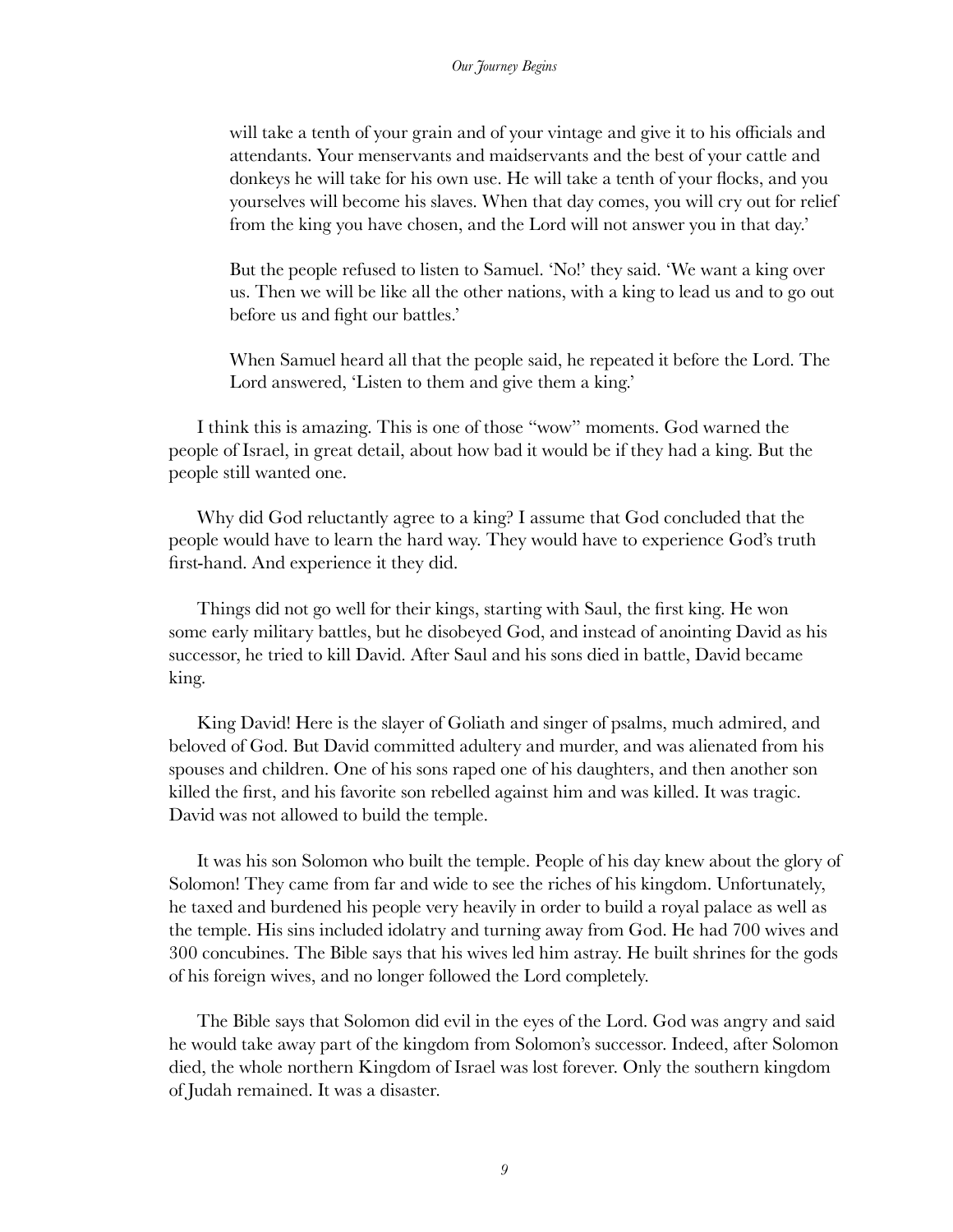All three of the first kings were flawed. They were human like us. Saul disobeyed God, David was an adulterer and murderer, and Solomon turned away from God and did evil in the eyes of the Lord.

But wait! It gets worse. Those were only the first three kings. Arthur Boers wrote a book titled *Servants and Fools.2* In that book he reports on the kings mentioned in First and Second Kings and First and Second Chronicles. Of the 36 kings, 28 of them are described by the Bible as "evil." The *Bible* calls them evil. Only eight were good, and among the eight, only two were above reproach. That's only two out of 36 that were above reproach. God warned his people about kings. He said it would not go well, and it did not go well.

We know that God was not happy about all this. As Ezekiel reports in chapter 34, God was angry at the kings—the shepherds of Israel—because they only took care of themselves, they didn't take care of the flock. They didn't strengthen the weak or heal the sick or bind up the injured. They didn't bring back the strays or search for the lost. As a result, the sheep were scattered over the whole earth.

God wanted to dismiss the shepherds of Israel and once again care for his sheep himself. Here is what Ezekiel reported in chapter 34.

'For this is what the Sovereign LORD says: I myself will search for my sheep and look after them. As a shepherd looks after his scattered flock when he is with them, so will I look after my sheep. I will rescue them from all the places where they were scattered on a day of clouds and darkness.I will bring them out from the nations and gather them from the countries, and I will bring them into their own land. I will pasture them on the mountains of Israel, in the ravines and in all the settlements in the land. I will tend them in a good pasture, and the mountain heights of Israel will be their grazing land. There they will lie down in good grazing land, and there they will feed in a rich pasture on the mountains of Israel. I myself will tend my sheep and have them lie down, declares the Sovereign LORD. I will search for the lost and bring back the strays. I will bind up the injured and strengthen the weak, but the sleek and the strong I will destroy. I will shepherd the flock with justice.'

So God agonized over what was happening. He longed to take care of his people instead of leaving them in the hands of bad shepherds.

Of course, God was active during the time of the kings. He sent the prophets. Their role was to counterbalance the kings, because the kings were so bad. The prophets were messengers from God. The prophets called people back to a right relationship with God. The prophets let people know what disasters would befall them if they did *not* restore their relationship with God. Prophets could also take direct action when needed.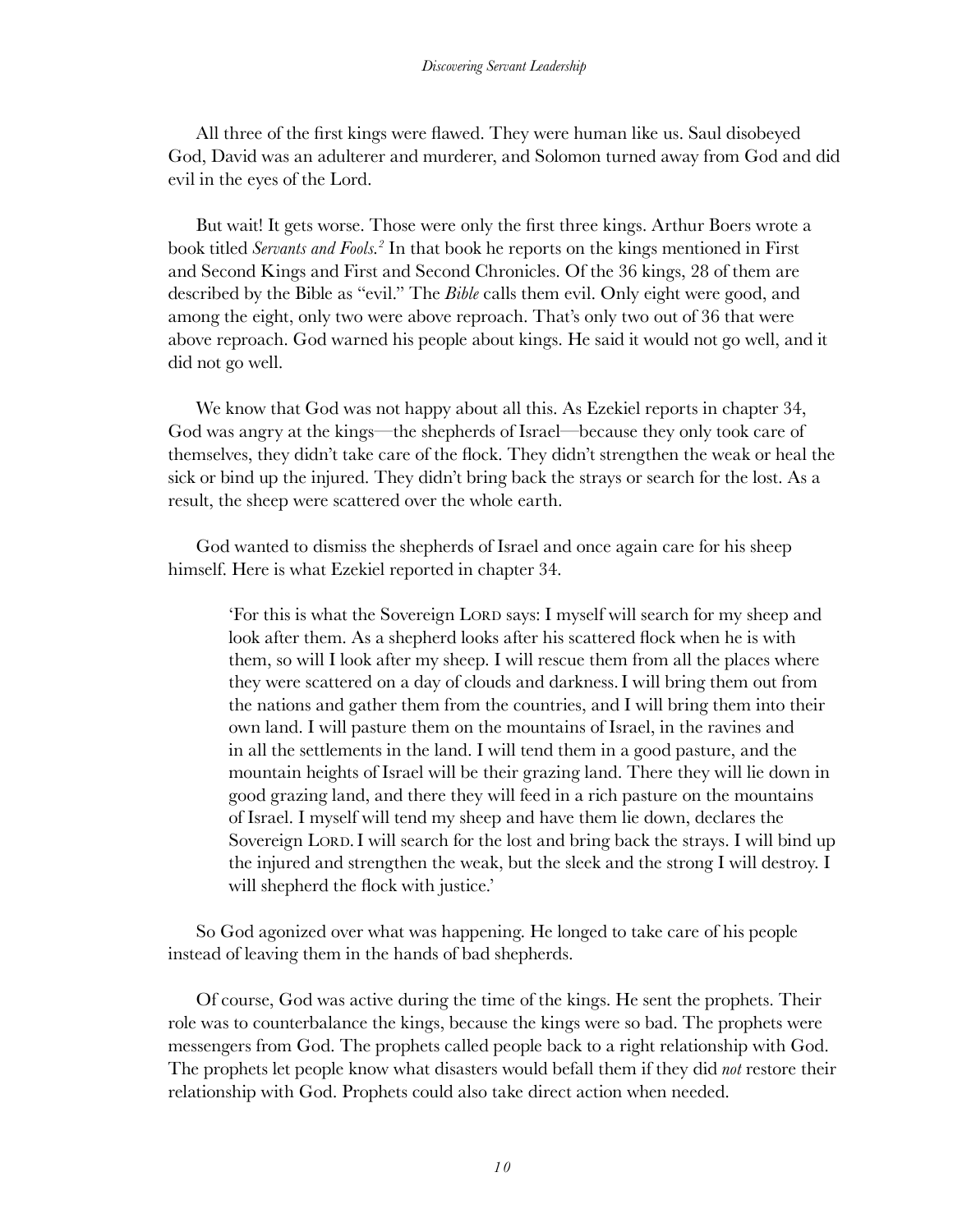In addition to the prophets, there are people in the Old Testament who were heroes because of their faith and courage. Noah was obedient in building the ark. Abraham obeyed God and left home for a new land. Daniel would not disavow his faith, and he survived the lion's den. Esther had the courage to face the king and save her people. Ruth had the courage to follow Naomi and start a new life. Prophets and people of faith, not kings, stand out as heroes.

The simple message of the Old Testament is that God did not want his people to have kings. When they had kings, the kings did badly. But if we are not supposed to have kings, how are we supposed to lead others? What are we to do?

#### **Jesus and servant leadership**

Well, Jesus told us what to do. He told us how to lead in a different way, not the way of kings, but the way of servants.

As I mentioned earlier, this teaching of Jesus is found in all three of the synoptic gospels—Matthew, Mark, and Luke. The setting in Matthew is that the mother of James and John asked Jesus to place her sons at his right and his left in his kingdom. When the other disciples heard this, they were indignant. That's when Jesus gathered his disciples and said:

You know that the rulers of the Gentiles lord it over them, and their high officials exercise authority over them. Not so with you. Instead, whoever wants to become great among you must be your servant, and whoever wants to be first must be your slave—just as the Son of Man did not come to be served, but to serve, and to give his life as a ransom for many. (Mt. 20:25-28)

Jesus said we should not lord it over others. We are not to be hierarchical. Instead, we are to be servants when we lead.

This idea of a servant's heart was very important to Jesus. Scholars agree that the central message of Jesus was about the kingdom of God. The kingdom of God that Jesus described is a transformed world, a world in which domination systems no longer exist. Power is no longer used to oppress or enslave. That's because the kingdom of God is not for power, the kingdom is for love and servanthood. Bible scholar N.T. Wright said that this teaching about the servant's heart is at the center of Christ's vision of the kingdom of God.3 It's the core message.

One more thing: Scholars agree that the kingdom is for earth, not just heaven. Jesus taught us to pray, "thy kingdom come, thy will be done, on earth as it is in heaven." So the kingdom of God is not for later, it is for now. We should be helping the kingdom of God to break into our world. We can do that with love and a servant's heart.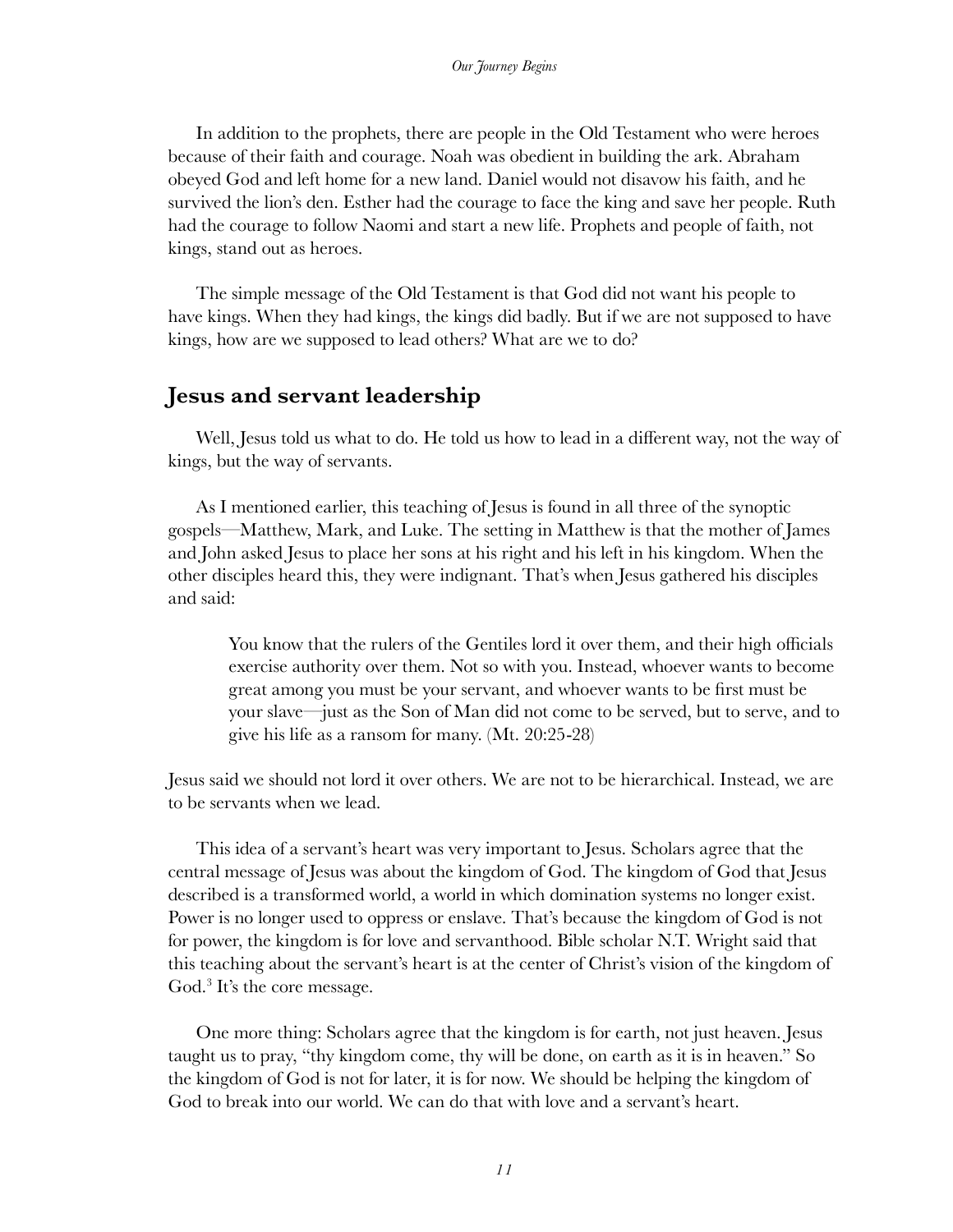We know that Jesus demonstrated a servant's heart. The Gospel of John describes how Jesus knelt down and washed the feet of his disciples as an example of how we are to serve. In the Gospel of Luke, Jesus said, "I am among you as one who serves" (Lk. 22:27).

We need to remember that servanthood is not servitude. Servitude occurs when people are forced to serve. We are not forced to serve. Instead we choose of our own free will to be servants. We choose of our own free will to love and help others. We choose of our own free will to follow the example of Christ.

God shared his anguish with Ezekiel about the bad shepherds. Finally, Jesus, the good shepherd, arrived. This is what Jesus said, recorded in the Gospel of John:

I am the good shepherd. The good shepherd lays down his life for the sheep. The hired hand is not the shepherd and does not own the sheep. So when he sees the wolf coming, he abandons the sheep and runs away. Then the wolf attacks the flock and scatters it. The man runs away because he is a hired hand and cares nothing for the sheep.

I am the good shepherd; I know my sheep and my sheep know me— just as the Father knows me and I know the Father—and I lay down my life for the sheep. I have other sheep that are not of this sheep pen. I must bring them also. They too will listen to my voice, and there shall be one flock and one shepherd. (Jn. 10:11-16)

And so we complete the arc from the Old Testament to the New Testament, from bad kings to Jesus, who is among us as one who serves; from bad shepherds to Christ, the one good shepherd who lays down his life for his sheep. That is the Biblical framework for this course. We are not to be kings, we are to be servants and good shepherds when we lead.

What we will explore in the following modules is how to be a servant leader. We will take the teachings of the Bible and connect them with daily reality. We will address practical questions that are important regardless of what kind of organization one is leading in the ministry or the marketplace. Along the way there will be plenty of stories about servant leaders in action, stories that illustrate their effectiveness in the real world.

Now here is a preview of each of the eight modules.

#### *Module One: Faith, Love, and Service*

The first module is about faith, love, and service. A life of Christian leadership requires deep faith—an unshakeable faith that will sustain our relationship with God as we do God's work. That faith must flow into deeds, and those deeds should be based on love and service.

Jesus gave us two Great Commandments, and they are both about love—the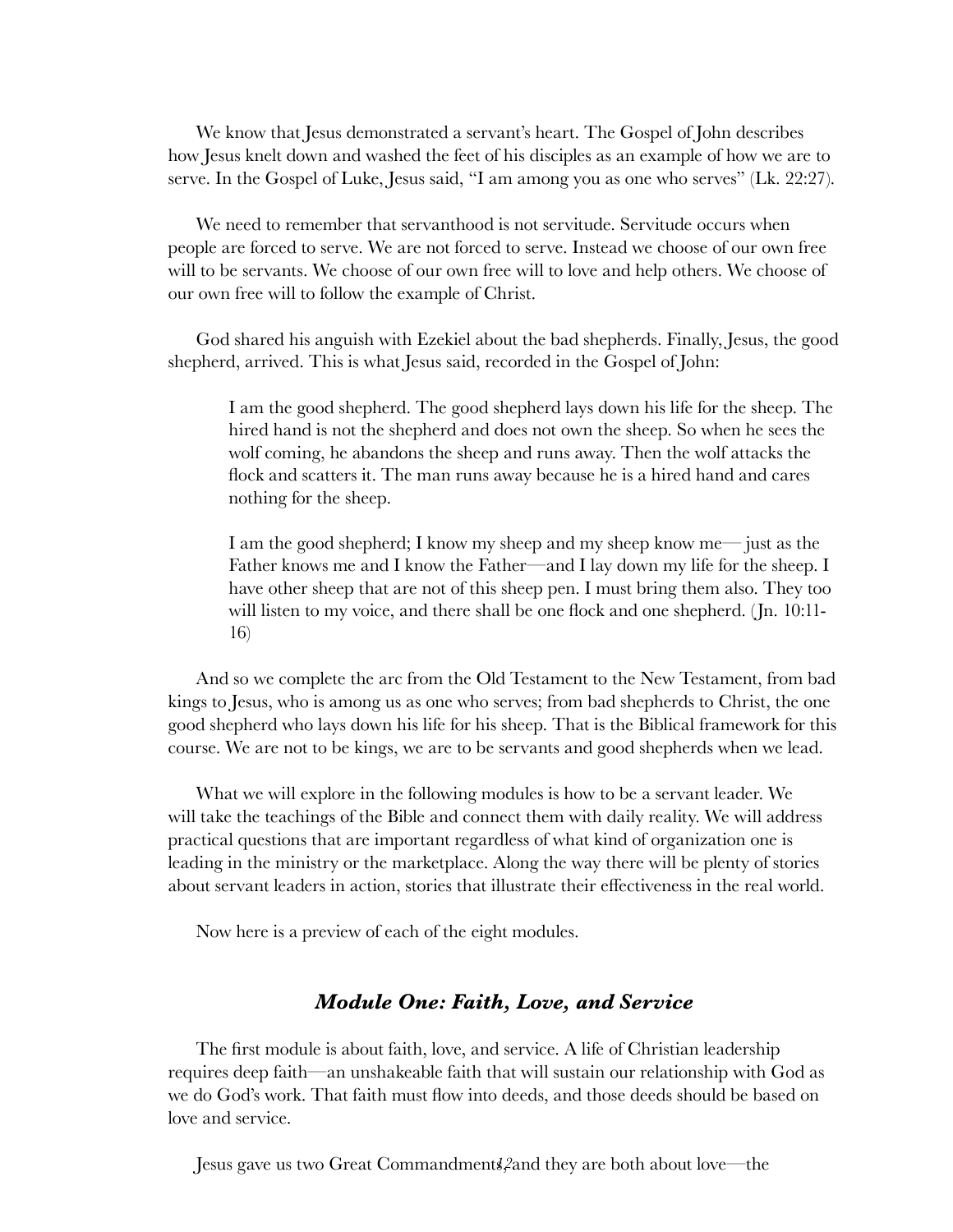commandment to love God, and the commandment to love our neighbors as ourselves. Love is how we come to know God best. It is how we represent Christ best. It is how we become *our* best. And it is how we keep our families, friends, and communities together and at *their* best.

Jesus not only commands us to love, he calls us to serve. Whom should we serve? We can love and serve our families, friends, and communities. We can love and serve people throughout the world. We can use the parable of the sheep and the goats as a checklist, helping the hungry and thirsty, welcoming strangers, helping those who need clothing or are sick, and visiting those in prison.

In this module we will share the story of Family Promise, a national program for the homeless that started with a sandwich, and the Nozomi Project, a faith-based social enterprise that began after a devastating earthquake and tsunami in Japan.

#### *Module Two: The Question of Power vs Service*

The second module is about two major models of leadership—the power model and the service model. The power model says that leadership is about acquiring and wielding power. This is the dominant model in our culture, but it has many problems. Most important, it does not advance the Kingdom of God. Jesus clearly rejected the power model.

The service model says that leadership is about making a difference in the lives of others. This is the model that embodies the teachings of Jesus. He calls us to be servants when we lead. Servant leadership is about identifying and meeting the needs of others. Instead of chains of command, servant leaders create networks of love within their organizations.

Leadership experts have come to conclusions that are consistent with the teachings of Jesus. They are beginning to understand how much we can achieve by loving each other instead of lording it over each other.

In this module we will share the stories of *Macbeth*, *All the King's Men*, *One Flew Over the Cuckoo's Nest*, Cincinnatus, George Washington, Jose de San Martin, and TD Industries, a specialty construction company in Texas.

#### *Module Three: The Characteristics of Servant Leaders*

The third module is about the characteristics of servant leaders. Jesus is our ultimate example of a servant leader. Like Jesus, servant leaders are good shepherds. They begin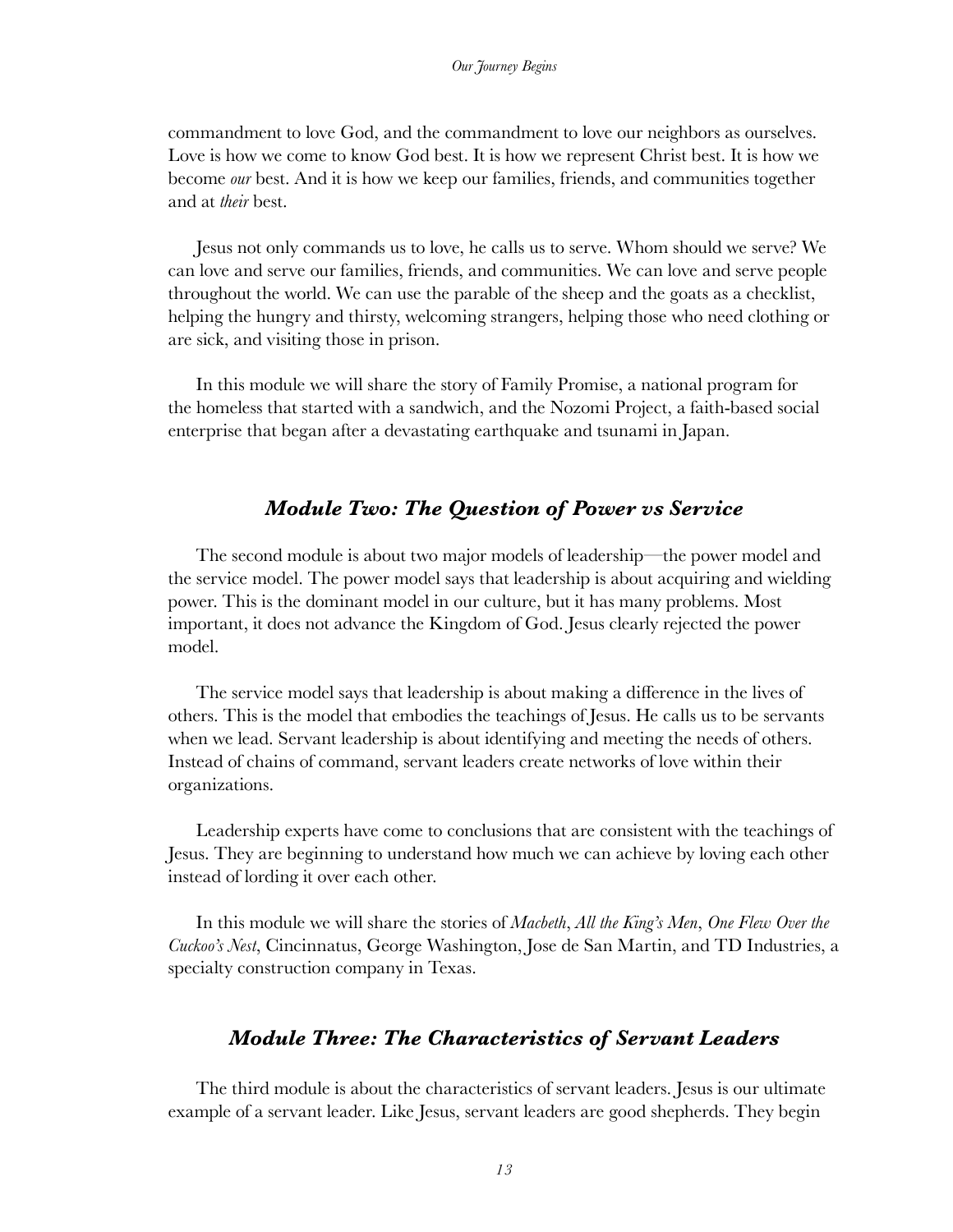with the desire to serve. They love people and want to help them. They are situational. They take risks, they give back, and they stand for what is right.

Compared with other ideas about leadership, servant leadership has a strong moral component, focuses on followers, is concerned with the success of all stakeholders, and promotes humility in the leader. Humility makes it possible for servant leaders to build trust and connect with their colleagues.

In this module we will tell the stories of people who exhibited the characteristics of servant leaders. Those people include George Williams, Will Hartzell, Harriet Tubman, Atticus Finch, and a Captain in the United States Marine Corps.

#### *Module Four: The Key Practices of Servant Leaders*

The fourth module is about the key practices of servant leaders. There is plenty of empirical research that demonstrates that servant leaders are indeed effective in the workplace. At the most fundamental level, servant leadership is simple. If you love people and pay attention to their needs, you and your organization are very likely to succeed.

 There are many practices that help servant leaders to be effective in a way that benefits their colleagues and customers. We will talk about seven key practices: selfawareness, listening, changing the pyramid, developing your colleagues, coaching not controlling, unleashing the energy and intelligence of others, and foresight.

In this module we will tell stories about Dr. Ernesto Sirolli, Suzuki Motor Company, the president of a large retail chain, and Ken Melrose at Game Time.

#### *Module Five: Building Communities to Serve*

The fifth module is about organizational communities and institutional operating principles. Any form of organization can be used to serve others. Whatever form is used, the organization can become a Christian community. That Christian community should be a servant-institution, focused on serving its customers and society at large. We will discuss eight institutional operating principles that guide servant leaders as they lead their institutions to truly serve others.

In this module we will share stories about the Thang family in Myanmar, Broetje Orchards in Washington State, a massage parlor founded by a Christian in Thailand, Johnsonville Sausage, the Tolaram Group based in Singapore, and the CEO of an insurance company in New York.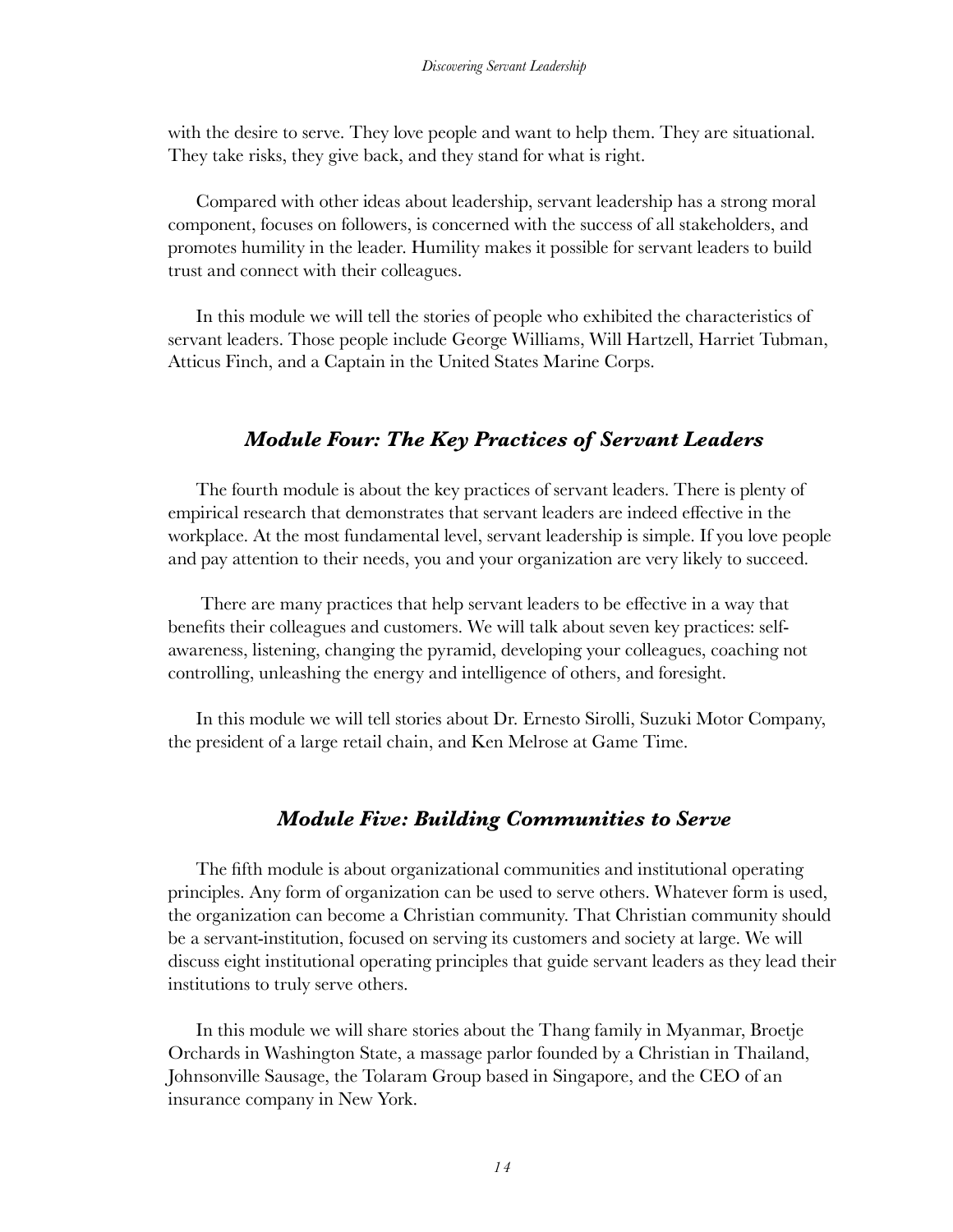#### *Module Six: Leading Organizational Change*

The sixth module is about leading organizational change. There are many reasons for leading change. An organization may be failing, or growing, or seeking to improve its service. External forces and internal turnover can cause change. People vary in their experience of change, and specific changes impact individuals differently. Even when the need for change is clear, people can experience stress, pain, and doubt.

Servant leaders are especially good at leading change. They do not use organizational change as an excuse for building their own power and position. They are good team leaders, open to the ideas, talents, and leadership of others. They strengthen their organizational communities so that they can stay together during the change process. And they are good shepherds who consult with others and care about the emotional and spiritual health of all team members as the organization changes.

In this module we will tell stories about a NASA cockpit simulation, the closure of the Delphi brake assembly operations in Ohio, Capt. Michael Abrashoff of the *USS Benfold*, and the Cleveland Clinic.

#### *Module Seven: Building Cathedrals*

The seventh module is about human behavior and motivation. We will look at Theory X, which assumes that people try to avoid work, and Theory Y, which assumes that people are willing to work, and can make significant contributions to their organizations. We will explore extrinsic motivation, which is about something you *have* to do, and intrinsic motivation, which is about something that you *want* to do.

Servant leaders move beyond Theory X and extrinsic motivation and focus on Theory Y and intrinsic motivation. They know that the highest levels of performance are the result of intrinsic motivation. Meaning is an intrinsic motivator, and there are many sources of meaning at work. Because meaning is so important, servant-leaders are meaning-makers for their colleagues, helping them to find meaning in their work by connecting it to the larger impact of their organizations.

In this module we will tell a story from a book by Alfie Kohn, plus stories about Viktor Frankl, who survived Nazi labor camps, and Cheryl Bachelder, CEO of Popeye's Louisiana Kitchen.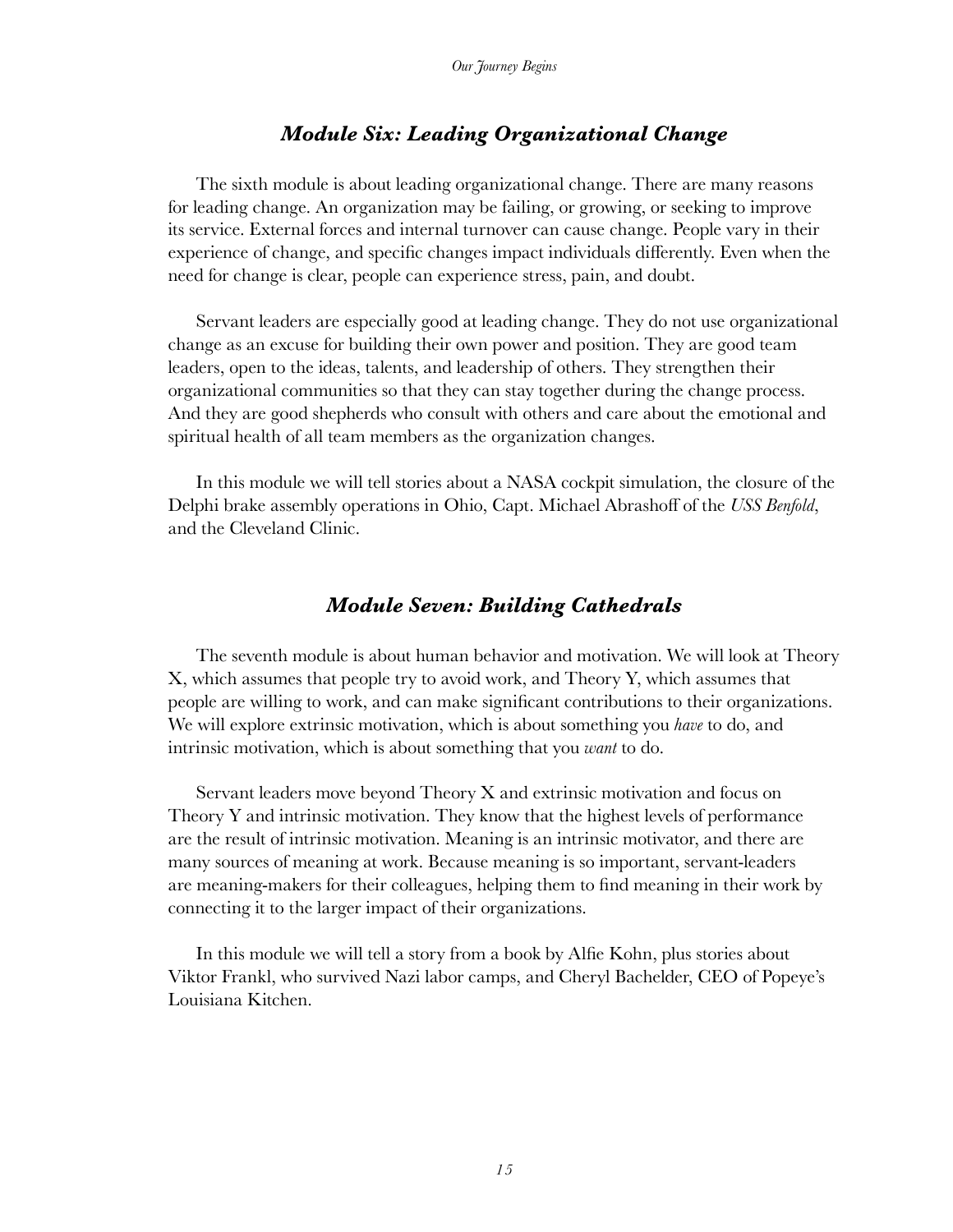#### *Module Eight: In the World, Not of the World*

The eighth module is about being in the world, not of the world. We live in a secular, commercial culture that considers power and wealth to be symbols of success. But Jesus rejected earthly power, and he pointed us away from material wealth. That's why Christian leaders don't start with the way the world is; they start with the way *Christ* is. We can lead in a way that is counter-cultural and effective if we are in the world, not of the world. We need to be in the world, loving and helping others, but we do not have to measure ourselves by the world's symbols of success like power and wealth.

There are challenges to being a servant leader, but we know that Jesus has taught us a way of leading that brings out our best and helps us to bring out the best in others. Servant leadership matters. People all over the world are ready to follow servant leaders. Christian servant leaders can lead them in ways that help the kingdom of God to break into our world.

In this final module, we will share the stories of Dr. Albert Schweitzer, Dr. Tan Lai Yong, John Howell, Mother Teresa, and an 18-year-old who was literally run out of town for giving a speech in which he urged student leaders to care about their fellow students.

Well, that is a quick preview of the eight modules to come. I look forward to sharing them with you. Thank you—and God bless you!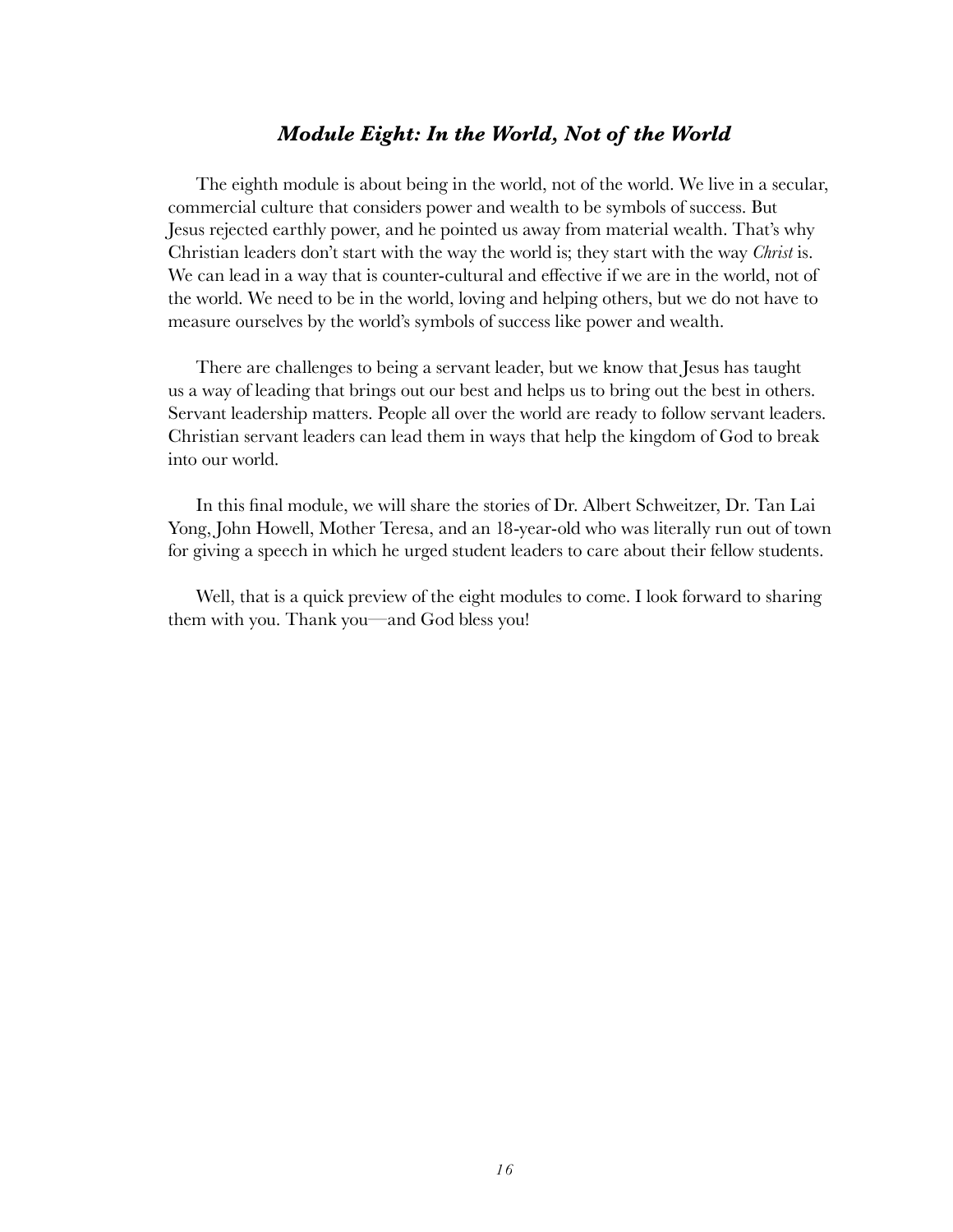## *Faith, Love, and Service*

#### *Module One Lecture*

 Welcome to the first module in the New Institute series on "Discovering Servant Leadership." In the introduction, we provided a Biblical framework for Christian leadership. We learned that we are not to be kings. Instead, we are to lead with a servant's heart.

A life of Christian leadership is a challenging life. It requires that we have a deep faith—an unshakeable faith that will sustain our relationship with God as we do God's work. And our faith must flow into our deeds. The basis for our deeds should be love and service. We are commanded to love, and we are called to serve. In this first module, then, we will be talking about faith, love, and service as the foundation of a life of Christian leadership.

#### **Faith**

So what is faith? It can be defined as trust and confidence in God. It means trusting in God even when we do not understand what God is doing. Faith is our response to God's self-revelation. Faith connects us to God and makes our relationship with God possible.

When we live by faith, we can sense God's presence. We can see God moving in our lives and the lives of those around us. We can see God in the natural world. We can feel the presence of the Holy Spirit in our loving relationships with our families and friends. We can hear the call of Christ when we take up our crosses and serve others. Our faith makes miracles possible. Jesus told us that our faith can move mountains.

Faith is not about the material world that can be measured and tested by science. Faith is about the life of the spirit. It is not about what we see physically, but what we see spiritually. As Paul wrote in 2 Corinthians 5:7, "we live by faith, not by sight."

One of the most dramatic and inspiring affirmations of faith in the Bible is found in the Old Testament book of Habakkuk. Habakkuk was a prophet who lived 2,600 years ago. It was a turbulent time for Judeans, who came under the control of the Assyrians, then the Egyptians, and then the Babylonians.

Habakkuk complained to God about the violence and wickedness in Judah. What was God going to do about it? God answered that the wicked would be punished. But God surprised Habakkuk when he described how he would do it. The wicked would be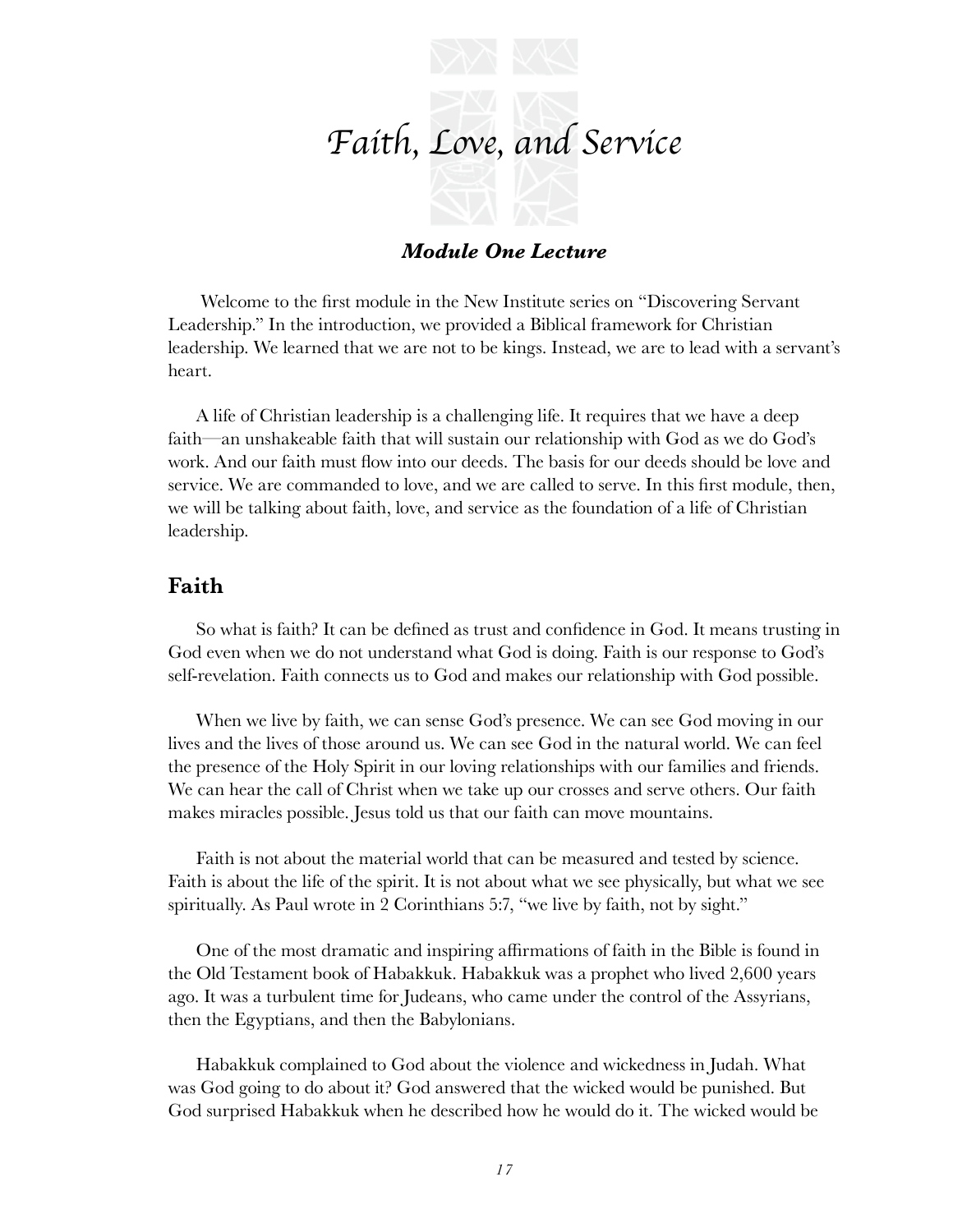punished by the Babylonians, who were known for being ruthless, swift, and unstoppable. They would conquer the Judeans. Later, the Babylonians themselves would be judged, but the Judeans would suffer first.

Habakkuk was distraught. Would the Babylonians wipe out the Judeans? That didn't make sense. How could God do this? You can almost imagine Habakkuk saying: "Wait a minute! Wait a minute!" Weren't the Babylonians worse than the most wicked Judeans? He did not understand.

But in the face of that coming destruction, Habakkuk still had faith in God. At Habakkuk 3:17-19 we read one of the strongest affirmations of faith anywhere in the Bible. Habakkuk said:

| Though the fig tree does not bud          |
|-------------------------------------------|
| and there are no grapes on the vines,     |
| though the olive crop fails               |
| and the fields produce no food,           |
| though there are no sheep in the pen      |
| and no cattle in the stalls,              |
| yet I will rejoice in the Lord,           |
| I will be joyful in God my Savior.        |
| The Sovereign Lord is my strength;        |
| he makes my feet like the feet of a deer, |
| he enables me to tread on the heights.    |

Judah was agrarian, so Habakkuk was describing complete devastation. But he affirmed that even if there are no crops and no livestock, even if there is nothing to eat; even if death is everywhere, his faith will remain. His faith was unshakeable. He remained joyful in God his Savior. He knew that the Lord was his strength. He did not want to give up his faith because that would mean giving up his relationship with God. He knew that with confidence and trust in the Lord, he could face anything. We need that same confidence and trust in the Lord.

#### **Faith must flow into deeds**

But it is not enough to have faith. Our faith must flow into our deeds.

People often ask WWJD—what would Jesus do? That's good, but I like to ask, WDJD—what *did* Jesus do? We know the answer. He fed the hungry, healed the sick, and reached out to the outcast. Jesus said that whoever believes in him will do the same (Jn. 14:12). In Ephesians, Paul tells us that "we are God's handiwork, created in Christ Jesus to do good works, which God prepared in advance for us to do" (Eph. 2:10).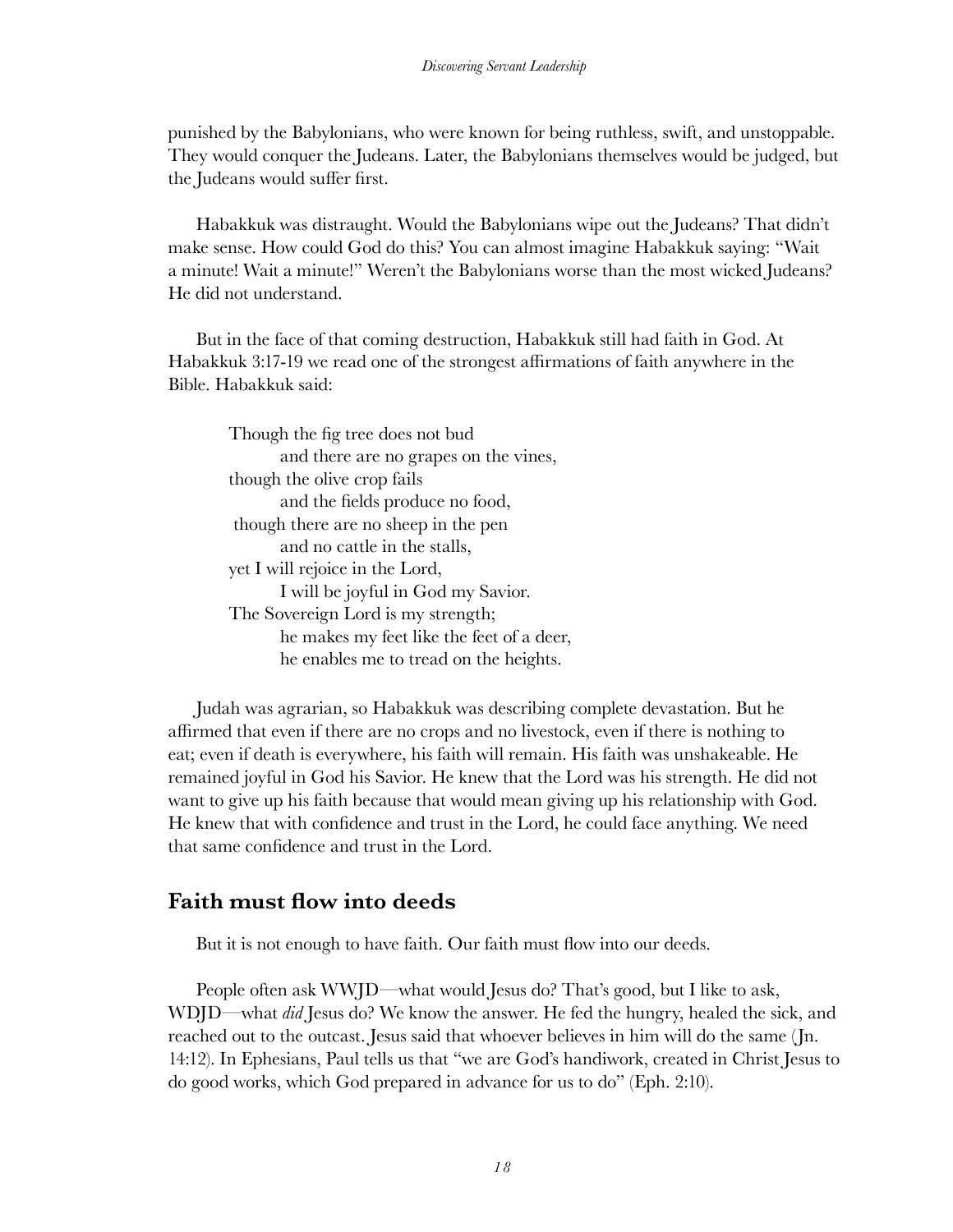This is not about earning one's way to heaven. As Rick Warren pointed out, "you're not saved *by* service, but you are saved *for* service."4 We should be so grateful for our salvation that we want to demonstrate our faith through our actions. Those actions can make our faith come alive. As we read at James 2:14-17:

What good is it, my brothers and sisters, if someone claims to have faith but has no deeds? Can such faith save them? Suppose a brother or sister is without clothes and daily food. If one of you says to them, 'Go in peace; keep warm and well fed,' but does nothing about their physical needs, what good is it? In the same way, faith by itself, if it is not accompanied by action, is dead.

Or, as we read in 1 John 3:17-18: "If anyone has material possessions and sees a brother or sister in need but has no pity on them, how can the love of God be in that person? Dear children, let us not love with words or speech but with actions and in truth."

#### **Commanded to love**

So our faith must flow into our deeds. The basis for our deeds should be love and service.

When a Pharisee asked Jesus which is the greatest commandment, Jesus replied with two Great Commandments—to love God and to love your neighbor as yourself. When he was asked who is my neighbor, Jesus told the story of the Good Samaritan who stopped and helped a stranger who was wounded and lying by the side of the road (Lk. 10:29-37).

I think it is very significant that Christ *commanded* us to love others. It's not a *suggestion*. He did not say, "Please think about the possibility of maybe considering the idea of loving people, if you feel like it, and it is convenient, and you aren't too busy, and the people you consider loving are really lovable, and they will really appreciate your love." He didn't say we should give it a try, but if we get tired, or it doesn't work out, we can just give up. No. There are no excuses, no exceptions, no escape clauses. We are commanded to love our neighbors as ourselves, no matter what.

#### **Love is the key**

So why is that? Why are we *commanded* to love? Why isn't it just a suggestion? I can think of at least four reasons. First, that is how we come to know God best. Second, that is how we represent Christ best. Third, that is how we become *our* best. Fourth, that is how we keep our families, friends, and communities together and at *their* best.

First, when we love others, we come to know God. I am sure you know the Scriptural passage from 1 John 4: "Dear friends, let us love one another, for love comes from God. Everyone who loves has been born of God and knows God. Whoever does not love does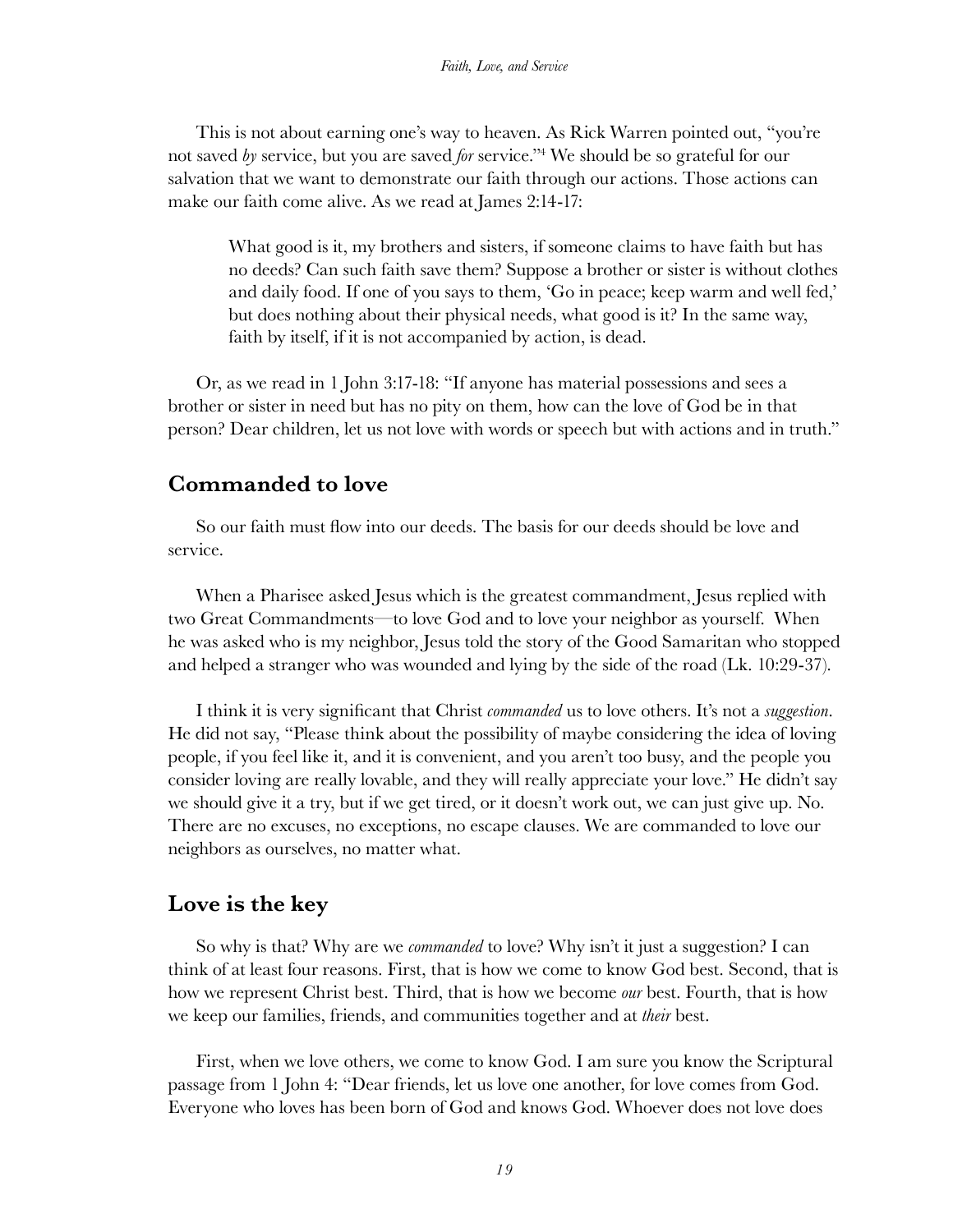not know God, because God is love." We are created by God, and we worship God. If we are to know God, love is the key.

Second, when we love each other, we demonstrate the love of Christ, and are known as his people. Jesus prayed during the Last Supper that his disciples might be one, so that the world will believe that God sent him. At John 13 he commanded his disciples to love one another, so that everyone would know that they are his disciples. If we are to truly represent Christ as his disciples, love is the key.

Third, when we love others, we become our best. We are at our best when we are giving and receiving love. I believe that we were created to love and be loved. That is how God designed us. We are designed to run on love. When we love others, we are more giving, more caring, more patient, more kind. When we love others, we become a gift to others. If we do not love others, we are not who we are supposed to be; we are not all that we can be; we are not doing what we were born to do. If we want to be our best, love is the key.

Fourth, love is the glue that can hold together our families, friends, and communities. I think especially of our families. For parents, the story of the Prodigal Son has profound meaning. Unconditional love makes it possible to stay together, even when we disagree or stray and need forgiveness. If we want to stay together, love is the key.

#### **The nice words**

My wife and I have two daughters and a son. We have always tried to make it clear to them that we love them. They are adults now, but when they were young, one thing I used to do was to tuck them into bed at night and say the words that our kids called "the nice words." Night after night, year after year, I told each of our children: "I love you. You're a good kid. I like being your Daddy. I'm glad you're my daughter, I'm glad you're my son. I like being part of your family. I hope you have a good night's sleep." And then each daughter got a kiss on the cheek and my son got a pat on the head, and I turned out the lights.

Of course, there were some nights when I was angry at my kids for what they had done that day. There had been name calling, or hitting and shoving, or dishonesty, or the shirking of chores. When I tucked them in, I talked about that, and made it clear that what they had done was wrong, and it was important that they not do it again. Then I would say "the nice words." Sometimes the words were hard to say, but I wanted them to know that even if I was upset with their behavior, I still loved them. When they behaved themselves I was happy, and when they didn't behave themselves I was sad, but I loved them no matter what.

I kept saying "the nice words," year after year. Then the day came when our youngest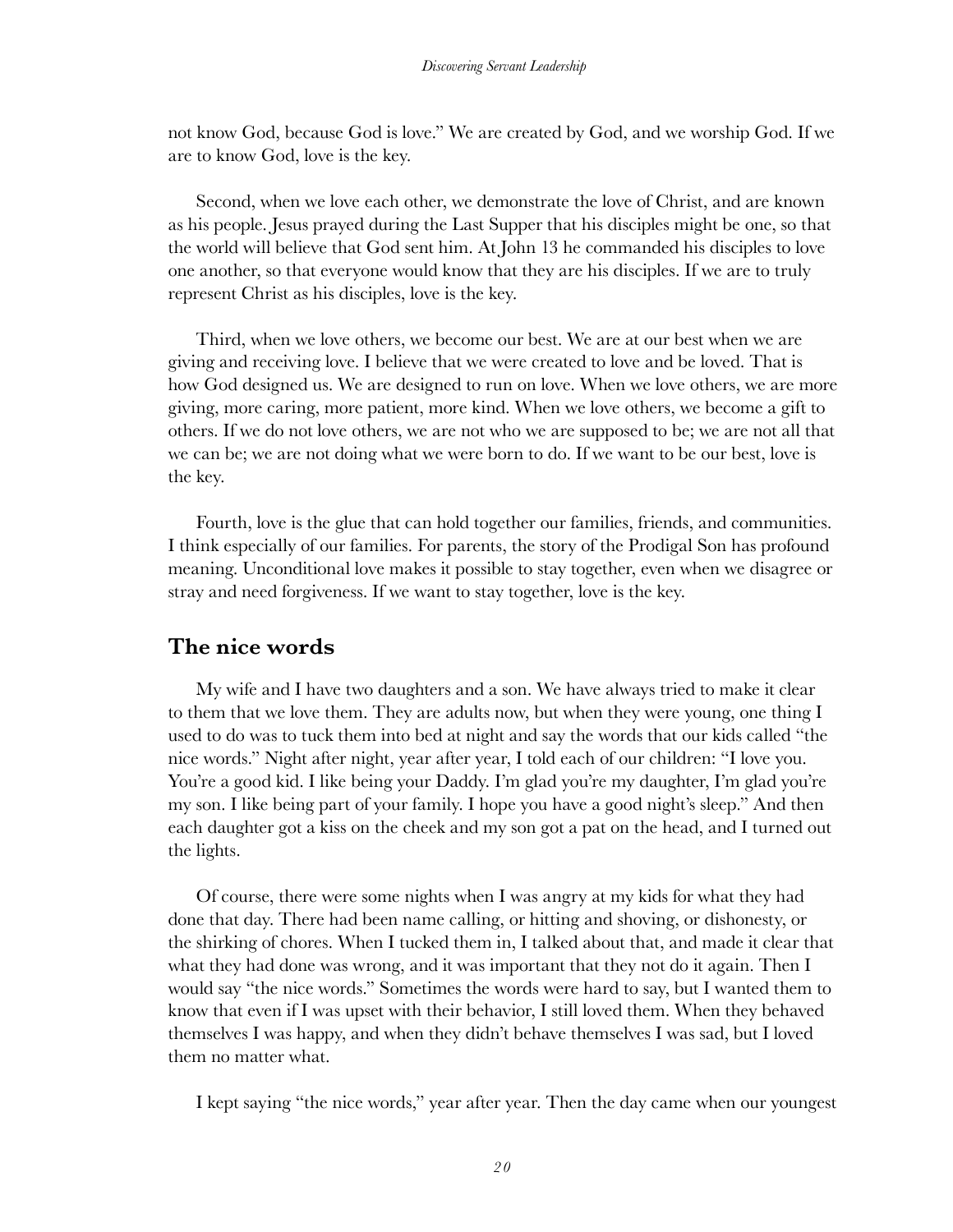daughter, Angela, let me know that she didn't need to hear "the nice words" anymore. I think what she meant was that she was a grown-up twelve-year-old, and "the nice words" were for little kids. I was surprised, but I said okay. Several nights went by without me tucking her in or saying "the nice words." Then one night, when I was working at my desk at home, I heard Angela calling down the staircase.

"Daddy?"

"Yes, honey."

"Aren't you going to come up and tuck me in? You didn't say the nice words yet."

"Oh. Okay," I said. And the nightly ritual began again. She still wanted to hear the words, and I still wanted to say them. I think we're never too old to say the nice words, and we're never too old to *hear* the nice words.<sup>5</sup>

In short, love is what the Christian life is about. It is why we are here. If we do not love others, we miss God's purpose for our lives. Without love, our lives can easily become meaningless. The first verses of Corinthians 13 are often read at weddings. I recommend that you don't wait for the next wedding to read them. It is good to remind ourselves that without love we are nothing, and we gain nothing. As Paul wrote:

If I speak in the tongues of men or of angels, but do not have love, I am only a resounding gong or a clanging cymbal. If I have the gift of prophecy and can fathom all mysteries and all knowledge, and if I have a faith that can move mountains, but do not have love, I am nothing. If I give all I possess to the poor and give over my body to hardship that I may boast, but do not have love, I gain nothing. (1 Co. 13:1-3)

So we are here to "do everything in love" (1 Co. 16:14). We are here to love our families and friends, our neighbors, our co-workers, members of our churches and our communities. We are here to love all people. We do not have to agree with them or approve of what they do. Love is deeper than agreement or approval. We can love people even while disciplining them or protecting ourselves from them—we do not have to let them hurt us or others. But we must love everyone. We must hold an attitude of good will toward them. Jesus allowed no exceptions and no excuses.

#### **Called to serve**

But that is not all. Jesus commands us to love but he also calls us to serve. This is very natural. When we truly love people, we care about what happens to them. We want to help them when they need help. Jesus modelled this for us by feeding the hungry, healing the sick, and reaching out to the outcast. He made it clear in the parable of the sheep and the goats that we should do the same (Mt 25:31-46).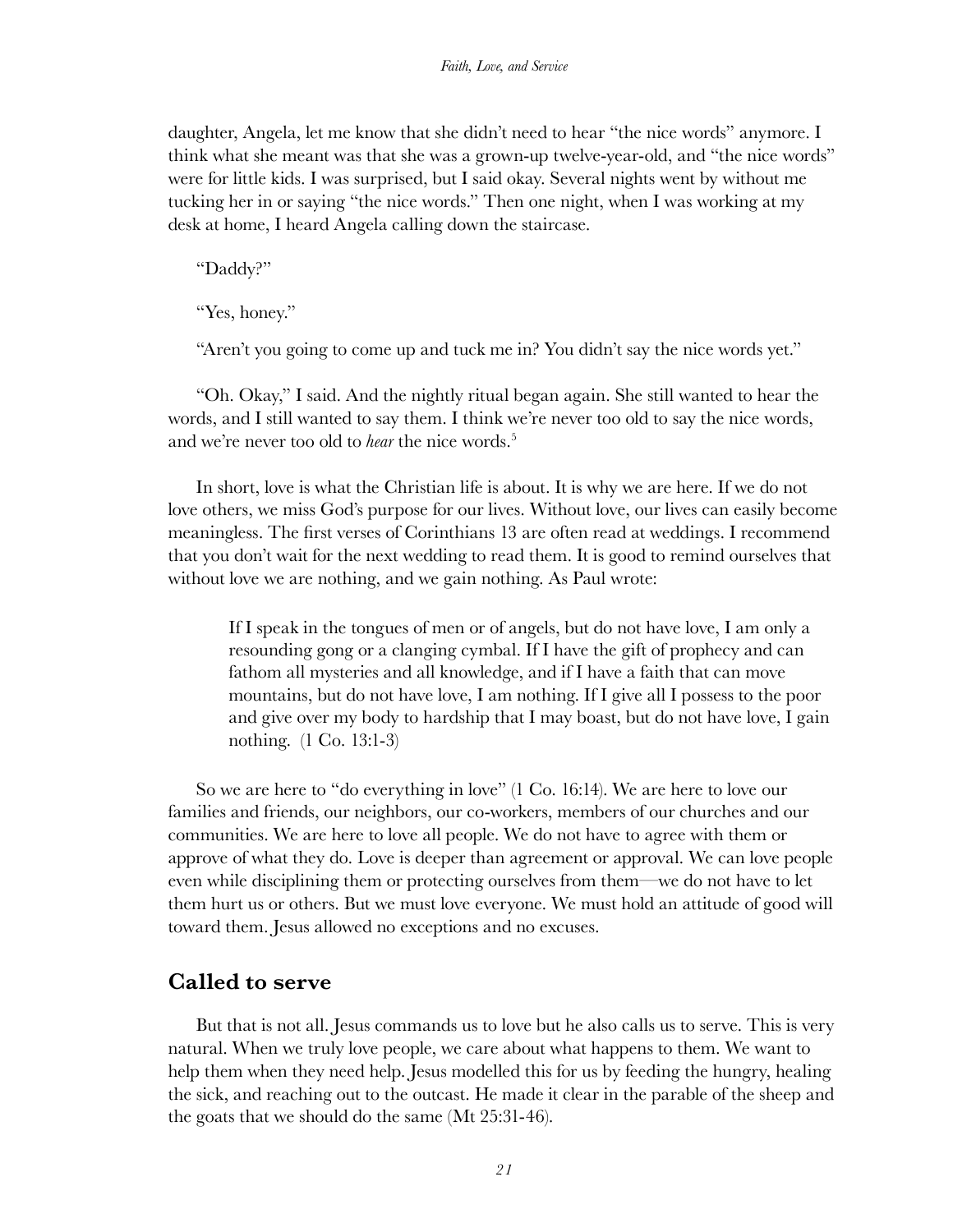When the Son of Man comes in his glory, and all the angels with him, he will sit on his glorious throne. All the nations will be gathered before him, and he will separate the people one from another as a shepherd separates the sheep from the goats. He will put the sheep on his right and the goats on his left.

Then the King will say to those on his right, 'Come, you who are blessed by my Father; take your inheritance, the kingdom prepared for you since the creation of the world. For I was hungry and you gave me something to eat, I was thirsty and you gave me something to drink, I was a stranger and you invited me in, I needed clothes and you clothed me, I was sick and you looked after me, I was in prison and you came to visit me.'

Then the righteous will answer him, 'Lord, when did we see you hungry and feed you, or thirsty and give you something to drink? When did we see you a stranger and invite you in, or needing clothes and clothe you? When did we see you sick or in prison and go to visit you?'

The King will reply, "Truly I tell you, whatever you did for one of the least of these brothers and sisters of mine, you did for me.'

Then he will say to those on his left, "Depart from me, you who are cursed, into the eternal fire prepared for the devil and his angels. For I was hungry and you gave me nothing to eat, I was thirsty and you gave me nothing to drink, I was a stranger and you did not invite me in, I needed clothes and you did not clothe me, I was sick and in prison and you did not look after me.'

They also will answer, 'Lord, when did we see you hungry or thirsty or a stranger or needing clothes or sick or in prison, and did not help you?'

He will reply, 'Truly I tell you, whatever you did not do for one of the least of these, you did not do for me.'

Then they will go away to eternal punishment, but the righteous to eternal life.

The message is clear. Those who will have eternal life are those who serve others.

When we love others and wish to serve them, no act of service will be too small or humble. During the Last Supper, Jesus demonstrated humble service when he washed the feet of his disciples. We read at John 13:3-5:

Jesus knew that the Father had put all things under his power, and that he had come from God and was returning to God; so he got up from the meal, took off his outer clothing, and wrapped a towel around his waist. After that, he poured water into a basin and began to wash his disciples' feet, drying them with the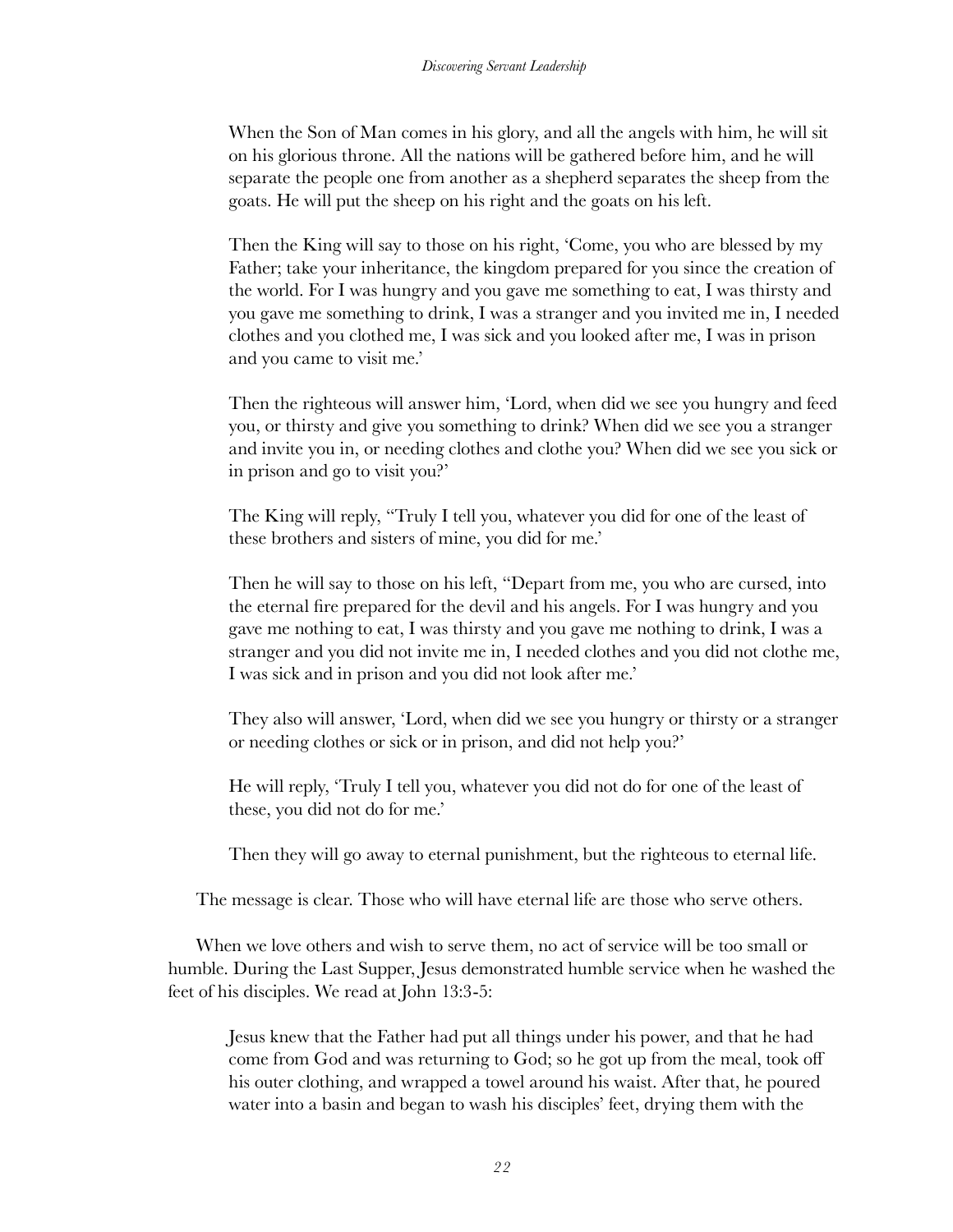towel that was wrapped around him.

When Peter resisted, Jesus told him, "Unless I wash you, you have no part with me" (Jn. 13:8). Peter relented, and Jesus continued washing.

When he had finished washing their feet, he put on his clothes and returned to his place. 'Do you understand what I have done for you?' he asked them. 'You call me "Teacher" and "Lord," and rightly so, for that is what I am. Now that I, your Lord and Teacher, have washed your feet, you also should wash one another's feet. I have set you an example that you should do as I have done for you.' (Jn. 13:12-15)

By the way, washing someone's feet during the time of Jesus was not a fun thing. People wore sandals or went barefoot, and there were a lot of things in those streets that we don't want to talk about. Feet got really dirty. A lot of people never washed their own feet servants and slaves did that for them. When Jesus washed the feet of his disciples, he was doing something extremely humble in the context of his time.

Donald Kraybill, in *The Upside-Down Kingdom*, described Jesus as a servant Messiah who came among us as a waiter, a slave, a servant, and not a boss.<sup>6</sup> Siang-Yang Tan, in his book, *Full Service,* said: "God has called us *first* to servanthood, not leadership."7 Rick Warren, in his book, *The Purpose Driven Life,* said that "thousands of books have been written on leadership, but few on servanthood… But to be like Jesus is to be a servant. That's what he called himself…You must have a servant's heart."8

Each of us has gifts. We glorify God when we use those gifts to help others. As we are urged in 1 Peter 4:10: "Each of you should use whatever gift you have received to serve others…"

#### **Whom shall we serve?**

We are called to serve. But whom should we serve? We can begin in our families, helping each other to grow, helping each other to use our God-given gifts, and helping each other to manage the details of our daily lives together.

In one of his books, C.S. Lewis talked about daily life as a Christian. He said that it is no good to be up in your room praying, when your wife needs your help down in the kitchen. We are here to help each other, starting with our families.

 In addition to our families, we can reach out to friends and colleagues, helping them in times of need, encouraging and supporting them as they pursue their hopes and dreams. Beyond our families, friends, and colleagues, we can identify needs in our neighborhoods and communities. We can address worldwide problems.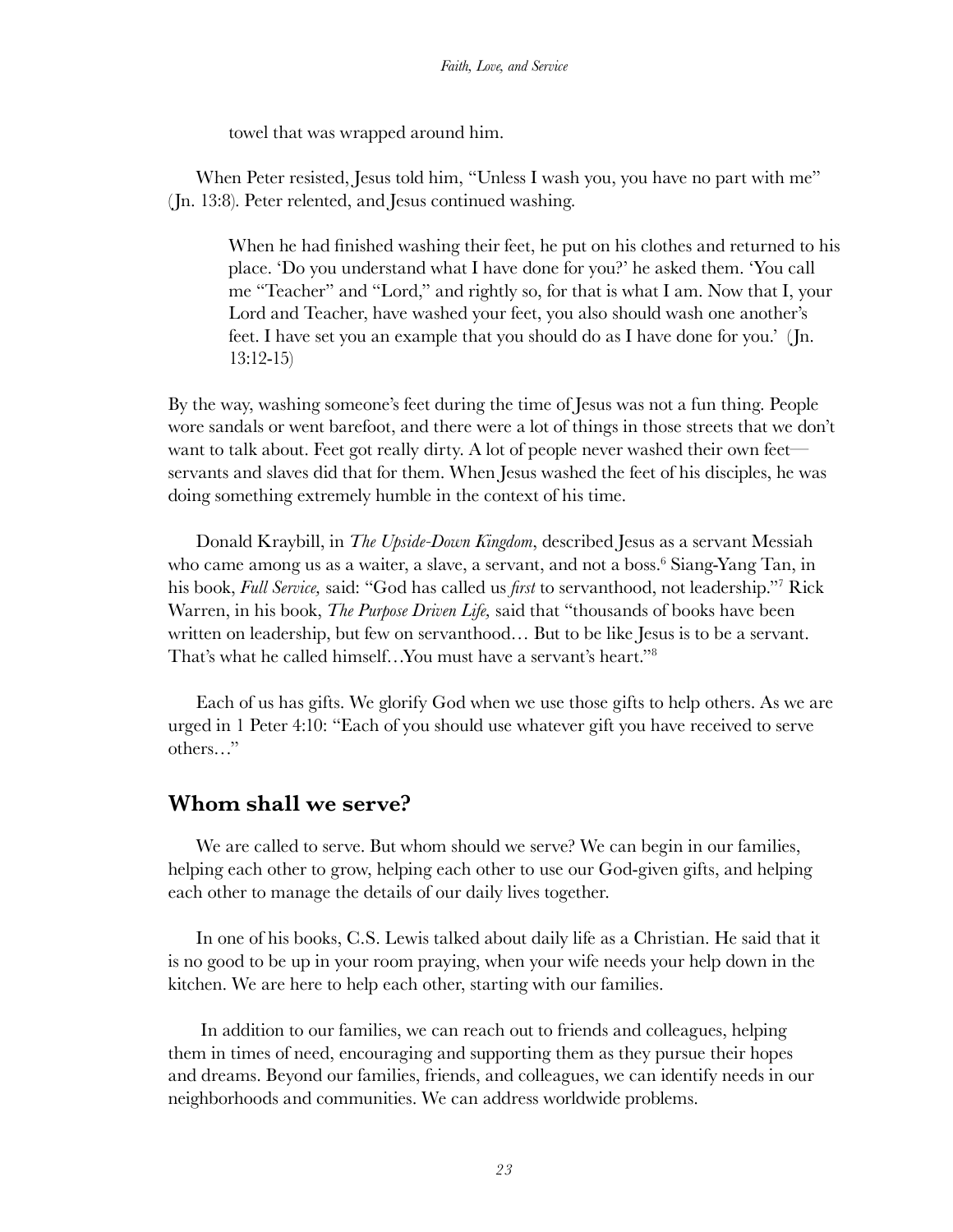Every day, we can watch and listen. We can identify the needs of those around us. Then, in thousands of ways, we can *serve*. We can change lives. We can share the Gospel. We can bring hope.

#### **The parable checklist**

If you don't know where to begin serving others, why not begin with the examples Jesus gave us in the parable of the sheep and the goats? We can use the parable as a checklist. Why not focus on providing food to the hungry and drink to the thirsty; welcoming a stranger; providing clothing to those in need; helping the sick; and visiting those in prison?

Let's help the hungry. It is estimated that more than 800 million people do not get enough food to be healthy. On average, one person dies every second as a result of hunger. Even in the United States, one of the richest countries in the world, it is estimated that 49 million Americans—including 16 million children lack the means to get enough nutritious food on a regular basis. People are hungry.

Let's help the thirsty. It is estimated that more than a billion people lack access to clean drinking water, and 2.8 billion face water shortages at least one month per year. People are thirsty.

Let's welcome strangers. In many countries, there has been a breakdown in communities, so that millions have become isolated or alienated. People also experience various kinds of prejudice that isolate them. For thousands of years, people have excluded others because of their skin color or ethnicity. People are lonely.

Let's help those who need clothing. Here in the United States, it is estimated that about 48 million children living in low-income and poor families—and their parents—could benefit from donated clothes. People need clothing.

Let's help the sick. Cardiovascular diseases—disorders of the heart and blood are the number one cause of death throughout the world, killing more than 17 million people in 2011. In the United States alone, nearly 600,000 people die each year of heart disease. Another 600,000 die each year from cancer. Meanwhile, it is estimated that 40 million people around the world are living with HIV/AIDS. The World Health Organization estimates that in 2010, there were 219 million documented cases of malaria. These are only a few of the diseases that ravage humankind. People are sick.

Let's visit those in prison. It is estimated that there are nine million people in prisons around the world. The United States has 2.3 million people behind bars,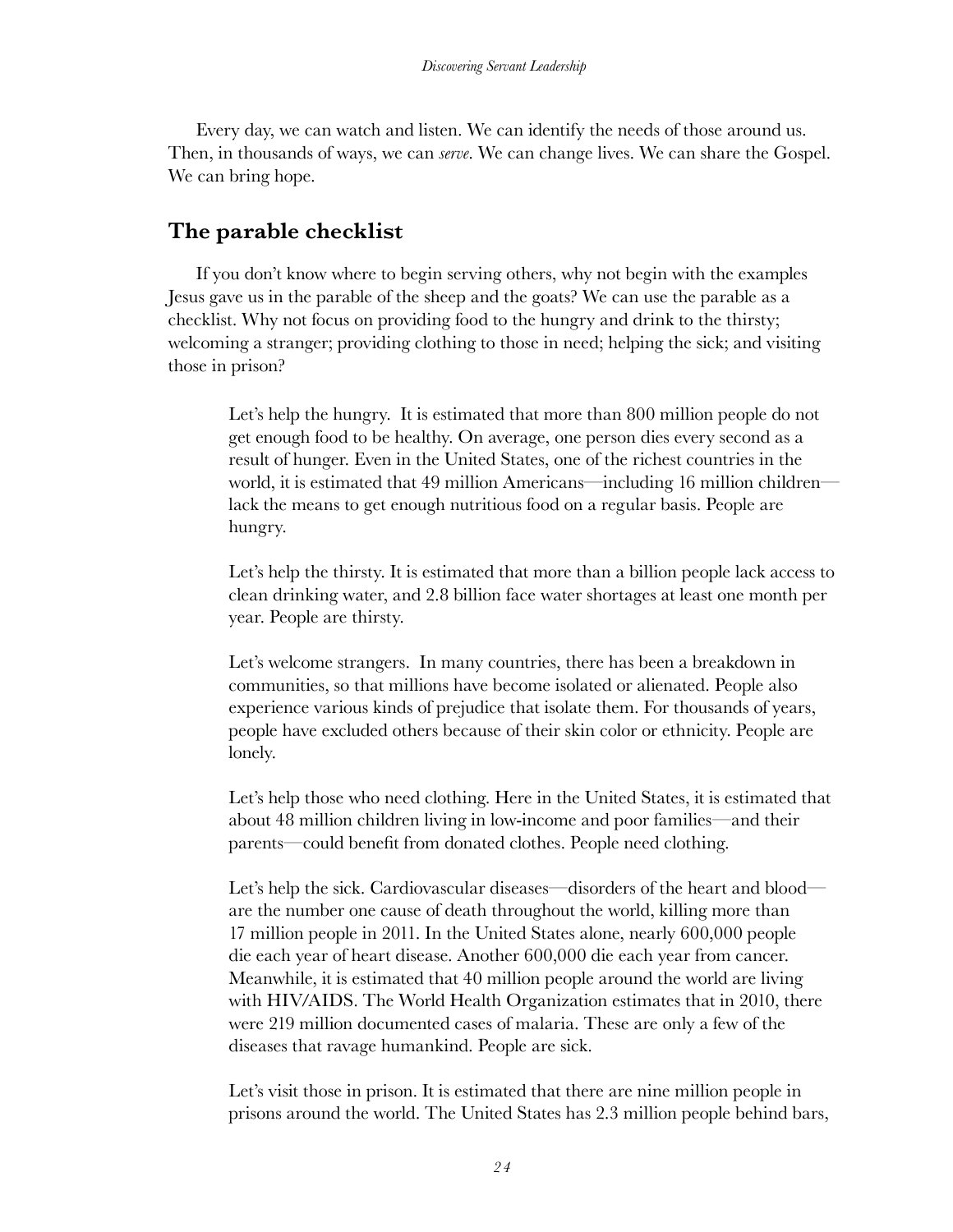far more than any other nation. Many would appreciate simple human contact with caring individuals from the community. Prisoners need visitors.

#### **Meeting global needs**

It has been said that there are thousands of verses in the Bible about poverty and the plight of the poor. It is estimated that three billion people live on \$2.50 or less per day. Here in America, it is estimated that 40 million people suffer in poverty. In addition to hunger and homelessness, poverty usually results in a wide range of social, educational, and health problems for the poor. Poverty that is caused by injustice can generate violence between individuals, communities, and nations. Wars have taken a huge toll on humankind. More than 120 million people have died in wars during the past hundred years—including the war-related deaths of civilians from diseases, famine, and atrocities.

In Genesis 2:15, we read that God put man in the Garden of Eden to work it and take care of it. We haven't been taking care of it. Environmental degradation is everywhere, in our polluted land, rivers, oceans, and air. Plant and animal species are becoming extinct. Pollutants have found their way into previously pristine natural habitats. Vast forests are being cut down and not replaced.

In addition to a healthy natural environment, people need educational opportunities, safe living conditions, fair treatment from institutions of justice, and basic personal and political freedoms. Most important, they need to love and be loved. They need opportunities to form communities, to work, to worship, and to develop spiritually. People who have plenty of material goods often have spiritual needs. They may "have it all" but find little meaning in what they have.

#### **It started with a sandwich**

When you decide to be of service to others, you may be surprised at what happens. For example, one of the programs that is addressing the homeless issue is Family Promise. It started when one person, Karen Olson, was on her way to a business meeting and noticed a homeless woman on the street. Karen bought her a sandwich. While the woman, Millie, accepted the sandwich, what she wanted was a chance to be heard. Karen listened, and learned about the profound feelings of diminished self-worth and disconnection from society that resulted from homelessness.

Karen and her two sons began delivering lunches to homeless people on the streets of New York. But in 1986, Karen began connecting those in need with those who wanted to help. She identified people and organizations who could provide shelter, meals, and housing. She recruited volunteers who could help their homeless neighbors find employment and reconnect with society. Churches offered hospitality within their buildings. The YMCA provided showers and a family day center. The first interfaith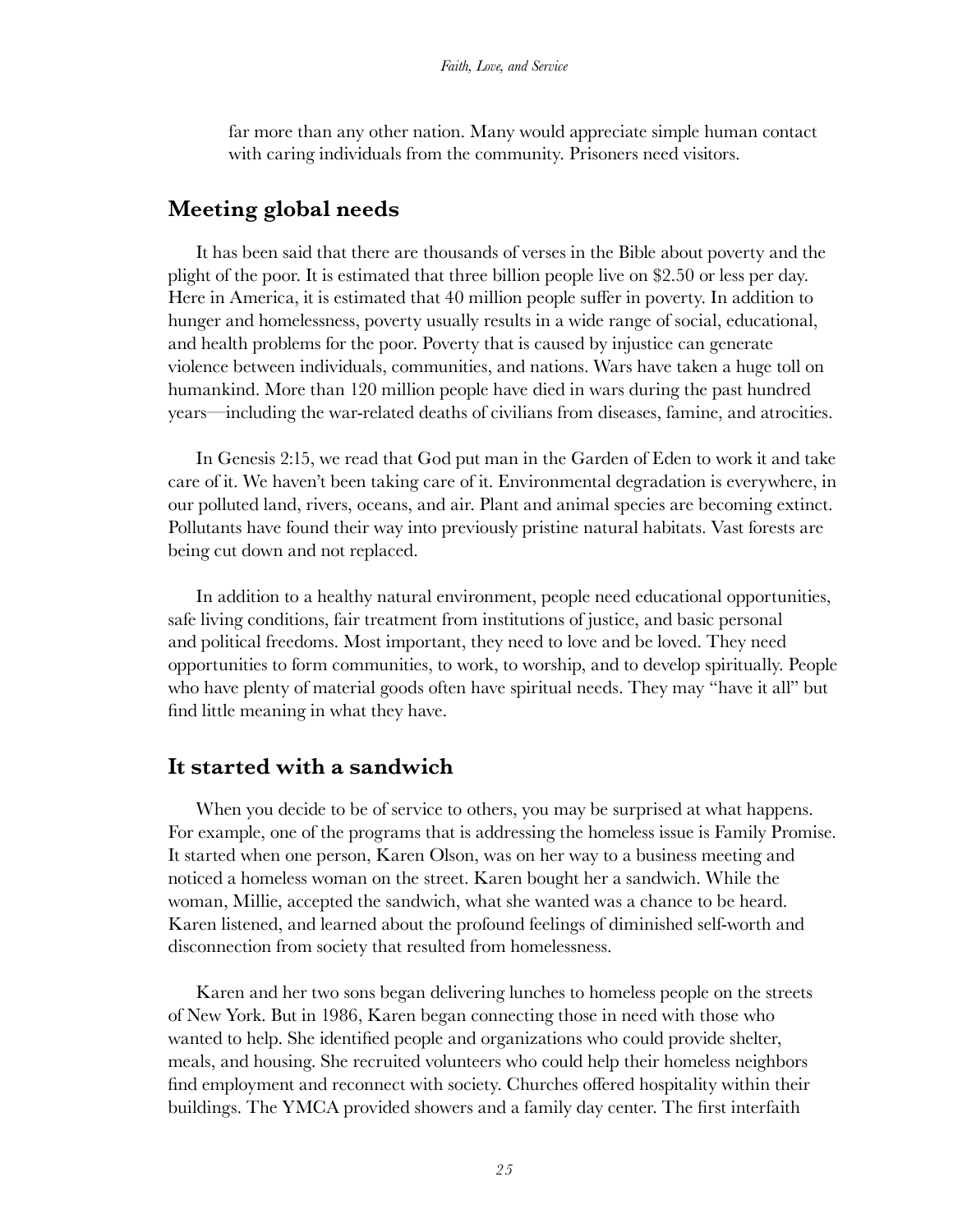hospitality network was established.

The program went national, and today, Family Promise touches the lives of more than 93,000 people and engages more than 200,000 volunteers each year. It represents a national movement that believes we can address family homelessness — right here in our own communities.

#### **Helping people to flourish**

The key to ending poverty is job creation and economic growth. In his book, *The Economics of Neighborly Love*, 9 Tom Nelson argues that we are made to flourish, and to share with others so they can flourish, too. That means we need to build our own capacity, so that we have tangible resources to contribute to others. The goal, however, is not shortterm support. That's fine, but long-term, we need to help others to help themselves by creating jobs for them. There is an old saying that if you want to feed a person for a day, give him a fish. If you want to feed a person for a lifetime, teach him how to fish. I think you might also want to give him a fishing pole and bait to get him started.

Entrepreneurial enterprises and small businesses are a major source of new jobs in our country. Nelson reports that some churches are helping to create jobs by encouraging entrepreneurship, and even providing seed capital for new businesses. They are offering training in entrepreneurship, setting up incubators for new businesses, and connecting them with local banks that are willing to provide loans.

#### **When hope arises**

Sometimes, the jobs are created out of tragedy. The Nozomi Project is an example. In March 2011, a *tsunami* hit eastern Japan. More than 17,000 people were killed or missing, and 6,000 injured. There was massive destruction of property—more than a million buildings collapsed or were damaged. The tsunami wreaked havoc as far as six miles inland. The region was devastated.

Immediately following the tsunami, a team of Christian missionaries arrived in Ishinomaki, one of the affected towns. People needed healing, people needed jobs, and people needed hope.

Sue Plumb Takamoto went to Ishinomaki to help clear a field of debris. As she did so, she kept noticing colorful shards of broken pottery, strewn everywhere. She and her friends decided to gather the shards. An idea emerged: the broken shards could be smoothed, polished, and transformed into jewelry.

"Nozomi" is the Japanese word for "hope," so they called it the Nozomi Project. Today it is a social enterprise, building community, providing income, restoring dignity,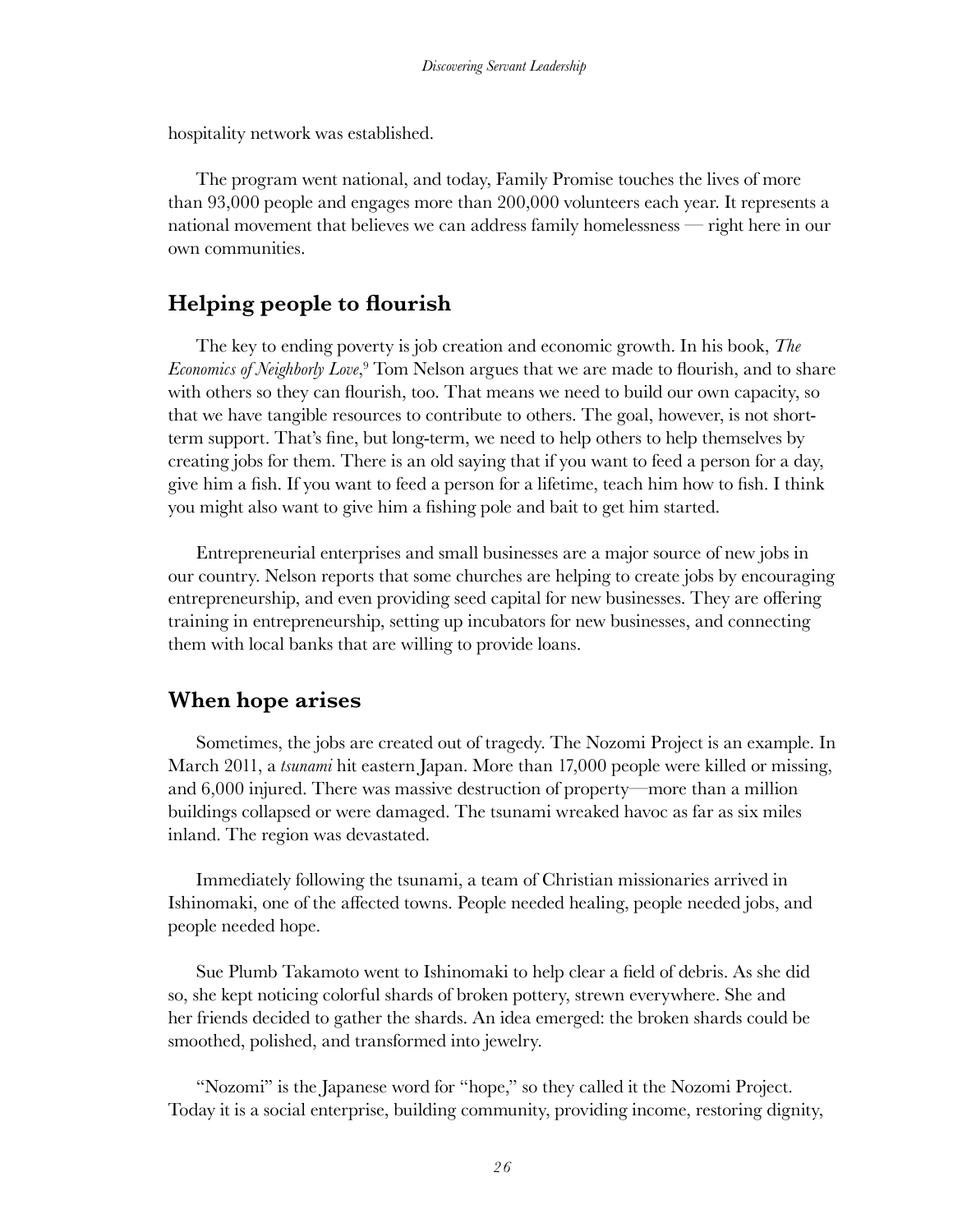and generating hope. Nozomi women have been trained to craft one-of-a-kind pieces of jewelry featuring those broken pieces of rice bowls and tea cups. Each woman names her line of jewelry, sometimes in honor of a loved one who died in the tsunami. One third of the women in the project are single mothers and grandmothers. Most of them lost their livelihoods, family members, and homes when the tsunami destroyed their world. Now, with the encouragement and support of Christian servant-leaders, they are rebuilding their lives. The Nozomi Project has become a Christian community. Every work day, the women share their lunch, read and discuss the Bible, and pray together.

Sue Takamoto points out that "God can take broken pottery and broken women who think that life is over for them and do anything he wants. We are in the midst of seeing God do amazing things."10

#### **Summary**

In summary, a life of Christian leadership is a challenging life. The foundation for our life of leadership must be faith, love, and service. We must have an unshakeable faith, and that faith must flow into our deeds. The basis for our deeds should be love and service. We can love and serve our families, friends, and communities. We can love and serve people throughout the world. When we do, we will know that we are following Jesus, living the life we were created to live, and making a difference for the Kingdom of God.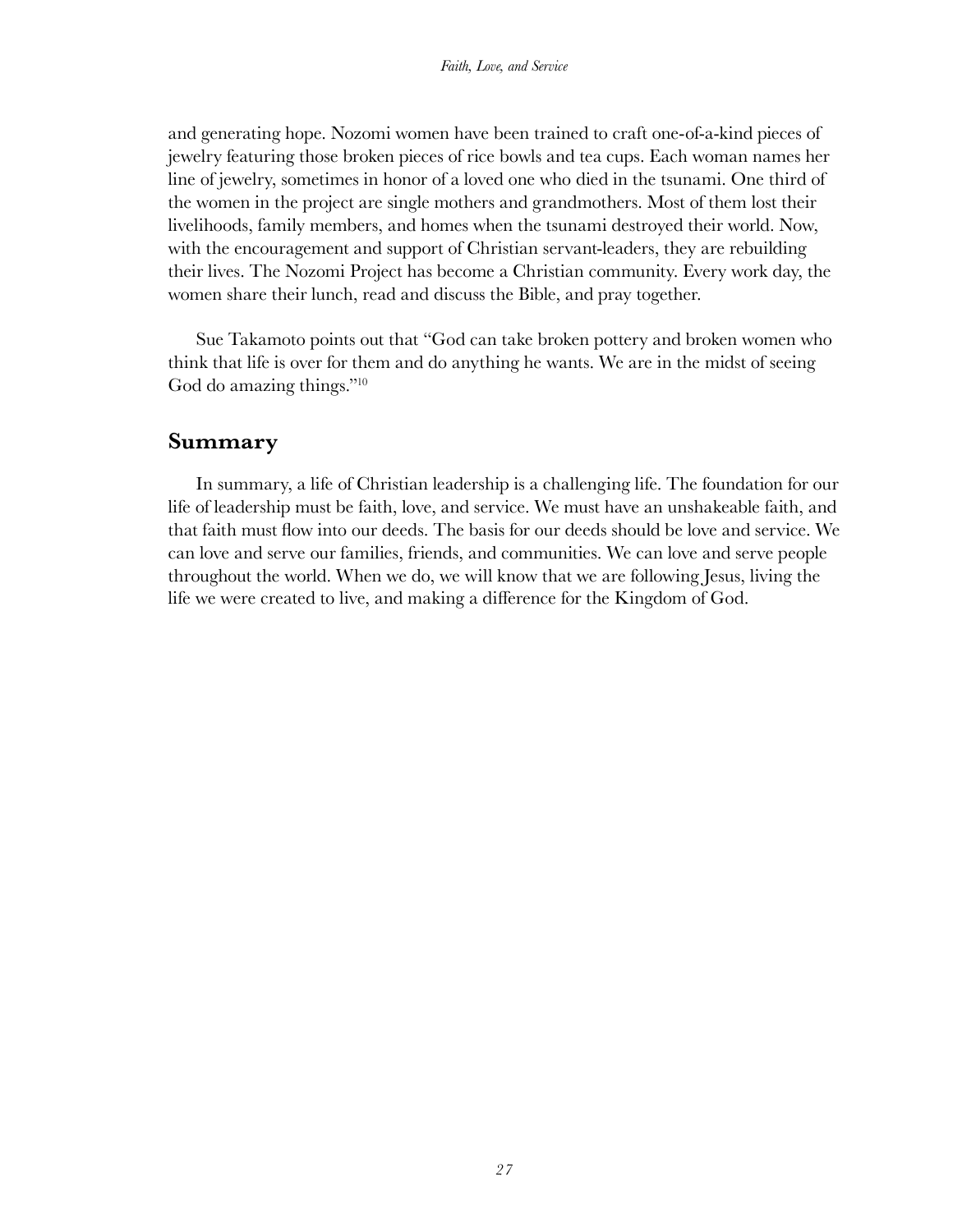### *The Question of Power vs Service*

#### *Module Two Lecture*

 Welcome to the second module in the New Institute series on "Discovering Servant Leadership." We started the series with the Biblical framework, which makes it clear that we are not to be kings, we are to be servants when we lead. Then in the first module, we discussed faith, love, and service, as the foundation for a life of Christian leadership.

We know that Jesus calls us to serve. We also know that there are many ways to serve, each with its own dignity, meaning, and impact for the Kingdom. One way we can serve is by leading. If we are to serve by leading, we need to adopt a model or approach to leadership that is consistent with Scripture, our faith, and our love for others. So in this module, we will explore ideas about leadership. We need to be clear about what it means to be servants when we lead.

#### **Two leadership models**

So, what is leadership? There certainly are a lot of definitions. When I think about leadership, I see two major ideas or paradigms or "models" of leadership in the world today. One I call the power model of leadership. The power model says that leadership is about acquiring and wielding power. It is about making people do things. It is about how to attack and win. It is about coercion and manipulation. The focus is on the leader, who issues orders to his or her subordinates.

 The other model I call the service model of leadership. The service model says that leadership is about making a difference in the lives of others. It is about identifying and meeting people's needs. The focus is not on the leader, it is on those being served. People who live this model are often called servant leaders.

There are some simple ways to contrast a power-oriented leader and a serviceoriented leader. The first is this: Power-oriented leaders want to *make* people do things. Servant-leaders want to *help* people do things. That's why servant-leaders are usually facilitators, coordinators, healers, partners, and coalition-builders.

Another way to contrast the two models is this. The power model assumes a hierarchy shaped like a pyramid. It assumes that only the people at the top of the pyramid have power, so only they can be leaders. In the service model, the hierarchy doesn't matter. That's because *anybody* in a family, organization, or community can be of service. *Anybody*  can identify and meet the needs of others. *Anybody* can be a servant leader.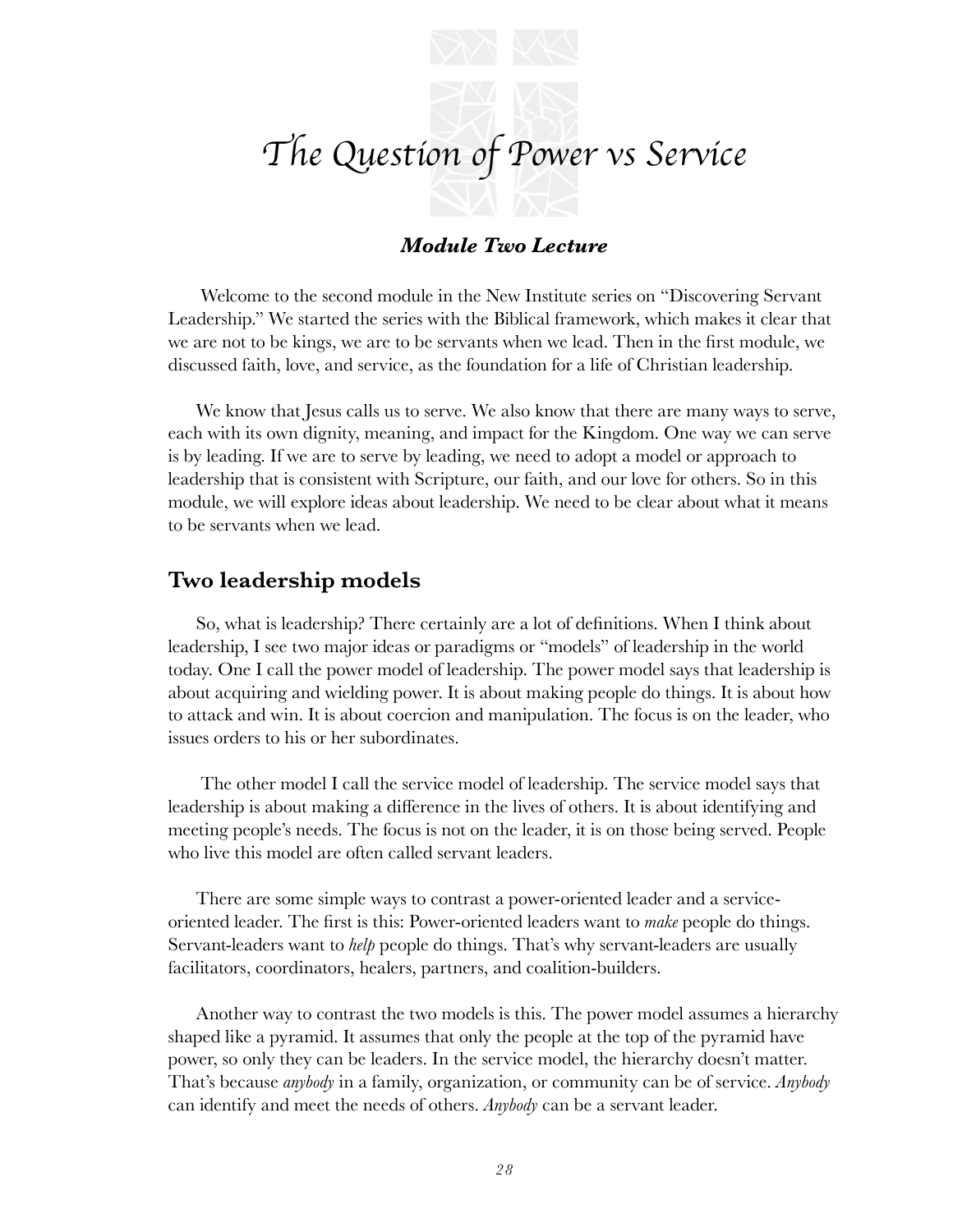#### **Problems with the power model**

I believe that there does not have to be so much pain and suffering in the world. I believe there does not have to be so much violence, so much starvation and disease. I believe there do not have to be so many crushed dreams and untapped talents, so many problems unsolved and so many opportunities ignored. The world does not have to be like this.

One reason that the world is like this is that many people are using the power model of leadership. It is the dominant model in most cultures, and it has some severe shortcomings.

First, it focuses on having power, not on using it wisely. There is no purpose or moral content. Power is seen as an end, not a means. Second, the power model glorifies and even promotes conflict between power groups. If leadership is about acquiring and wielding power, anyone who wants to be a leader assumes they have to build a power base. So he builds his, and she builds hers, and after a while, you have all these power groups that are paying so much attention to their rivalry with each other, that they have little time or energy to solve problems or seize opportunities. As a result, organizations and communities get stuck, unable to move forward. Third, the power model defines success in terms of who gains more power, not in terms of who accomplishes the most for their group or organization or community. These are severe problems.

Another problem is that the power model is not good for the leader. The poweroriented leader thinks that leadership is about him or her, so the leader stops listening to others, and eventually becomes irrelevant, out of touch with those he or she is supposed to be leading. That can—and should—lead to the loss of the leadership position. Even worse, the power-oriented leader can never get *enough* power. It becomes an addiction, a disease. The leader always wants more and more power. This can easily result in spiritual corruption and even a life of self-torment.

#### **Examples of the power model**

There are examples of this in literature and the movies. One example is Shakespeare's *Macbeth*, a tragedy set in medieval Scotland. Macbeth is a loyal and courageous Scottish general who defeats an invading army. He encounters a group of witches who prophesy that he will be thane of Cawdor—the Earl of Cawdor—and eventually king, while the heirs of another Scottish general, Banquo, will also become kings in their day.

Then Macbeth learns that as a reward for his victory over the invaders, King Duncan has just made him the thane of Cawdor. With the first part of the prophesy fulfilled, Macbeth's ambition becomes so strong that he abandons all moral constraints. Encouraged by his wife, he murders King Duncan, and then, as a cover-up, blames and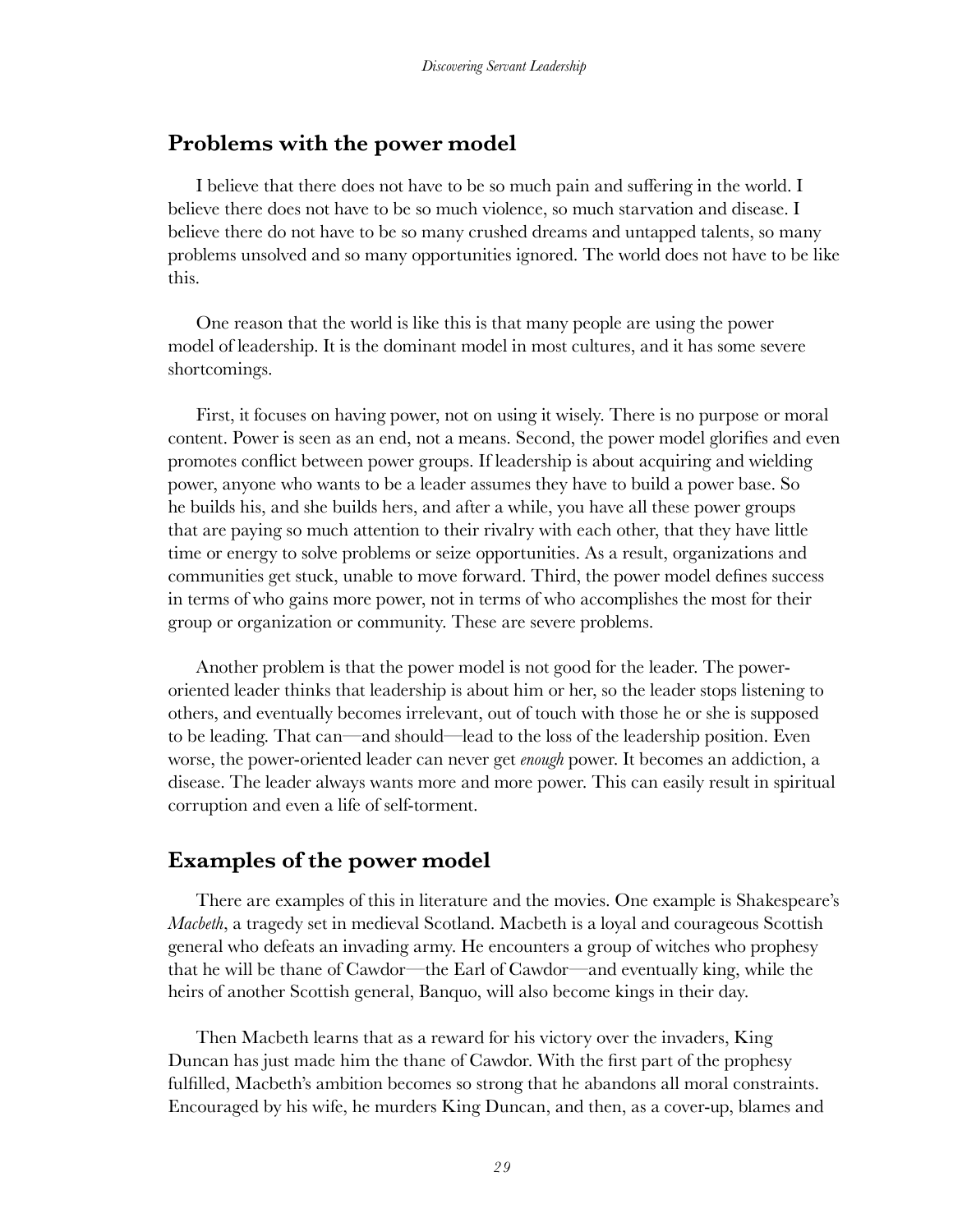murders two chamberlains. He also hires murderers to kill Banquo, and after receiving further prophesies from the witches, he orders the murders of the wife and children of Macduff, a Scottish nobleman who opposes him. Macbeth becomes a tyrant, feared by all. Lady Macbeth, haunted by all the bloodshed, goes insane and finally commits suicide. Duncan's son raises an army in England, and with the support of other Scottish nobles, his army defeats Macbeth, who is killed by Macduff in combat.

The central theme is that Macbeth wanted power, and his ambition corrupted him. He abandoned his loyalty and morality, and became a murderer. But becoming the king wasn't enough for him. Macbeth became paranoid. He knew that there were others who could take his power from him. He didn't want to give up his power, so he continued killing. Power was addictive, and he could never be at peace.

A modern literary example was provided by Robert Penn Warren, who won a Pulitzer Prize for his brilliant novel, *All the King's Men*.<sup>11</sup> The novel is about the transformation of Willie Stark from a country lawyer with good intentions to a power-hungry politician. He began by fighting the corrupt political machine. He got elected governor and did good things for the people. But his desire for power gradually swallowed his desire to serve, and he became the head of his own corrupt political machine. It is a brooding, unsettling story of a man who set out to serve others and ended by making them serve him instead.

Sometimes, people think they are serving others, but are really using the power model. One example is nurse Ratched in the movie, *One Flew Over the Cuckoo's Nest,* based on the book by Ken Kesey. Nurse Ratched works in a mental institution. Randle McMurphy, a criminal, is moved to the mental institution not because he is mentally ill but because he wants to avoid hard labor on a prison farm. McMurphy is full of life, and he wants to bring life to the institution, re-invigorating the other patients, and helping them to be healthier and more active.

Nurse Ratched is not amused—she sees McMurphy as a threat. She believes she is serving the best interests of the patients, but she is dominating, manipulative, and focused on her own authority. She uses her power to diminish the patients. In the end, she sends McMurphy for a lobotomy, brain surgery that reduces his mental ability and changes him as a person. McMurphy's friend the Chief discovers him after his lobotomy, and can't bear to see him that way, so he smothers McMurphy with a pillow. We feel the pain and loss when the nurse wins, and McMurphy dies.

#### **The power model does not advance the Kingdom**

For power-oriented leaders, power is self-justifying; power is the end they seek. That is why leaders who live the power model are not very effective in meeting human needs or making life better for others. It's not what they are trying to do. It's not their focus. It's not what they care about. Often, they can gain and maintain power while being remarkably indifferent to the needs of others. In fact, a power-oriented leader may feel justified in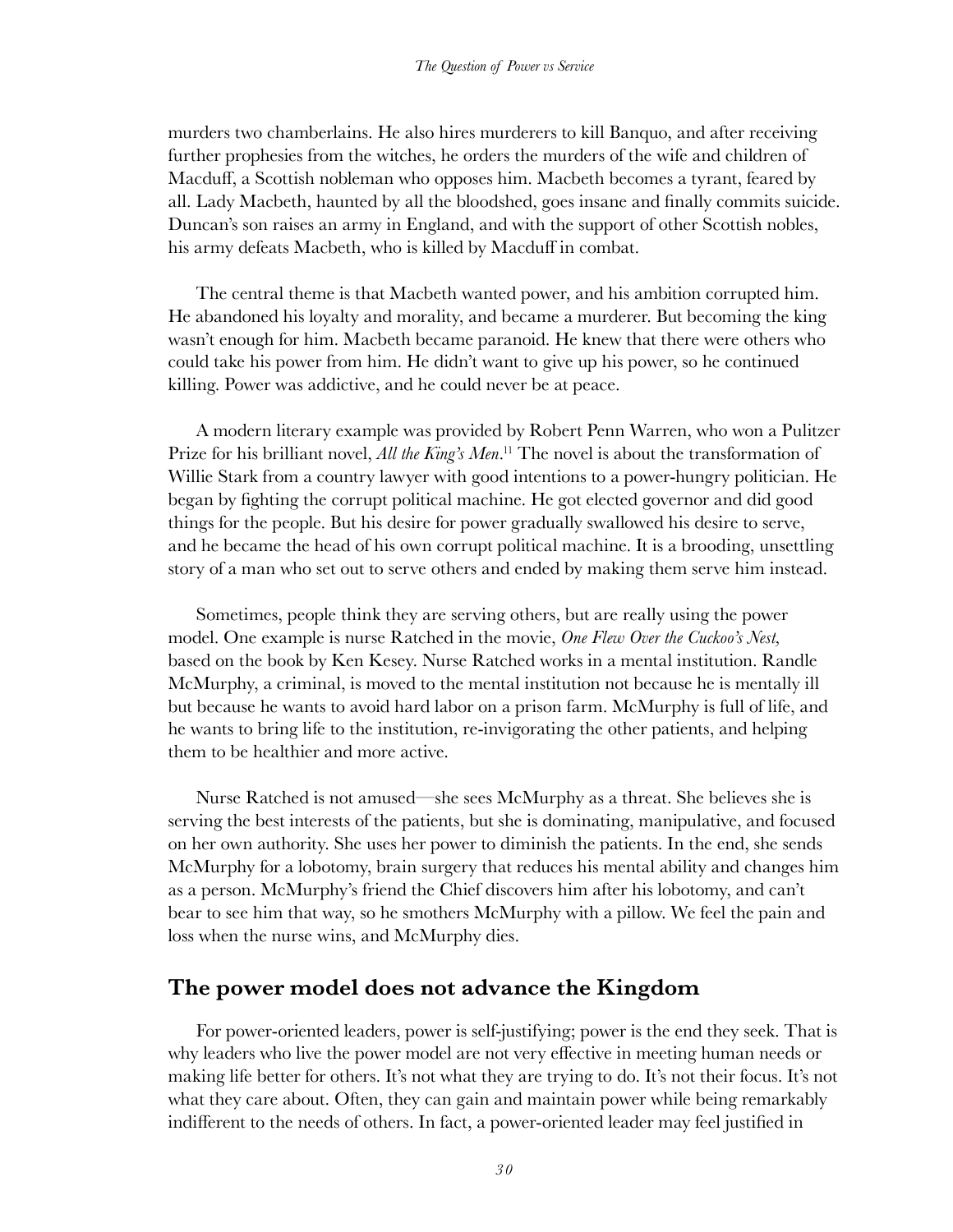making life *worse* for a lot of people, so long as he or she gains power.

Leaders in the power model may ignore or exploit the needs of others, but they are not good at addressing the needs of others. The power model perpetuates fear, war, violence, injustice, starvation, disease, and environmental degradation.

In short, the power model of leadership does not advance the kingdom of God. And we do not help the kingdom of God to break into our world by fighting power with more power. That just leads to more battles, more pain, and more suffering. No—the kingdom of God breaks into our world through love and service, not power.

People say you have to fight fire with fire. Sometimes that makes sense. But there is an alternative, and in the long run, it is a better alternative, and that is to fight fire with *water*. We need to extinguish the addiction to power and replace it with a commitment to service.

#### **Jesus rejected the power model**

It comes as no surprise that Jesus rejected the power model outright. Instead, he chose service. Malphurs said that we can sum up the life of Jesus with the one word *service*. 12 One purpose for his incarnation and life on Earth was to model what service is all about. J. Oswald Sanders, in his book, *Spiritual Leadership*, said simply that "Jesus defined leadership as service…"13 Donald Kraybill said that instead of giving orders and directives, Jesus asked how he could serve.<sup>14</sup>

The teachings of Jesus are very clear. The issue of power and service arose when the mother of James and John approached Jesus and asked that her sons sit at his right and his left in his kingdom. Jesus declined. When the other ten disciples heard what had happened, they were indignant. Jesus then called his disciples together and said:

You know that the rulers of the Gentiles lord it over them, and their high officials exercise authority over them. Not so with you. Instead, whoever wants to become great among you must be your servant, and whoever wants to be first must be your slave—just as the Son of Man did not come to be served, but to serve, and to give his life as a ransom for many. (Mt. 20:25-28)

A nearly identical passage is found in the Gospel of Mark (Mk. 10:42-45). We find the same message in different words in the Gospel of Luke (Lk. 22:25-26). Thus, all three of the Synoptic Gospels include this key teaching on leadership. Jesus teaches us to not be hierarchical, and he calls us to be servants when we lead.

Malphurs, in his book *Being Leaders,15* pointed out that the Greek text for the passage in Mark and Matthew uses two different words for servanthood. One refers to a person who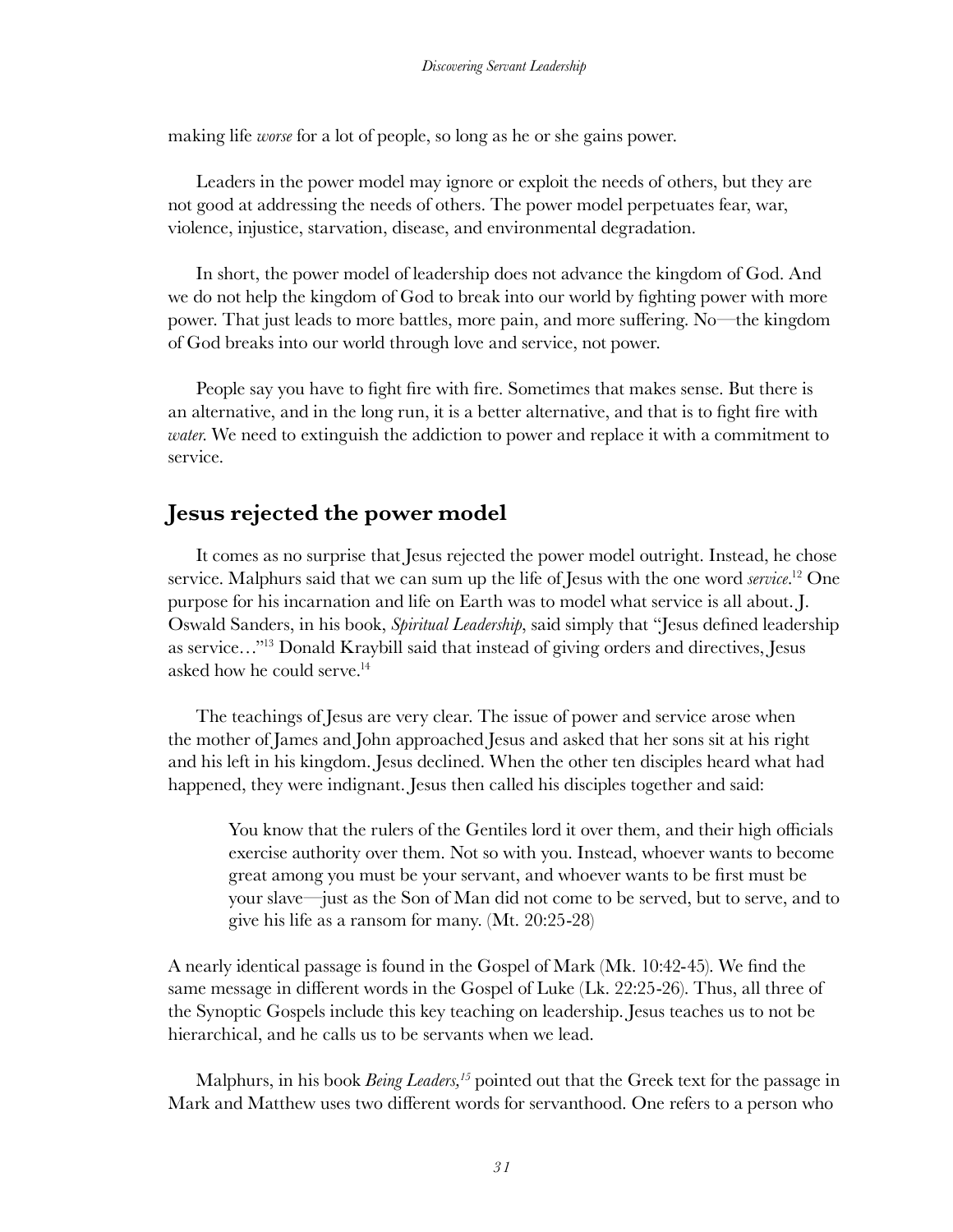serves voluntarily, while the other refers to a person who has forfeited his rights and is in a servile position in relation to his lord. Malphurs said that Jesus uses the two concepts to carefully weave together the idea that we *willingly obligate* ourselves to serve.

We need to remember that servanthood is not servitude. Servitude occurs when people are forced to serve. We are not forced to serve. We choose of our own free will to be servants. We choose of our own free will to love and help others. We choose of our own free will to follow the example of Christ. We choose of our own free will to be servant-leaders.

#### **The upside-down Kingdom of God**

Jesus wants us to know that the world of power and oppression is not the world that God intends for us. Jesus talked about a very different kind of kingdom—the Kingdom of God. Scholars and theologians agree that the kingdom of God was the central message of Jesus. Over and over again, in statement after statement, Jesus described that "upside down" world of the kingdom.

What is important for our discussion of leadership is that the domination systems of the world do not exist in the kingdom of God. Gone is the abusive power that oppresses or enslaves. In the kingdom of God, love and service replace dominance and command. Gayle Erwin, in *The Jesus Style<sup>16</sup>* said that when you lead in the style of Jesus, you don't use coercion, and you don't depend on your institutional position for authority. Instead, you serve people, and they recognize your leadership and choose to follow.

In his book, *How God Became King,17* N.T. Wright said that the idea of servanthood is at the center of Christ's vision of the Kingdom of God. Jesus said that he himself came to be a servant, to give his life as a ransom for many. So servanthood is the core message inside the central message of Jesus—his message about the Kingdom of God.

#### **Resisting the power model**

Jesus was clear in his rejection of the power model, but we are surrounded by a secular, commercial culture that promotes the power model every day. Perhaps that is why Christian leaders are tempted to adopt this model. Tony Baron, in *The Cross and the Towel*, 18 said that many church leaders desire the power of the sword and the shield that comes from the secular world instead of the power of the cross and the towel that comes from Christ.

Rinehart observed that there is an epidemic of power leadership in churches and ministry organizations. He said that it is so common that we've lost our immunity to power leadership. As we become more modern and sophisticated, we seem to accept the secular world's management philosophies to accomplish kingdom work. It's as though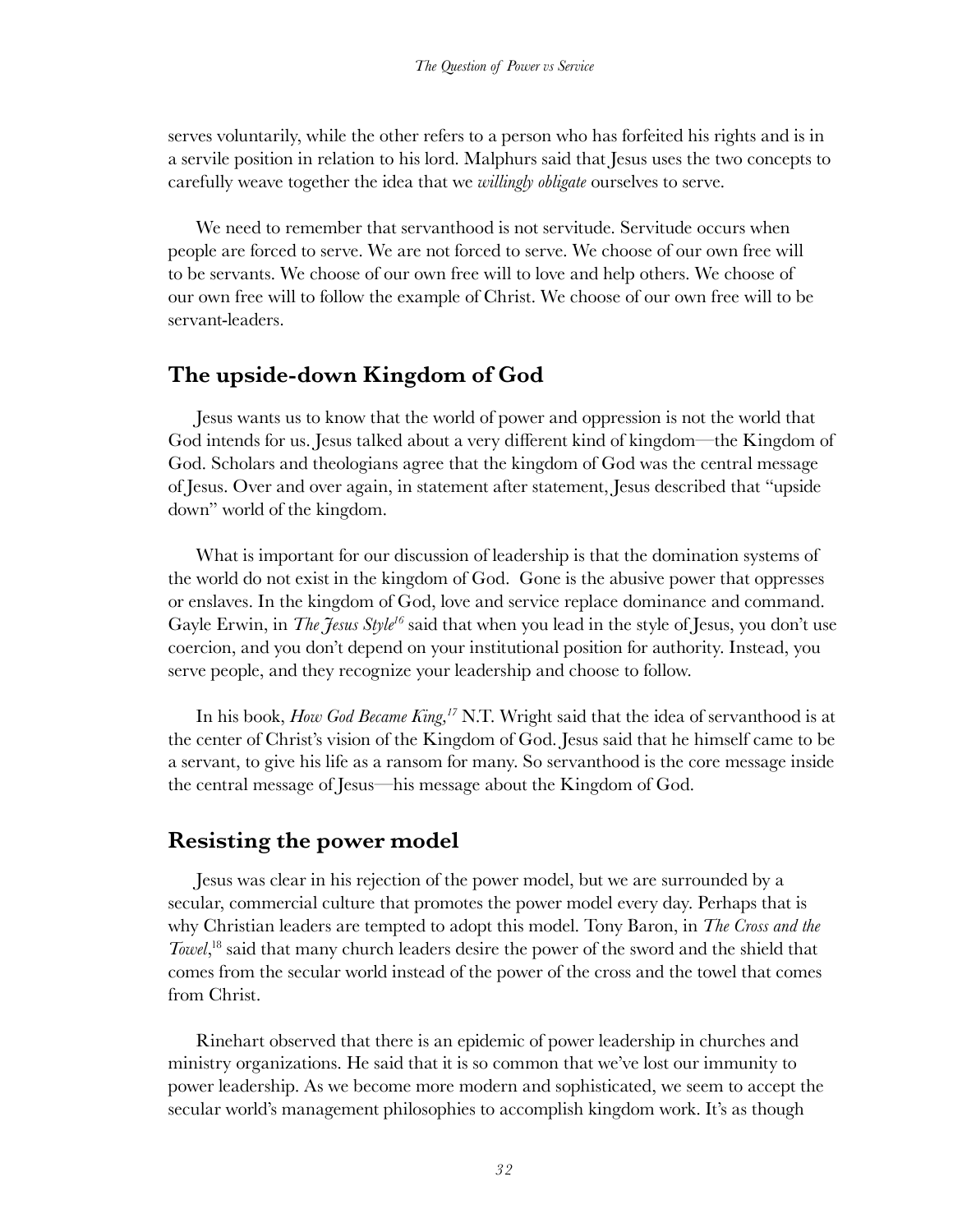we believe that what Christ taught is no longer applicable in our world, that it is an anachronism best left to the dusty roads of Galilee. And yet, this is the kind of thing that the apostle Paul warned us against. In Colossians 2:8, Paul says that we should not allow anyone to take us captive through hollow and deceptive philosophy which depends on human tradition instead of Christ.<sup>19</sup>

Henri Nouwen, in his book, *In the Name of Jesus*, suggested that power is tempting because it "offers an easy substitute for the hard task of love."20 It is easier to try to control people than to love people. But we are commanded to love people. We must follow Jesus and reject the power model of leadership.

#### **Power is only a tool**

But wait. Let's be realistic. Power abhors a vacuum. *Somebody* is going to exercise power. Can a servant-leader exercise power? Yes, but servant leaders see power as a tool, and they don't use power very often. On the rare occasions in which they must exercise power, they exercise it *with* others, not *over* others, and they exercise it to *serve and protect* others, not to benefit themselves.

Because power is only a tool, great servant-leaders have been willing to give it up when they no longer need it to serve others. Cincinnatus, George Washington, and Jose de San Martin are good examples. All three of them had military and political power. What is significant is that they made the leadership contribution that was needed at the time, and then passed their power on to others.

Cincinnatus was a Roman political leader and general who lived in the fifth century B.C. He is a semi-legendary figure often cited as a model of Roman virtue. He lived a simple life, working on his own farm. When enemies threatened Rome in 458 B.C., the Senate begged Cincinnatus to become the absolute dictator and save Rome.

Cincinnatus was reluctant to become the absolute dictator, because he was needed on his farm. If his crops weren't sown in a timely manner, his family could starve. One can imagine the delegation from the Roman Senate begging him to become the absolute dictator. "What?" Cincinnatus says. "And not plant my crops? Are you kidding? You obviously are not farmers. If I don't plant my crops, my family won't have anything to eat. We'll starve!" But they begged, and he agreed to serve. Organizing the troops, he defeated the enemies in sixteen days. He then resigned his absolute authority and returned to farming, presumably in enough time to plant his crops. He came out of retirement to do the same thing again, twenty years later.

George Washington is sometimes described as a modern Cincinnatus. Washington was a surveyor and a farmer, widely respected as a person of good character who was focused on public service. He was the Commander-in-Chief of the Continental Army,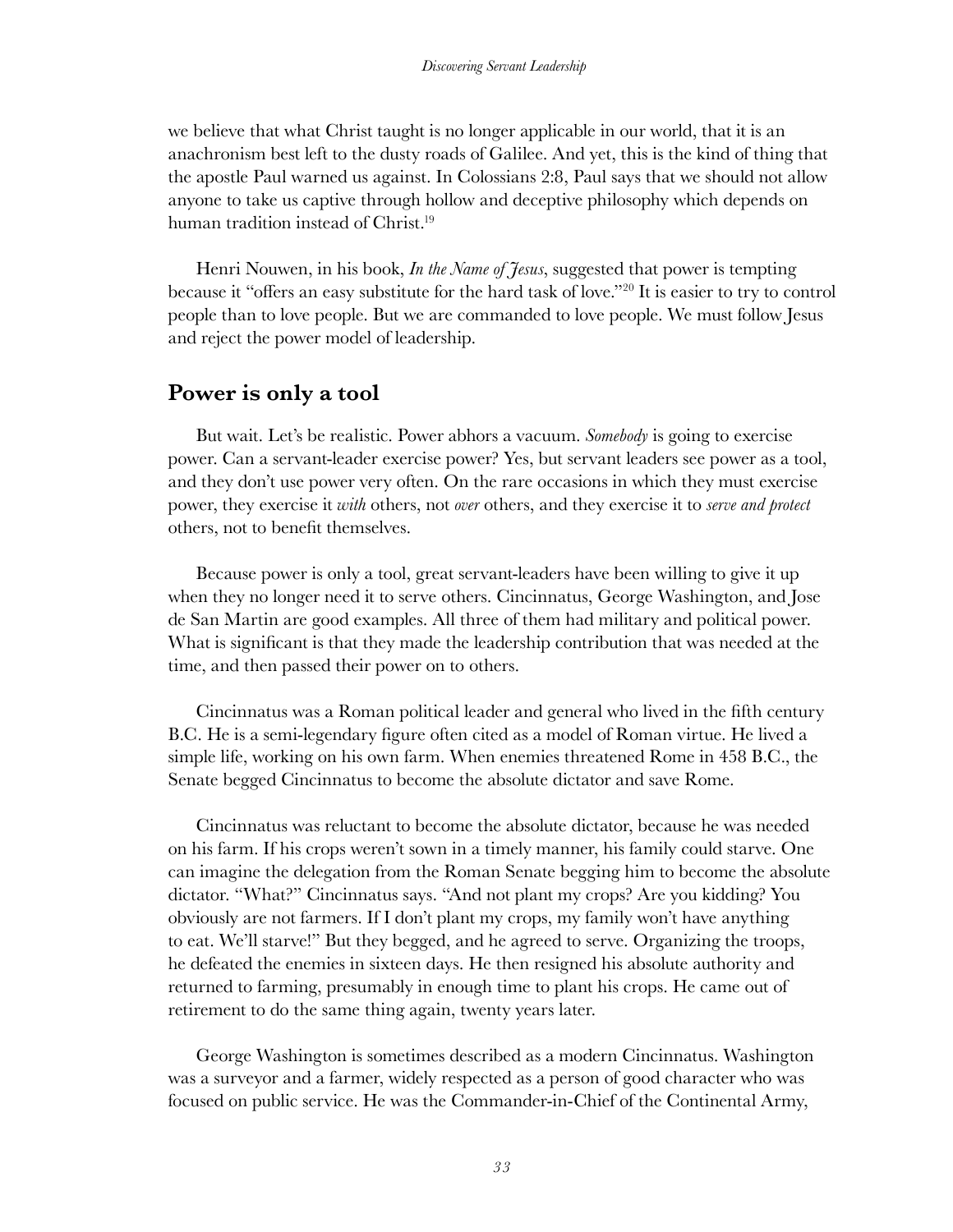president of the Constitutional Convention, and the first president of the United States. He was so admired that if he had wanted to be king, the United States might have become a constitutional monarchy. But that is not what Washington wanted. He didn't want to be king, he wanted to be a public servant. He voluntarily resigned his commission as Commander-in-Chief after the war, and later, after two terms as president, he decided not to run again, giving the nation a successful transition of power. Historian Joseph Ellis said that Washington was "the supreme example of the leader who could be trusted with power because he was so ready to give it up."21

Jose de San Martin is another leader who twice gave up his power. Born in 1778 in what is now Argentina, San Martin received a military education in Spain and served in the Spanish Army. In 1812 he returned to Argentina to join the rebels who were fighting to free South America from Spanish rule. Although Argentina was declared independent in 1816, San Martin knew that Argentina would not remain independent if the Spanish still controlled Chile and Peru. In 1817 he joined Chilean leader Bernardo O'Higgins and led an army of 5,000 men on a dangerous march through the snowy Andes mountains to Chile, where they defeated the Spanish. Chile was declared independent in 1818. San Martin declined to be the Chilean president, giving that honor to O'Higgins instead.

 San Martin next assembled a fleet and sailed north to attack the Spanish at Peru. In 1821 he declared Peru an independent nation, and was named the governor. When his vision of how to organize the newly independent countries of South America came in conflict with another patriot, Simon Bolivar, who had been fighting further north, San Martin deferred to Bolivar, returned to Argentina, and eventually retired in Europe. Many Argentineans consider San Martin their greatest national hero. He fought for others, not himself, and he gave up his power to others, rather than keeping it for himself.

# **Embracing the service model**

We have discussed the problems of the power model, how it was rejected by Jesus, and how we need to resist it in our own work. Now let's take a closer look at the service model. Living the service model of leadership is the way of Jesus.

The service model of leadership is about serving others, not using others. Servantleaders don't ask, how can I get power? How can I make people do things? Instead, servant-leaders ask, what do people need? How can I help them to get it? What does my organization need to do? How can I help my organization to do it? Thus, rather than embarking on a quest for power, the servant leader embarks on a quest to identify and meet the needs of others.

In the service model, the servant-leader can set the agenda, call attention to the issues, ask challenging questions, coach and mentor, and join his or her colleagues in meeting the needs that the organization is there to meet. Identifying and meeting the needs of others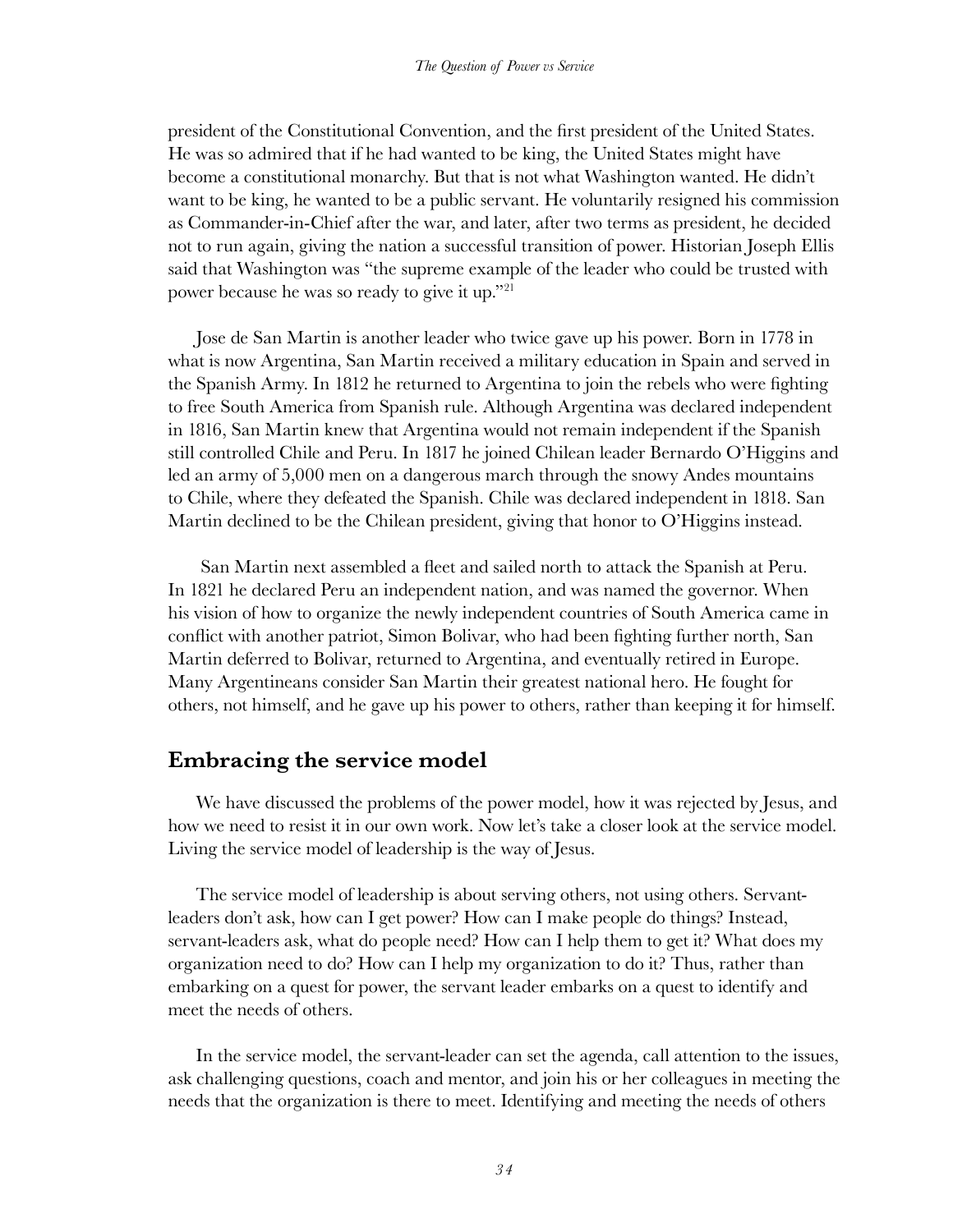gives servant-leaders meaning and satisfaction. It is a way to live one's faith and do what Christ has called us to do. It's a way to make love real.

I have no doubt that love can be made real in the workplace. Let me give you an example—TD Industries, a specialty construction company based in Dallas, Texas. It has been my pleasure to know Jack Lowe, Jr., who for many years was the CEO of the company. Jack is a true gentleman, and he has a great sense of humor. Forty years ago, the company adopted servant leadership as a major part of their culture. Employees have to be good at their work, and they have to be servant-leaders, which to them means helping people to grow. Jack will be the first to say that they have been working on servant leadership for forty years, and haven't produced a perfect servant leader yet. What they *have* created is a caring culture and a profitable company.

TDI's 2,300 employees do nearly \$600 million in business every year. The company is on the *Fortune* magazine list of the 100 best companies to work for in America. They have been on the list every year since the list started, so *Fortune* put the company into their Hall of Fame. The company is employee-owned, so they are all in it together. Employees are referred to as "partners" and they make their careers there—retention is very high. This is not a surprise. The mission statement of the company says that it exists to provide great careers for their partners.

Years ago, I spent a couple of days at TD Industries interviewing partners. I found that partners were very committed to the company and to each other. They really cared about each other. Partners knew who they reported to, but they felt most accountable to their peers, the members of their teams. They didn't want to let each other down. And the hierarchy was pretty flat. Senior leaders worked in cubicles like everybody else, and they placed a limit on their own executive salaries.

Years ago, a local TV reporter interviewed partners at TD Industries. The reporter went out to a construction site and interviewed TD Industries partners in their boots and hard hats. My recollection is that the reporter asked one partner about servant leadership. The reporter noted that other people said it was about caring and treating each other right. But the reporter wondered, was it really about love? The partner said, "Love? … no… it's about… I mean…" He stopped, looked puzzled, and then said: "Yeah, I guess you *could* say it's about love."

#### **A network of love**

Servant-leadership is not about lording it over others, it is about loving others. N.T. Wright said that our "big story" as Christians is not a power story, it is a love story the story of God's love, operating through Jesus and then, by the Spirit, through Jesus' followers.22 We lead with love.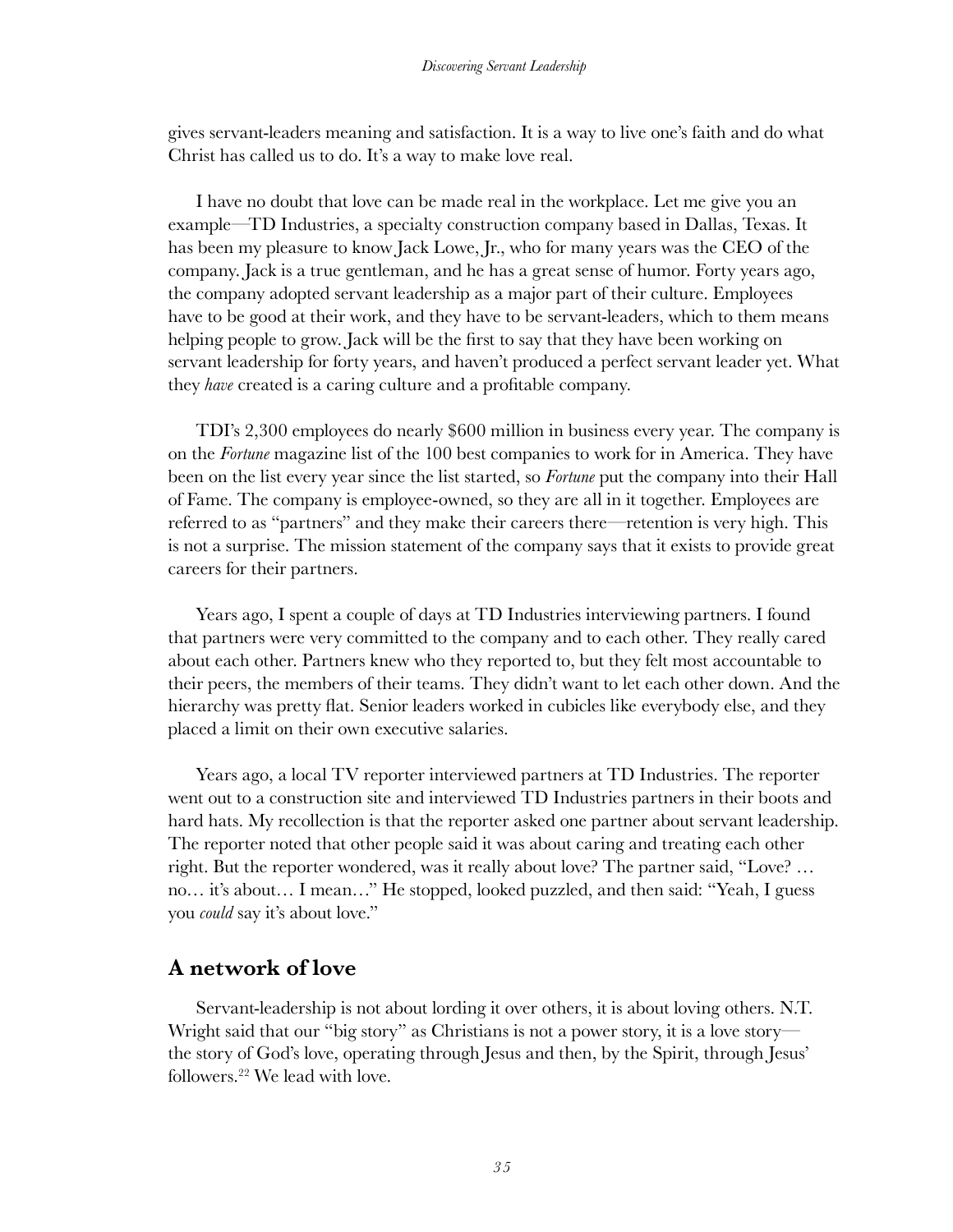Blanchard and Hodges explained in their book, *Lead Like Jesus,23* that to lead like Jesus, you must love Jesus, and you must love *like* Jesus. That means we should always seek to do the loving thing when we work with others.

Rinehart quoted Howard Snyder as saying that "the church is not a chain of command but a network of love."24 That network of love is based on mutual respect. Would we lord it over people if we respected them? No, we wouldn't. When we respect people, we listen to them, consult with them, include them, and team up with them. Erwin said that we lord it over other people when we don't recognize their value and we don't see them the way Jesus does. When we *do* recognize their value, and view them with respect the way Jesus does, we realize that we can lead by serving, not commanding. Nobody has to lord it over anybody.

A network of love recognizes each person's gifts. These gifts are contributed when the gifts are needed to serve the organization. Rinehart said that what is important is the way members of the family of Christ relate to each other. Those relationships do not emphasize rank.<sup>25</sup> The idea is that we stand shoulder to shoulder, mutually supporting each other. We step up to make our individual contributions, then we step back, and encourage others to make their contributions in turn. Everyone has a role; everyone has a place; everyone can make the contribution he or she is gifted to make. It's not a hierarchy, it's a network of love.

But what about authority? Authority is the right to act—the right to give orders or make decisions. It is possible that legal authority will be an issue if there is disagreement, and the disagreement cannot be resolved through dialogue. However, if you get into a situation like that, you probably need to go back, start again, and reconnect with the mission and your colleagues. If the legal right to act is all you have left as a leader, you have suffered a major breakdown in your relationship with those you lead, and you are not likely to be able to lead them effectively.

Servant-leaders may have legal authority, but they exercise *moral* authority. Moral authority is something that you earn. If people respect you and trust you; if they believe that you have their best interests at heart; if they know that you are a person of faith seeking to advance the kingdom of God, and you are on the journey with them, you can earn moral authority. And if you authentically exercise moral authority, your legal right to act may not matter.

Most important, we need to acknowledge that the ultimate authority belongs to God, and we are God's instruments. When we have authority, we should use it to benefit others, not ourselves. In Paul's second letter to the Corinthians, he referred to his authority as "the authority the Lord gave me for building you up, not for tearing you down." We can use authority not to make people do things, but to help people grow in their faith and service.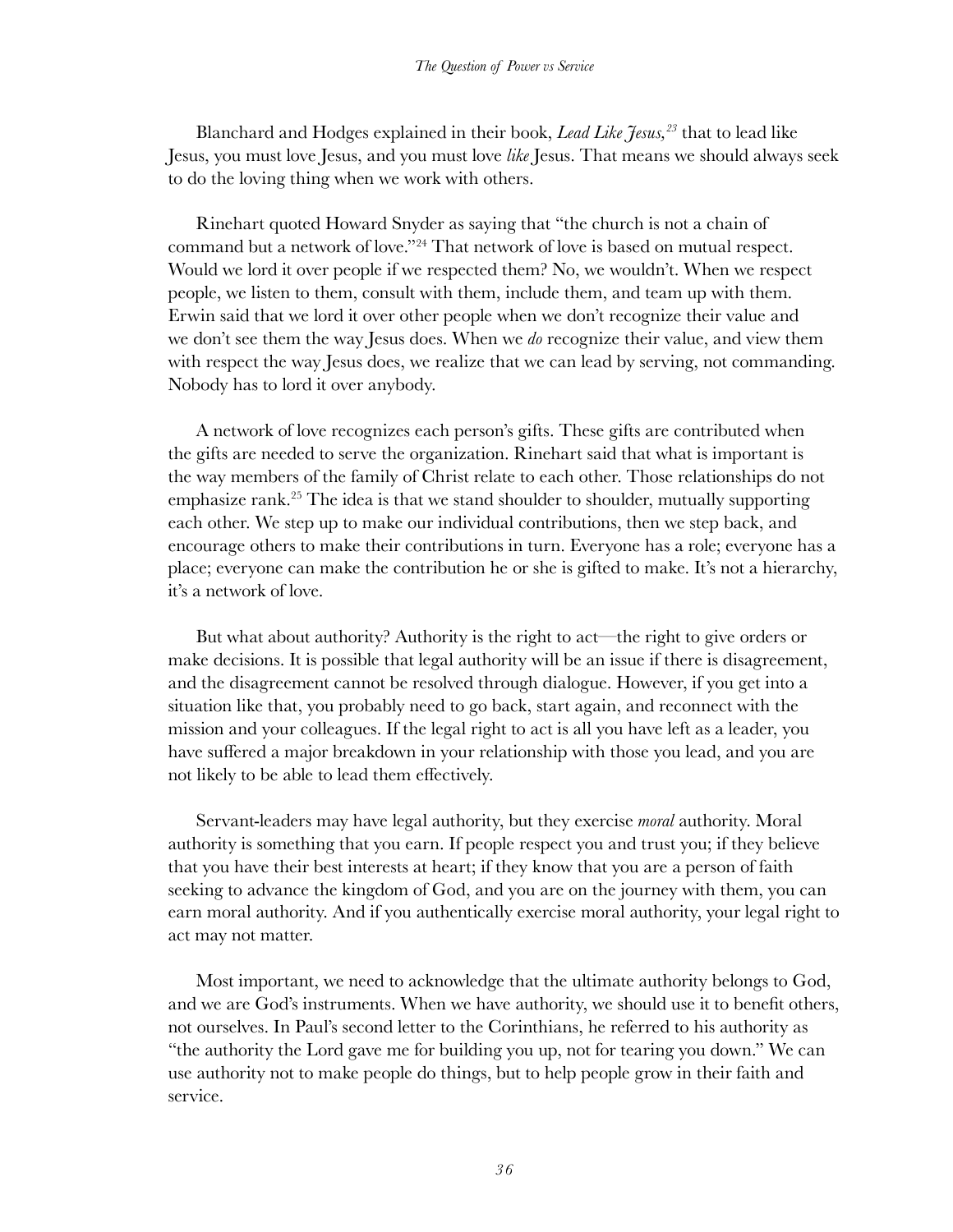# **Leadership experts echo Jesus**

I think it is important to note that leadership experts experienced in the world of work have come to conclusions that are consistent with the teachings of Jesus. Robert Greenleaf was one of those experts. He worked for AT&T from 1926 to 1964. During those years, AT&T was one of the largest corporations in the world, with more than a million employees. Greenleaf rose through the ranks to become the Director of Management Research. It was his job to help the leaders and managers of AT&T to become as effective as possible. What he concluded was that the most effective leaders were those who were focused on serving others.

In 1970 Greenleaf published his classic essay, *The Servant as Leader*, which launched the modern servant leadership movement. In that essay, Greenleaf coined the words "servantleader" and "servant leadership." He defined the servant-leader by saying that the servant leader begins with the natural feeling that he or she wants to serve. Then when the servant sees the opportunity to lead, he or she makes the conscious choice to lead. He said that people who are servant-first are different from people who are leader-first, perhaps because they seek power or wealth.

The difference between the servant-first and the leader-first is that the servant-first makes sure that other people's highest priority needs are being served. Greenleaf said that the best test of servant leadership was this: "Do those served grow as persons? Do they, *while being served*, become healthier, wiser, freer, more autonomous, more likely themselves to become servants? *And*, what is the effect on the least privileged in society; will they benefit, or, at least, not be further deprived?"<sup>26</sup>

Greenleaf echoed the call of Jesus to be servants first. When the opportunity arises to serve by leading, then the servant accepts the responsibility and becomes a servant-leader, paying attention to the needs of others, and helping them grow. Greenleaf also echoed Jesus when he shared his concern for the least privileged in society.

James Autry has been a jet fighter pilot, business executive, and poet. After many years leading a major corporation, he listed the things he believes about leadership. In his book, *The Servant Leader*, 27 he wrote that leadership is not about controlling people or being a boss, it is about caring for people and being a useful resource for people, building a community at work, and being authentic. It's about creating a place where people can find meaning in their work, and bring their spirits to work. He said that leadership, like life, is largely a matter of paying attention. Finally, he said that leadership requires love.

Meg Wheatley is an organizational consultant. In *Leadership and the New Science*, 28 she argued that the universe can no longer best be understood as a machine, as in Newtonian physics. Rather, it is best understood in terms of relationships and connections, as in quantum physics. She said that we need to become much better at building relationships.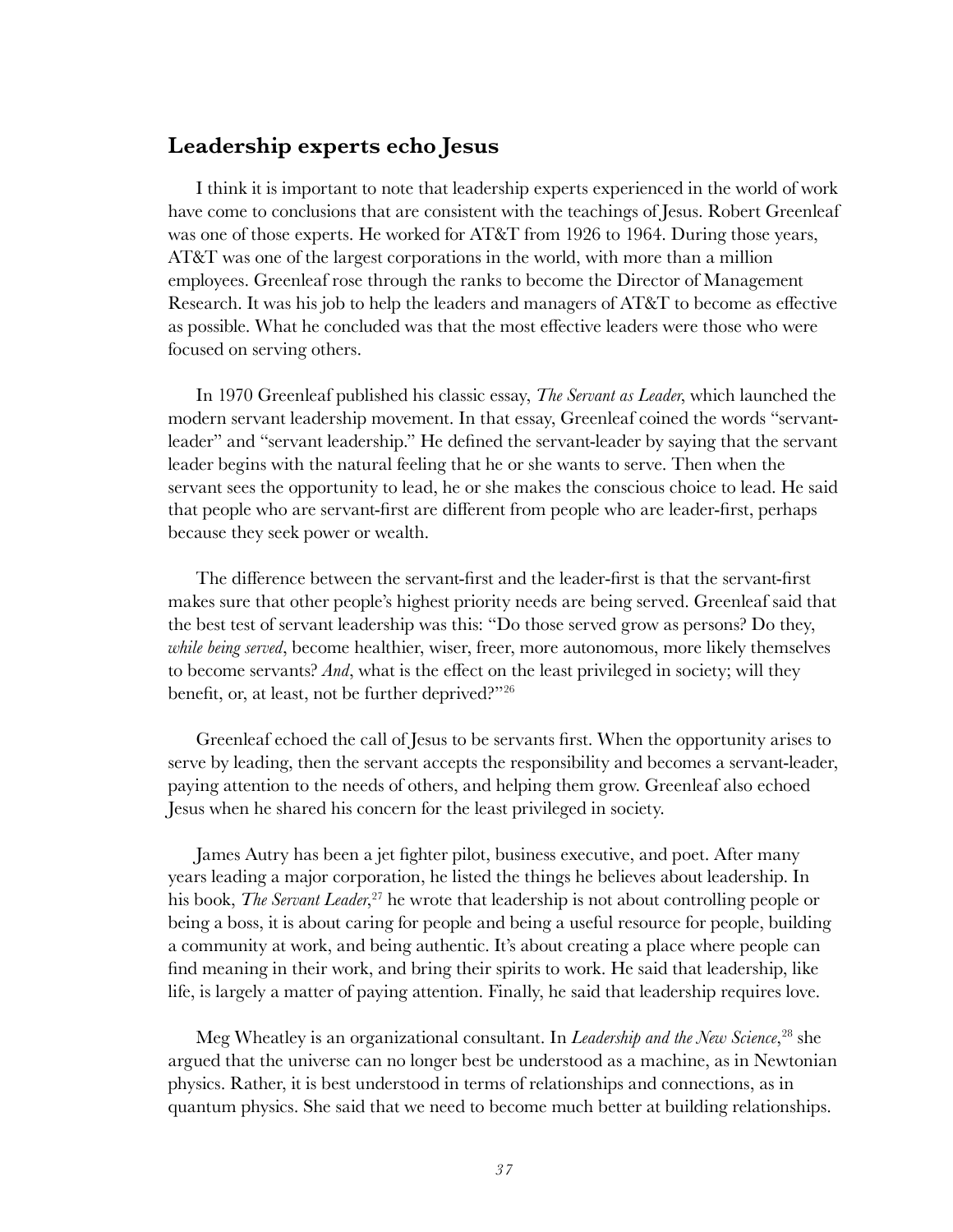Those who try to relate to others through coercion, or a disregard of others, create negative energy and bad relationships. Those who are open to others and who see others in their fullness create positive energy and good relationships. She concluded that love in organizations is the most potent source of power we have available.

Perhaps the experts are beginning to understand what Jesus taught us: that we are designed to love and be loved, and that we can achieve what we need to achieve, together, through loving each other instead of lording it over each other.

### **Summary**

In summary, there are two major models of leadership—the power model and the service model. The dominant model in our culture is the power model of leadership, but it has lots of problems. Most important, it does not advance the Kingdom. Jesus clearly rejected the power model. He calls us to be servants when we lead. Servanthood is central to his vision of the Kingdom. The service model of leadership is about identifying and meeting the needs of others, and creating networks of love within organizations. Leadership experts have come to conclusions that are consistent with the teachings of Jesus. They are beginning to understand how much we can achieve through loving each other instead of lording it over each other.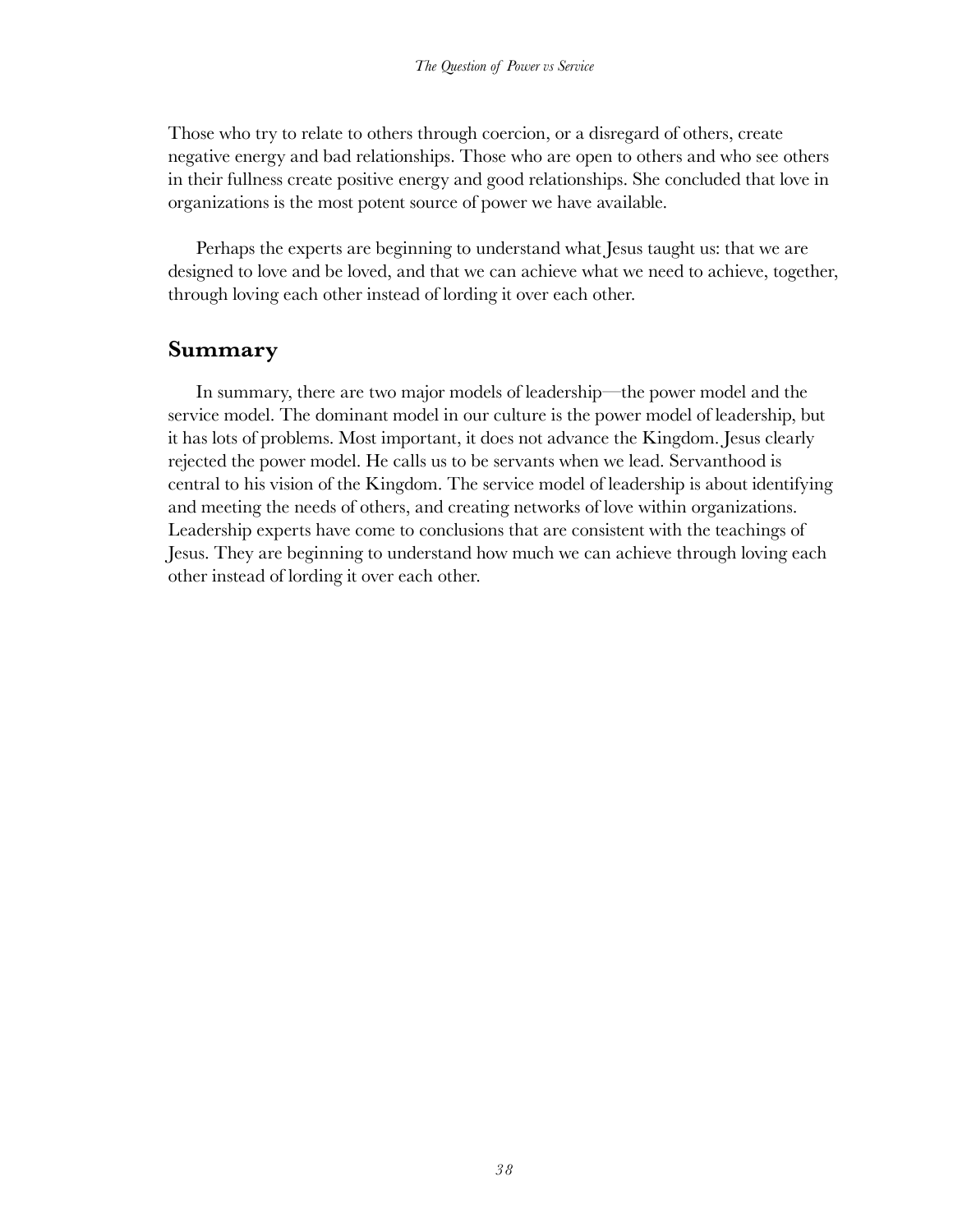# *The Characteristics of Servant Leaders*

# *Module Three Lecture*

Welcome to the third module in the New Institute series on "Discovering Servant Leadership." In the introduction, we shared a Biblical framework for a life of Christian leadership. We learned that we are not to be kings, we are to lead with a servant's heart. The first module addressed faith, love, and service as the foundation for a life of Christian leadership. The second module described the power model of leadership, which Jesus rejected, and the service model, which embodies the teachings of Jesus. In this lecture, we will be talking about the characteristics of servant leaders.

# **The characteristics of servant-leaders**

Servant leadership has become a field of study and practice all over the world. There are a number of servant leadership institutes and centers, and hundreds of colleges teach servant leadership in their leadership courses. Many books and scholarly research articles have been published. Most of them discuss the characteristics of servant leaders.

Jesus is our ultimate example of the servant-leader. How can we describe him as a leader? Jesus described himself by saying: "I am the good shepherd; I know my own and my own know me—just as the Father knows me and I know the Father—and I lay down my life for the sheep" (Jn. 10:14-15).

Michael Youssef, in *The Leadership Style of Jesus*, 29 tells us that he grew up in the Middle East. He was able to observe firsthand the relationship between a shepherd and his sheep. He said that the good shepherd is completely dedicated to the welfare of his sheep, making sure that they are safe and well-fed. Day or night, the shepherd is ready to leap into action to protect his sheep. When Jesus says he is the Good Shepherd, he is saying that he is the kind of leader who truly loves his flock and is willing to sacrifice himself for their benefit.

I like to say that a servant-leader is simply *a leader who is focused on serving others.* A servant-leader loves people and wants to help them. The role of the servant-leader is therefore to identify and meet the needs of others.

Aubrey Malphurs in his book, *Being Leaders*, said that servant-leaders have at least four characteristics: humility, service, focus on others, and love. That is why he defined servant leadership as "the *humble service of others based on our love for them*."30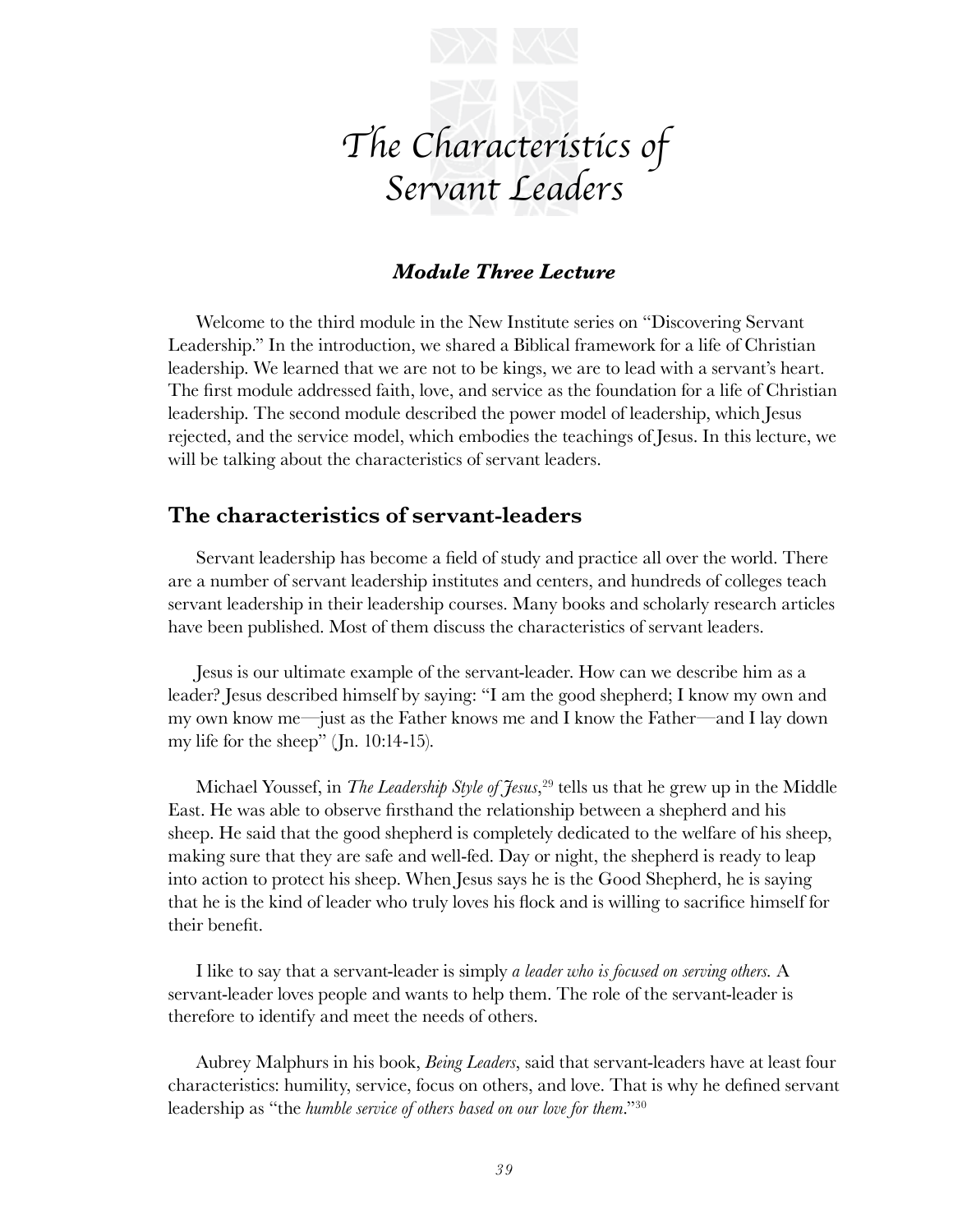James C. Hunter, in his book, *The Servant*, 31 used the description of love in 1 Corinthians 13 to create a list of characteristics that he said would result in service and sacrifice as a leader. The characteristics he chose were patience, kindness, humility, respectfulness, selflessness, forgiveness, honesty, and commitment.

Robert Greenleaf made it clear that the most important characteristic is the desire to serve. He also discussed listening and understanding; acceptance and empathy; foresight; awareness; persuasion; conceptualization; self-healing; and rebuilding community.

Scholars establish their own lists of characteristics of servant leadership in order to develop and test theories about the impact of servant leadership in the workplace. For example, Dr. Robert C. Liden and his colleagues identified seven dimensions of servant leadership that they use in their research: emotional healing, creating value for the community, conceptual skills, empowering, helping followers grow and succeed, putting followers first, and behaving ethically.<sup>32</sup>

Some people have difficulty with the words "servant leader," because in most cultures, those two words are the opposite of each other. Servants are assumed to have no power or status, while leaders are assumed to have a lot of power and status.

The best way to explain it is that the foundational word is servant. The most fundamental characteristic of servant leaders is that they have a servant's heart. Servant leaders are servants before, during, and after they hold leadership positions. Servant leaders are sometimes leaders, but always servants. That's who Jesus was. He said "I am among you as one who serves."

# **Different focus and motivation**

Servant-leaders can be government officials, business executives, academic administrators, non-profit leaders, military commanders, coaches, friends, or neighbors. Servant-leaders do most of the things that other leaders do—they articulate a vision, they manage, they communicate, and so forth. What sets servant-leaders apart from other leaders is that they are focused on others, not just themselves, and they are motivated to make life better for others, not just for themselves.

That difference in focus and motivation is easy to see in the decisions that people make every day. A power-oriented leader who sits down to make a decision asks a different set of questions than a servant leader. The power model of leadership is about acquiring and wielding power, so a power-oriented leader will ask questions like this: What decision will enhance my power? What decision will make me look good? What decision will be a great way to get ahead of my chief rival? What decision will improve my relationship with my boss? What decision will position me better for my next promotion? These are all questions focused on the leader who is making the decision.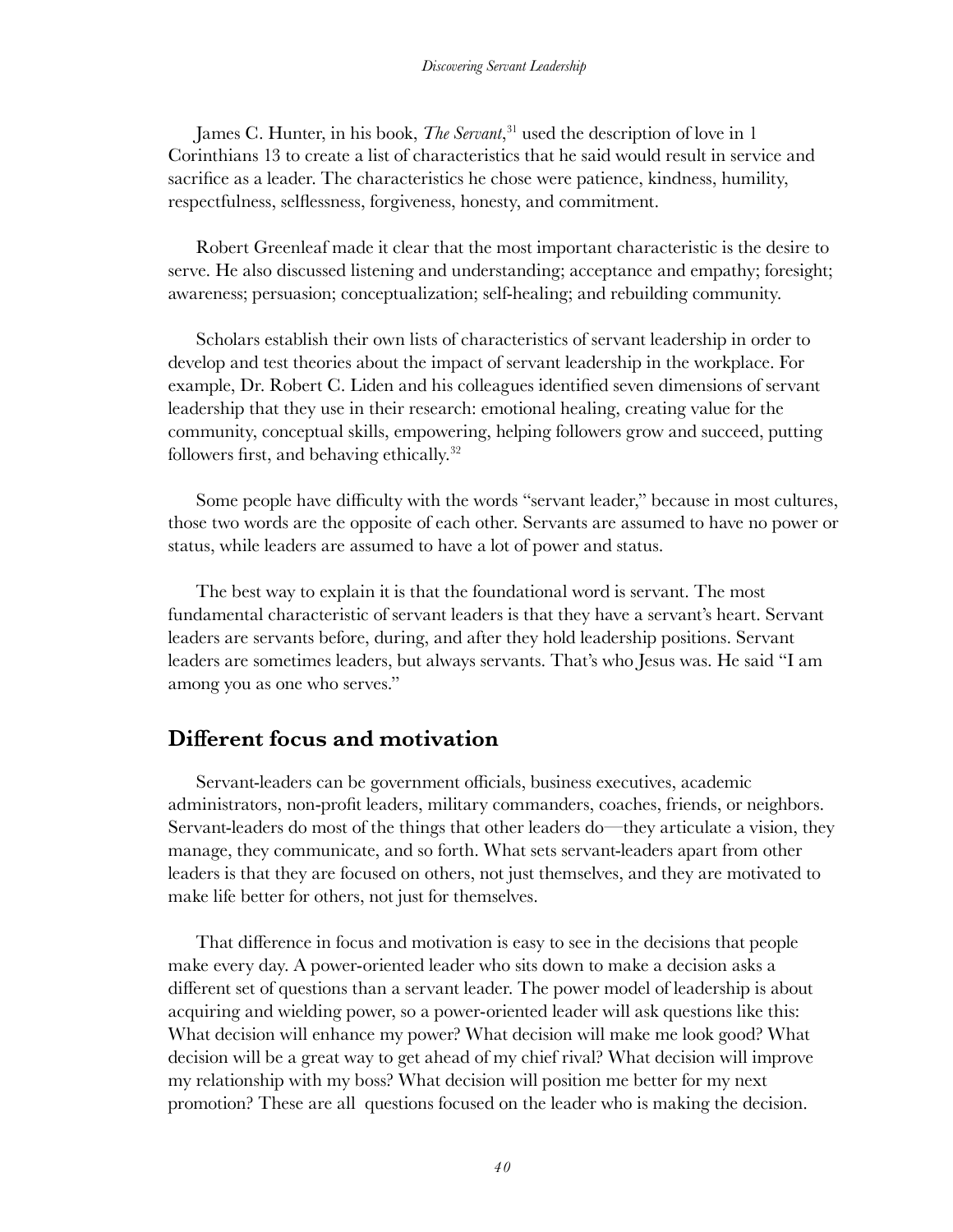The service model of leadership is about making a difference in the lives of others, so a servant leader asks a different set of questions. She asks: What are the most important needs we should be addressing? If we address this need, are we going to harm anyone, or leave anyone out? If harm is likely, is there a way to mitigate it? What decision would be most consistent with the mission, values, and goals of my organization? What decision would be most beneficial to the people we serve? Those are not questions about the leader, they are questions about the organization and the people it serves.

Now when you ask these different sets of questions, you get different answers, and over time, the power-oriented leader and servant leader move in different directions. The power-oriented leader moves toward getting the things that she or he wants, while the servant-leader moves toward getting the things that other people need.

#### **Situational leadership**

One of the important characteristics of servant leadership is that it is situational. Servant leadership is situational because every situation is a little different. Wilkes points out that Jesus adapted his style of leadership to the context of the situation. He could be gentle as a lamb or as courageous as a lion. He could be a conformist or an iconoclast. He used whatever style of leadership was needed to meet each moment.<sup>33</sup>

This is a key to the effectiveness of servant-leaders. They do not have a single "style" of leadership. They adopt whatever style or method is necessary to address the needs of the individuals and organizations they lead. Servant leadership is not about the style of the leader, it is about identifying and meeting the needs of others. As the needs of others change, the servant-leader changes.

If a leader has only a single style of leading, what he or she does may be appropriate in some situations but not others. There is a saying that anyone who is a hammer thinks every problem is a nail. A servant-leader isn't a hammer. A servant-leader is the whole toolbox. The servant-leader uses whatever tool is most appropriate in the circumstances.

To take two obvious examples, if you are the captain of a ship that is sinking, you need to issue orders to get people into the lifeboats. You should still listen, to make sure the orders you issue are accurate, but your role is to command. That is how you are going to serve best—that is how you are going to save lives. But if you are the chairperson of a committee of volunteers working on a community project, you need to facilitate the discussion and help the group to arrive at a common understanding and commitment to the project. That is how you are going to serve best—that is how you are going to move the project forward.

This need for flexibility applies also to the individuals you lead. Some need more direction, some need less; some need more encouragement, some need less. Servantleaders adjust their leadership styles so that they can connect with people on the basis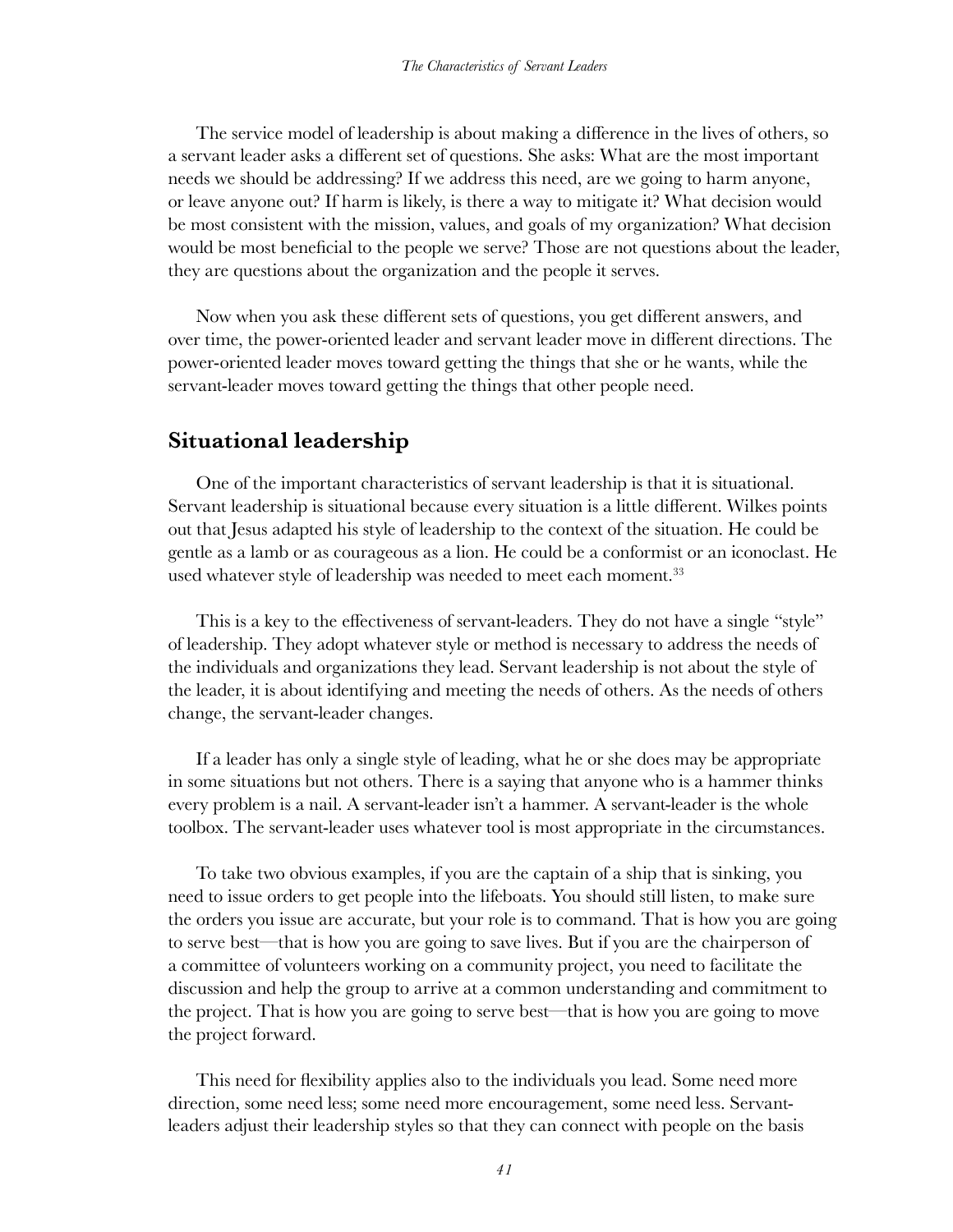of their needs and their stages of development. Treating everyone the same would mean treating some inappropriately.

#### **Helping others doesn't have to start big**

One of the characteristics of servant leaders is that they are willing to do what they can to help others, even if it seems like a small thing. When it comes to making a difference, they know that any difference can be a meaningful difference, so they don't worry about how *big* a difference it will turn out to be.

That's what I like about the parable of the Good Samaritan, who came across a man who was wounded and lying by the side of the road. The Good Samaritan just decided to help the injured man. That was a loving act of service. It was a meaningful thing to do, in and of itself. It didn't have to lead to something bigger. It didn't have to lead to the establishment of an organization, and a regional committee, and a national plan, and an application for major funding. Helping others doesn't have to start big.

Of course, an act of service can lead to something big. An example is George Williams. George Williams was a young man who worked in a draper's shop in London in 1844. He was a sales assistant, and like lots of other young men in London at the time, he worked ten to twelve hours a day, six days a week. At night, he slept in a crowded room over his workplace. Williams noticed that young men like himself had few positive alternatives to life on the streets. So he gathered together a group of other drapers, and they formed a Christian fellowship of young men who were committed to helping each other grow in mind and spirit.

That is all that George Williams was trying to do. But what he did was a good thing, and others liked the idea, and the idea spread. It became the YMCA, which today serves 45 million men, women, and children in 119 countries.

#### **Taking risks**

Another characteristic of servant-leaders is that they are willing to take risks in order to serve others. One of my favorite examples is Will Hartzell, a friend of mine who learned that each year contaminated drinking water causes the deaths of millions of people around the world. He made a deep personal commitment to change that.

Will was not a technologist, and he was not an experienced international business person. People told him he wasn't going to succeed—he would just be wasting his time and money. But he was willing to risk his time and money to make a difference in the lives of others. In spite of all the naysayers who said it couldn't be done, he launched his corporation, Safe Water Systems, in 1996.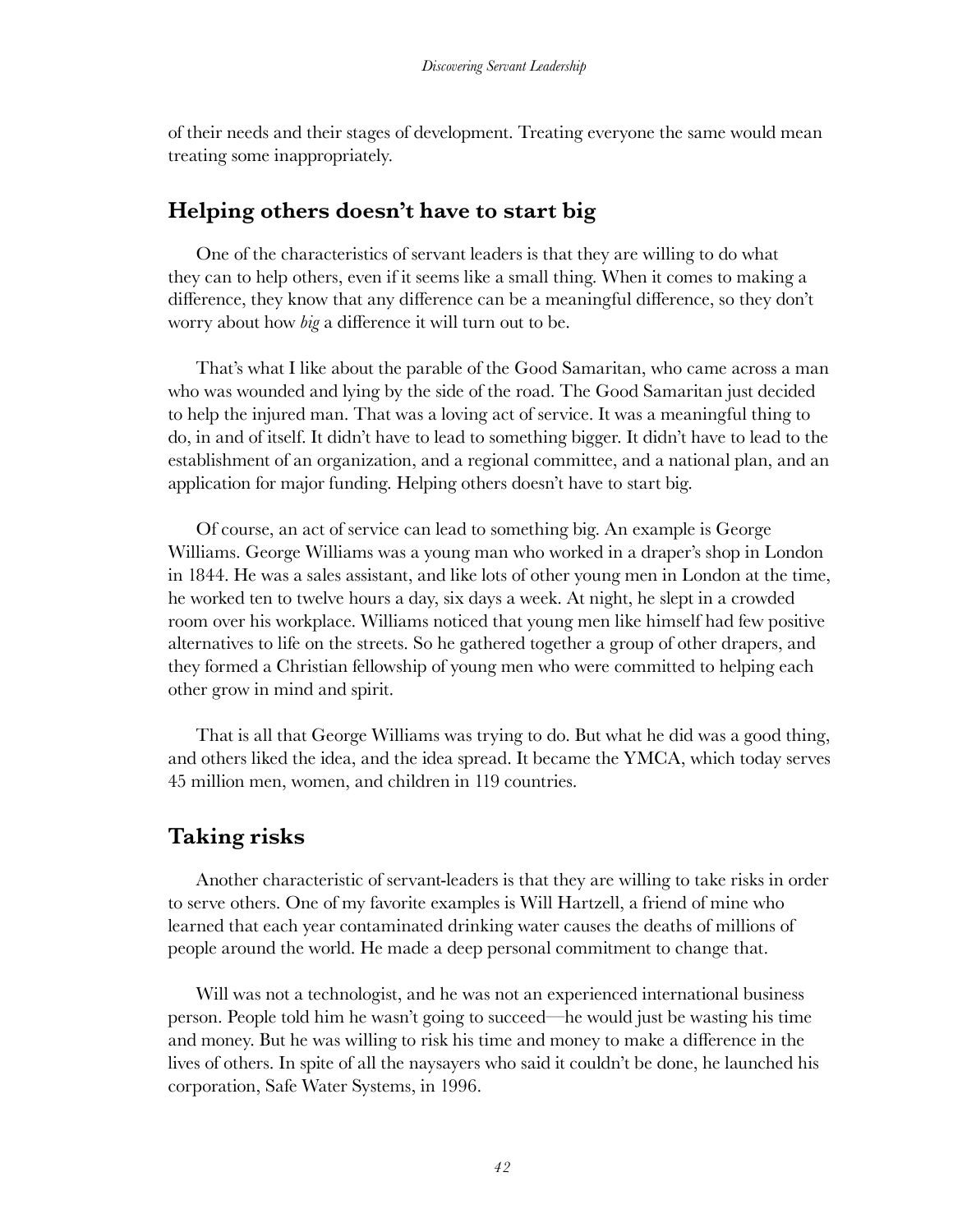Will and his team developed solar water pasteurizers that are a simple, low-cost solution to the problem. An early project that left a big impact on Will was in Africa, at the Selian Hospital in Tanzania. The hospital was not able to afford a water disinfection system. That meant that patients could actually contract diseases while at the hospital.

After their equipment was installed, Will was watching the patients as they came to get clean water to drink. One woman was in the hospital because her child was gravely ill. After she filled her water bottle and was headed back to her child, she stopped and looked at Will. Their eyes met in what Will describes as a time-stopping moment. She said something, and then she walked back into the hospital. Will didn't understand what she said, so he asked the nurse. She said, "Thank you. Thank you for giving my child the chance to live." At that moment, Will knew that he would do whatever he could to provide safe drinking water for as many people as possible all over the world.

Now, twenty years later, Will and his colleagues have installed 4,000 solar water pasteurizers and other water purification systems in 53 countries. The result is that 400,000 people in those countries no longer risk illness or death because of contaminated water. Will Hartzell is a servant leader who took the risk, and is now saving lives every day. He's not famous—he's not trying to be famous. Like many servant leaders, he is not seeking recognition, he is just seeking to make a difference.

# **Giving back**

Sometimes, servant leaders benefit from the help of others, and decide to give back. Harriet Tubman is a good example.

Harriet Tubman was born into slavery in the early 1820s in Maryland. As a teenage field hand, she was nearly killed when she was hit in the head by an iron weight thrown by an overseer at a fleeing slave. That injury plagued her for the rest of her life. When her owner died in 1849, she traveled the Underground Railroad to freedom in Philadelphia. The Underground Railroad was a secret series of houses, tunnels, and roads set up by abolitionists and former slaves to provide an escape route for slaves from the South to freedom in the North.

With the help of others, Tubman gained her freedom. Then she decided to give back. From 1850 to 1860, she traveled to the South many times and helped hundreds of slaves escape to freedom, including her brothers and parents. She settled many of them in Canada, where they could not be recaptured. Southerners tried to put a stop to her work by putting out rewards for her capture. She was reverently called "Moses" by the slaves she helped to freedom.

During the Civil War, Tubman provided nursing care for black soldiers and newly freed slaves in Union camps. She spied and scouted behind Confederate lines, and even led a military raid on a Confederate outpost, freeing 700 slaves. After the war, she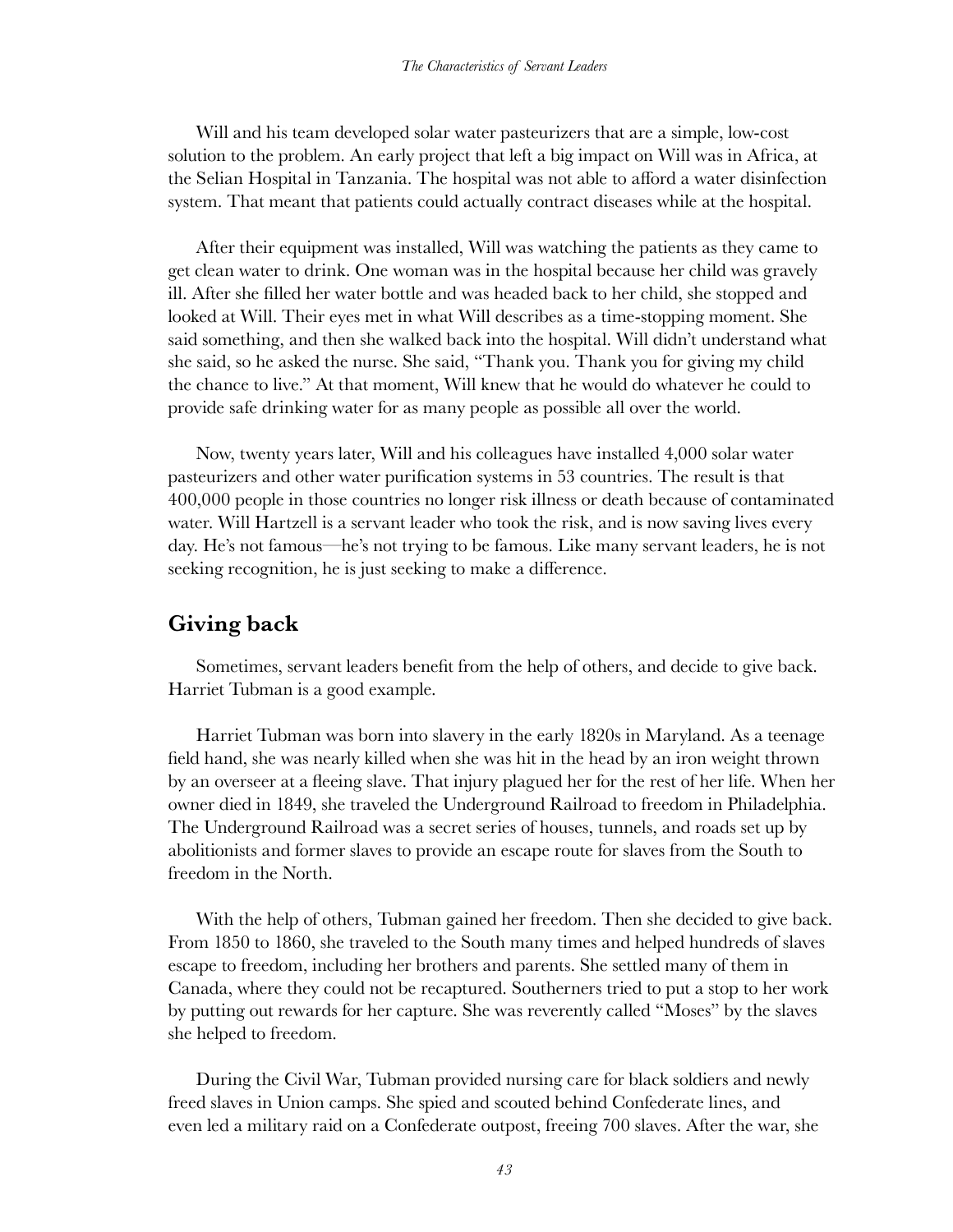became a community activist and campaigned for women's rights. Toward the end of her life, she established a home for the elderly on land next to her own house in Auburn, New York. Tubman was a servant-leader who gave back by fighting for the freedom and rights of others.

# **Taking a stand for what is right**

Servant leaders often take a stand for what is right. One of my favorite servant leaders in fiction is Atticus Finch, the father and attorney in *To Kill a Mockingbird*, the Pulitzerprize winning novel by Harper Lee. The story is set in a small southern town during the depression of the 1930s. Atticus Finch, who is portrayed in the movie by Gregory Peck, is a lawyer who defended a black man, Tom Robinson, who was unjustly accused of raping a white girl. In a time of racial passions, the jury ignored the obvious facts. Atticus lost the trial, and Tom, who was certain there was no hope in appealing his conviction, was shot when he tried to escape.

Although Atticus lost the trial, what was important is that he placed himself in service to another, and at great personal risk, he stood for what was right. Those around him respected his quiet courage. Immediately after the jury issued its guilty verdict, Atticus said some reassuring words to Tom, chatted briefly with the court reporter, and then began packing up his books and papers. Members of the black community, who were sitting in the balcony, watched him packing up. One by one, they stood up, in a silent gesture of respect. His daughter was in the balcony with them, and as Atticus turned to leave the courtroom, Reverend Sykes leaned over and said to her: "Miss Jean Louise! Miss Jean Louise! Stand up. Your father's passing!"

Here's a true story about a servant leader who had the courage to stand for what was right.

In 1945, at the end of World War II, a captain in the U.S. Marine Corps landed in Tsingtao, China. There weren't many Americans around, so he bunked at a local hotel and took his meals with the Nationalist Chinese general who was the leader of the Chinese bandits outside of Tsingtao. The marine captain's assignment was to assist in the arrangements for the surrender of Japanese forces in northern China. His first tasks were to recruit dock workers to unload transports and to secure housing for the marines who would be arriving soon.

It was a time of transition from war to peace, from combat and field conditions to office and barracks duty. Some of the marines who arrived in Tsingtao had spent their careers in combat, and had no experience with barracks duty. One of these, a young, newly promoted marine sergeant, was assigned duty as sergeant of the guard at the barracks in Tsingtao. In that role, he signed for 35 alpaca vests, accepting them as part of the guard property. When relieved of duty the next day,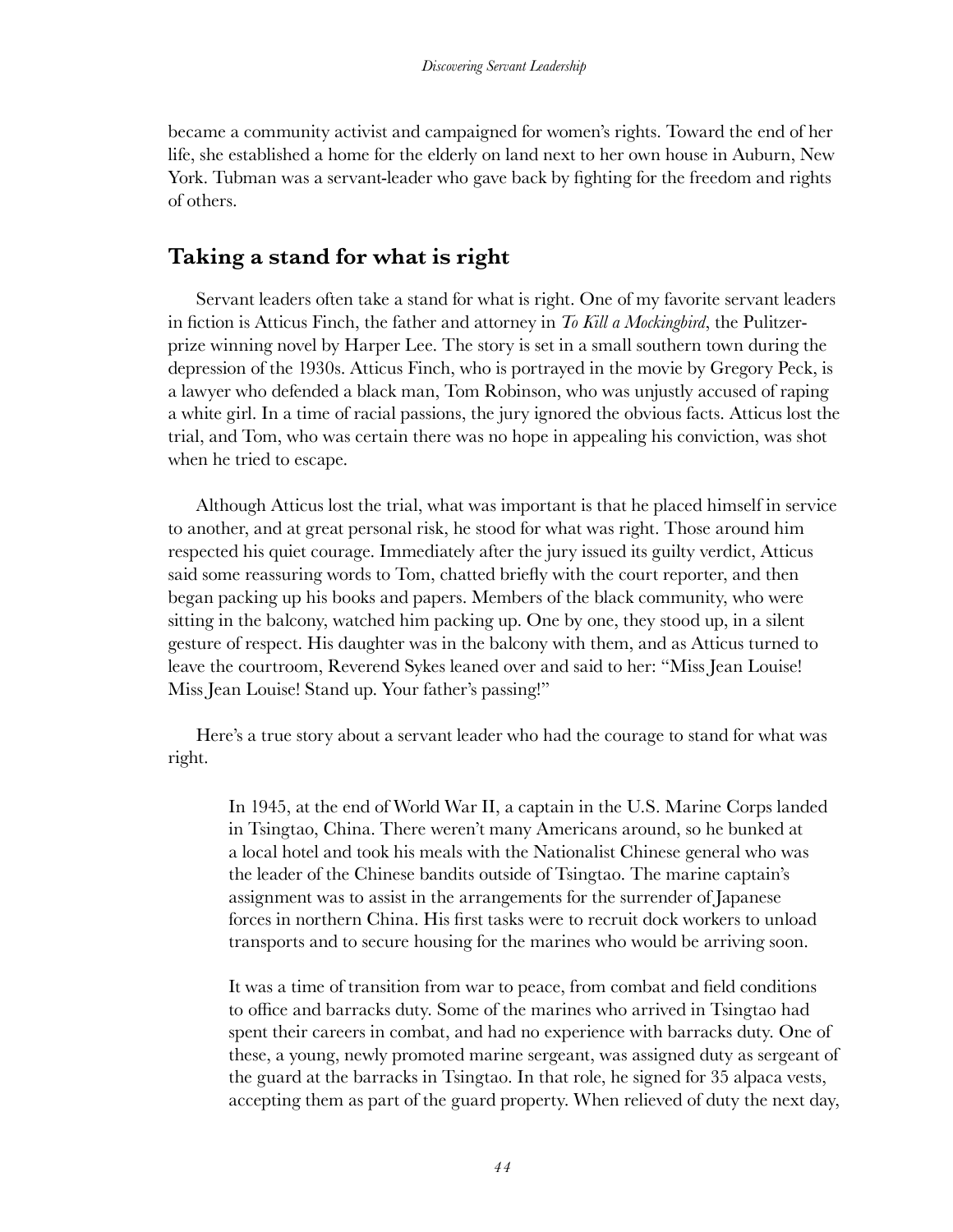only two of the vests could be located. Winter was approaching, living quarters were not heated, and the vests were prized possessions. Thirty-three vests had disappeared.

About the same time that the sergeant was signing for the vests, Marine Corps headquarters issued an order requiring strict property accounting. For the previous two years, there had been little or no accounting. The marines were too busy fighting the war to worry about inventories and forms. However, now it was peacetime, new orders were in effect, and the sergeant was brought up on a courtmartial for the missing vests.

The captain agreed to serve as defense counsel for the sergeant in the general court-martial case. The captain began investigating and determined that he would have to call to the stand the regimental adjutant, the battery commander, several officers of the day, several sergeants of the guard, the regimental executive, and the regimental commander. He would have to call them because they were on site before, during, and after the vests disappeared. Calling them to the stand would have put each of them in the court-martial record, which would go to Marine Corps headquarters in Washington, D.C. for review.

This was a sensitive time for the officers in the chain of command. Many were reservists who were seeking regular commissions after the war. Others were seeking duty assignments that would advance their careers. The captain began receiving phone calls from these officers, asking why he was going to such lengths on behalf of a buck sergeant. The captain was called in to talk with the regimental adjutant, then the regimental executive, and then the regimental commander, all of whom outranked him. Each of the three men suggested that it would be best for all concerned, certainly for the captain, if the captain did not call them as witnesses.

The captain was a reservist, and he wanted a career in the Marine Corps. It was clear to him that upsetting his senior officers was not the way to get a regular commission and continue his career. But he was not deterred. He informed his superior officers that he would have to call them to the stand to establish the facts of the case.

The pressure increased. The marine division threw a party one Saturday night at a hotel, and the captain was invited to attend. Once he got there, he was asked to come in and say hello to the assistant division commander. The assistant division commander talked about the upcoming court-martial and said that he was personally worried about the captain's actions and how they might affect his request for a regular commission. The assistant division commander mentioned that his boss, the division commander, was being kept informed. Following that encounter, the battalion commander also visited the captain to suggest that he ease off.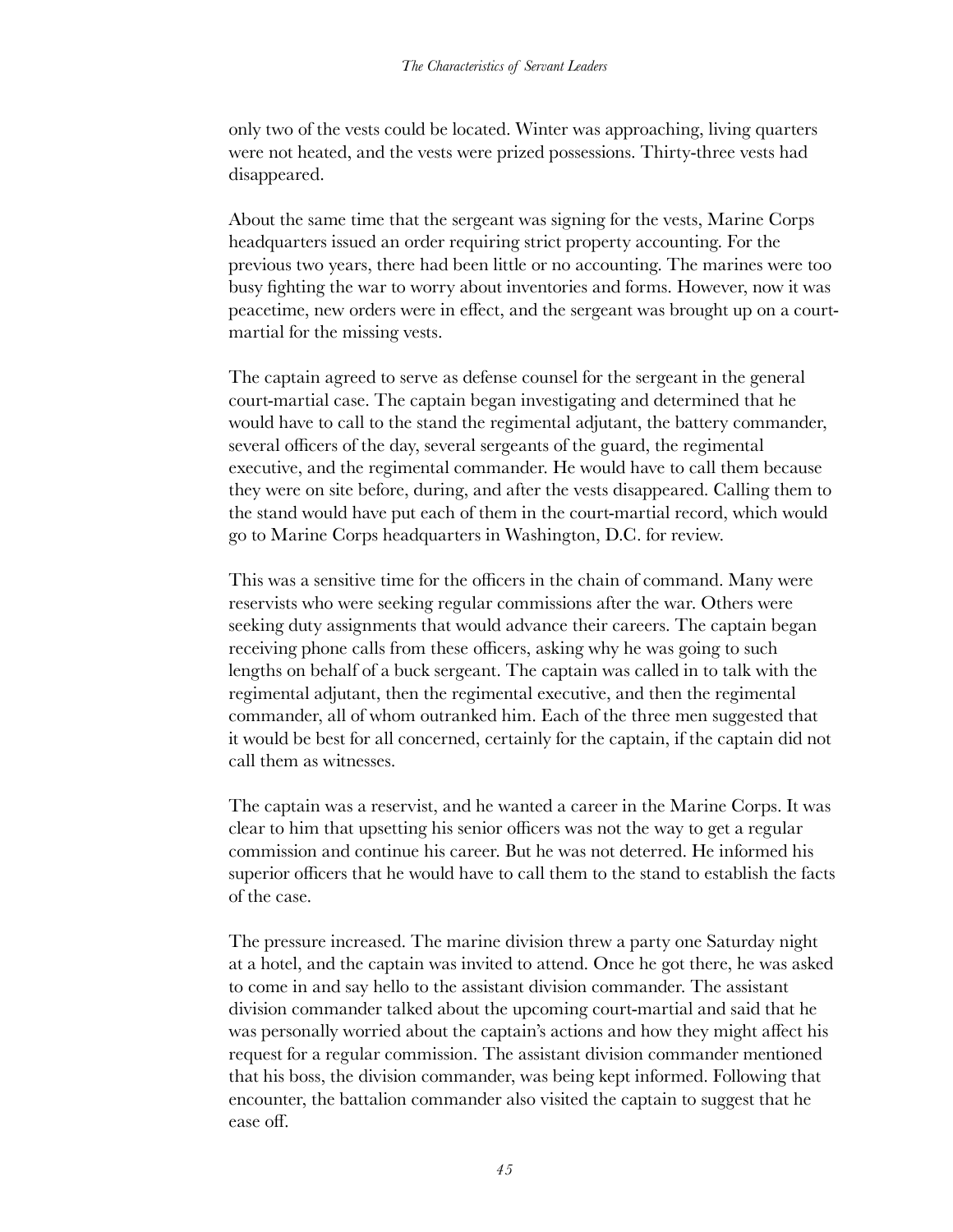The captain listened politely to each of them. He knew that his career was on the line, but he didn't think the sergeant was guilty, and he didn't think it was fair for the sergeant to take the fall. Again, he had a decision to make, and he made it. He told the assistant division commander and the battalion commander that he couldn't ease off.

Monday afternoon, the next regular training day, the sergeant came running to the captain's office with astonishing news. He had just come from the barracks, where he had found 33 alpaca vests on his bunk. They weren't Marine Corps vests, but U.S. Navy vests, apparently secured from navy ships in the area. Together, the captain and the sergeant took the vests over to the office of the sergeant of the guard and got a signed receipt. The sergeant of the guard notified the regimental adjutant that the vests had been located and accounted for. The following day, the captain and the sergeant received word that the court-martial would not be held and all charges had been dropped.

The sergeant was promoted again before leaving the Marine Corps a few years later with an honorable discharge. The captain who risked his career to fight for an underdog received the regular commission he sought and rose through the ranks to become a colonel, serving with distinction for thirty years.

Seven or eight years after the Tsingtao court martial incident, the captain was selected to work closely with the man who had been the division commander who was being kept informed about the court-martial. The division commander had become the Commandant—the commanding general of the Marine Corps. The Commandant wanted somebody he could trust. He knew he could trust the captain.

The story had a happy ending, but the courage and the risk were real. I happen to know this story because I know the man who had the courage to take the risk. He passed away many years ago. He was my father. $34$ 

# **Misperceptions about servant leadership**

Servant leadership is so different from the power model of leadership that it is often misunderstood. Perhaps the biggest misperception is that since it is about serving, it can't be about leading. But servant leadership is about *serving by leading.* Servant-leaders are indeed leaders.

Another misperception is that servant-leaders are soft. They can't make hard decisions. I have known many servant leaders, and they are not soft. I can assure you that they make hard decisions when it is necessary. The difference is the way in which they make those decisions.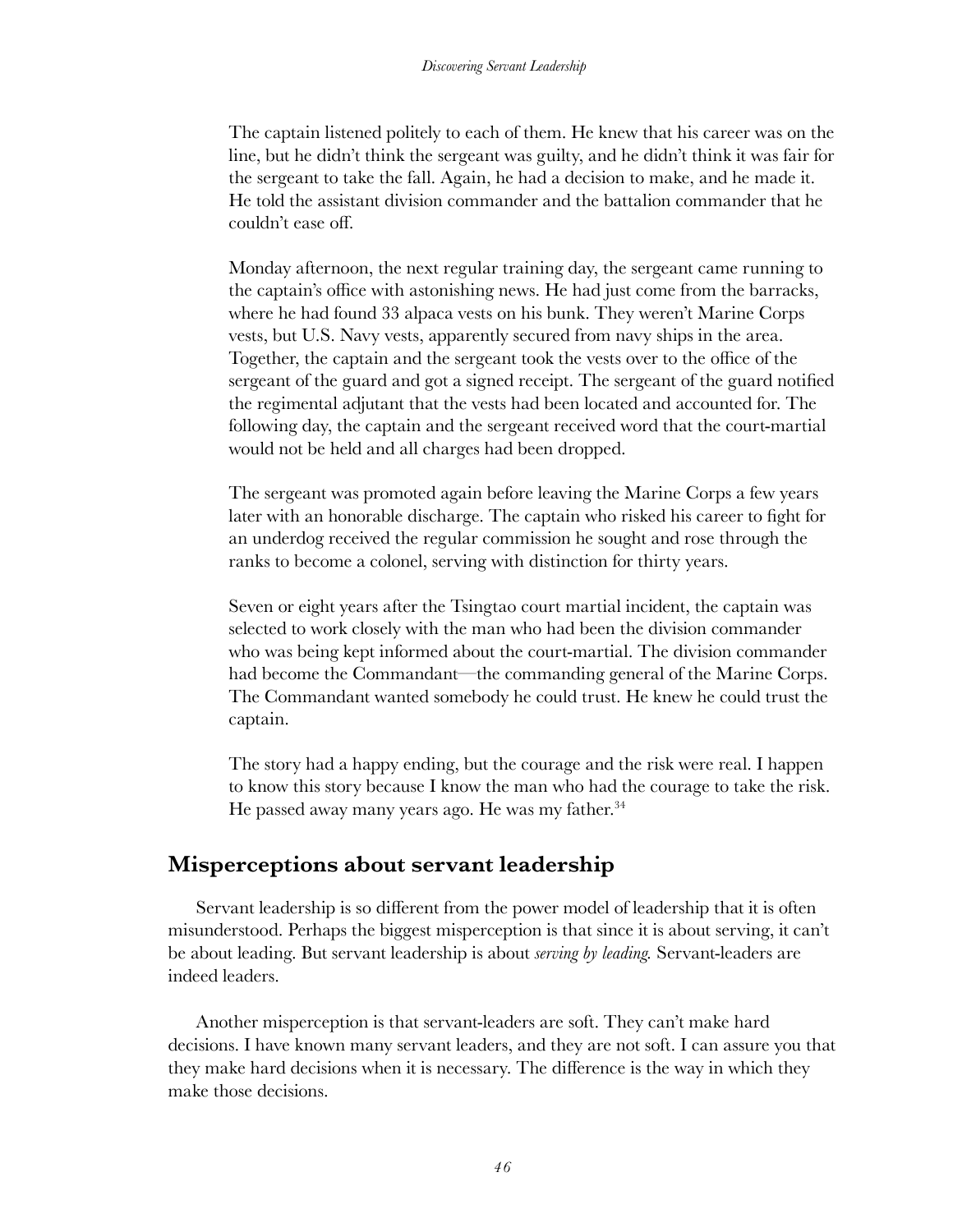For example, servant leaders can fire people. If a colleague is not performing, the servant leader will try to find out why, and will do his best to address the issues. The colleague may need additional training and coaching. If the issues are addressed and the colleague still cannot do the job, the servant leader may try to identify a job that is more suitable for the colleague. If there isn't another job, or another job doesn't work, the colleague will be terminated, and given assistance in finding another job at another organization. Servant leaders love people, and want them to succeed. But if people can't succeed, even with support, the servant leader will let them go.

A similar misperception is that servant leaders are not competitive. Servant leaders are nice, and as the saying goes, nice guys finish last. The assumption is that you have to be mean and tough in order to succeed in our hard-nosed competitive world.

Adam Grant is a professor at the Wharton School at the University of Pennsylvania, and he did some research on this question. He was intrigued because he came across some very successful people who did not seem to be mean and tough or even competitive in the normal sense of the word.

Grant's research is reported in his book, *Give and Take*. 35 He categorized people as givers, takers, and matchers. The "givers" were basically nice guys who were willing to help others. What Grant discovered is that yes, some givers finish last, but other givers finish first. The difference is that those who finish last spend so much time helping others that they don't get their own work done. Those who finish first are able to help others and still get their own work done.

Grant said that givers are most effective in a team environment, where giving to others makes the whole team more effective. When givers succeed, it causes a ripple effect that enhances the success of people around them. Servant leaders know how to do their own work, help others, and create a ripple effect that moves the whole team forward.

 Another misperception is that if you are a servant-leader, people will take advantage of you. Siang-Yang Tan wrote that servanthood is not being a doormat for everyone to walk over and abuse or manipulate. He said that servanthood flows out of obedience to God's will, and God may guide us at times to lay down our lives and sacrifice for others, but at other times to say no without feeling guilty.<sup>36</sup>

My experience is that people won't take advantage of you if you don't let them. Be friendly but be firm. Be clear about the service that you can provide, and the time and resources available to you. Being a servant-leader doesn't mean you have to do other people's jobs or take on additional work, if you do not have the time and resources to do the work well, or you cannot do it without harming yourself or others.

Another misperception is that servant leadership is not results-oriented. Actually, servant leadership is *more* results-oriented than other ideas about leadership. That's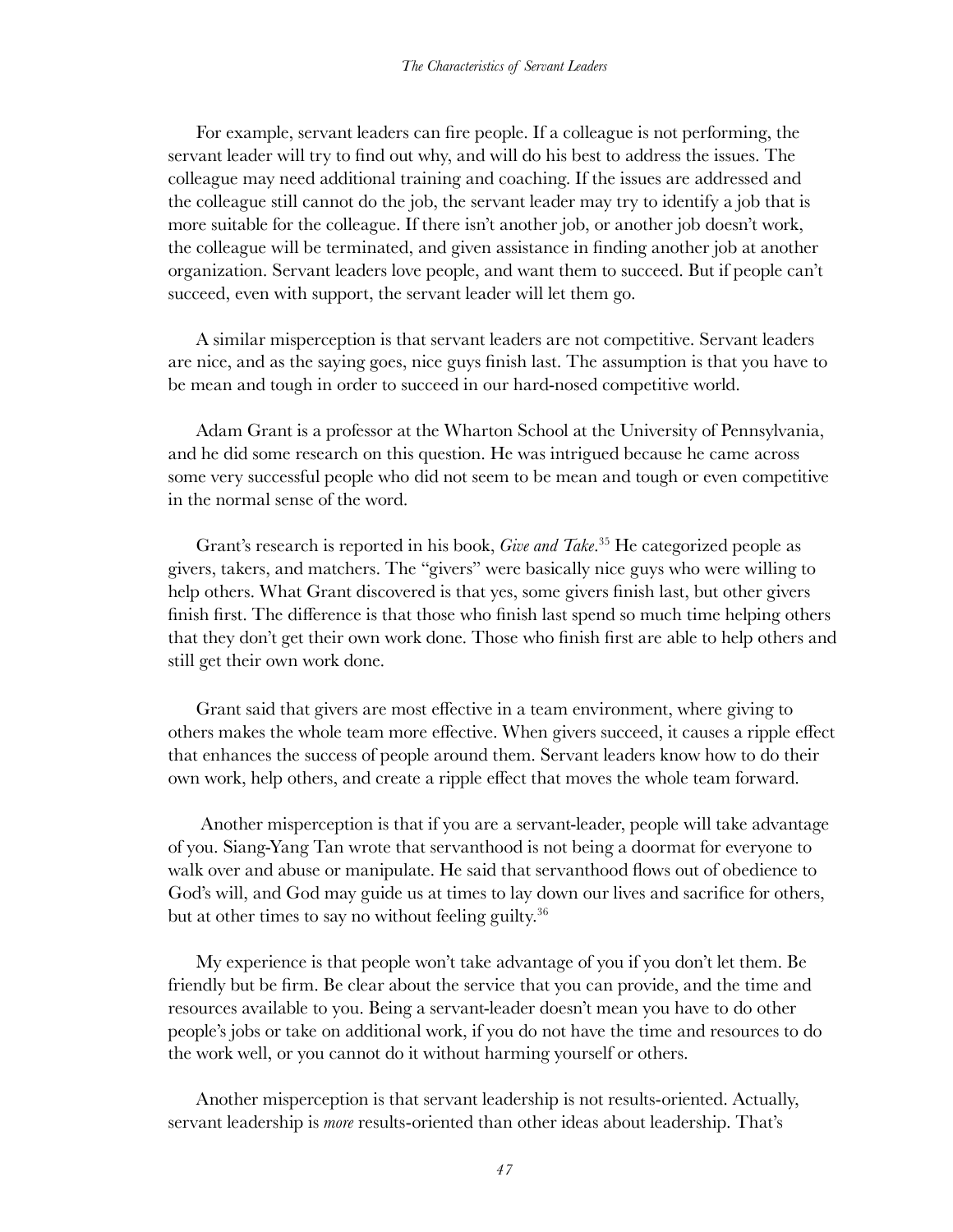because servant-leaders get *two* kinds of results. First, they obtain the resources needed to continue and if possible expand the work of the organization. Second, they serve their colleagues and customers and make the world a better place.

#### **Comparing servant leadership with other ideas**

Scholars study a variety of leadership theories and compare the theories to each other. A reading of the scholarly literature suggests that scholars see four elements that are unique to servant leadership compared with other theories: (1) The moral component; (2) the focus on serving followers; (3) concern with the success of all stakeholders; and (4) selfreflection, as a counter to the leader's hubris or vanity. Let's talk about each of these in turn.

#### *1. The moral component*

One of the unique characteristics of servant leadership is that it is ethical. Servant leaders are committed to treating people right. They also create an environment in which people can raise and discuss moral issues. They make it possible for people to challenge moral decisions.

 I find it shocking that so many leadership theories do not include ethics or morality. Many leadership theories are about skills or techniques designed to get other people to do things. These skills or techniques can be used for good or ill.

One of the most common theories of leadership today is transformational leadership. It actually began as *transforming* leadership, described in a book by James MacGregor Burns, a historian and political scientist.<sup>37</sup> In his book on political leadership, he described leadership as morality applied to politics. The moral basis was very clear. But scholars like Bernard Bass redefined it as "transformational leadership" and abandoned the moral element as part of the definition. He said that transformational leaders could wear the black hats of villains or the white hats of heroes depending on their values. So the transformational leader could be Hitler, or he could be Gandhi—it didn't matter in terms of the theory.

Well, it matters to servant leaders. The ethical behavior of servant-leaders is embedded in principles that guide them in their daily decision-making, such as: serve people, help people grow, exercise foresight, and care about everyone the organization touches. These guiding principles are not only ethical, they are also effective. They support high performance and exceptional organizational results.

#### *2. The focus on serving followers*

Another unique characteristic of servant leadership, as seen by scholars, is that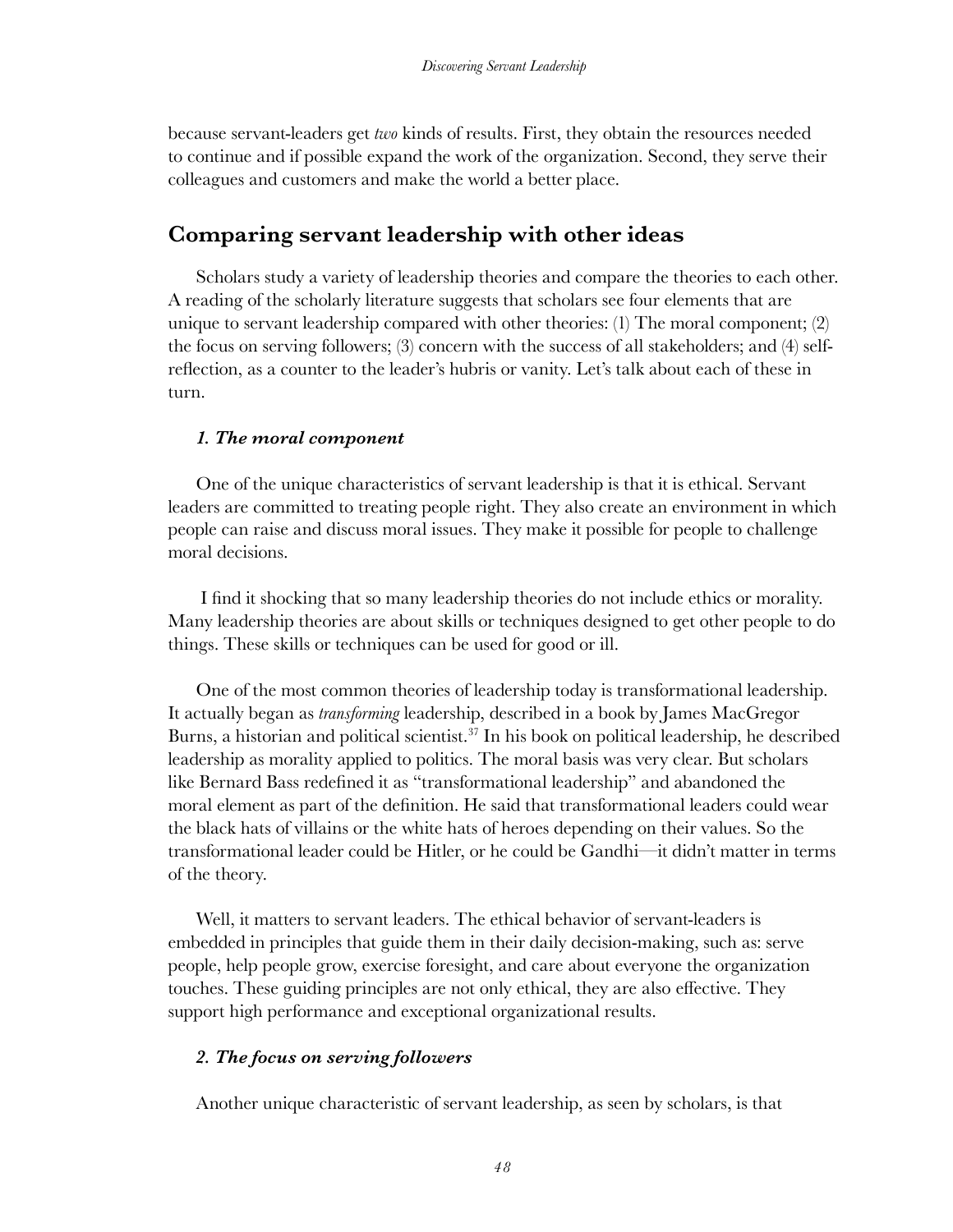servant leaders focus on serving their followers. They encourage people to grow so that they can reach their fullest potential. This is good for the followers or employees, who get to grow. It is also good for the organization. When employees grow, it increases the organizational capacity, which increases the organization's ability to serve others. There's an old saying that if you take care of your employees, they will take care of your customers, and your customers will take care of your business. This approach is very different from the approach taken by leaders who feel it is okay to exploit people for the good of the organization.

#### *3. Concern with the success of all stakeholders*

Another unique characteristic of servant leadership is that servant leaders define stakeholders broadly to include employees, customers, business partners, communities, and society as a whole. Servant leaders care about everyone the organization touches. That is the only truly ethical position an organization can take. Organizations touch a lot of people, and the organization should care what kinds of impact it is having on everyone, not just a few people. This is different from organizations that just focus on shareholders, or customers, or employees.

#### *4. Self-reflection and humility*

The fourth unique characteristic is that servant leaders are able to reflect and put their role in perspective. They know that leadership is not about them, it is about their ability to serve others. Their self-reflection often results in humility.

Humility is an essential characteristic of servant leadership. People who lack humility are focused on themselves, and show little respect for others. They are not willing to listen, and are reluctant to build teams, share leadership, or grow people. They want to be served, rather than to serve. In short, they simply do not do what servant-leaders do.

There is no doubt that Jesus is the ultimate example of humility. As we read in Philippians 2:5-9:

In your relationships with one another, have the same mindset as Christ Jesus: Who, being in very nature God, did not consider equality with God something to be used to his own advantage; rather, he made himself nothing by taking the very nature of a servant, being made in human likeness. And being found in appearance as a man, he humbled himself by becoming obedient to death—even death on a cross! Therefore God exalted him to the highest place and gave him the name that is above every name.

We must follow the example of Christ. In 1 Peter 5:5-6 we are instructed:

All of you, clothe yourselves with humility toward one another, because 'God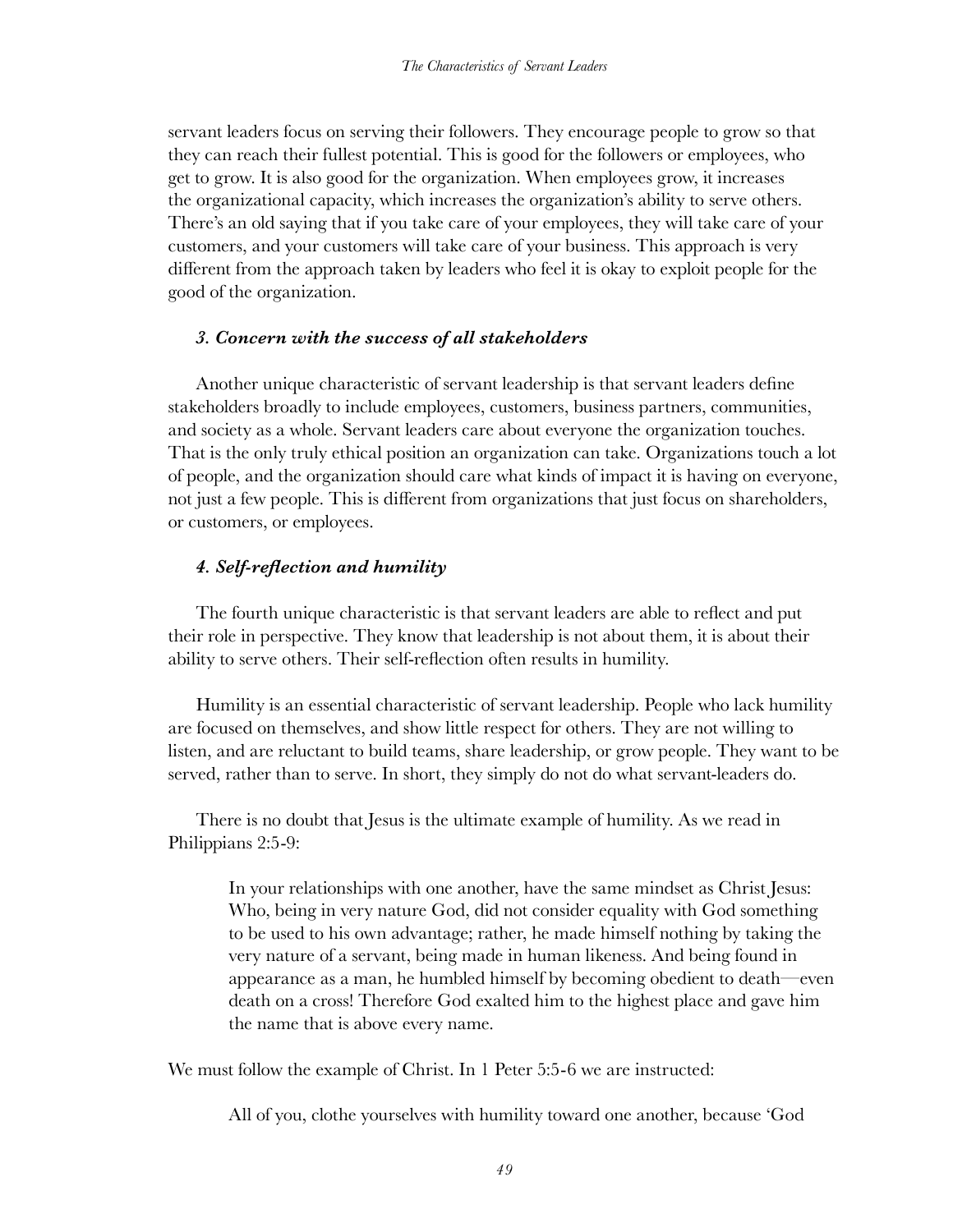opposes the proud but shows favor to the humble.' Humble yourselves, therefore, under God's mighty hand, that he may lift you up in due time.

Humility is not about being weak or filled with self-doubt. Blanchard and Hodges explained humility by saying that humble people don't think less of themselves, they just think of themselves less.38

Another aspect of humility is emphasizing the importance of others. It is not putting yourself down, it is lifting others up. Humility is understanding that we have important roles, but so do others; we have contributions to make, but so do others; we have things to say, but so do others—and we need to listen to them.

Wilkes said that humility is about having a true picture of ourselves.<sup>39</sup> Erwin agreed that humility is simply seeing ourselves as we actually are, not higher or lower. It is about being honest with ourselves.<sup>40</sup>

The opposite of humility—pride or self-conceit—is a serious problem. C. S. Lewis called pride or self-conceit "the great sin." In his book *Mere Christianity*, he pointed out that Pride is the utmost evil because it is the complete anti-God state of mind. It cuts people off from God.<sup>41</sup>

# **Humility and effective leadership**

Humility allows us to connect with God. It also allows us to connect with people. Malphurs pointed out that egocentric leaders are not likely to be successful, because people don't respect them. People want to follow humble leaders who have the right motives, and don't look down on them.

Laura Reave, in her study of spiritual values and practices related to leadership effectiveness, concluded that while people are fascinated with charismatic personalities, the most effective leaders are often the quiet, humble leaders who stay in the background. By contrast, executives told her than a major cause for their failure was personal vanity and pride. Reave noted that humble leaders don't develop personality cults and seek public attention and devoted followers. Instead, they help people to focus on the goals and values of the organization. They create a strong corporate culture that supports excellence.<sup>42</sup>

The value of humility has been noticed by management experts. Jim Collins, in *Good to Great*, <sup>43</sup> researched successful companies. The most effective leaders, whom he called Level 5 leaders, were humble about themselves while being very ambitious for their businesses. Level 5 leaders did not talk about themselves, they talked about their companies and the contributions of other executives. They were modest about themselves, but had ferocious resolve when it came to doing whatever needed to be done to make the company great.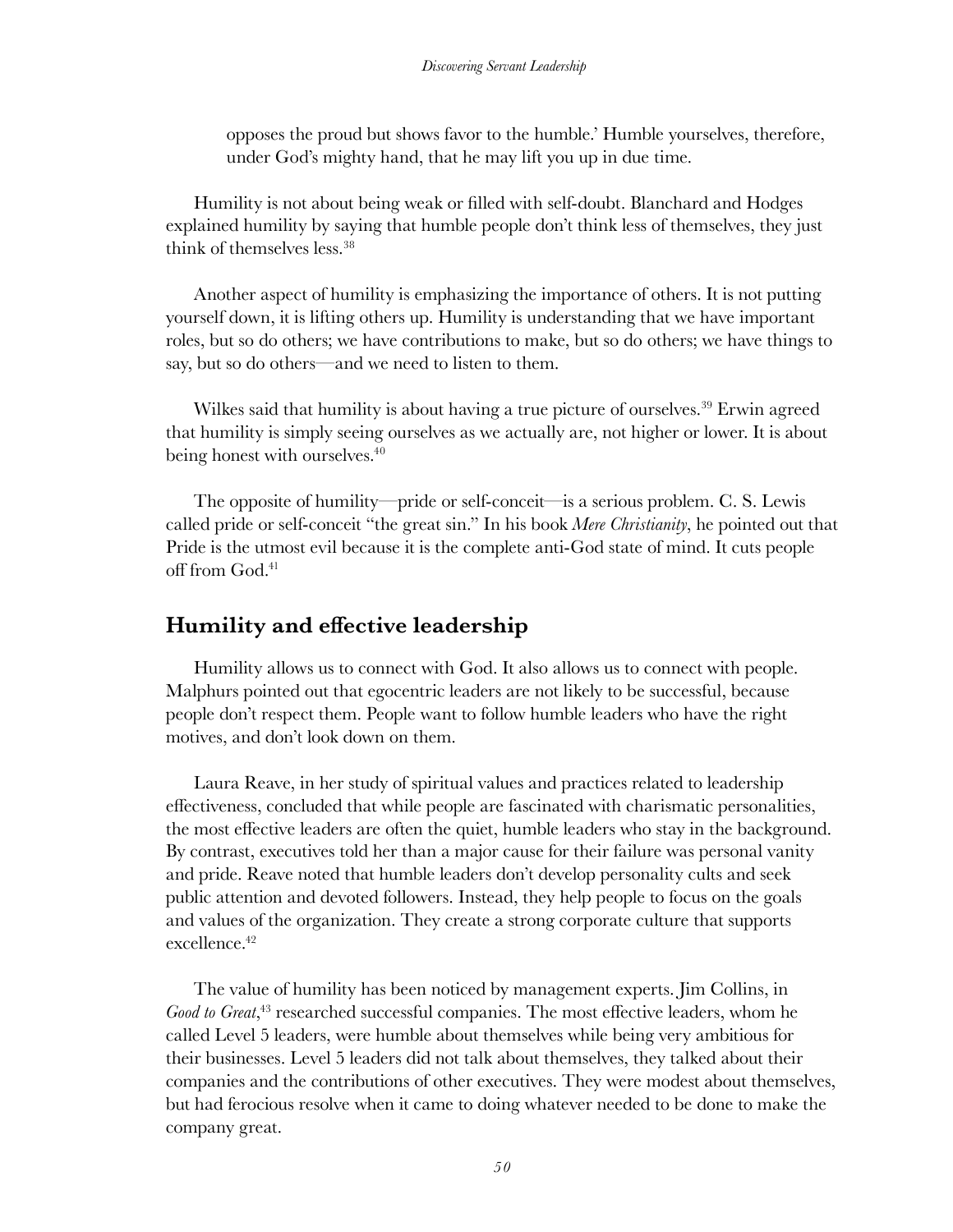Merwyn Hayes and Michael Comer interviewed leaders for their book, *Start with Humility*. <sup>44</sup> They found that humility was essential to leading effectively. That's because humble leaders are able to build trust and inspire people so that they want to follow them. Humility helps connect the leader to followers by establishing a common bond of humanity.

#### **Summary**

In conclusion, servant leaders have many characteristics, but they begin with the desire to serve. Like Jesus, servant leaders are good shepherds. They are situational. They take risks, they give back, and they stand for what is right. Compared with other ideas about leadership, servant leadership has a strong moral component, focuses on followers, is concerned with the success of all stakeholders, and promotes humility in the leader. Humility makes it possible for servant leaders to build trust and connect with their colleagues. That makes it possible for the leader and the team to move forward and do God's work, whether it be in ministry or the marketplace.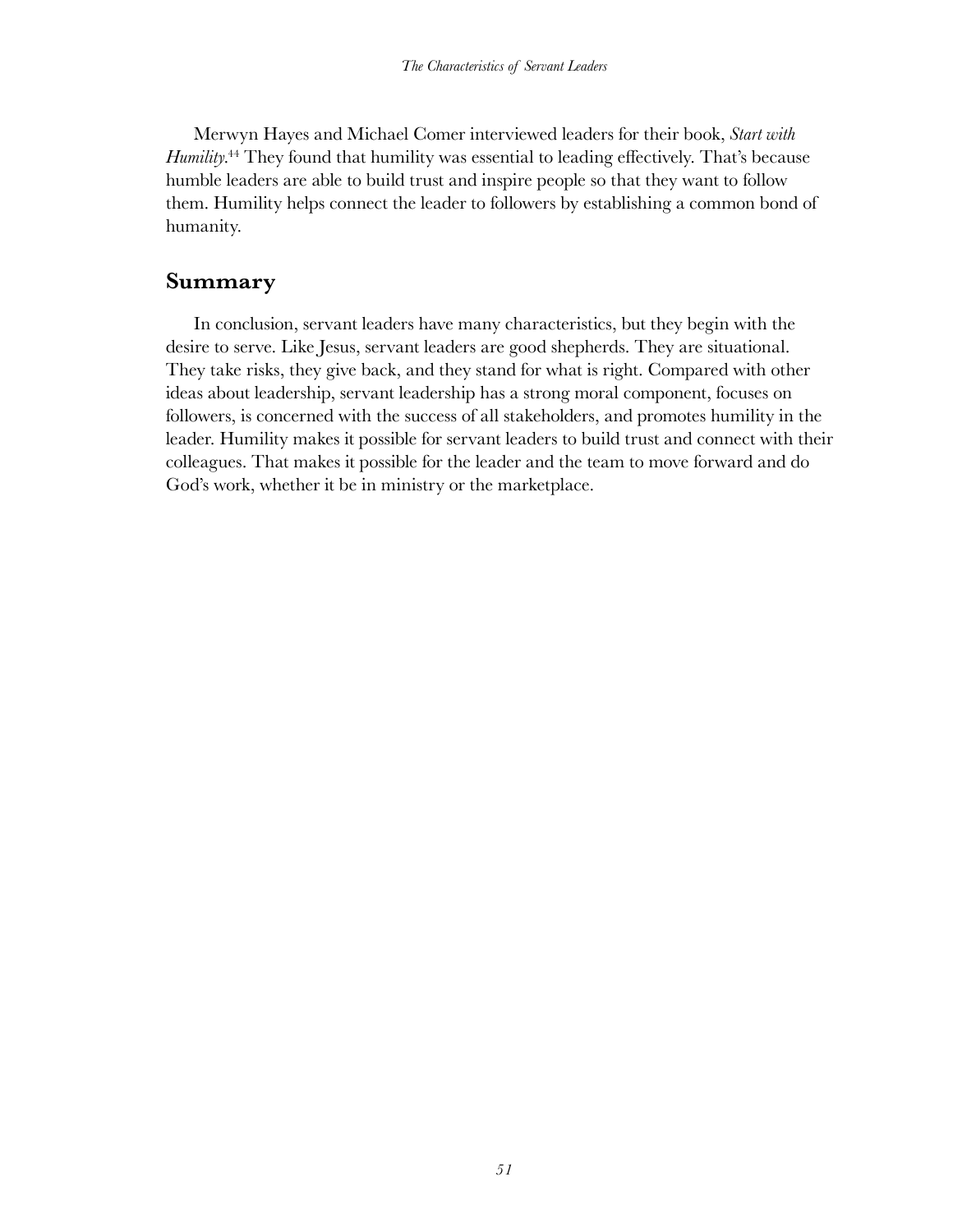

### *Module Four Lecture*

Welcome to the fourth module in the New Institute series on "Discovering Servant Leadership." In the introduction, we shared a Biblical framework for a life of Christian leadership. We learned that we are not to be kings, we are to lead with a servant's heart. The first module addressed faith, love, and service as the foundation for a life of Christian leadership. The second module described the power model of leadership, which Jesus rejected, and the service model, which embodies the teachings of Jesus. The third module described the characteristics of servant leaders. In this lecture, we will discuss the key practices of servant leaders.

# **Servant leadership is practical**

Servant leadership is very practical. It works. This comes as a surprise to people who are only familiar with the power model of leadership, not the service model. Those people imagine that an approach to leadership that is based on faith, love, and service cannot be effective in a hard-nosed, competitive world. And yet it *is* effective. In fact, the research so far has concluded that servant leadership is *more* effective than the alternatives.

Blanchard and Hodges point out that Jesus has provided us with a practical and effective leadership model that is for all organizations, for all people, and for all situations. They point out that Jesus knew a lot about the challenges of daily life and work.<sup>45</sup> Scholars note that Jesus spent most of his life as a carpenter, interacting with people in very practical ways. Jesus taught us a way of leading that he knew would bring out our best and help us to bring out the best in others.

Laura Reave is a scholar who reviewed more than 150 leadership studies.<sup>46</sup> She found consistency between spiritual values and effective leadership. She looked at spiritual values such as integrity, honesty, and humility, and the spiritual practices of treating others with respect and fairness, expressing caring and concern, listening responsively, appreciating others, and taking time for personal reflection.

Reave said that all these spiritual values have been linked to quantifiable positive effects for organizations and individuals, including increases in the bottom line of profits. These conclusions are not based on one or two studies. These conclusions are based on 150 studies.

Many organizations using servant leadership principles are successful in the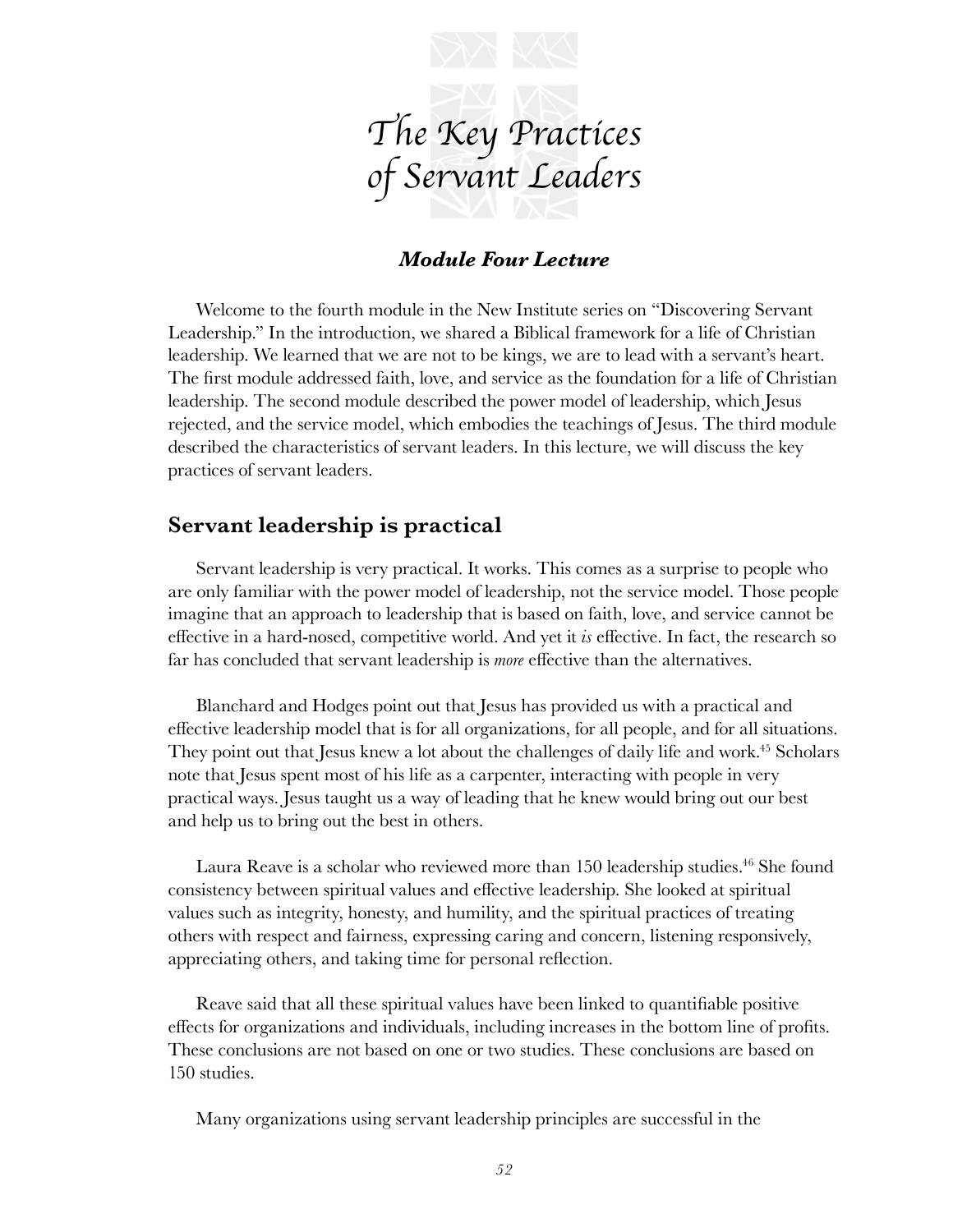marketplace. Often they can be found on the *Fortune* magazine list of the best companies to work for in America—companies like Starbucks, Southwest Airlines, Synovus Financial, Aflac, TD Industries, the Container Store, Marriott International, Nordstrom, and Men's Wearhouse.

During the past ten years, leadership scholars have been conducting empirical studies of servant leadership in the workplace. Their research indicates that servant leadership encourages positive organizational citizenship behaviors—the willingness of people to pitch in and help out, even if the tasks are not in their job descriptions. Servant leadership creates a service climate at work, and promotes fairness in the workplace. Employees of servant-leaders are more helping and more creative, which is a competitive advantage.

Servant leadership has been shown to be positively related to employee job satisfaction, employee commitment to the organization, higher levels of job performance, and community citizenship. Servant-leaders are good at building and facilitating effective teams. In short, servant leadership *works*.

There are many practices that help servant-leaders to be effective. They include self-awareness, listening, changing the pyramid, developing colleagues, coaching not controlling, unleashing the energy and intelligence of others, and foresight. We turn now to those key practices.

#### **Self-Awareness**

First, self-awareness. Each of us is the instrument by which we lead. If we want to be effective servant-leaders, we need to be aware of who we are and how we impact others. We want our impact to be as positive as possible. To become more aware, we need feedback, and we need time to reflect and pray.

When you are a leader, others are always watching and interpreting what you say and do. To serve others well, you need to know what impact your words and deeds are having on them. That is a challenge, because it is hard to see ourselves as others see us. We know what *we* intend by our words and actions, but that may not be what other people see or understand. We need to know who we are, so we can lead *authentically.* We need to know what impacts we have on others, so we can lead *effectively.*

There are a number of ways we can get feedback. We can ask family members and friends who know us, care about us, and will be honest with us. We can identify mentors, people who are experienced in our field or at work, who can put things into perspective for us. We can take personality profiles, role-play difficult situations, and tape "practice sessions" so we can observe our own behavior more objectively. We can ask our colleagues for a 360-degree evaluation of our performance. We can survey our colleagues on specific ideas or issues. We can bring in facilitators to run focus group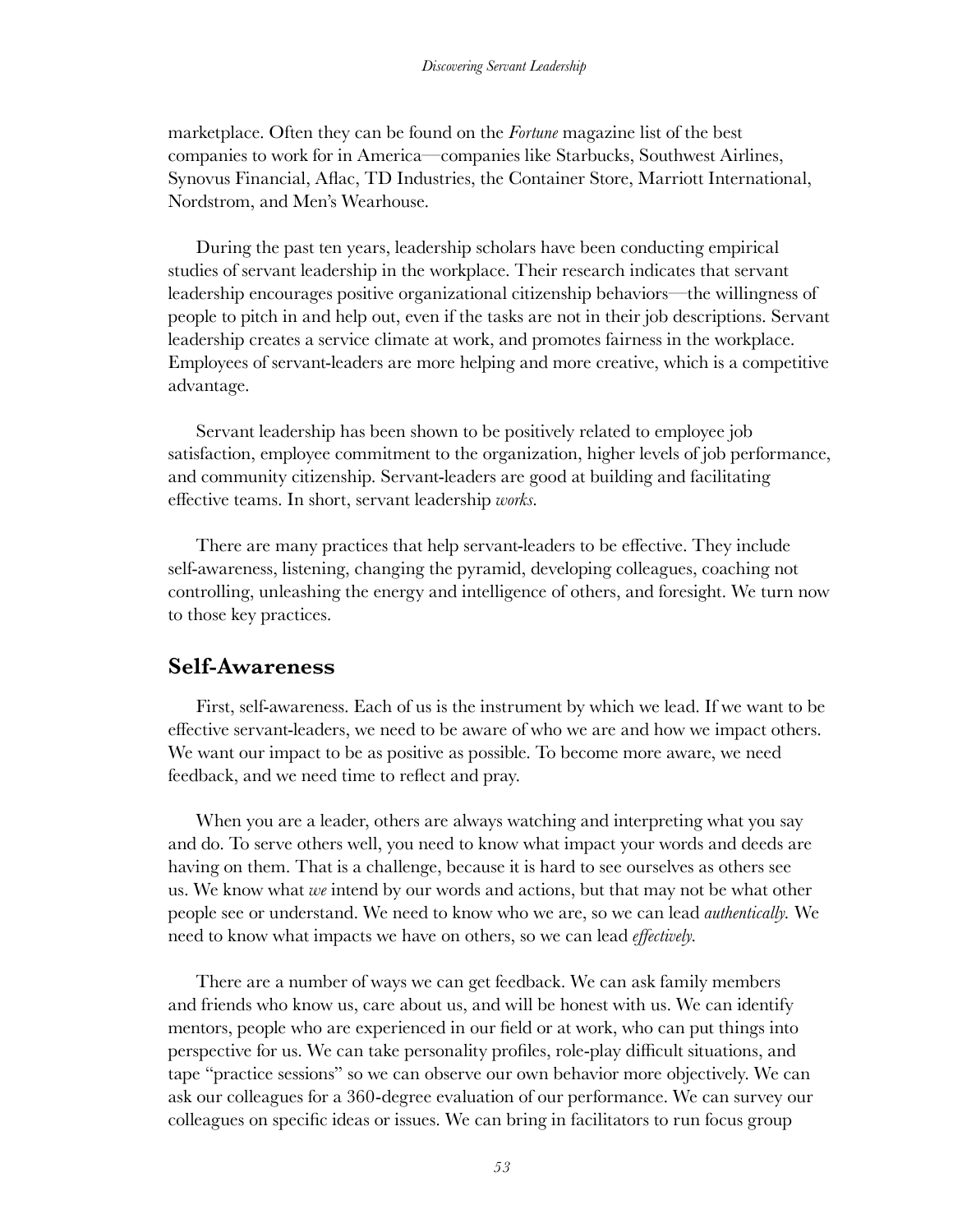sessions. We can reflect at the end of each day on what happened, and how we behaved, and how others reacted to our behavior.

Servant leaders are not overly self-critical. They simply strive to grow so that they can help others to grow. They seek advice and input about their behavior, their skills, and ways they can become even more effective as servant-leaders.

On a daily basis, we can spend some time alone to reflect and pray. As we know from Scripture, Jesus modelled solitude and prayer. We can follow his example by stepping back, praying, and asking God: How can I best use the gifts You have given me? How can I *grow* the gifts You have given me? What is Your plan for me? What have You taught me so far? Where are You calling me to serve now?

#### **Listening**

The second key practice is listening. I think of listening in the broadest sense of collecting information by listening to individuals, or conducting focus groups, or conducting surveys. Listening is how the servant-leader connects with people. It is how the servant-leader becomes relevant. It is the first step in identifying the needs of others. How will you know what people need, if you don't ask and listen?

Robert Greenleaf believed that listening is the premier skill of the servant-leader. He said that "only a true natural servant automatically responds to any problem by listening *first*."47 Servant-leaders don't begin with the answer, the program, the product, the procedure, the facility. They don't begin with their own knowledge or expertise. They begin by listening and asking questions that will help identify the needs of others. What do people say when asked about their needs, their wants, their hopes, their dreams? Servant-leaders try hard to identify needs, before they try to meet them. It is only *after* listening that servant-leaders begin to apply their knowledge and experience to see if they can help. And they never stop listening. They continue to listen as they continue to help.

Taking time to identify needs is moral and respectful. It is also very practical. If a servant-leader is good at identifying needs, he or she will be in a great position to meet those needs. If the servant-leader does in fact meet those needs, the servant-leader will be effective because he or she will be providing relevant programs, products, and services. That means that the servant-leader's organization will have many satisfied customers, clients, patients, members, students, or citizens. The organization will thrive, because the servant-leader listened, and made sure that what the organization offers is what people really *need.*

Listening first can take time up front, but it can save a lot of time later. You listen first to make sure you understand the situation, so that when you act, your actions are relevant. If you act quickly without listening, you may not understand the situation, and you may end up wasting time and effort, or you may even do something disastrous.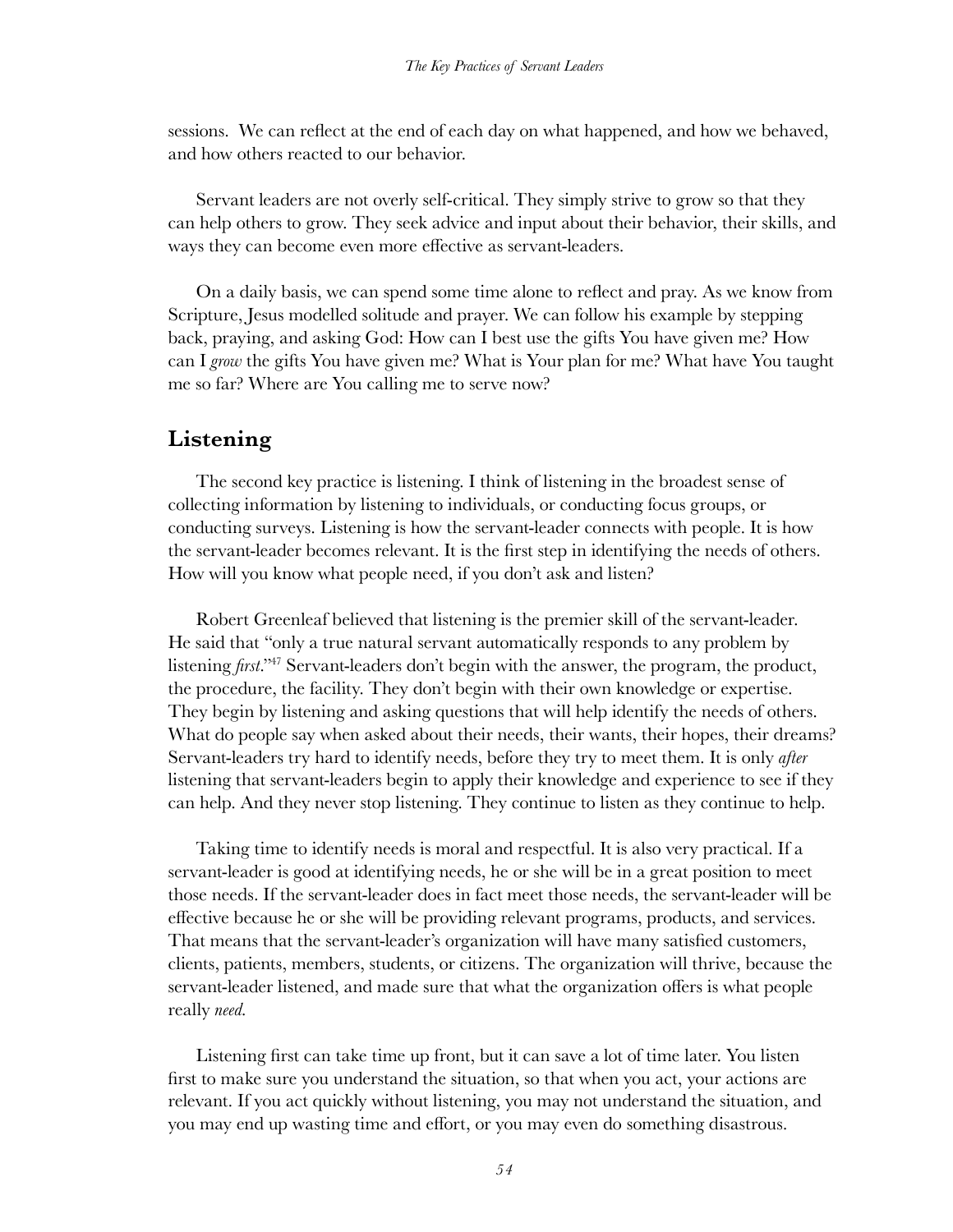Years ago I had the pleasure of spending a couple of days with Dr. Ernesto Sirolli. Dr. Sirolli is one of the world's leading consultants on the topic of economic development. Dr. Sirolli learned at an early age that if he wanted to help people, he had to be quiet and listen.

He tells the story about his first experience in Africa, along the Zambezi river.<sup>48</sup> He was 21, and he was working for an Italian non-governmental organization. They had been given a valley next to the river with rich soil and great potential. They went to teach the Zambians how to do agriculture. So they brought Italian seeds for tomatoes and zucchini, and they tried to get the Zambians to help plant them. The Zambians were not very interested in doing that, even when the Italians paid them.

Well, the tomatoes grew beautifully, much larger than they grew in Italy. Then one night, when the tomatoes were ripe and red, more than 200 hippos came out of the river and ate all of them. The Italians said to the Zambians: "The hippos!" And the Zambians said, "that is why we do no agriculture here." "Why didn't you tell us?" the Italians said. And the Zambians replied, "You never asked." That is when Dr. Sirolli decided to begin by listening.

After that experience, Dr. Sirolli invented an enterprise facilitation system in which he does not initiate anything or try to motivate anybody. Instead he becomes a servant of people who *already* have passion, energy, and imagination. He helps them to identify resources and make connections so that their dreams can come true. Over the years, he and the Sirolli Institute have worked with 300 communities, and have helped entrepreneurs around the world to develop more than 40,000 new jobs. It always starts with listening.

Here's an example of a company that was good at listening. Years ago, when developing a new four-wheel, all-terrain vehicle (ATV), Suzuki Motor Company engineers took prototypes of the ATV to the apple orchards of Washington state and asked the workers to try them out. The engineers watched and listened to the feedback they got from these early users. For example, the workers said they needed a basket for tools and insecticides, so the engineers added a basket. Then they took the prototype to a local Suzuki dealer. He rode off and was away a long time. The engineers began to worry. Did he have an accident? Did the prototype break down? Finally the manager came roaring back into the dealership with a big smile on his face. "That was fun!" he said. "I want to order twenty of these." It was only after listening and testing that the engineers knew that their product was ready to market.

Paul Tillich said that "the first duty of love is to listen."49 Deep listening makes it possible to dialogue, and dialogue can lead to consensus. Consensus means full agreement before final action.

Full agreement is not always possible, but consensus is always a worthy goal. It is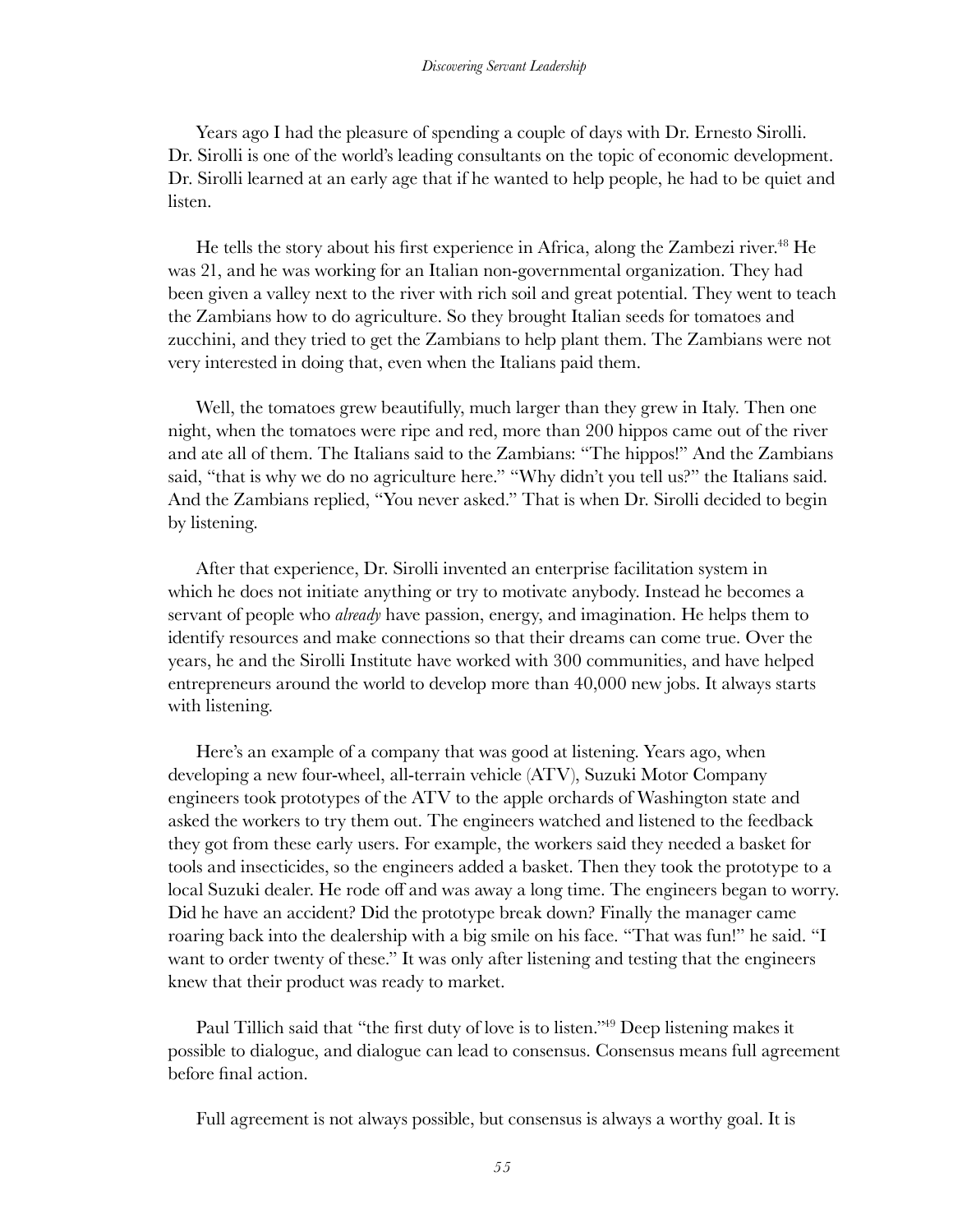the best way to find out what most if not all the people really think and feel. It is a way of discovering diverse ideas, facts, interpretations, hopes, fears, and beliefs. It is a way to find out who will be affected by a decision, and what the affect will be. It is a way of discovering roadblocks or problems that can be addressed in advance.

A decision made in this way is more likely to be implemented, because it is respectful of all views, and takes many people and issues into account. Relying on assertive leadership or quickly defaulting to the majority view may be faster, but important facts and issues may be missed. The result can be a poor decision, or a decision that is difficult to implement because of disaffection or problems that arise during implementation problems that could have been foreseen.

Marvin Bower concluded after many years of experience as a management consultant that listening was one of the problems with "command and control" companies.<sup>50</sup> He said that a high proportion of CEOs in command companies don't listen very well. This turns off people who have valuable information to provide—information that the CEO really needs in order to make a good decision. People don't offer the information because they have learned that the CEO just won't listen. By contrast, leaders who are good listeners not only gain information, they build trust, and trust is essential to effective leadership.

What makes listening so challenging? For one thing, there always seems to be background noise. There are unclear messages and constant interruptions. There are competing tasks, deadlines, and personal issues. It takes a lot of concentration to really listen.

Even when you are able to concentrate, it is not easy. Why? Because others have to be willing to speak up, and not everyone speaks up in the same way. Some people will speak up at office meetings. Some will chat with you in the hallway or coffee room. Some will send you a text, email, tweet, or message on social media. Some will talk during social events. Some will drop by your office. Some will answer survey questions. Some will only speak when asked a direct question. Some will send a message through somebody else. Some will only use body language.

That's why servant-leaders are flexible listeners. They make sure there are many ways for people to speak and be heard. And they look for respectful ways to get input from those who are *not* speaking.

Listening can be threatening. After all, you might hear something that you don't want to hear. You might hear something that causes you to rethink a long-held idea or belief. Listening might change your attitude toward others. It might change your behavior in an important way.

Winston Churchill offered important insight when he said that "courage is what it takes to stand up and speak; courage is also what it takes to sit down and listen."51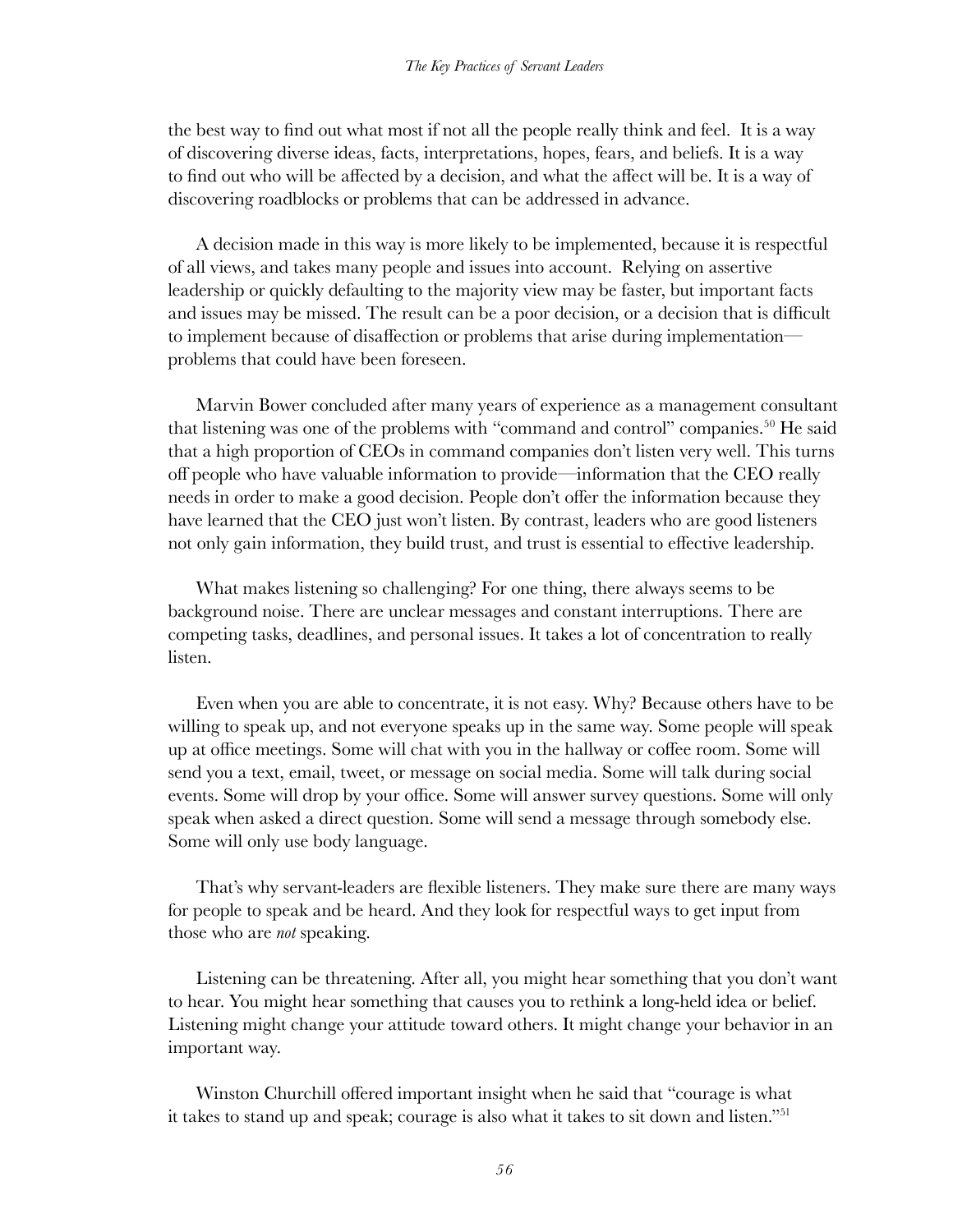Servant-leaders have the courage to do both.

# **Changing the pyramid**

The next key practice is changing the pyramid. The traditional hierarchy—the pyramid—makes it hard to listen well. People at the top of the pyramid often don't know what those on the front lines know. And information can be blocked at any level of the pyramid so that it never reaches the top.

There are two ways that servant-leaders try to overcome the problem of the pyramid so they can listen better: they flatten the pyramid at the top, or they invert the pyramid.

 Robert Greenleaf worked in a huge corporation and was very aware of the problems faced by the leader at the top of a pyramid structure. He said that the person at the top of the pyramid no longer has colleagues, only subordinates. And that makes it hard for the chief at the top of the pyramid to get good information. Subordinates don't talk to their boss the same way they talk to colleagues.

People don't want to say anything that will upset the chief or bring blame to themselves or their colleagues. Nobody wants to bring bad news. As a result, the chief can quickly become isolated. There are some things that everybody knows except the chief, because nobody will tell the chief. It is also hard for the chief to test out new ideas, because nobody wants to tell the chief that her idea is a bad one. It is hard to get honest feedback. Over time, the chief may begin to think she is always right, because nobody is contradicting her.

The solution? The pyramid can be flattened at the top, at least informally, by bringing together senior leaders who are committed to the mission and to each other. Ask them to share all the information they have, from all their various sources, so the team can listen broadly and widely. After examining the information and discussing the issues, the best decision is likely to become obvious to everyone. In any case, the chief is likely to make a better decision than if the chief had acted alone.

One of the characteristics of a pyramid is that people tend to look up at their boss to make sure they are keeping their boss happy. Paying attention to your immediate manager or leader is fine, but if everyone is only looking *up*, who is looking *out* at the customer, client, patient, member, student, or citizen—whoever it is that the organization was created to serve? Paying attention to your customers is essential to your organization's ability to fulfill its purpose and obtain the resources to continue its work.

In order to focus on those served, servant-leaders often talk about inverting the pyramid, turning it upside down so that the "boss" is on the bottom and those served are on the top. Instead of looking up at their bosses, people look up at their subordinates and their customers.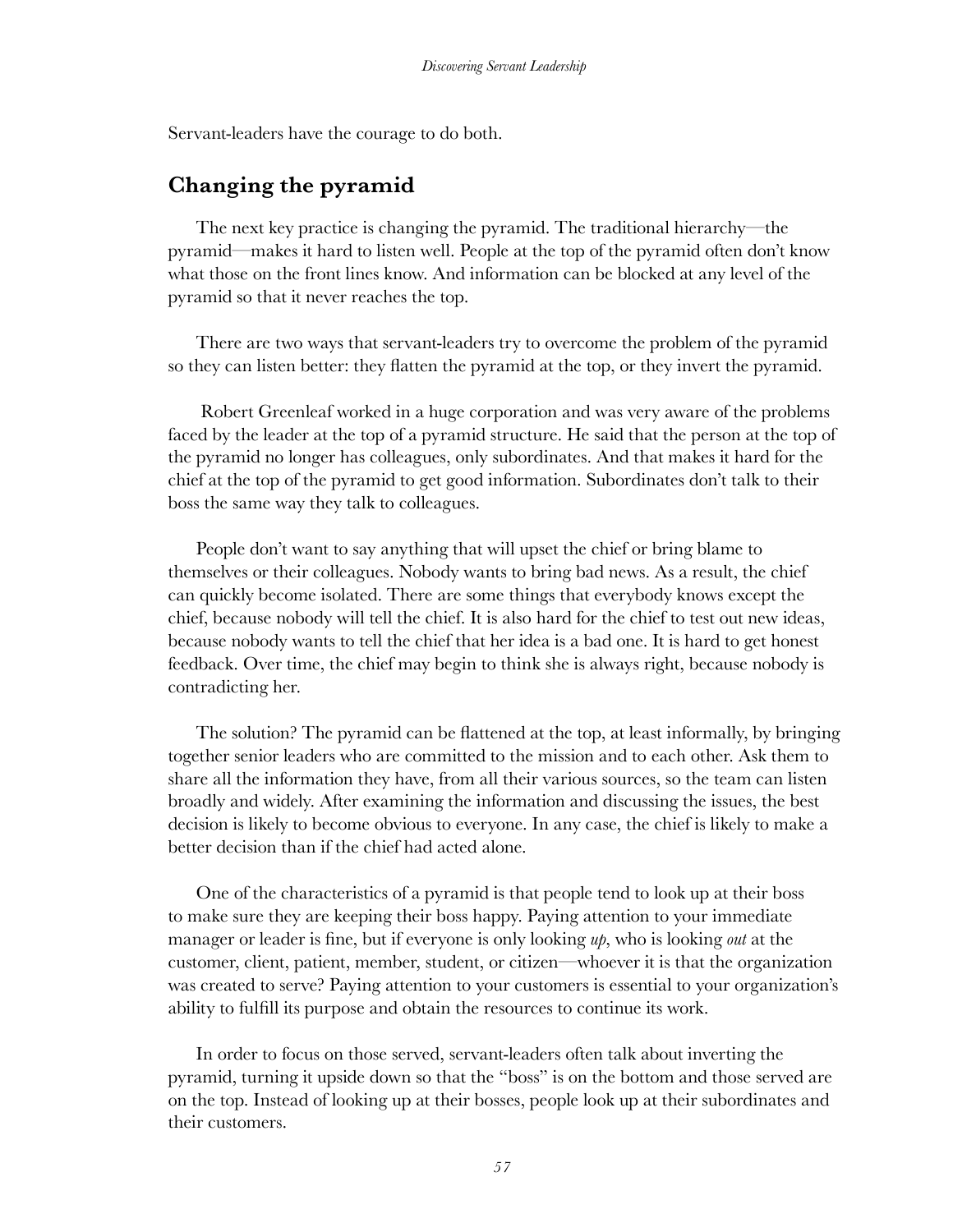Organizations with inverted pyramids use many methods to learn about the needs and desires of those they serve. They conduct interviews, focus groups, surveys, product testing, and internet-based feedback from users. Servant-leaders in these organizations listen to colleagues, front-line employees, customers, business partners, investors, creditors, communities—everyone the organization touches.

#### **Developing your colleagues**

The next key practice is developing your colleagues. Each of us has gifts, and each of us is unique. Helping others to grow and develop their unique potential is a sacred task. Servant-leaders give it high priority.

It is hard to imagine a more dramatic example of growing people than the way Jesus helped his disciples to grow. They were not experienced leaders, or preachers, or educators, or public relations gurus. They were not wealthy, or well-connected, or highly educated. At the time Jesus chose them, they were what people of their day would have described as "ordinary." They were fishermen, a tax collector, and a zealot. Furthermore, they were not especially quick to understand Jesus. They had to keep asking him what he meant. They argued among themselves. One of them actually *betrayed* him.

Erwin said that the disciples were not what a talent scout of the time would have considered a "dream team." He said that Jesus picked out the strangest crew ever to be sent out on a mission to change the world.<sup>52</sup> And yet, after the resurrected Jesus appeared to them, the disciples did indeed *change the world*. They became articulate towers of strength, energized and unwavering in their faith. They suffered and died for Christ. And in the process, they launched Christianity.

Jesus lived with them, taught them, and modelled servant behavior for them. He challenged them, prodded them, prayed for them, and loved them. He prepared them for what was going to happen, and what they were going to do. When the time came, *they did it*. And we are in their debt today.

Barnabas introduced Paul to the other disciples, and asked Paul to help him in his early work of sharing the good news. Paul in his turn sought to grow Christian communities, and mentored individuals such as Timothy. Down through the centuries, Christian leaders have grown Christian communities and other Christian leaders.

Robert Greenleaf thought that growing people is the most fundamental business of any organization. He said that "the work exists for the person as much as the person exists for the work."53 The work should be meaningful to those who are doing it. One way to make it meaningful is to help people grow. That is why Greenleaf concluded that whatever line of work an organization may be involved in, the most fundamental business of every organization is to grow people.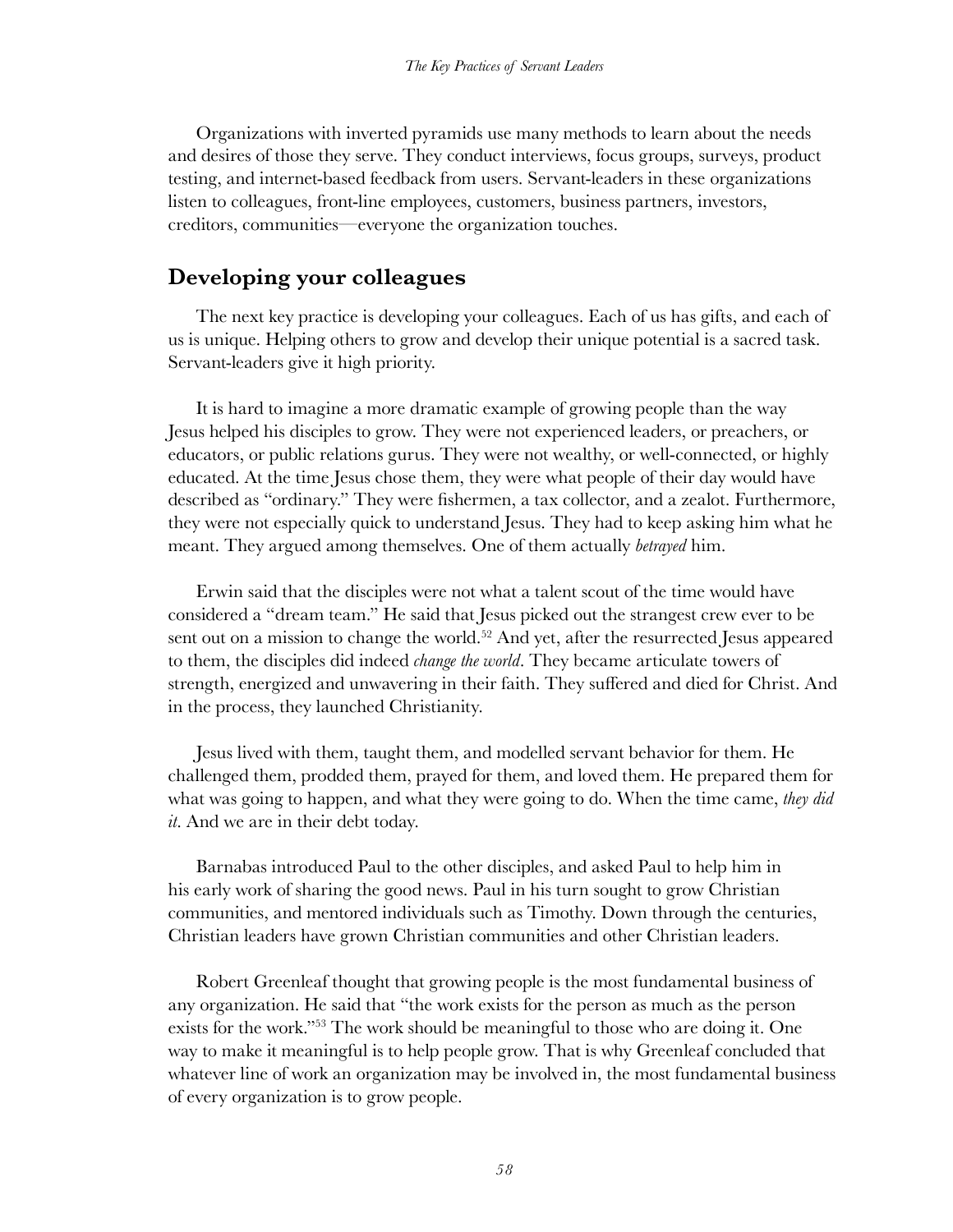Developing people is a key strategy for organizational success. When people grow, the capacity of the organization grows. When the capacity of the organization grows, it can do things better, or do things it was never able to do before. Individuals benefit, the organization benefits, and those served benefit. It's a triple win.

In *The Effective Executive*, Peter Drucker told the story of a company president whose contribution was the development of young managers at a large chain of retail stores. He was a "financial man" who had faithfully served in the number two slot in the company. When the CEO suddenly died, he became the new president. Even though he preferred working with numbers, he concluded that he could make the biggest difference by developing the company's young managers.

So three times a week he walked through the personnel department after lunch and picked up eight or ten file folders at random—the folders of young managers. When he got back to his office, he reviewed the folders and made phone calls to the supervisors of the young managers. According to Drucker, the conversation would go something like this:

'Mr. Robertson, this is the president in New York. You have on your staff a young man, Joe Jones. Didn't you recommend six months ago that he be put in a job where he could acquire some merchandising experience? You did. Why haven't you done anything about it?' And down would go the receiver.<sup>54</sup>

The president also called to congratulate supervisors for making sure that their young managers got the experience they needed to continue growing. Drucker said that this man was president for only a few years before he retired. But ten or fifteen years later, executives who never met him were still giving him credit for the tremendous growth and success of the company since his time. He simply focused on developing people.

One way to make sure that people are growing is to sit down with them and establish an "Individual Development Plan." Ask employees: How do you want to grow? What do you want to learn? What future do you aspire to? How can we help? The plan can include new experiences, seminars, travel, field trips, team-building exercises, skills training, formal education, and/or new positions within the organization. Monitor the plan on a regular basis. Make sure that people are growing!

#### **Coaching, not controlling**

The next key practice is coaching, not controlling. Coaching is a good way to develop people. We can bring out the best in people by engaging, inspiring, and coaching them. Instead of a "chain of command," we can lead through a "chain of coaching."

Coaching can involve teaching the mission, values, and responsibilities that colleagues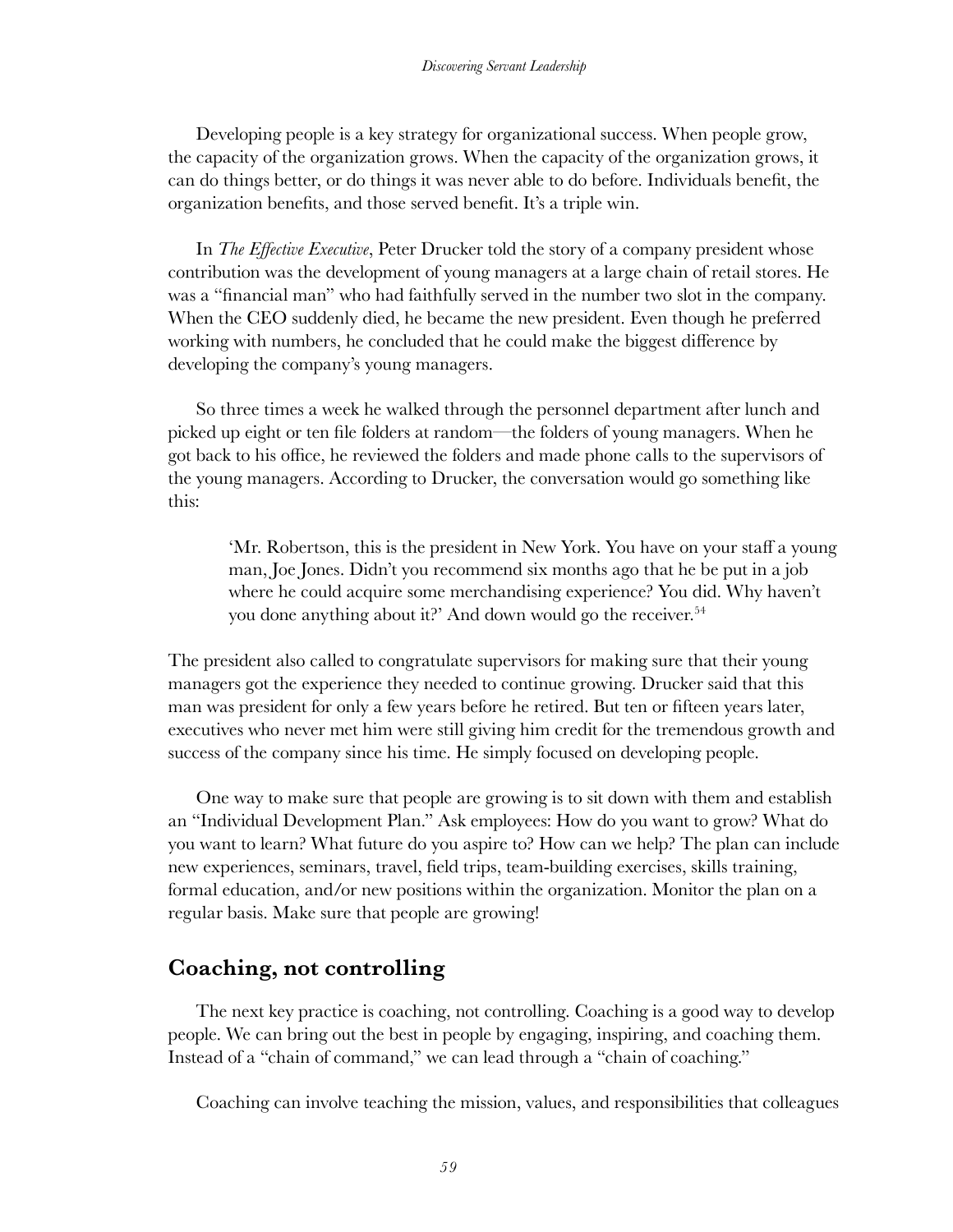need to understand in order to do their jobs well. Coaching should involve regular feedback on performance—what the person is doing well, and what the person can do better. Constructive criticism is important because it is an opportunity for "speaking the truth in love" (Eph. 4:15). Specific, behavior-focused comments are most useful.

When a colleague asks for help, the best way to coach may be to ask questions, so that the person you are coaching can find his or her own answers. Sir John Whitmore, in *Coaching for Performance*, said that coaching is helping people to learn rather than teaching them.55 Give your colleagues another perspective, a different way of seeing things, and you can help them grow.

I have been fortunate to have a number of mentors and coaches over the years. One who has helped me for decades is Rev. Donald Asman, who was the pastor at my church, Manoa Valley Church, in Honolulu. Pastor Don has a wonderful way of listening. After lots of listening, he asks questions for clarification, and then he asks questions that get me thinking about options, choices, and different ways of viewing the issues or challenges. He doesn't tell me what to do. He creates an environment in which I can think—and pray about what I should do. Often, I don't understand his questions at the time he asks them. It may be weeks or months before I fully understand. But when I do, I have one of those "aha!" moments that are truly a blessing.

Servant-leaders focus on coaching instead of controlling. While rules and regulations are necessary, they don't bring out the best in people. Micro-managing, or focusing on compliance, often kills the initiative and commitment of those you are leading. Kouzes and Posner, in their book, *A Leader's Legacy*, said that the more you try to control others, the more likely it is that they will rebel. On the other hand, outstanding leaders have told them that they get the greatest commitment from their colleagues when they let their colleagues go—when they give them the freedom to make more of their own decisions.<sup>56</sup>

When you focus on serving people instead of controlling them, you focus on reaching people's hearts and minds. You spend time getting to know people. You learn about their hopes and dreams. You learn why they joined the organization or volunteered to participate. You learn about their work, and their goals, and how they see their roles. You learn how to facilitate the dreams of others. You learn how to coach people so they can grow in their capacity to serve.

# **Unleashing the energy and intelligence of others**

The next key practice is unleashing the energy and intelligence of others. Once people are trained and coached, they should be unleashed to make their fullest contribution to the organization. Your goal as a servant-leader should be to leave behind other servantleaders who can continue the important work of the organization. That will only happen if people are unleashed.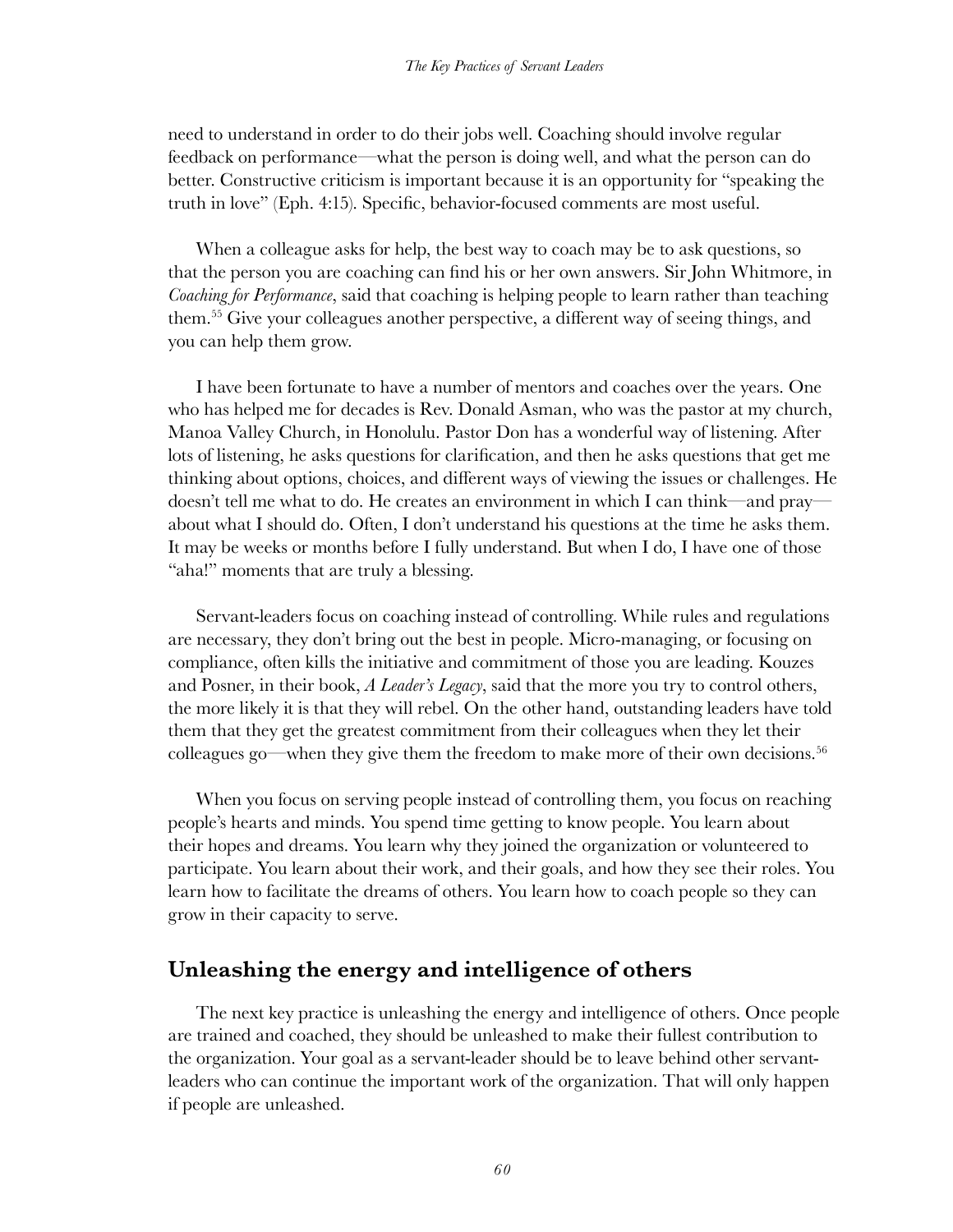Jesus knew how to do this. He mentored his disciples, and then he began to send them out on their own. We read at Mark 6:7-13:

Calling the Twelve to him, he began to send them out two by two and gave them authority over impure spirits. These were his instructions: 'Take nothing for the journey except a staff—no bread, no bag, no money in your belts. Wear sandals but not an extra shirt. Whenever you enter a house, stay there until you leave that town. And if any place will not welcome you or listen to you, leave that place and shake the dust off your feet as a testimony against them.' They went out and preached that people should repent. They drove out many demons and anointed many sick people with oil and healed them.

People need the experience of being unleashed. Everyone is there, at the office, at the plant, at the church. Why not engage everyone to the fullest? Why not let everyone make the highest and best contribution they can make to the work of the organization? This is about advancing the kingdom of God. Why hold anyone back?

If you help your colleagues grow through training and increasing responsibilities, and coach them along the way, then they should understand the mission of the organization and their roles in fulfilling it. They should be aligned with the organization's values, and should have the skills, the resources, and the knowledge to do their jobs well. If so, they are ready for more responsibility. They are ready to make more of their own decisions about what needs to be done, when, and how.

Ken Melrose provides a good example of how to unleash the energy and intelligence of others. Melrose helped unleash his colleagues at Game Time, a subsidiary of the Toro Company that manufactured playground equipment. In 1973, at the age of thirty-two, Melrose was hired to lead the company.

The previous CEO was the founder of the company, and he made all the decisions. So when Melrose became president, the staff came to him, asking him questions and expecting *him* to make all the decisions. He declined. Instead, he asked them questions. If the staff member wanted to know how much steel to purchase for the production of new merry-go-rounds, Melrose would ask him how much they bought in the last period, and how many merry-go-rounds they built with that amount of steel, and how many merrygo-rounds the sales manager thought they could sell in the next period, and how many merry-go-rounds they already had in stock, and so forth. He didn't tell them to do it on their own, and he didn't give them his own answer. Instead, for three years, he coached them with the questions until they could see how to work out the answers for themselves.

What was the result? During those three years, people began to enjoy their jobs. They had more confidence, more trust in each other, and they experienced better team work. Their sales increased 50 percent, their profits more than doubled, and Game Time was yielding the best return on investment of all of Toro's divisions. Later, in the early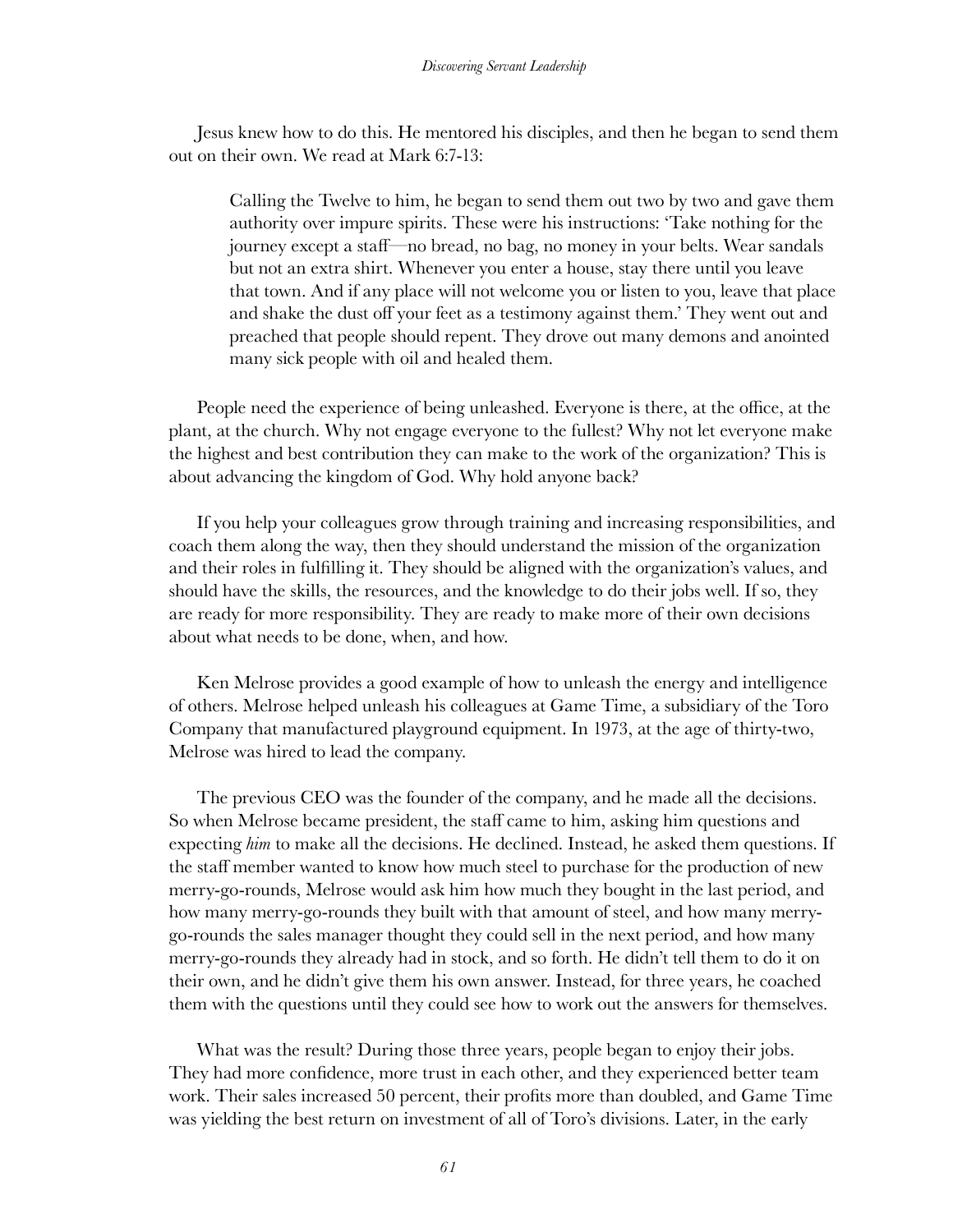eighties, when the parent company was about to collapse, the board asked Melrose to become the CEO of all of Toro. He applied servant leadership principles in rebuilding and growing the company during the next twenty-two years.

# **Foresight**

The last key practice we will discuss is foresight. Robert Greenleaf said that "foresight is the 'lead' that the leader has."57 If you aren't exercising foresight, you really aren't leading—you are just reacting. And if you are just reacting, you may run out of options, get boxed in, and start making bad decisions, including unethical ones. A failure of foresight can put an organization in an unfortunate situation that might have been avoided. That's why Greenleaf referred to foresight as the central ethic of leadership.

Kouzes and Posner, in their book, *The Truth about Leadership*, emphasized the importance of foresight. They said that the ability to imagine and articulate exciting future possibilities is the defining competence of leaders. Kouzes and Posner surveyed thousands of people about what qualities or characteristics they want most in leaders they would willingly follow. The quality of being "forward-looking" ranked second, right after honesty.58 Foresight is important to those you lead.

For people of faith, foresight is about spiritual discernment, the effort to understand God's will and engage in the true work of God. It draws upon the spirituality, intellect, imagination, and beliefs of those involved.

While foresight is important, it is difficult to describe and hard to practice. Wilkes said that it is the ability to read current events and thus have a strong sense of what the future may bring. Great leaders take present circumstances and develop potential scenarios about the future. In the process, they seem to see what no one else can see.

Robert Greenleaf said that to practice foresight, one needs to see "now" as part of a moving concept that includes the past, the present moment, and the future. That means you need to be a historian, contemporary analyst, and prophet all at the same time. It requires being involved in the real world, but also detached, able to see what is happening in the perspective of a long sweep of history, projected into the indefinite future. Obviously, this is not easy.

To exercise foresight, we need to watch and listen. We can track changes in the natural environment and changes in technology. We can study data on economic, social, political, and demographic trends. We can network with others and listen to their views of the future. We can pray, and we can look for the "signs of the times," to see if we can understand what God is doing. We can interpret what those signs mean to our organization, region, country, and the world. And we can take action based on prayer, facts, and intuition. We can work with our colleagues and communities to prepare for the future that God is shaping for all of us.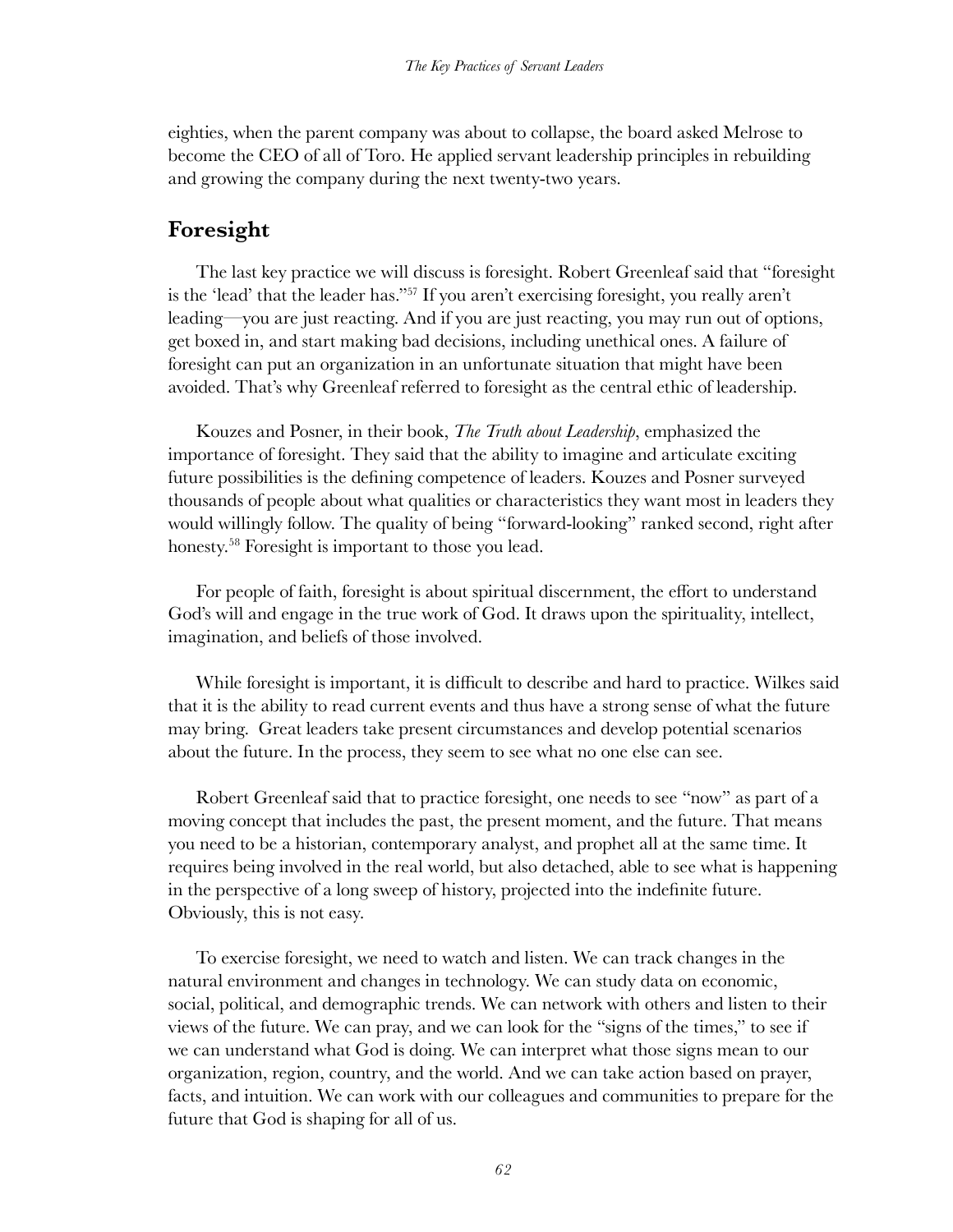# **Summary**

In summary, servant leadership is very practical. It works. Jesus taught us a way of leading that brings out our best and helps us to bring out the best in others. There is plenty of empirical research that demonstrates that servant leaders are indeed effective in the workplace. There are key practices that help them to be successful in a way that benefits employees, customers, and society at large. Servant leadership is a highly effective way to answer Christ's call to love and serve others.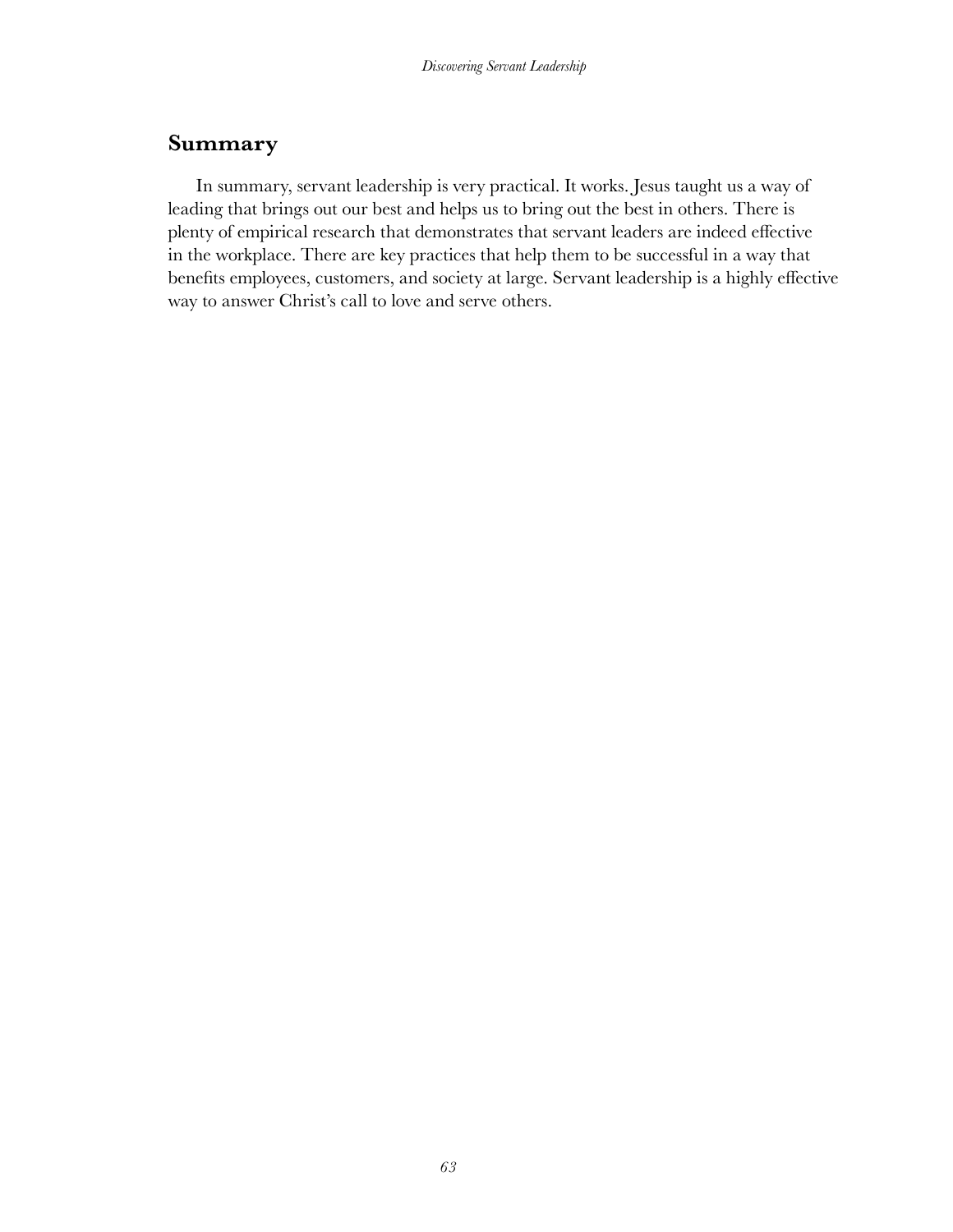# *Building Communities to Serve*

#### *Module Five Lecture*

Welcome to the fifth module in the New Institute series on "Discovering Servant Leadership." So far in the series we have provided a Biblical framework for a life of Christian leadership, and discussed faith, love, and service as the foundation for Christian leadership. We compared the power model of leadership, which Jesus rejected, with the service model, which embodies the teachings of Jesus. We have reviewed the characteristics of servant leadership, and the key practices of servant leaders. In this lecture, we will talk about organizational communities and institutional operating principles.

### **Organizational forms**

A great deal of good can be done by individual servant leaders, working on an informal basis, addressing needs as they arise. But a great deal of good can also be accomplished by joining an organization or forming an organization, and building it in the hope that it will continue to do God's work far into the future. The life of an organization can be longer than the life of an individual.

Any form of organization can be used to serve others. It can be a sole proprietorship, partnership, non-profit organization, for-profit organization, or government agency. It can be a social business or "benefit corporation," known as a B Corporation.

The type of organization you select may depend on the best way to get the resources you need to do God's work. If you and your friends have money to get started, you may wish to set up a sole proprietorship or partnership. If there are donors ready to help, and you can charge fees for services, you may wish to form a non-profit organization.

If the best way to raise money is by issuing shares to the public, you may wish to form a for-profit corporation. If you want to make sure that shareholders understand that they are only one group of stakeholders you will be serving, you may wish to establish a social business or a B Corporation.

If the work you want to do is within the role of government, you may wish to support legislation to expand the duties of an existing agency or create a new one, and then get the needed funds appropriated. Pick the form of organization that seems best suited to establish and sustain the service you believe you are called to provide.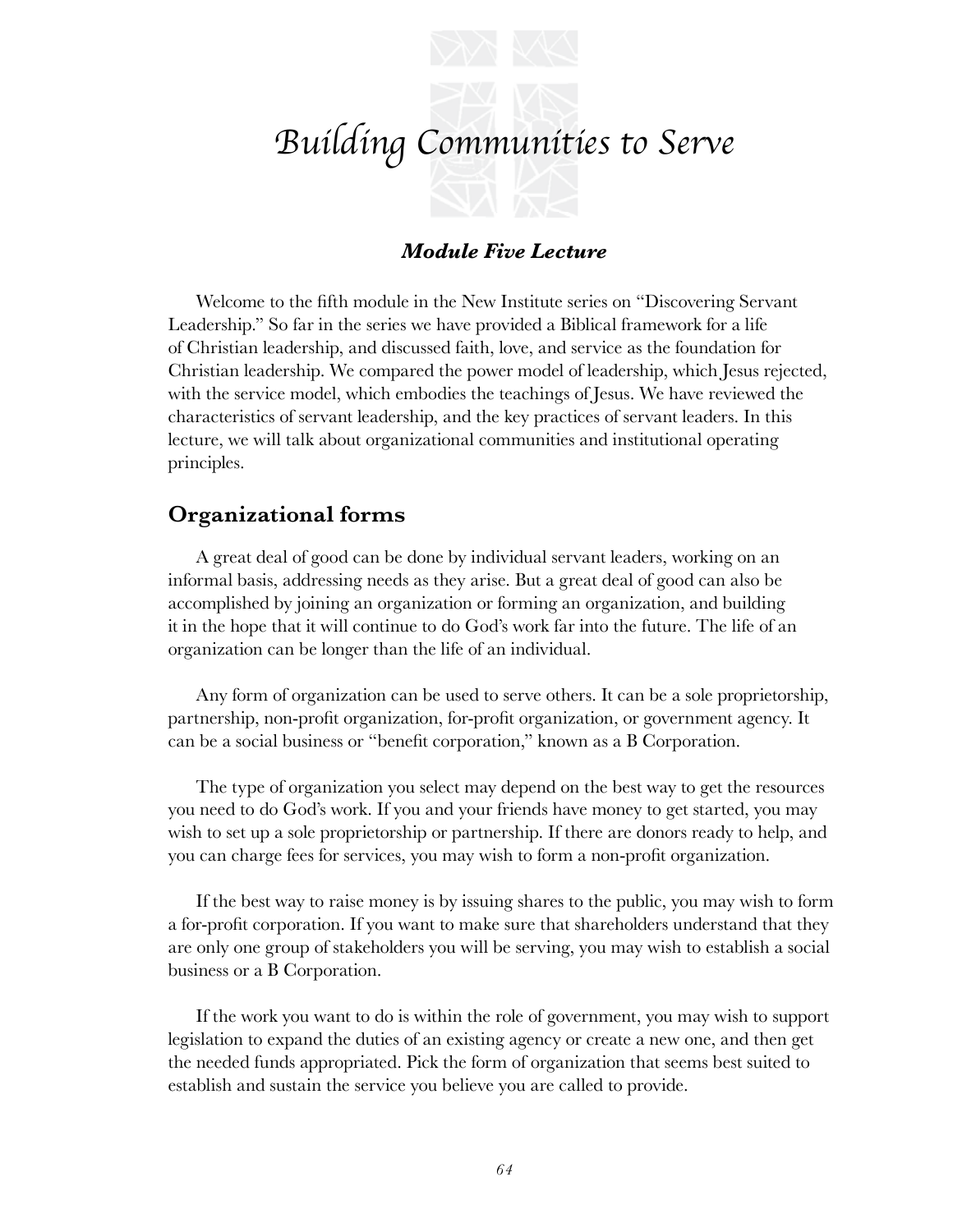If you focus on meeting the needs of others, you will find that the legal form of your organization is not a limitation. For example, some non-profits have created for-profit businesses to supplement their income or create jobs for those in need. Bill Shore, in *The Cathedral Within*, <sup>59</sup> described non-profit organizations that established businesses to create jobs for the poor, the disabled, or former prisoners who needed jobs so they could start a new life.

Meanwhile, some corporations classified as "for-profit" corporations have become "social businesses." Social businesses operate like other businesses, except that they are "cause driven" rather than profit-driven. The purpose of a social business is to solve social and environmental problems. For example, a social business could sell high quality food products at low prices in order to meet the nutritional needs of poor children. Or it could develop renewable energy systems and sell them at low prices to rural communities that have no energy supply. The profits can be used to pay back investors and to grow the business.

# **Needs versus purposes**

It is important to distinguish between organizational needs and purposes. You must get the resources to do the work, and you must generate a surplus, earn a profit, or obtain government appropriations to continue doing the work. That's an organizational *need*. But getting resources is not the organization's purpose. The *purpose* of the organization is to serve others. The purpose of a Christian organization is to do God's work.

There are people in the for-profit world who think that the purpose of their organization is to make money. I don't agree. If that is true, then the purpose of a government is to collect taxes, the purpose of a non-profit organization is to collect donations and fees, and the purpose of a university is to collect tuition. They all have to do that—they all need the resources to operate. But that is not their *purpose*. The purpose of every organization is to serve others.

How will you measure the success of your organization? While you must obtain the resources to continue and if possible expand your work, the measure of your success as a Christian organization will not be financial. The measure of your success will be the people you have loved and helped. It will be the critical human needs you have met. It will be the lives you have changed, and the lives you have saved. It will be how well people have fulfilled their sacred potential as human beings. It will be how many people have grown toward God. It will be the quality of your organization as a Christian community.

# **Your organization as a Christian community**

For thousands of years, people have come together and formed communities for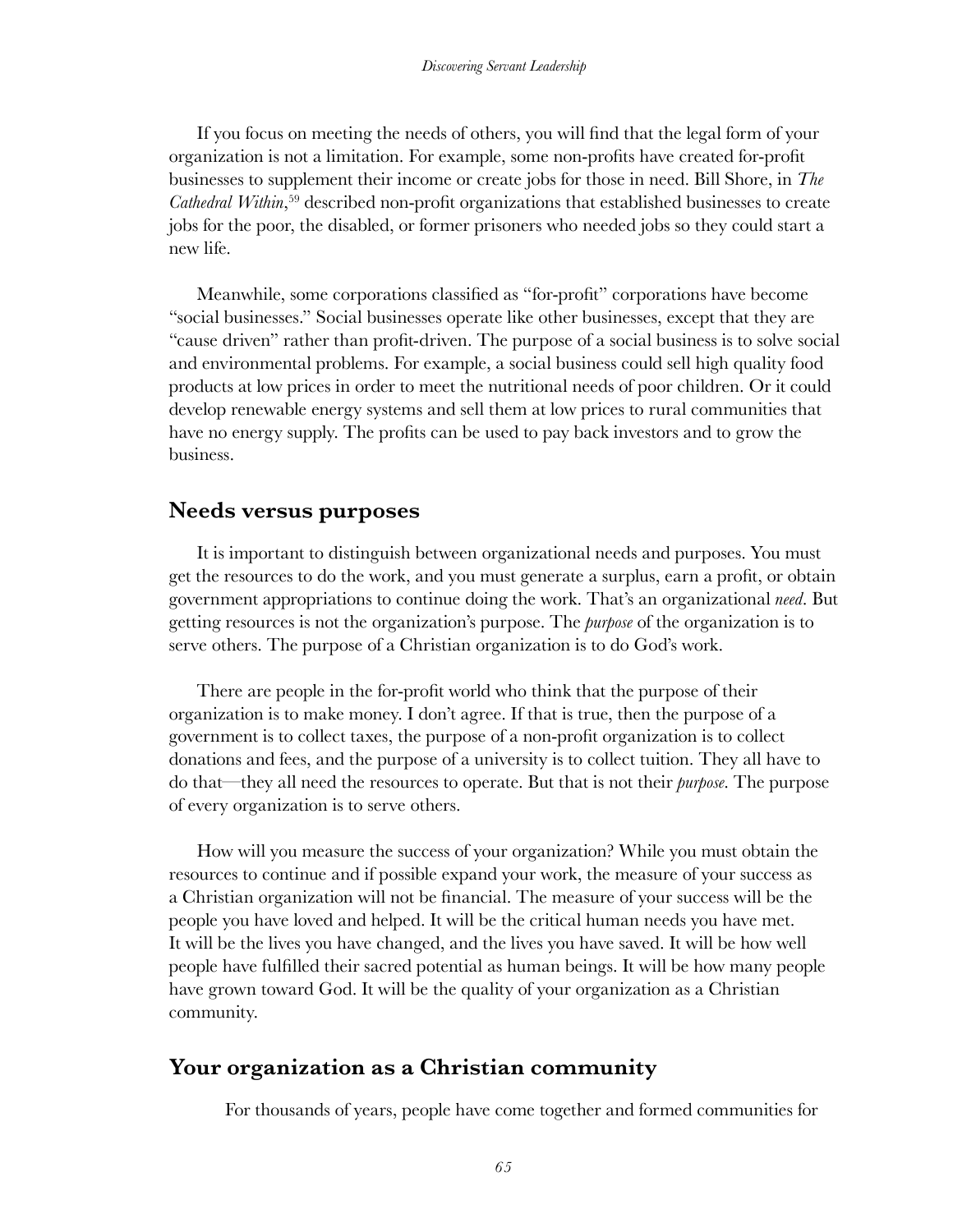mutual support. The description of the early Christian community in Acts 2:42-47 is deeply inspiring:

They devoted themselves to the apostles' teaching and to the fellowship, to the breaking of bread and to prayer. Everyone was filled with awe at the many wonders and signs performed by the apostles. All the believers were together and had everything in common. They sold their property and possessions to give to anyone who had need. Every day they continued to meet together in the temple courts. They broke bread in their homes and ate together with glad and sincere hearts, praising God and enjoying the favor of all the people. And the Lord added to their number daily those who were being saved.

My wife and I came across a Christian community like this when we visited Myanmar several years ago. We met the Thang family, whose members are the leaders at New Hope Myanmar Church in Yangon. We had the opportunity to talk with Esther Thang, a graduate of Pacific Rim Christian University, who was leading the PacRim Bible Institute in Yangon.

Esther told us that in 2008, some members of their church passed away due to AIDS, and left their children behind. There was nobody to take care of them, so Esther's mother brought them to stay with the Thang family.

About a year later, Esther's mother decided to start a children's house for the kids whose families were part of the church. Some of the children were from divorced families. Others had parents, but their parents didn't have enough money to take care of them. Some of the children were from the countryside, and didn't have access to schools. The number of kids grew until the Thang family was taking care of twenty of them. Their children's house had become an orphanage, with children ranging in age from 5 to 14. The children are provided with food, clothing, school expenses, and love.

Esther said that it is hard to give the children all the attention they need, but she and her two brothers and one of her cousins help tutor the kids so they can succeed in school. With a family of five, twenty children in the orphanage, and Bible students coming and going, the Thang family compound is a busy place. Esther laughed and said: "It's like a party every day."

# **Broetje Orchards**

The goal for Christian servant leaders is to make their organizations into that kind of community. That's what Cheryl and Ralph Broetje have done. They have made their business into a Christian community, guided by the principles of servant leadership.

Broetje Orchards is a family farm founded by Ralph and Cheryl in 1968. Today their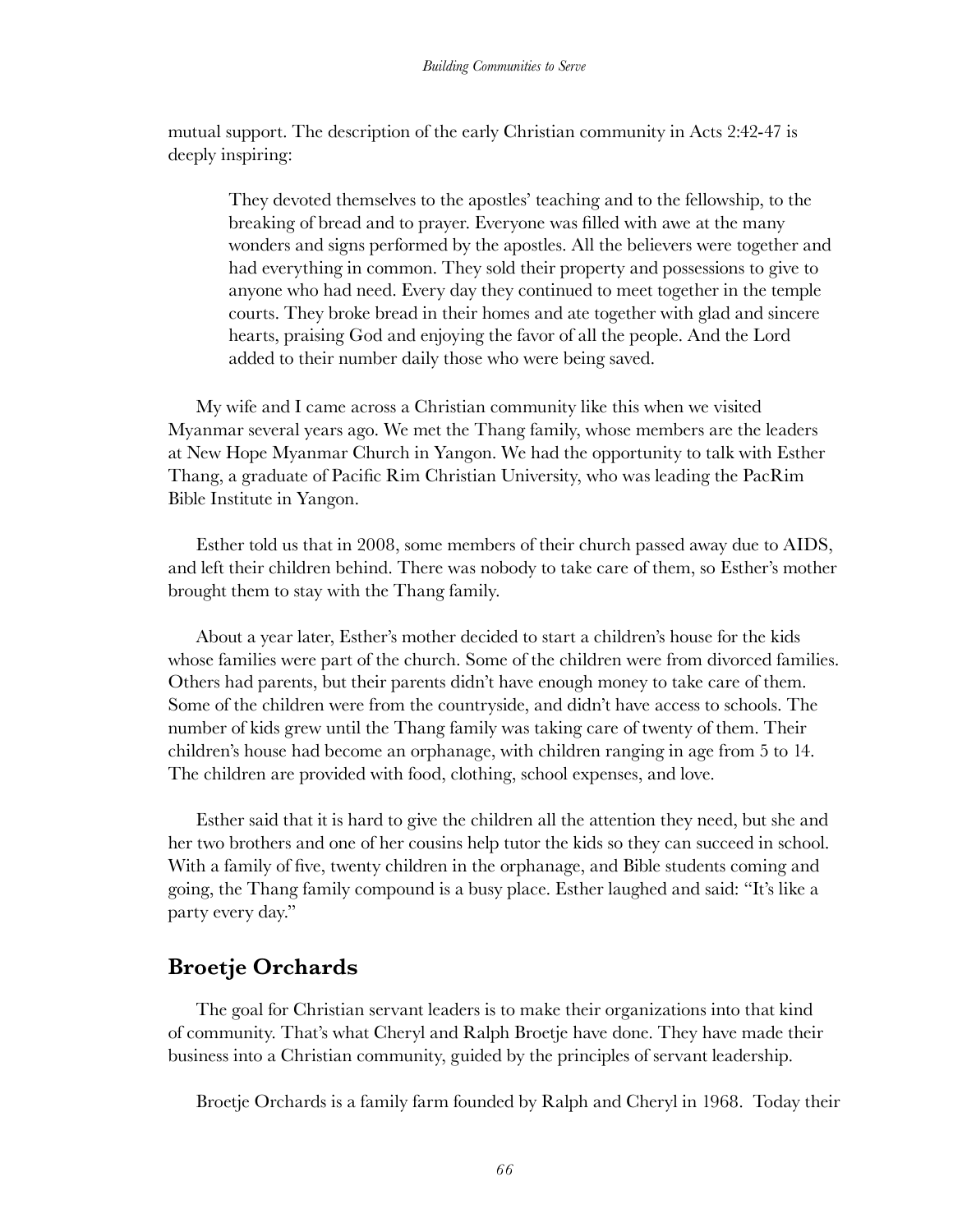company has over 6,000 acres of apple and cherry orchards and 2,500 employees in the state of Washington. They pack 28,000 boxes of apples per day—more than 5 million per year. They donate 75% of their profits each year to their foundation, which helps people in need all over the world. The Broetje's have combined faith and business into a single mission.

The Broetjes seek to honor these verses from the Gospel of John:

You did not choose me, but I chose you and appointed you so that you might go and bear fruit—fruit that will last—and so that whatever you ask in my name the Father will give you. This is my command: Love each other. (Jn 15:16-17)

These verses of Scripture are the source for the company's official mission statement: "to be a quality fruit company, committed to bearing fruit that will last." The company's brand name is First Fruits.

It all began with a dream. When Ralph was fifteen, he heard a missionary from India speak about the suffering of children there. He thought it would be great to have an orchard and help kids like that some day. In 1968, Ralph and Cheryl borrowed money to buy an orchard, and spent years developing the orchard and paying off their debts. Things were going according to plan until 1979, when the people available to work in their orchard changed suddenly. One reason was that the Iran oil embargo drove up gasoline prices to the point that U.S. migrant families stayed home instead of following crops around the country. In their place, young Latino men began showing up for work.

The Broetjes travelled to Mexico to try to learn more about the in-migration of workers to the United States. They discovered that many migrants had been forced off their lands because of a lack of water, inadequate roads, or no accessible markets for their produce. There was also oppression and political violence. Ralph realized how hard it was for people there to dream about achieving anything, because the opportunities did not exist. Ralph and Cheryl came to believe that the dream Ralph had at age fifteen was now becoming real in their lives. The difference was that the people they were to serve first were not children in India, but their own employees.

They knew that public sentiment was largely against Latino immigrants. And yet, they felt God calling them to live out Biblical principles. Those Biblical principles were from the Old Testament. Leviticus says:

When a foreigner resides among you in your land, do not mistreat them. The foreigner residing among you must be treated as your native-born. Love them as yourself, for you were foreigners in Egypt. (Lev. 19:33-34)

This teaching is repeated in Deuteronomy: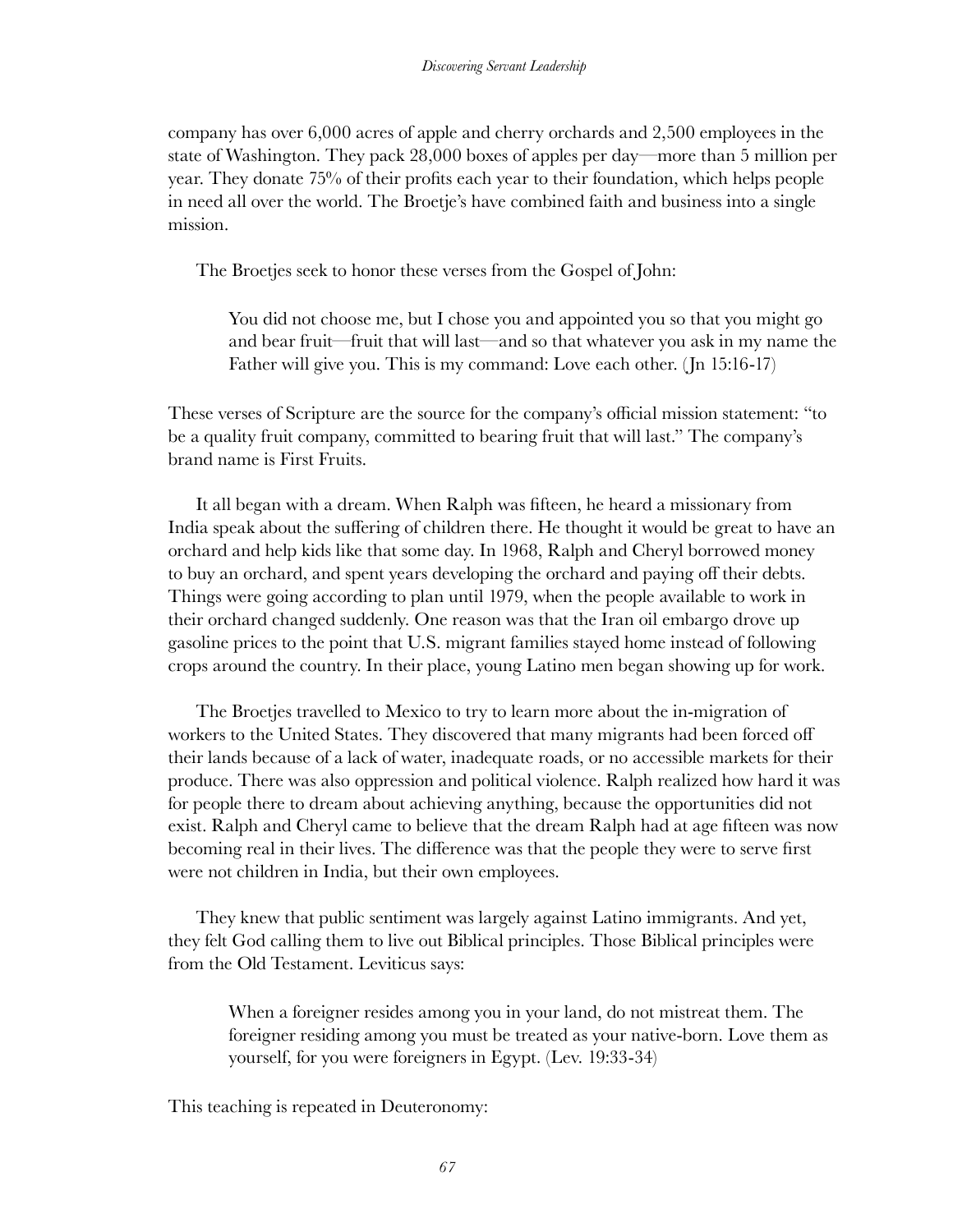He defends the cause of the fatherless and the widow, and loves the foreigner residing among you, giving them food and clothing. And you are to love those who are foreigners, for you yourselves were foreigners in Egypt. (Dt. 10:18-19)

The Broetje's understood that the migrant lifestyle was not good for the workers or their families, so they redesigned the work so that more of it was year-round, reducing the need for their workers to be migrant. Meanwhile, they literally built a community for them. They built affordable housing, a chapel, and a preschool and elementary school that provide quality Christian education. They established scholarships so children could go on to college. They trained their employees so that they could assume more and more responsibility and become managers and leaders in their own right. They summarize it this way: they built a community that cares for the business that cares for the community.

It's a big business, and it has been a profitable business, so Ralph's dream has come true. With the profits generated by their business, they are not only serving children and their families in India, they are working with others to build better societies at home and around the world.

I have had the pleasure of meeting Cheryl Broetje and listening to her talk about their work. I was especially touched to learn that she and Ralph adopted children from India and have sought out the homeless to teach them skills and offer them employment. One homeless man they found living under a bridge has worked hard over the years and is now one of their managers.

# **The Chiang Mai massage parlor**

 A few years ago my wife and I visited Chiang Mai, Thailand, an ancient cultural capital. We stayed at a small hotel that could best be described as an adult hostel friendly staff, good food, great location, and very simple accommodations, all for a very low price. There was a cross over the entrance, and a plaque of the Last Supper inside the hallway near the kitchen. We noticed that a number of Christian missionary groups stayed there.

After a day in museums and art centers, we decided that our feet had earned a massage. We heard that there was a small massage parlor near the hotel. We found it, and learned that all the women who worked there had been prisoners. They were taught the art of massage in prison so that they could earn a living when they finished serving their terms. A Christian founded the massage parlor to give them jobs. He also gave them a community.

The massage began on the front porch with the washing of our feet. We then went inside, and found half a dozen women giving customers their massages, while chatting, laughing, and helping each other. The older women seemed to be offering suggestions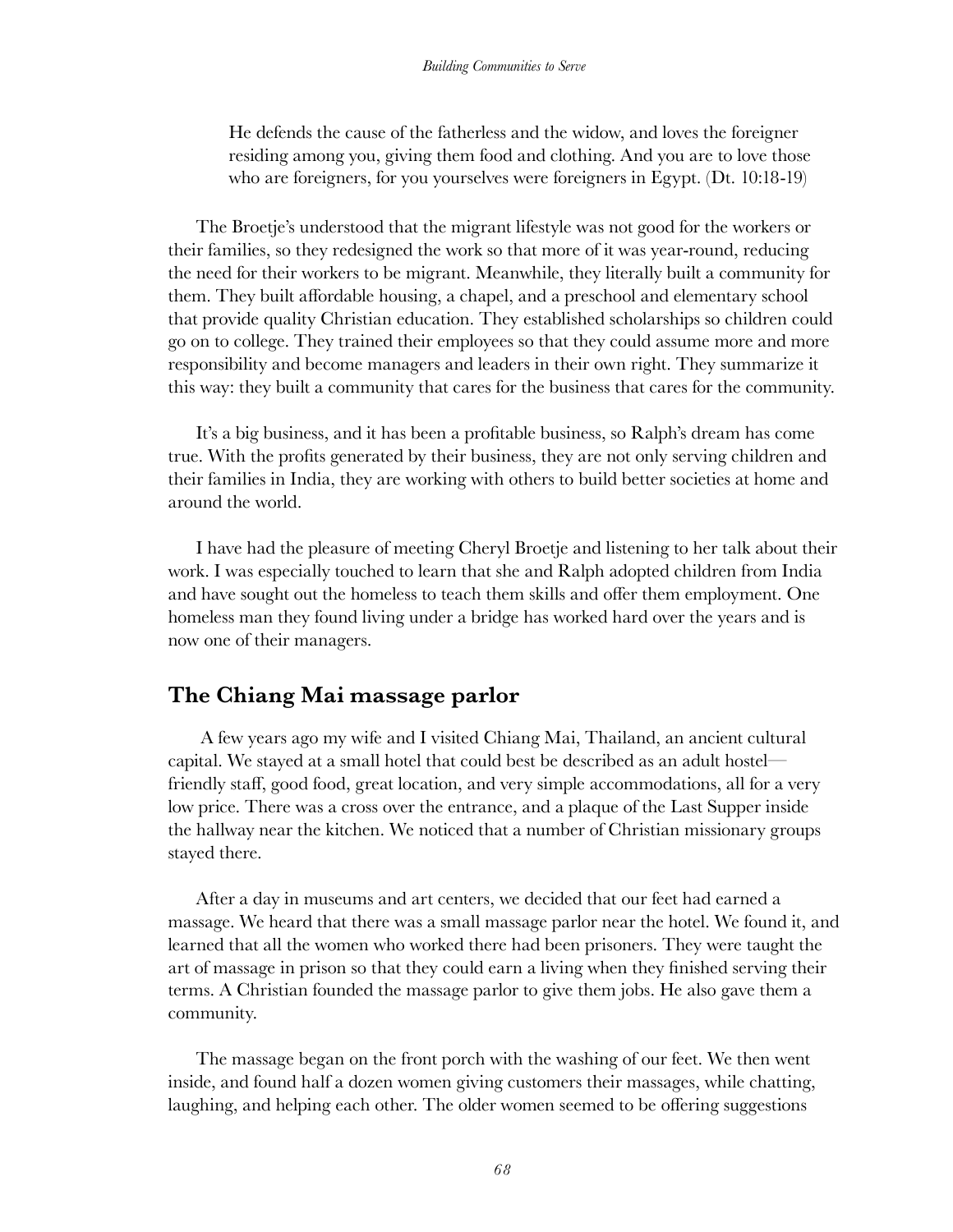to the younger ones. We quickly understood that it was not a massage parlor, it was a community, and we became part of it, talking and laughing along with them. They took good care of our tired feet, but they did much more. They lifted our spirits.

# **Building a community at work**

In his book, *The Concept of the Corporation*, Peter Drucker argued that the big business corporation is America's representative social institution. He said that its social function as a community is as important as its economic function as an efficient producer.<sup>60</sup>

More recently, Henry Mintzberg has argued that an important crisis in organizations is the decrease in a sense of community. That's a serious problem because a sense of community is the social glue that binds people together for the greater good. Mintzberg said that a sense of community means caring about our work, our colleagues, and our place in the world. That kind of caring should inspire us. He said that we need good leadership, but we also need more "communityship."61 We need more emphasis on the importance of the entire organizational community, not just the leaders at the top of the pyramid.

There are lots of ways to build a community at work. Respect people, include people, and share information with people. Emphasize teamwork and cooperation. Celebrate milestones in the work of the organization. Celebrate milestones in the lives of individuals, such as birthdays, weddings, and graduations. Create social events that allow people to get to know each other better. Help people out during difficult times, such as sickness, or the death of a loved one. Show every member of the organization that she or he is appreciated as part of the community.

Simon Sinek, in his book, *Leaders Eat Last,* says that leaders should create circles of safety in which people have each other's backs. When the sense of community is strong, members of the organization can work together without having to spend time and energy protecting themselves from each other. They feel part of the group; they feel like they belong. They feel valued by colleagues and cared for by superiors.<sup>62</sup>

A circle of safety builds trust and supports cooperation and innovation. People naturally share ideas, and share the burdens of stress. The organization is more effective because it is better able to face dangers and seize opportunities in the world outside the organization.

# **Institutional operating principles**

In addition to building organizations as communities, servant leaders make sure that their organizations are servant-institutions. Over the past century, organizations have come to have a bigger and bigger impact on our quality of life. When institutions truly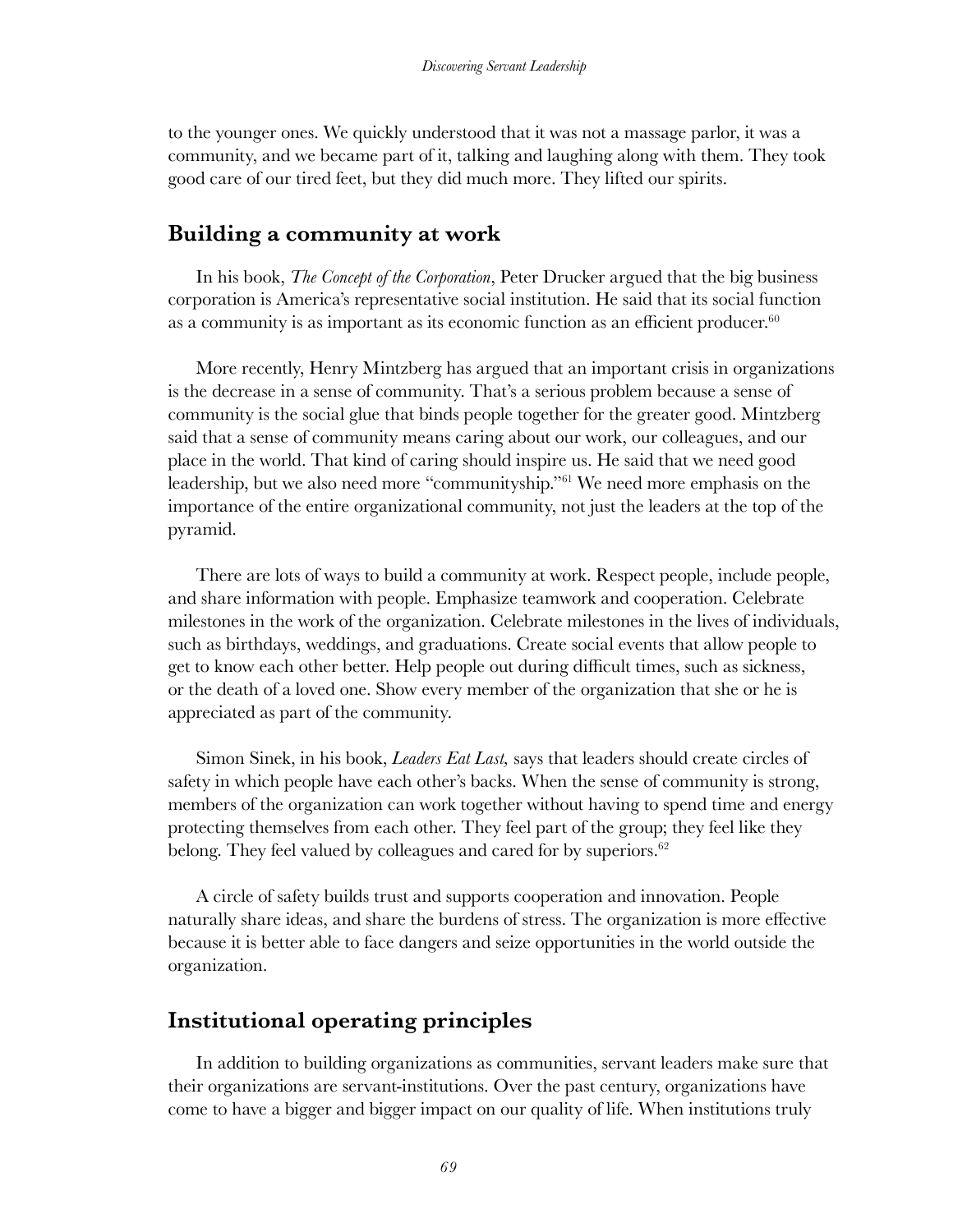serve others, they make the world a better place. Servant leaders make sure that their organizations truly serve.

There are many operating principles that can guide servant-leaders who are responsible for the service provided by an entire organization. Here are eight of those principles:

- Reach agreement on the organization's purpose and desired outcomes
- Serve employees
- Serve customers
- Strengthen partnerships
- Serve communities
- Build and facilitate teams
- Develop an effective board
- Grow servant-leaders

We will take a look at each of these principles in turn.

#### *1. Reach agreement on the purpose and outcomes*

First, reach agreement on the organization's purpose and desired outcomes. What is your mission? What is God calling your organization to do? Your organization needs to know why it exists and who it is there to serve. You need to know your purpose and the outcomes you seek.

Robert Greenleaf emphasized the importance of a unifying dream. He said that institutions work better when it is not the leader but an idea or dream that is foremost. It is the idea or dream that unites people.<sup>63</sup> The role of the leader is to serve that idea or dream, bringing people together to fulfill it.

Simon Sinek wrote a book titled, *Start with Why.*<sup>64</sup> He said that your "why" is your purpose, cause, or belief. That purpose can inspire you and others—it's why you get out of bed in the morning and look forward to going to work. Successful organizations connect with others by sharing their "why," not just their "how" and "what."

#### *2. Serve employees*

Next, serve employees. I suggest that you start by committing to their success the day they join the organization. I don't believe in putting new employees on probation. It doesn't make sense to me to evaluate applicants and then hire the best applicant and then tell the new member of the team that you aren't sure he or she is going to make it, so you are going to stand back and watch for three months or six months before you make a commitment to him or her. You should make that commitment on day one, and then do all you can to make sure that the new team member succeeds. If the new team member is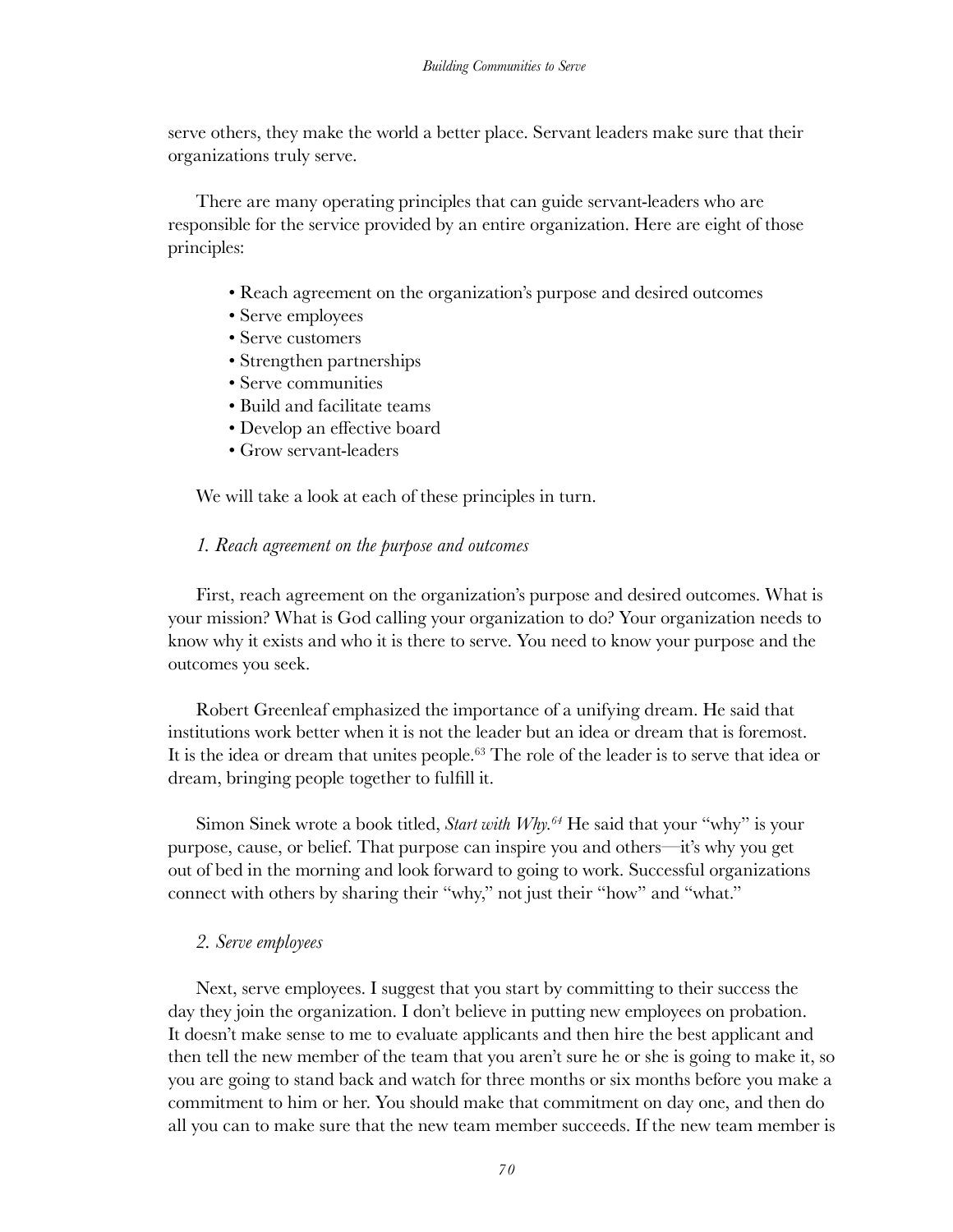doing poorly, you can provide advice and training. If the new team member still cannot do the job, you can help him or her find another job. But you should start with full commitment to the new team member's success.

There are a number of things you can do to serve employees. Provide positive working conditions and appropriate equipment. Tailor employee benefits to meet specific employee needs. Set up regular systems for receiving employee input. Provide training and continuing education. Set up individual development plans for each employee. Offer promotion opportunities from within. In short, help employees to do their best and grow in service to others.

#### *3. Serve customers*

Next, serve your customers. Your organization was *created* to serve customers, clients, patients, members, students, or citizens. The purpose of your organization is to meet their needs. To do that, you must do a lot of listening.

Listen to your customers during the creation of programs or products, to make sure that you are truly meeting their needs. Listen to them when they use your program or product, to get their reactions and perceptions. How well does the program or product work for them? Report back to customers regarding the actions you have taken as a result of their input. Respond to customer complaints by working with the customer to reach solutions. Make sure you are really serving your customers.

Starbucks is one of the most successful companies in the world. According to a number of sources, Starbucks has made it a habit to sit down and listen to people who have complaints about their products or stores. They listen to the complaints and ask people for their suggestions to make things better—suggestions that are often positive and can be implemented so that their service improves.

#### *4. Strengthen partnerships*

Next, strengthen partnerships. No organization exists without vendors or suppliers, and most organizations have donors, investors, or creditors. Strengthen your partnerships with them for mutual benefit.

Listen to vendors or suppliers to understand their needs. Listen to donors, so that you will understand them and can help them to fulfill their values and dreams through their support for your organization. Provide accurate information to investors, creditors, and the general public. Your organization relies on many other individuals and organizations. You can't fulfill your mission without them. Make sure you work together as partners.

Johnsonville is a sausage company. They sell their sausages through a variety of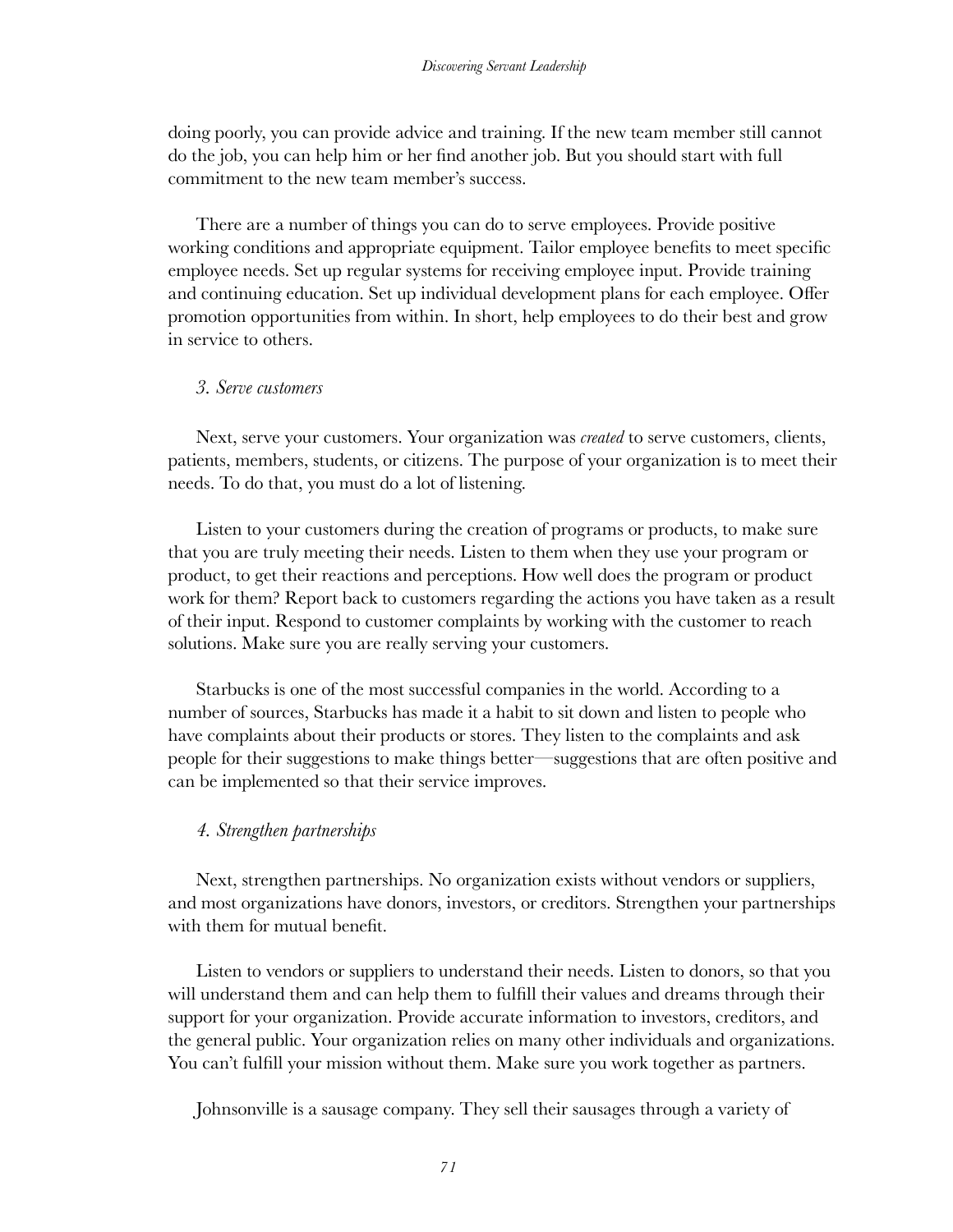grocery stores. Years ago, I learned from a Johnsonville company leader that they often send their employees to spend time at stores that sell their sausages. They want their employees to interact with store employees and customers, to see how the sausages are displayed, and to learn how they can improve pricing, packaging, and advertising to promote more sales. It's a partnership that works for Johnsonville, the store, and the customer.

#### *5. Serve communities*

Next, serve communities. Your organization should have a positive impact on the community in which it is located. Identify the needs of your community, and work with individuals and community groups to help meet those needs. Encourage employees and business partners to volunteer time and expertise to the community. Give employees time off for community service. Provide direct financial support to community groups or events as appropriate.

For-profit businesses can serve communities just as surely as non-profit organizations or government agencies. A number of years ago, I was asked to conduct a workshop in Estonia for the Tolaram Group. The company originated in India, but is based in Singapore, and has operations in Estonia and Nigeria. The company is serious about corporate social responsibility, and contributes to the communities in which they have business operations. For example, in Estonia they provide mentally challenged children the opportunity to learn, play, and enjoy music. In Nigeria they provide artificial limbs to people who have lost limbs as a result of accidents, illness, or birth defects.

I met Vikki Pryor when she was CEO of an insurance company in New York City. One of her goals was to provide financial services for working people and the less affluent. The idea was that *all* people should have access to high quality, fairly priced insurance products, along with good customer service.

 Vikki believes that God has given gifts and talents to everyone, so she embarked upon a strategy to train and empower the existing employees, many of whom were hired from the communities the company was serving. As a result, employees were able to earn a living by serving others from their own community. Life in the community was improved by providing jobs *and* financial services.

As the company evolved and grew, the culture of service and volunteerism flourished. Customers reported satisfaction levels over 95% year after year. Employees participated in fundraising walks, food and clothing drives, and community service days. Employee satisfaction was tracked, and it was learned that 87% planned to stay with the company through retirement.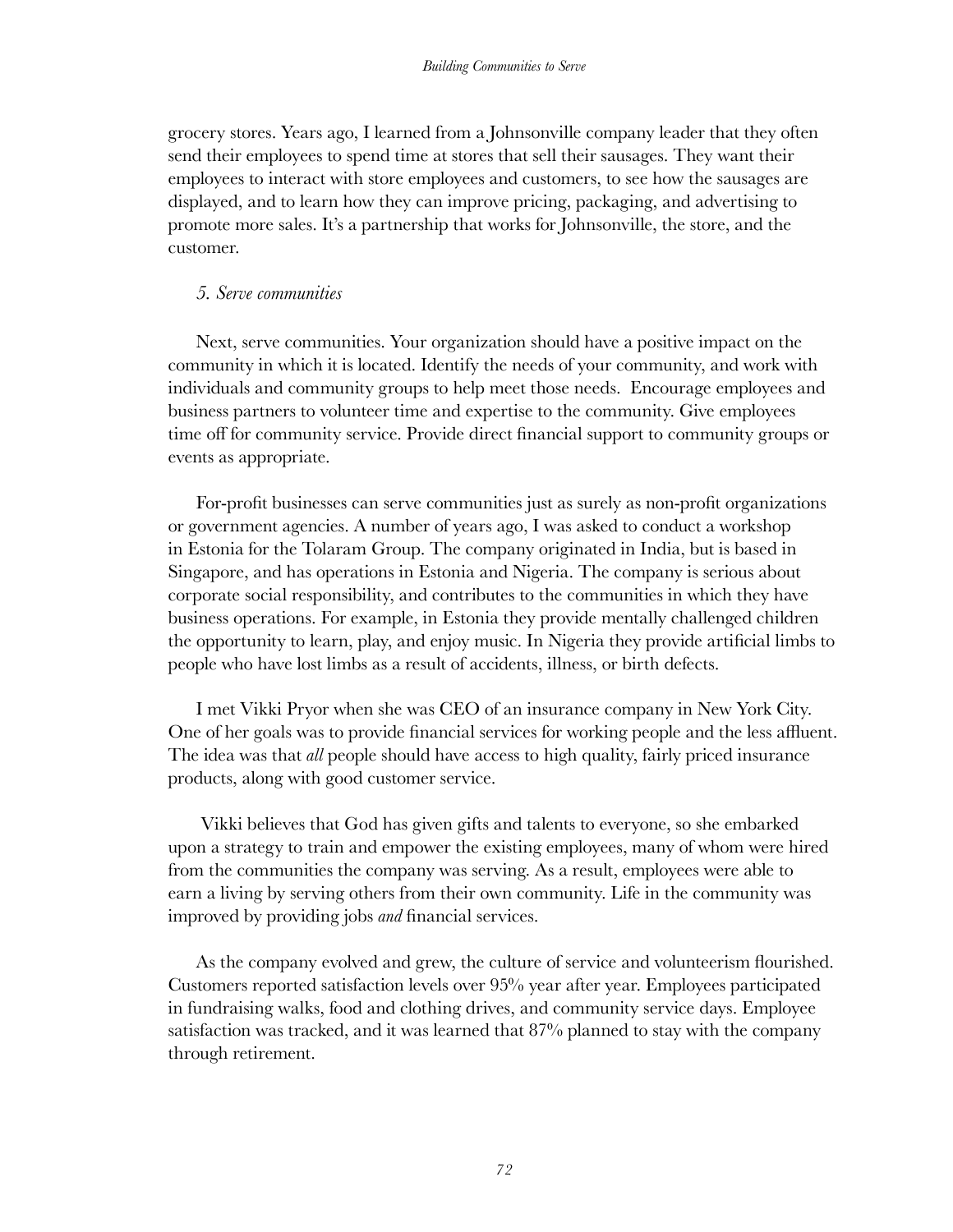#### *6. Build and facilitate teams*

Next, build and facilitate teams. Marvin Bower was managing partner of McKinsey & Company, a management consulting company, for sixteen years. Looking back on his career, he concluded that a business should be run by a *network* of leaders. Leadership teams could run a business more effectively than a hierarchical, command-and-control structure.<sup>65</sup>

Wilkes said that servant leaders serve best when they team with others to accomplish the mission. What are the advantages of teams? Teams are superior to individual effort because teams have more resources, ideas, and energy than an individual. Teams don't depend on the strengths of just one person, but on a variety of strengths from many people. Team members provide different perspectives, share the credit and the blame, and keep each other accountable for the goals. Above all, teams are how Jesus did ministry.

Jesus taught us to not be hierarchical—to not lord it over others. Teams are a great way to flatten the hierarchy. Teams need a facilitator to help the team to function effectively. But teams are not hierarchical in the way they operate, so that all ideas can be expressed and taken seriously.

In today's organizations, no one person can know everything that needs to be known to make wise decisions. Team members committed to the organization and to each other can make wiser, more effective decisions than any one leader.

#### *7. Develop an effective board*

Next, develop an effective board. Each corporation, for-profit or non-profit, has a board. By law, the board has all the legal authority to manage the corporation. To exercise that authority well, boards should lead or initiate, not just react. They should not just rubber stamp the decisions of the administration.

Board members should be thought leaders. They should be in touch with social, economic, environmental, and political trends. They should be servant-leaders who understand the needs of those being served.

Effective boards have members who are diverse in their backgrounds. They have a passion for the mission of the organization, and they contribute a significant amount of time, talent, or treasure to the organization's success. They offer the administration new ideas, connections, and resources. They are team players, but they are not afraid to speak up. They ask provocative questions and provide a safe climate for reflection and discussion.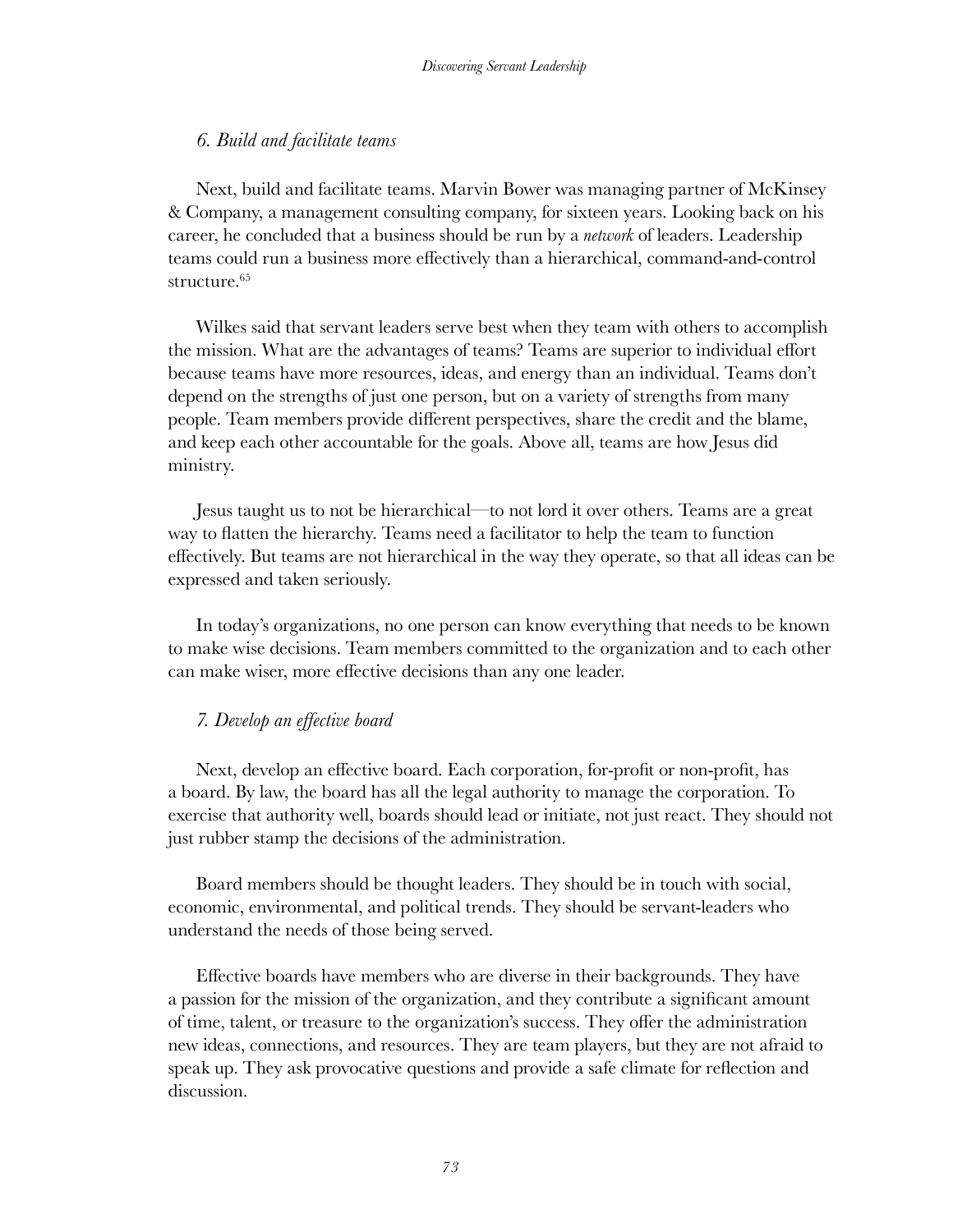#### *8. Grow servant-leaders*

Finally, grow servant leaders. The key to implementing the institutional operating principles is simple: you will need lots of servant-leaders. That's why servant-leaders grow more servant-leaders.

Start by looking for servant leadership characteristics in job applicants. Kendal Corporation, which operates retirement communities, is an example. Kendal Corporation requires job applicants to read about and discuss servant leadership during the application process.

 After hiring, provide servant leadership training for all employees and encourage them to be servant-leaders. TD Industries, a specialty construction company based in Dallas, requires servant leadership training within the first few months after each employee joins the firm.

When reviewing performance, include servant leadership practices in the competencies that are the basis for compensation and promotion. For example, the United States Veterans Administration developed a 360-degree assessment tool that includes servant leadership competencies. The tool is designed to be used to assess the performance of 20,000 VA leaders.

In developing your servant leaders, make sure servant leadership is embedded in your organizational culture. Above all, make sure that organizational leaders *model* servant leadership. It is hard for some people to understand what servant leadership is about, until they see a servant-leader in action.

# **Summary**

In summary, any form of organization can be used to serve others. Whatever form is used, the organization can become a Christian community. That Christian community should be a servant-institution, focused on serving its customers and society at large. There are institutional operating principles that guide servant leaders as they lead their institutions to truly serve others. These principles help servant leaders to enhance the quality of life and advance the kingdom of God.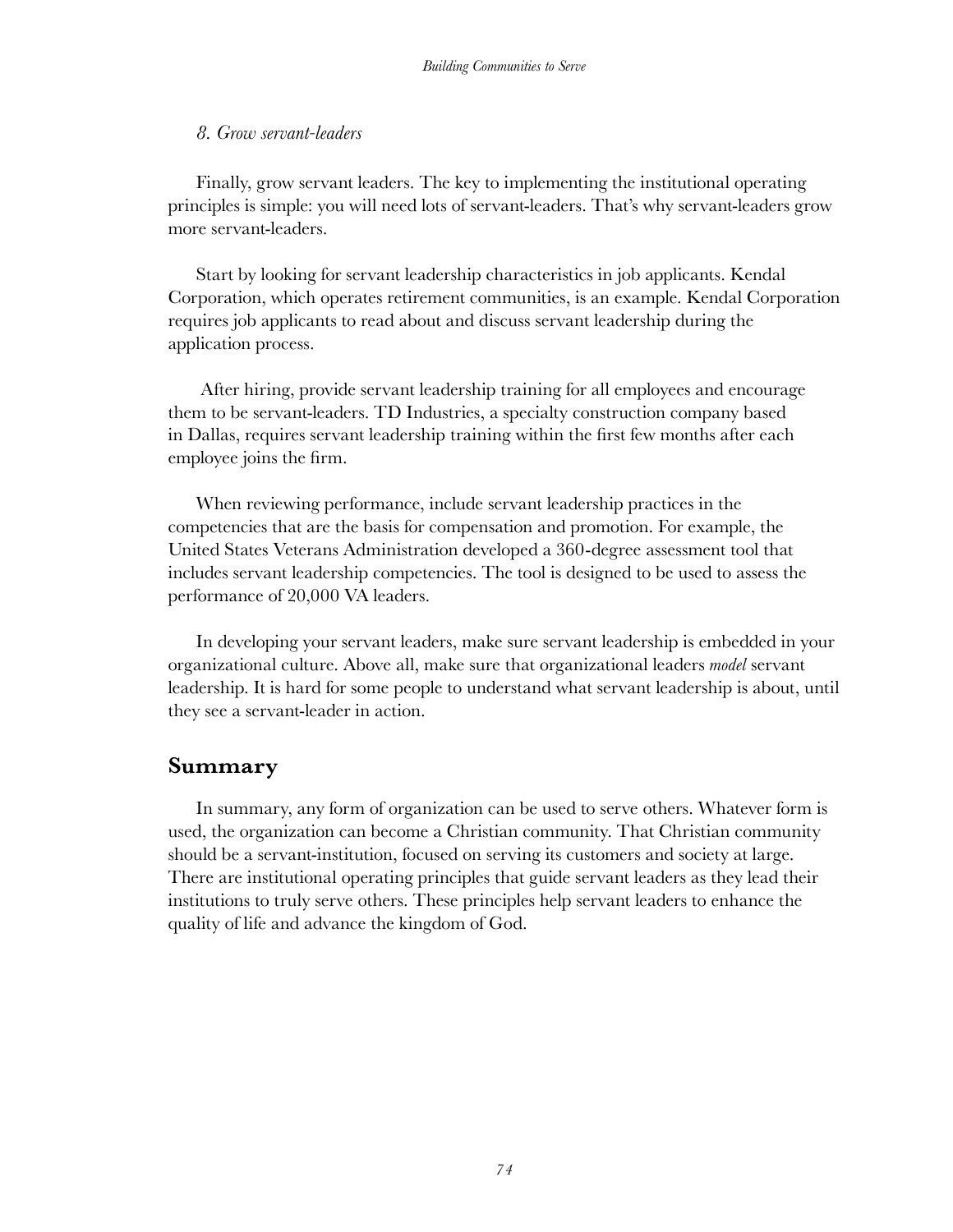# *Leading Organizational Change*

# *Module Six Lecture*

Welcome to the sixth module of the New Institute series on "Discovering Servant Leadership." So far in the series we have provided a Biblical framework for a life of Christian leadership, and discussed faith, love, and service as the foundation for that life. We examined the power model of leadership, which Jesus rejected, and the service model, which embodies the teachings of Jesus. We reviewed the characteristics of servant leadership, and the key practices of servant leaders. We explored organizational communities and institutional operating principles. In this lecture, we will be talking about leading organizational change.

# **Reasons for change**

Leading change is a challenge. It requires courage, wisdom, compassion, and humility. It can turn out to be a very complex process. It can give rise to serious disagreements. People may not agree on the facts, the values to be applied, or the goals to be reached. There are usually arguments between the head and the heart. A change that makes sense intellectually may be hard to accept emotionally. And it is difficult to accurately predict the end results of a change process. There always seem to be unintended consequences.

There are many reasons to lead organizational change. An organization may be failing and must change in order to survive. Or an organization may be growing, and the growth requires new ways of doing things. Or an organization may change in order to better serve its employees and customers. Most organizations must change on a regular basis due to changes in the world around them, and the fact that employees and leaders of the organization come and go.

Externally, the world continues to change in terms of socio-economic conditions, political trends and governmental regulations, technology, and the natural environment. Organizations are also affected by competition from other organizations, and changes in the market for their programs or products. There are a lot external factors pushing organizations to change.

There are internal factors as well. Organizations change as people come and go. Turnover is a fact of life. It is estimated that the average employee turnover rate in the United States was 18.5% in 2017. Turnover among CEOs has also been high. It is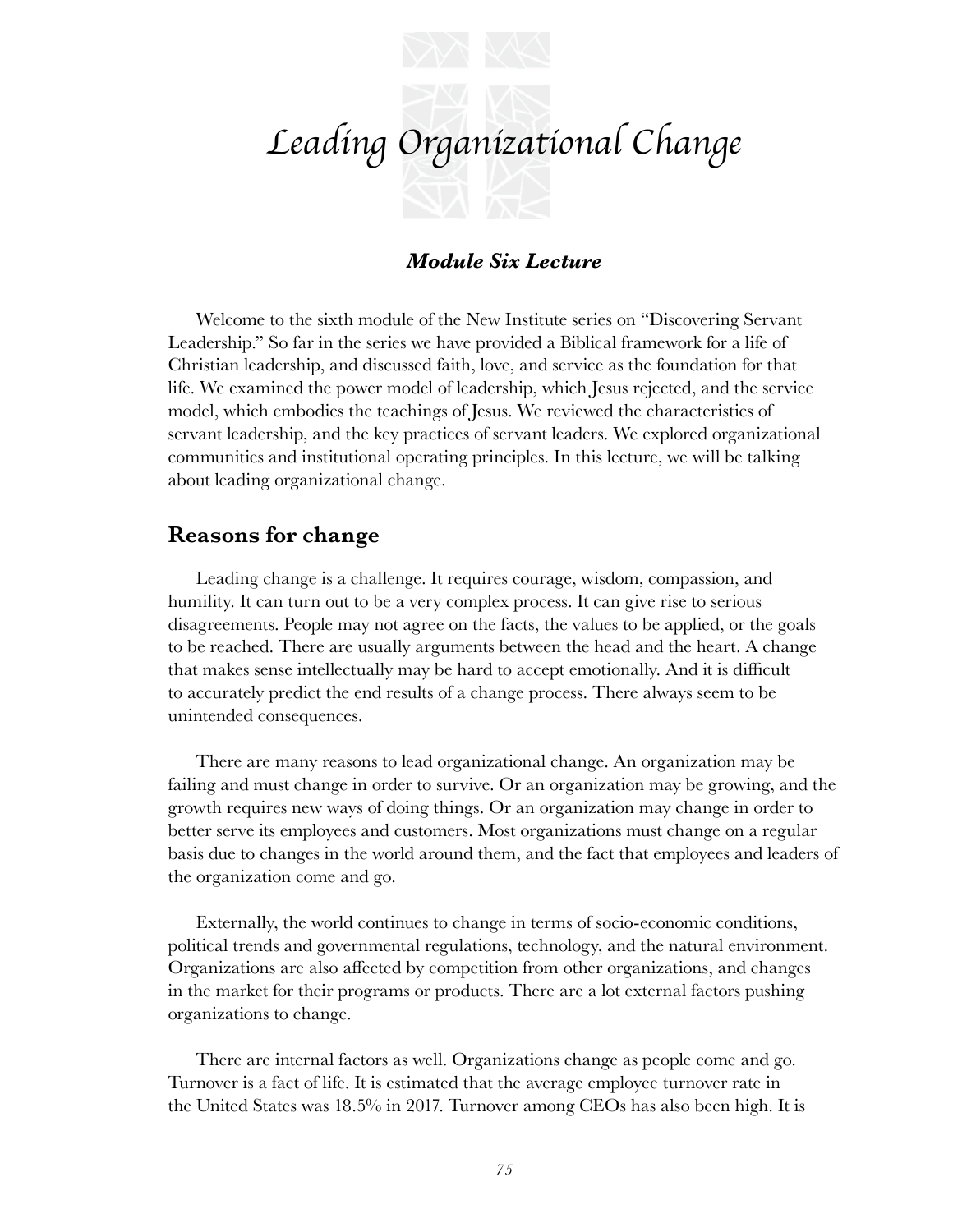estimated that in 2015, 17% of the globe's largest public companies saw their CEO's leave their firms.

As a result of turnover, employees may experience changes in work assignments and their relationships with other team members. They may find themselves in a different office space, a different work location, or a different work environment. They may need to learn new skills, or exercise more initiative or leadership. These can be big changes in a person's life at work, with impacts on his or her family as well.

#### **The stress and pain**

People typically resist change. They find it hard to give up doing things the way they are used to doing them, even if they can see that new ways will be better. In addition, the change process often requires more hours of work in order to keep the organization running while new systems are learned and introduced.

People also fear that however good the change may be for the organization and those it serves, the change may not be good for their own jobs and careers. In short, change can be stressful and painful for individual employees.

That is why you should never launch a change process unless the changes are truly necessary. The only moral justification for putting people through the stress and pain is that the changes will result in an organization that can better serve its mission, its employees, its customers, and society at large.

When launching a change process, it is important to reach an understanding of the higher purpose that is served by the change. Is this what God is calling us to do? Will the change help us to fulfill our mission and vision? Is it true to our values? Will the change help us to serve our customers better? Will the change help us to serve each other better? Will the change lay a strong foundation for us to continue serving others in the future? These questions need to be discussed and answered within the organization.

Herold and Fedor, in their book, *Change the Way You Lead Change,66* pointed out that leaders need to understand how change will impact others. Understanding the impact on others helps decide what to change, how fast, and with what resources.

There are fundamental questions to ask when leading change. What do we think needs changing? Why? Who will lead the change? Who is expected to follow? What is the internal context like? What is the external context like? Servant-leaders ask these questions and seek out the answers.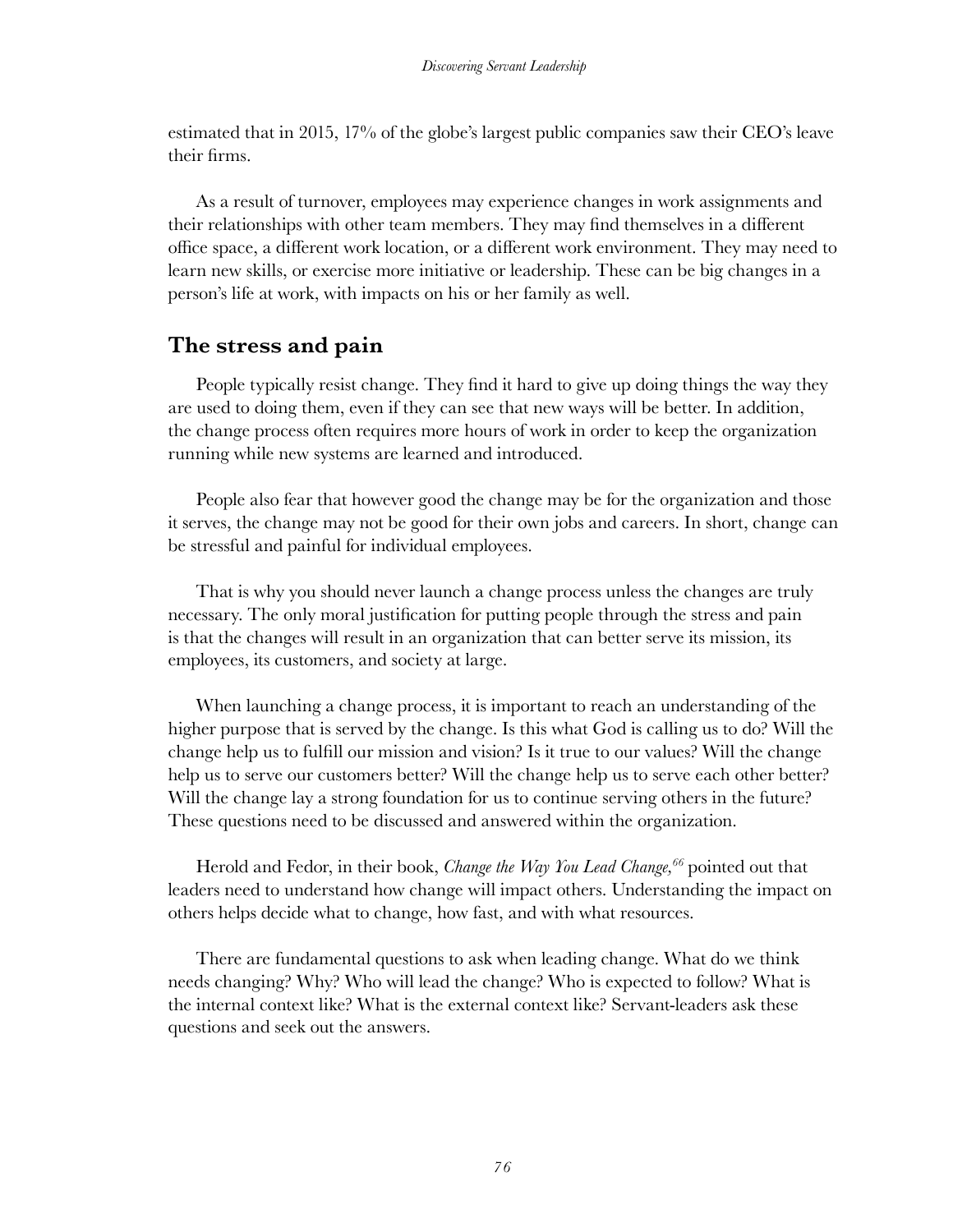# **Different experiences with change**

When seeking to understand the impacts on others, servant leaders keep in mind that some people are used to change, while others are not. For example, I am used to change. Change has been a big part of my personal and professional life.

I grew up in six states—New York, Nebraska, California, Virginia, Rhode Island, and Hawaii. I went to 9 schools in 12 years, and then attended six different universities. I have lived in three foreign countries for a total of seven years—two years in England, two years in Japan, and three years in Singapore. During the first seven years of our marriage, my wife and I lived in six different places. During the past 40 years, I have worked for nine organizations, and they have been in the public, private, non-profit, and academic sectors.

That just happens to be my own background. Other people have very different backgrounds. We vary in our experience and tolerance for change.

However, even if we have the *same* backgrounds, a specific change will affect each of us differently. A change that is a big change for one person may not be a big change for another person.

For example, if an organization moves its workplace to the other side of town, it will become easier for some people to get to work, and harder for others. If the organization embarks on a special project requiring overtime, that will be hard for employees who need to leave work on time to get their children to soccer practice, but not much of a problem for people without those kinds of family responsibilities. Discontinuing a product line will affect those who produce and sell that product, while having little or no impact on anyone else.

And so it goes. We are different in our experience with change, and we are impacted differently by specific changes. Servant leaders keep these differences in mind.

#### **Doubts during the change process**

I have learned that, in general, people are willing to change when they are consulted, they understand the need for the change, they understand what the change is about, they have the time and resources to make the change, and they are kept informed during the change process.

However, I have been in situations in which people agreed intellectually to support the change process, but when we began to implement it, they complained, or even attacked. The attacks were often bitter.

Sometimes we know intellectually what must be done, but that does not mean that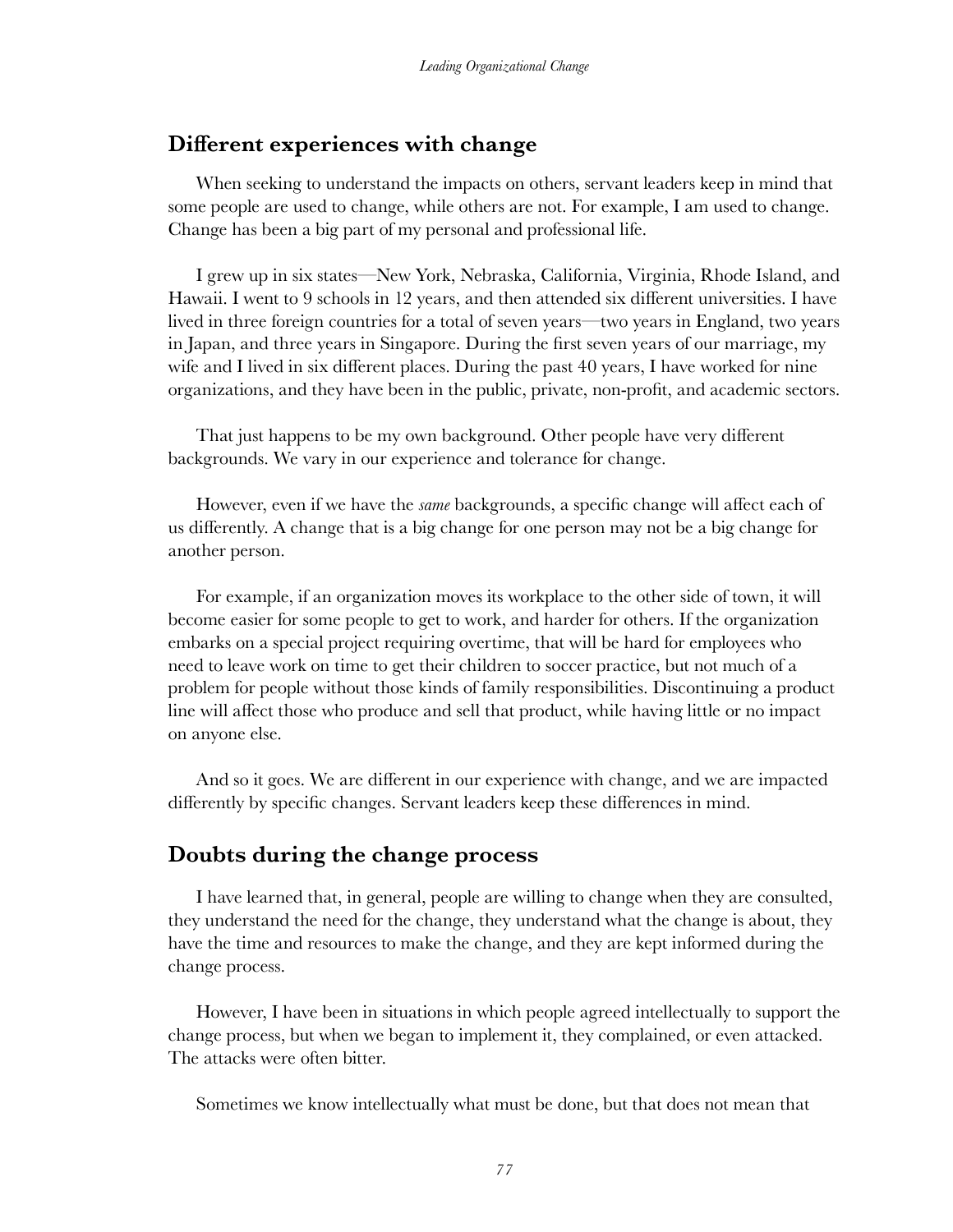the change will feel good when it happens. Intellectual agreement can be followed by emotional pain. This is when the leader's love for colleagues is needed most. People are grieving. They are losing something. Some of the old ways are dying. So they need compassion. They need the leader's patience and support as they adjust.

Even if they are not grieving, people often have doubts. A change process can take time—months or years. It is common for doubts to emerge during the change process. Is this change really necessary? What was it that we were trying to accomplish? The benefits of the change have not yet been achieved, so people only feel the costs. They only feel the extra work, the stress, the confusion, and the pain. Compared with those costs, the past looks pretty good. What were we thinking?

This situation goes back at least as far as Moses. He led the Israelites from a life of bondage in Egypt to the Promised Land. One would think that the Israelites would have been overjoyed, not only to be free, but to be on a journey that would take them to a new home, a land of milk and honey.

But that isn't what the Bible tells us. It was a long journey, and the Israelites had their doubts from the very beginning. They kept mentioning how much better life had been back in Egypt. Why did Moses lead them out into the desert to die? Back in Egypt, they had food in their pots. The Israelites complained, resisted, and even went astray. Moses was a great prophet, leading his people on a journey of great historical and religious significance. But even for him, even with the help of God's miracles, leading change was not easy.

It wasn't easy for Jesus, either. He taught a new way of loving and living, a new way of relating to God, a new way of being God's people, a new way of understanding the kingdom of God. The crowd didn't understand—they wanted him to be an earthly king. The disciples had trouble understanding, too. They told him not to go to Jerusalem, because they didn't want him to die; they didn't like God's plan. In the Garden of Gethsemane, they couldn't stay awake and pray with him. After Jesus was arrested, the disciples scattered, and Peter denied him three times. But that wasn't the end of the story. In fact, we know that the story will never end. Jesus changed the world, and Christ reigns.

If it was hard for Moses and Jesus, we shouldn't be surprised that it can be hard for us. We need to have empathy for our colleagues who are going through the change process. We need to acknowledge their doubts. We need to stay with them, listening and encouraging them. We need to remind them of the benefits that will eventually be achieved if we stay on course and we stay together.

# **Servant leaders are good at leading change**

There are a number of reasons that servant leaders are good at leading change. One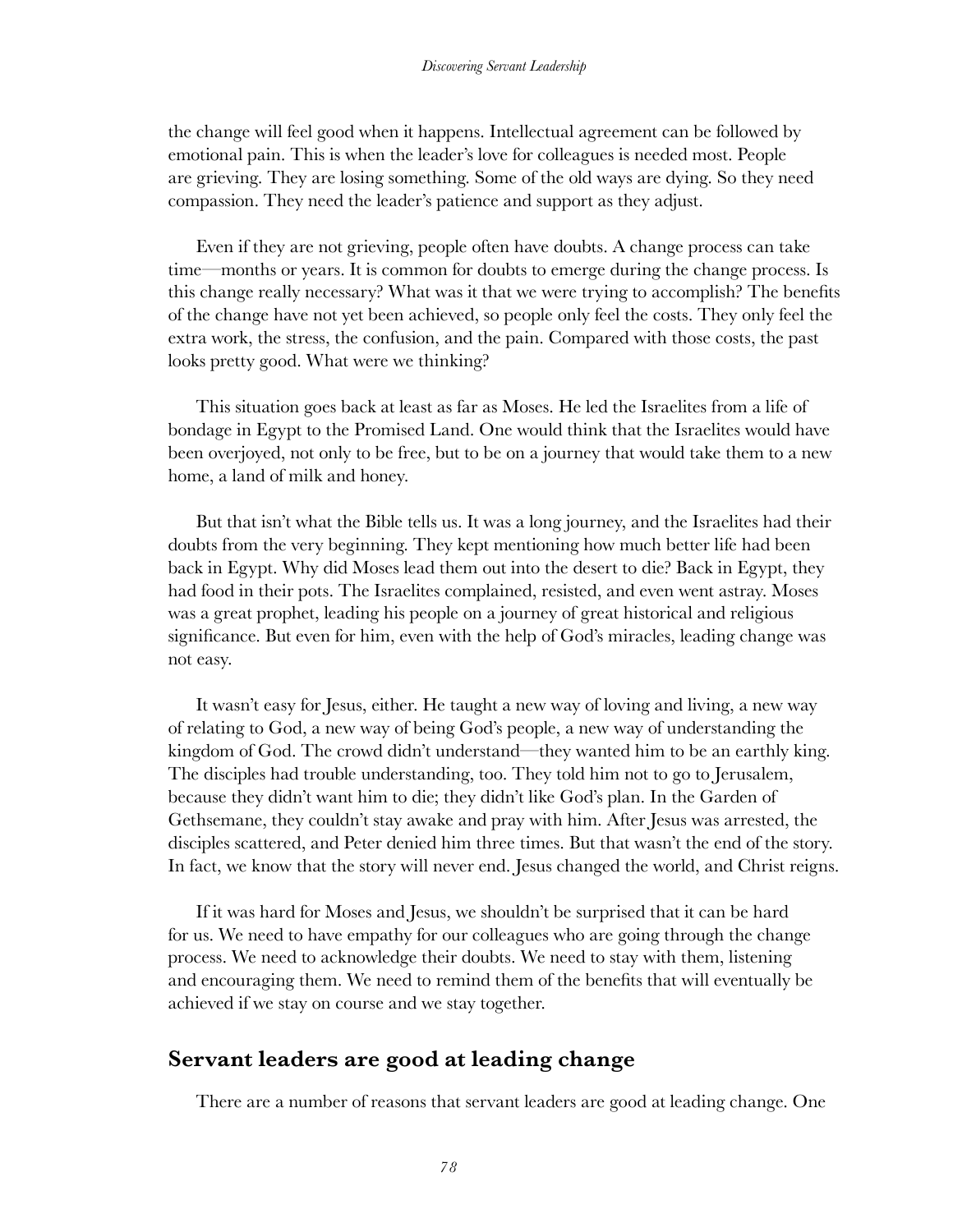is that they do not use organizational change as an excuse for building their own power and position. Servant-leaders do not make changes based on personalities, factional politics, and competition between rivals. Instead, servant-leaders focus on meeting the needs of the organization and those it serves.

Another reason that servant leaders are good at leading change is that they are team leaders. They include and support other team members. They are open to the ideas, talents, and leadership of others. They help everyone to make their highest and best contributions to the organization.

Another reason servant leaders are good at leading change is that servant leaders build their organizational communities. This helps members of the organization to stay together during the change process. A healthy change process can in fact *deepen* the commitment of employees to each other, their organization, and their customers.

Most important, servant leaders are good at leading change because they are good shepherds. They care about the emotional and spiritual health of their colleagues. They pace the rate of change so that the community can manage it. They consult with their colleagues on a regular basis, making adjustments to the change process as needed.

# **The consultative approach**

This consultative approach balances the need to make a decision in a timely manner with the need to implement the decision in an effective way. The leader seeks broad-based input, so that the decision will be appropriate and people will be willing and able to implement it.

In the 1970s I worked part-time in a securities company in Tokyo. I became interested in how Japanese and American businessmen negotiated and made deals. I learned that the Japanese were slow to make a decision, because they involved their teams. Once a decision was made, however, they were quick to implement it, because everyone on the team understood what needed to be done and was ready to do it.

The Americans, on the other hand, were quick to make a decision, because they didn't involve their teams. However, they were slow to implement the decision, because the team back home did not understand the decision and was not ready. Sometimes the team members dragged their feet or sabotaged the deal because they resented being left out of the negotiations.

That's why servant leaders don't just issue orders. They don't just send a memo. People may not understand the memo, or may not have the time, ability, or resources to do what is requested. Even worse, people may not want to do what is requested, and may find ways to resist.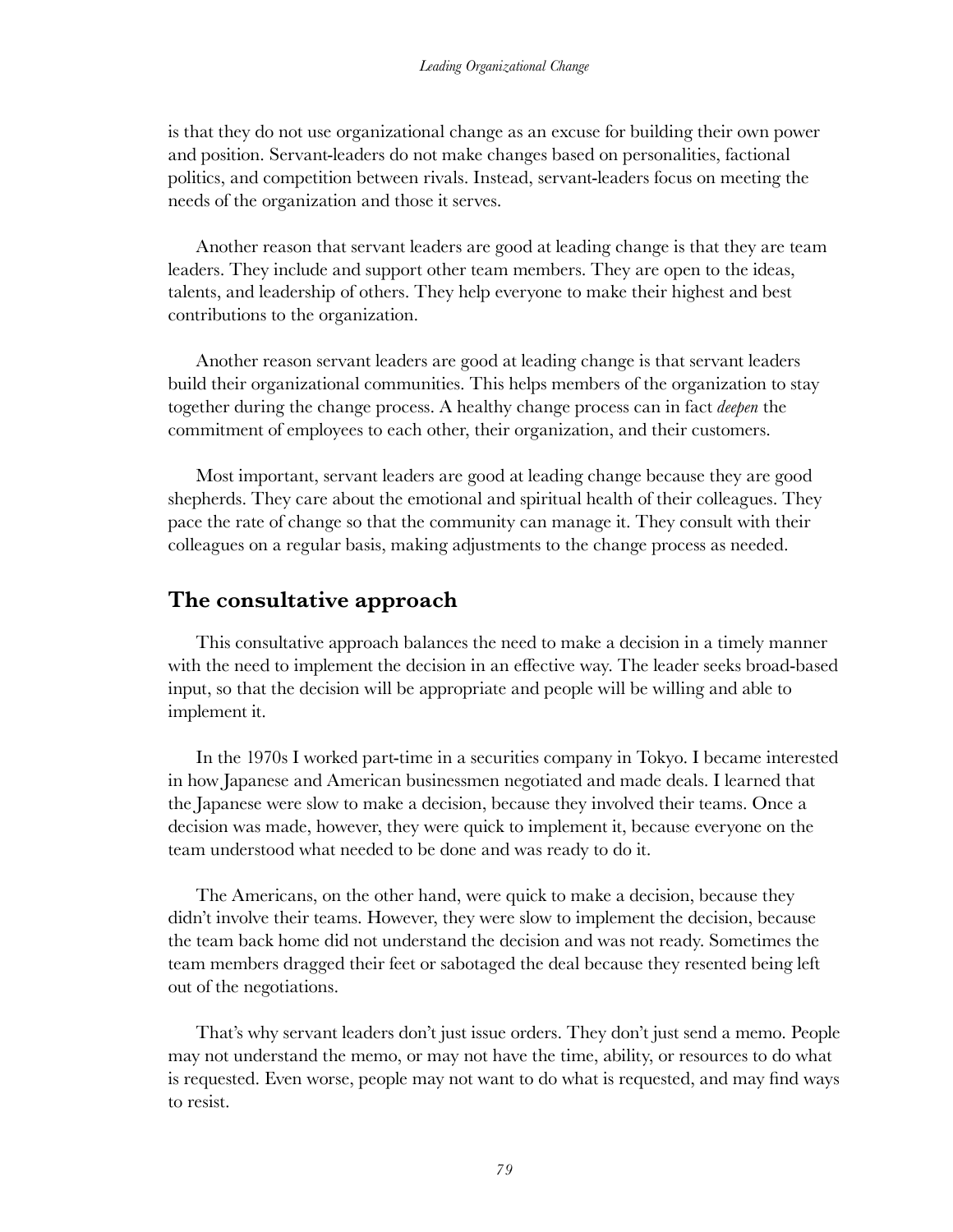Instead of issuing orders, servant leaders use a consultative approach to decisionmaking. Consultative decision-making sits between autocratic and democratic decisionmaking. *Autocratic* decision-making can easily produce bad decisions when the autocrat does not listen, and does not have enough information. Since others are left out, his or her ideas may be resisted or resented.

*Democratic* decision-making is necessary in our politics, but within an organization, it can easily lead to bad decisions. That's because the majority only has to get 51 percent of the votes. That means they can ignore the ideas and concerns of the other 49 percent ideas and concerns which could be crucial during implementation.

The goal in *consultative* decision-making is to get input from a variety of sources in order to collect all the ideas, facts, and concerns, pro and con, relating to the decision. By gathering a variety of views, a decision can be made that has the best chance of being implemented because it maximizes the positive and minimizes the negative impacts.

# **Consulting even in emergencies**

Even people who assume that consultation is good, will say that there are limits. For example, in an emergency, the leader needs to act quickly and decisively without stopping to get input from others. There just isn't time.

I understand that in an emergency, other people may not be *available* to provide input. But if people are available, asking for input is still important. Let me tell you why I say this.

In his book, *Leading Change*, James O'Toole reported on a series of cockpit simulations that were run by the National Aeronautics and Space Administration back in the 1970s. They put three-person crews into flight simulators and measured their effectiveness in responding to computer-generated crises. Those crises could be caused by hypothetical air traffic problems, equipment failures, bad weather, and so on.

They found that some pilots would react by barking out orders, while others reacted by asking the other two members of the flight crew for input. In each case, there was no question that the pilot was in charge and would make the decision. The difference was that some consulted with the crew, and some did not. What the researchers concluded was that the pilots who asked for input made better decisions.

The researchers reviewed real-life data and established that, in almost all crisis situations, crews have at least thirty seconds in which to act. Asking two questions and listening to the responses takes only five to fifteen seconds, giving the pilot fifteen seconds or more to make a better decision—a decision that could save lives. Even in a crisis, even when there is almost no time to decide, consulting with others can still be the best approach.67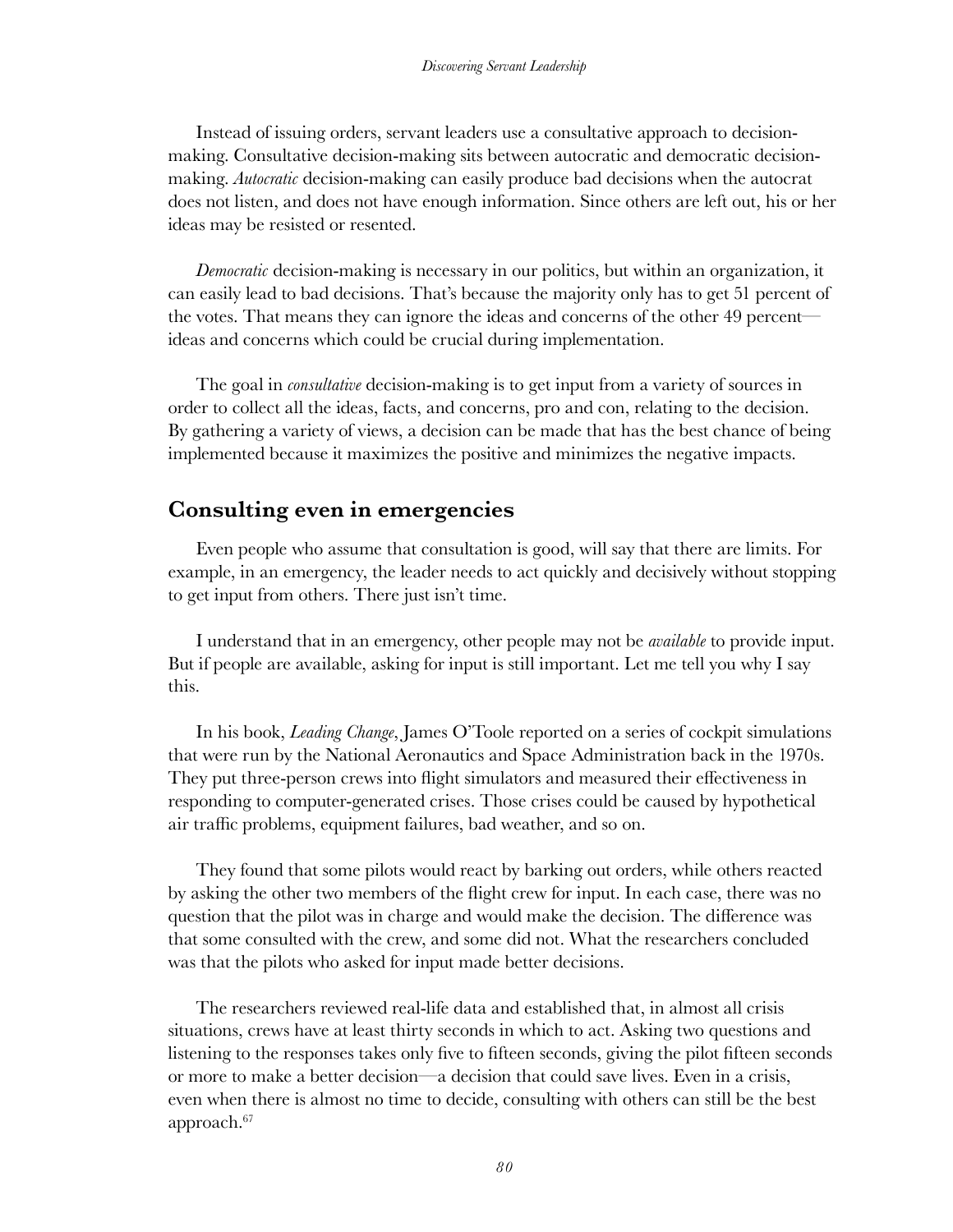# **The Delphi story**

One of the most dramatic stories I have ever heard regarding a change process is the story of the Delphi brake assembly operations in Dayton, Ohio. In 2006, the 1,600 employees were told that their operations would close in 2008. The business was sold to another company, which needed two years to build their plant and train their people before taking over the business.

Employees were angry and frightened. Some had worked for GM and Delphi for decades. Hundreds left immediately, so their replacements had to be hired and trained.

The challenge was to keep producing high quality brakes until the last day, two years later. That meant building one million assemblies of brake components per month. The brakes had to be high quality—they were essential to the safety of every car. This high quality had to be achieved by employees who knew that they all would be losing their jobs.

Tom Green was the plant manager and Mary Miller was the human resources officer for the brake assembly operations. It was my pleasure to meet them and learn about their inspiring story first-hand.

Tom and Mary were told by corporate headquarters that there was no ready-made plan to help them deal with the closure of their operations. They were on their own. This turned out to be a blessing. It meant that in facing the crisis, they could do what they had always wanted to do—they could apply servant leadership principles.

They applied four principles. The first principle was: *Listen, don't talk.* The second principle was: *Ask employees, "what do you need?"* The third principle was: *Set aside time every day for foresight and planning*. And the fourth principle was: *Ask, "do those served grow as persons?"*

Rather than focusing on the fact that everyone would be losing their jobs, they sat down with employees and asked them how they could make the best use of the final two years to prepare them for their *next* job. Did they want additional training? Did they want to finish a college degree? Did they want job rotation, to broaden their resume?

They came up with an individual development plan for each employee. They checked back every few months to make sure that the individual development plans were implemented. While they did many things to manage the crisis, this was a key to the plant's success during the last two years.

And the success was dramatic. During its last two years, the brake assembly plant became one of the safest manufacturing plants in the United States. Defects were single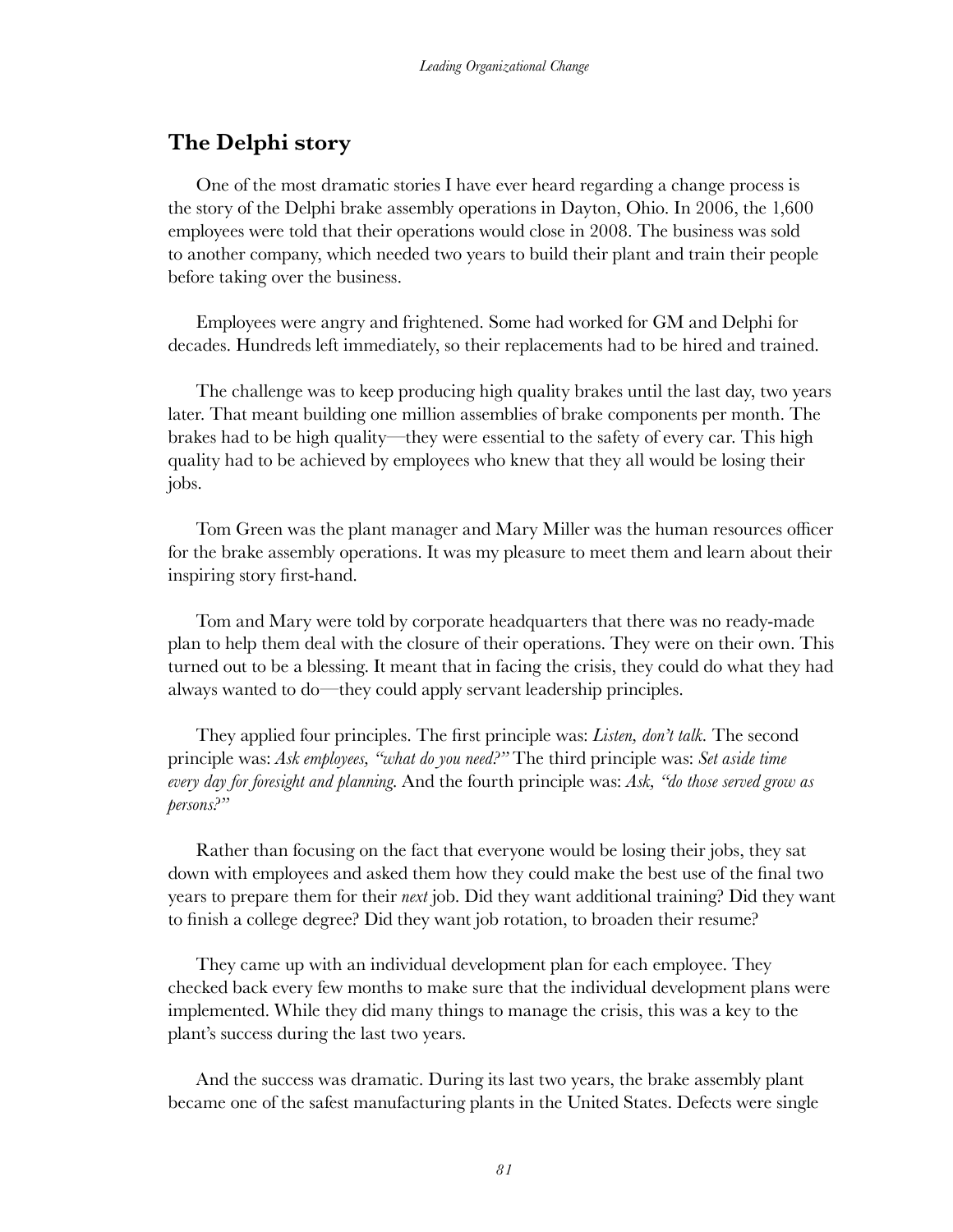digit—9 or less per million. On-time delivery was 99.5%. And they saved \$160 million in operating costs, which was the most profitable they had been in decades. On their last day of work, they were the best they had ever been. Servant leadership was the reason.

# **Changing oneself and growing others**

One of the key practices of servant leaders is to grow people. McFarland and Goldsworthy in their book, *Choosing Change,* said that developing employees is a key factor in successful change efforts. They pointed out that leaders have to be willing to start the change process by changing their *own* behavior. If the leader is not willing to change, how can the leader expect everyone else in the organization to change?<sup>68</sup>

 A good example is Capt. Michael Abrashoff, who took command of the *USS Benfold* in 1997. At the time, retention was poor in the US Navy. Morale seemed to be especially bad on the *USS Benfold*, whose crew members cheered when the previous captain left the ship. It was close to being the worst-performing ship in the Navy. A year after Capt. Abrashoff assumed command, it was rated the best in the fleet—with the same crew.

At first, Capt. Abrashoff didn't know how to turn the situation around. Yes, he knew all about command and control, but that had obviously failed his predecessor. What should he do? After watching and listening, he concluded that retaining people sometimes requires changing their lives. But first, he had to change himself. He had to become an entirely different type of leader.

Instead of barking orders and relying on his power as commander, Capt. Abrashoff met with each sailor, one-on-one, to get to know them and ask for their advice. "It's your ship," he would say. "How would you make it better?" He delegated more and more responsibility for running the ship. He created a shipboard learning center where sailors could take college-level distance learning courses.

Capt. Abrashoff said that the only way to achieve his goals—combat readiness, retention, and trust—was to help his people grow. It worked. The *Benfold* set all-time records for performance and retention, and the waiting list of officers and enlisted personnel who wanted to transfer to the *Benfold* was pages long. It was a long wait because very few aboard the *Benfold* wanted to leave. Capt. Abrashoff started the change process by changing himself, and then he helped others to change. The results were extraordinary.<sup>69</sup>

# **Leading change at a failing institution**

Earlier, I mentioned three different situations that can require a change process. An organization may be failing and must change in order to survive. Or an organization may be growing, and the growth requires new ways of doing things. Or an organization may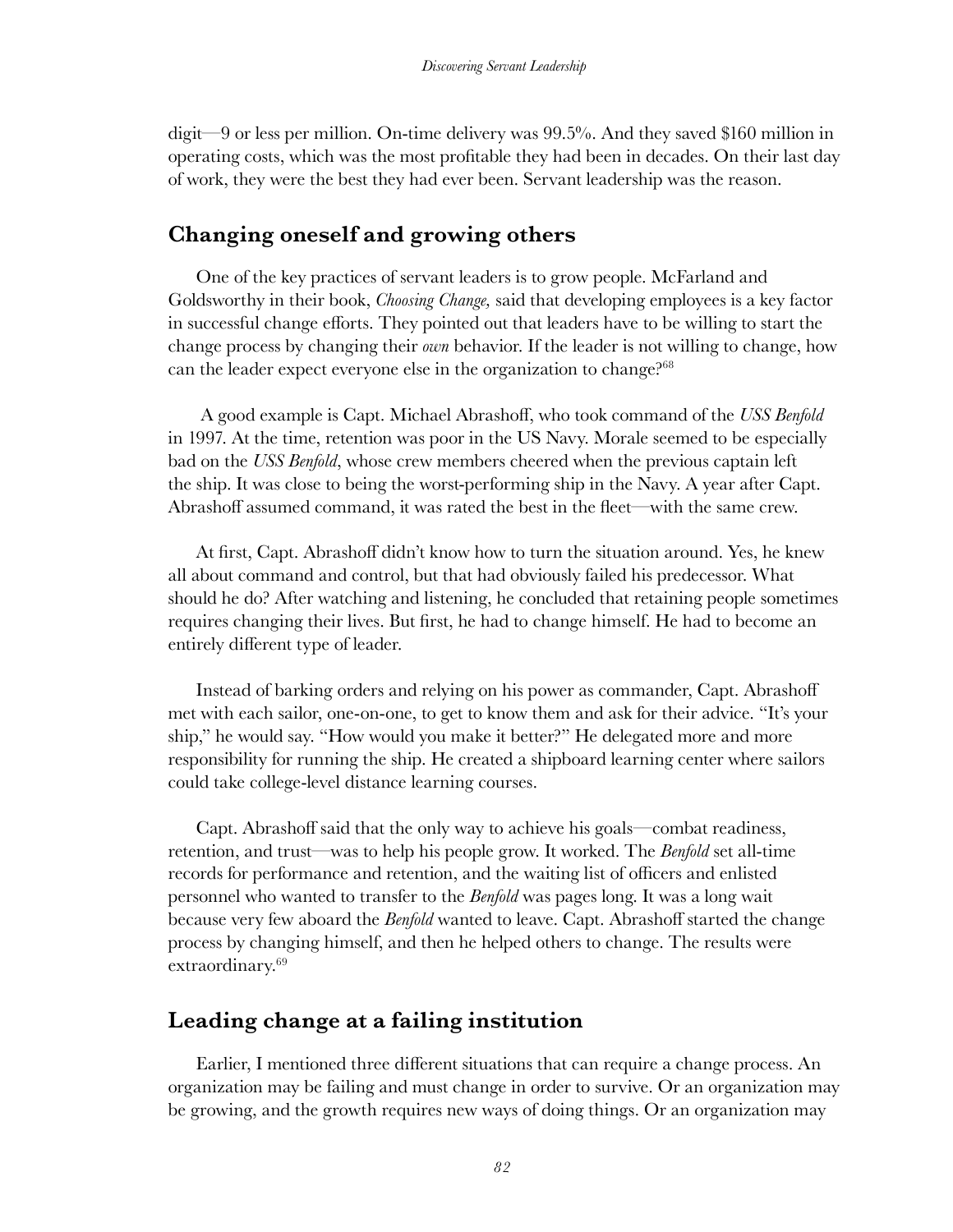seek to change in order to better serve their employees and customers. Let me comment a little on each of these situations, because leading change in each of these situations can be different.

First, the situation in which an organization is failing and must change in order to survive. A failing institution is usually failing for a number of reasons. One is simply denial, a refusal to recognize reality. Another is that leaders do not have the courage to make hard decisions, like cutting positions and programs, and reallocating resources to areas that are promising for the future. Another reason is that nostalgia for the past is so strong that a significant number of people in the organization would rather that the institution close its doors instead of changing so that it can survive. It may also be that the institution has lost sight of its mission.

Many years ago, I worked with a friend and colleague, Dr. Edward Kormondy, to do a research project.<sup>70</sup> We studied college and university presidents who led turnarounds at their universities, saving their campuses from closing their doors. What problems did they face, and how did they handle them?

We gathered survey data from thirty-six presidents. We learned that thirty-one of the thirty-six presidents said that the major issue was that their institutions simply didn't know where they were going. They had lost focus and direction.

These presidents did a number of things to bring about change, but they gave priority to strategic planning and restructuring the senior management team. Once they figured out where they were going, they needed new leaders who were committed to going there. One of the sad aspects of leading change at a failing institution is that the people who got the institution *into* trouble will probably not be the people who can get it *out* of trouble. New leadership is needed.

A servant leader who is invited to be one of those new leaders at a failing institution may find that the problems and solutions are fairly obvious. The challenge is to help people to understand the situation and develop a realistic plan of action. Implementation of the action plan will take courage, persistence, a thick skin, a lot of compassion, a relentless focus on the organization's mission, and a renewed commitment to whomever the organization serves.

# **Leading change at a growing organization**

The challenge is different at an organization that is growing. The challenge may be that the organization has grown beyond its original organizational structure. Often the challenge is that the organization has grown beyond the leadership capacity of its founder or early leaders.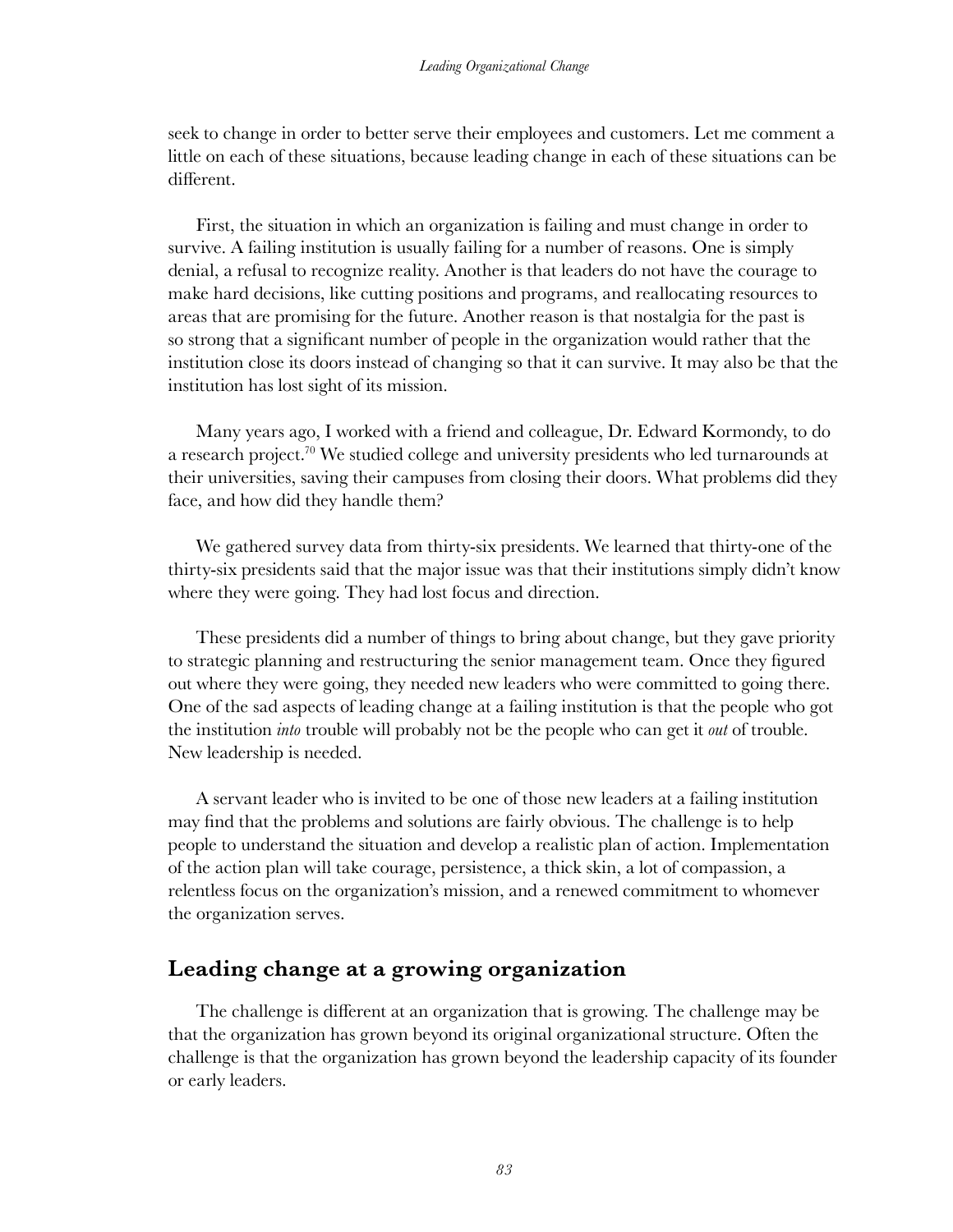Organizations are often the dream of an individual, the founder, who risks time and personal resources to get the organization started. A small group of others join the founder, equally committed to the organization's mission. The team is small, there is a lot of interaction between team members, and there isn't much formal structure. The business is started in the founder's garage or living room, and the team lives on passion, prayer, hope, and peanut butter and jelly sandwiches. Those days are indeed exciting days, later known as "the good old days."

Then success comes. More people need to be hired, the garage or living room isn't big enough so offices are rented, and people don't see each other as often. Communication systems have to be set up, meetings have to be scheduled, rules have to be adopted, and there is a first hint of office politics. Still, the founder and the original team are leading the effort and are involved in all of the decisions.

But the growth continues until the founder and the original team can no longer make all the decisions. It is at this point that some entrepreneurs sell the business and go back to their garage or living room and start another one. If the founder is a servant leader, he or she will continue leading by sharing decision-making and supporting the growth of other leaders. The organization will focus on its mission, rather than its founder.

But founders who are not servant leaders will want to stay in control. They are unable to delegate decisions, and as a result, they limit the growth of the organization. This is known as "founder's syndrome." If the organization is to grow, the founder has to resign or be forced out of his or her leadership role. That is a sad situation that often leaves deep scars.

# **Leading change at a successful organization**

The third situation is an organization that is not failing or growing, but an organization that wants to do better. Since the organization appears to be doing all right, the need for change may be harder for people to accept.

John P. Kotter has written a number of books on change. He says that the first step in leading change is establishing a sense of urgency. He tells the story of a company that had decentralized its purchasing process, so that individual factories had their own suppliers and did their own purchasing. The company's purchasing managers thought they could centralize purchasing and save \$1 billion over five years. However, centralizing purchasing would be a big change, and there was no sense of urgency to support it.

To demonstrate the problem, a purchasing manager asked a summer student to do a small study on how many different kinds of gloves were used at its many factories. Her study revealed that their factories were purchasing 424 different kinds of gloves, and they were paying different prices for the same gloves.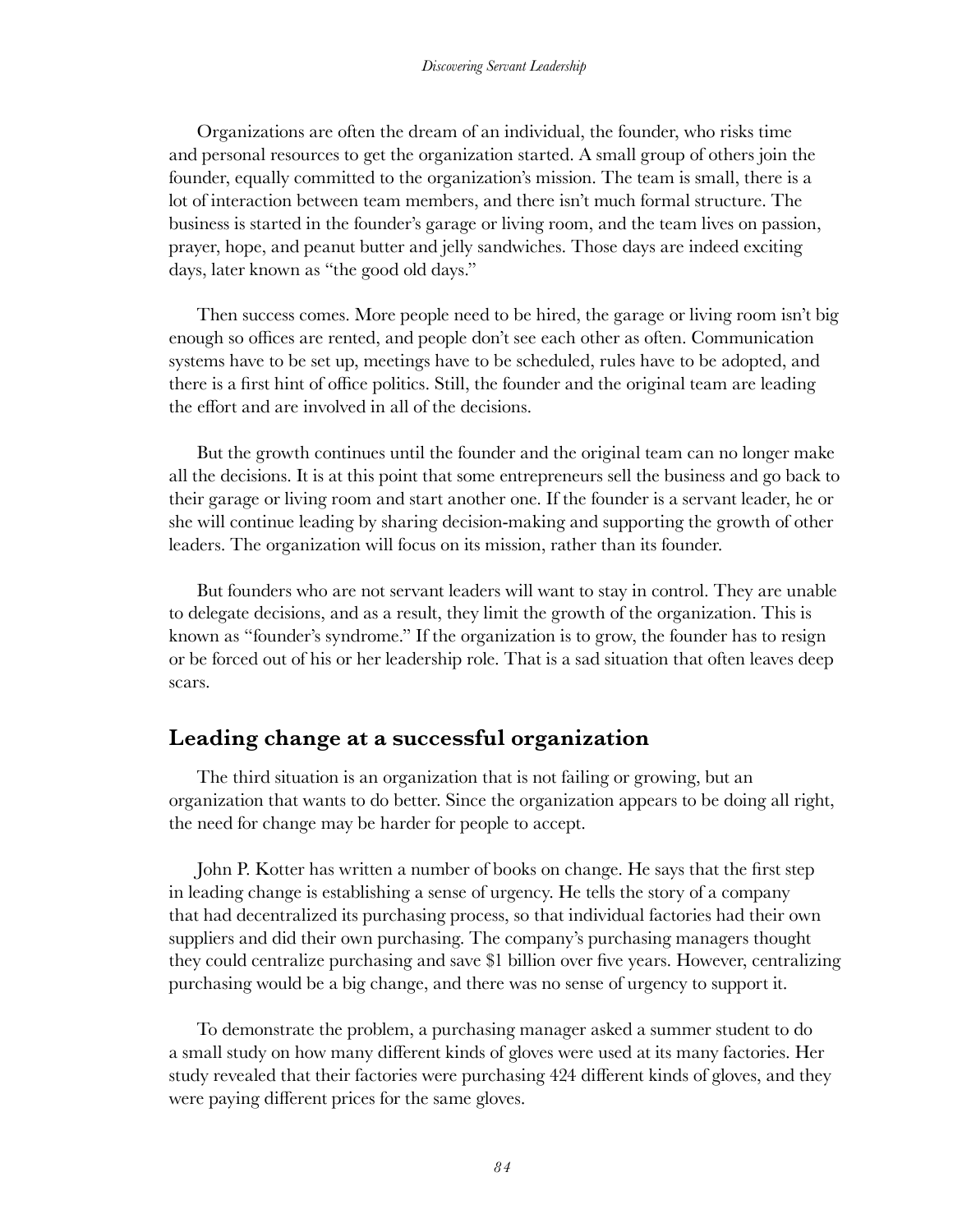The purchasing team gathered samples of all 424 kinds of gloves and put them on the boardroom table. Then all the division presidents were invited to visit the boardroom. They were shocked. They could see the huge pile, and they could see gloves that looked the same, but had prices ranging from \$3 to \$10. They got the point. The pile of gloves was used throughout the company to explain how money could be saved by centralizing purchasing.<sup>71</sup>

Joe Patrnchak led a successful effort to introduce servant leadership principles and lead a change process at the Cleveland Clinic. Joe's background was in high tech, but he felt called by God to accept the position of Chief Human Resources Officer at Cleveland Clinic in 2007.

The Cleveland Clinic is one of the most respected healthcare systems in the world. It has 40,000 employees and 3.5 million patient visits per year from citizens of over 100 countries. The *U.S. News & World Report* typically ranks it in the top four of all U.S. healthcare systems. But back in 2007, not all was well at the Cleveland Clinic.

The change process that Joe led is described in his book, *The Engaged Enterprise.72* Joe knew that people would not support change unless they were dissatisfied—unless they had a sense of urgency. So he commissioned a survey on employee engagement that showed that engagement was poor. Then a survey of patient satisfaction showed that while clinical results were superior, the overall patient experience was only average. These surveys established dissatisfaction among the leaders, who then supported a major effort to improve employee engagement. Joe suggested that they focus on improving the Cleveland Clinic as a great place to work.

 The leaders adopted the statement, "we are all caregivers," to convey the idea that everyone at the clinic affected patients in some way, even if they were not doctors or nurses. For example, the patient experience was affected by the people who maintain the facilities, and work in the kitchen, and check in the patients, and walk people to their cars when they are ready to go home.

A program was launched to bring together caregivers from different functions and levels of the organization for three-hour discussions of the mission and values of the clinic. Then Joe introduced servant leadership as the leadership model. Within two years, more than 3,000 leaders received servant leadership training.

The clinic decided to "care for the caregivers" by instituting a series of employee benefits. My favorite one is the wellness program that gives staff members free access to Weight Watchers and Curves. Over 12,500 employees participated in the wellness program, and they lost a total of 75,000 pounds. As a result, the clinic saved \$78 million in healthcare costs.

The change process took deep commitment, because there was resistance at each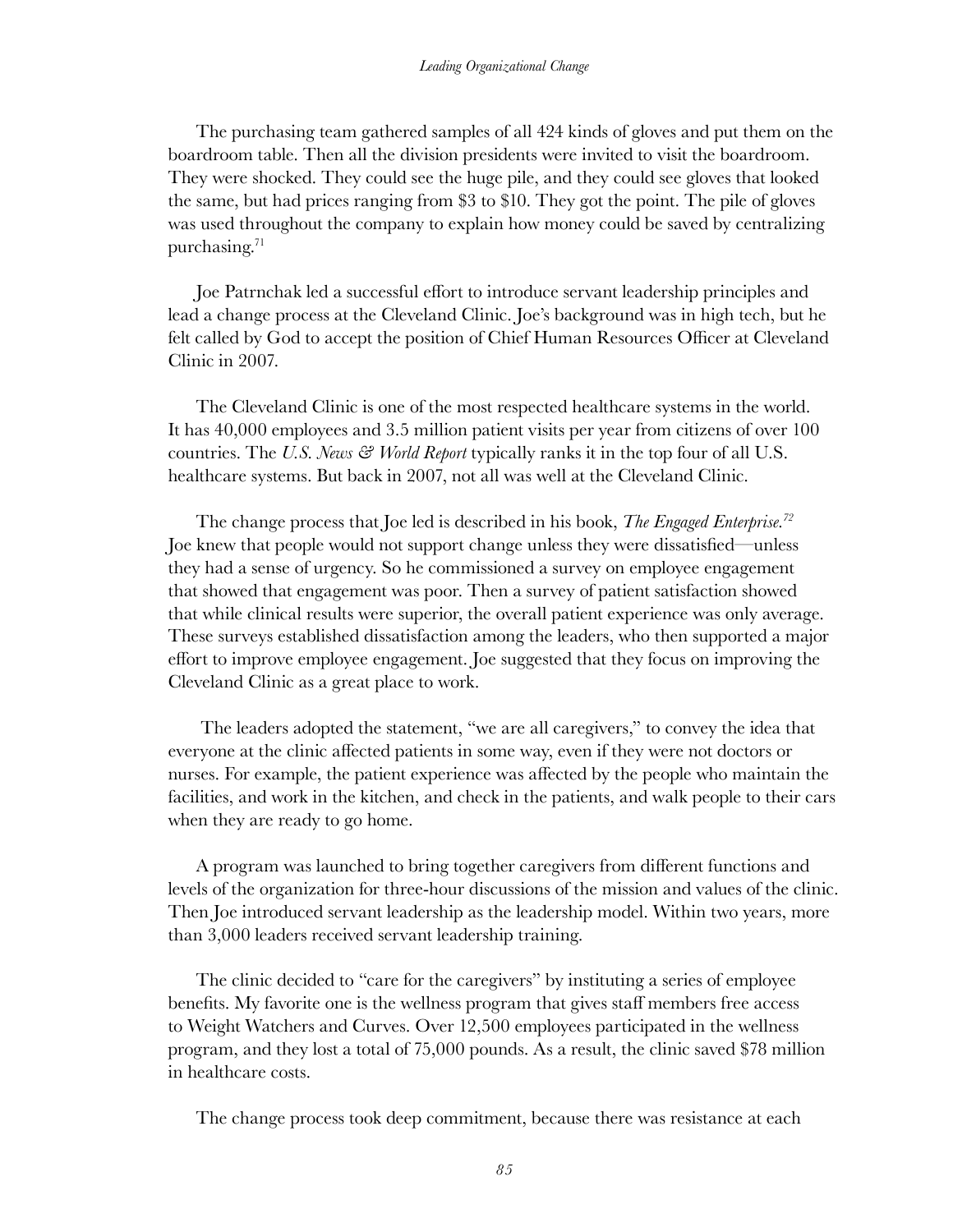stage regarding each new program. It also took a long-term commitment, because it was two years before improvements in employee engagement showed up in the surveys. However, at the end of five years, the ratio of engaged to actively disengaged employees went from a dismal 2.5 to 1 to a world class 10.5 to 1. Patient satisfaction improved just as dramatically. The change process was a remarkable success. Servant leadership was a big reason.

# **Summary**

In summary, there are many reasons for leading change. An organization may be failing, or growing, or seeking to improve its service. External forces and internal turnover can cause change. People vary in their experience of change, and specific changes impact individuals differently. Even when the need for change is clear, people can experience stress, pain, and doubt. Change can be successful if the leader is a servant leader—a good shepherd who consults with others and cares about the emotional and spiritual health of all team members during the change process.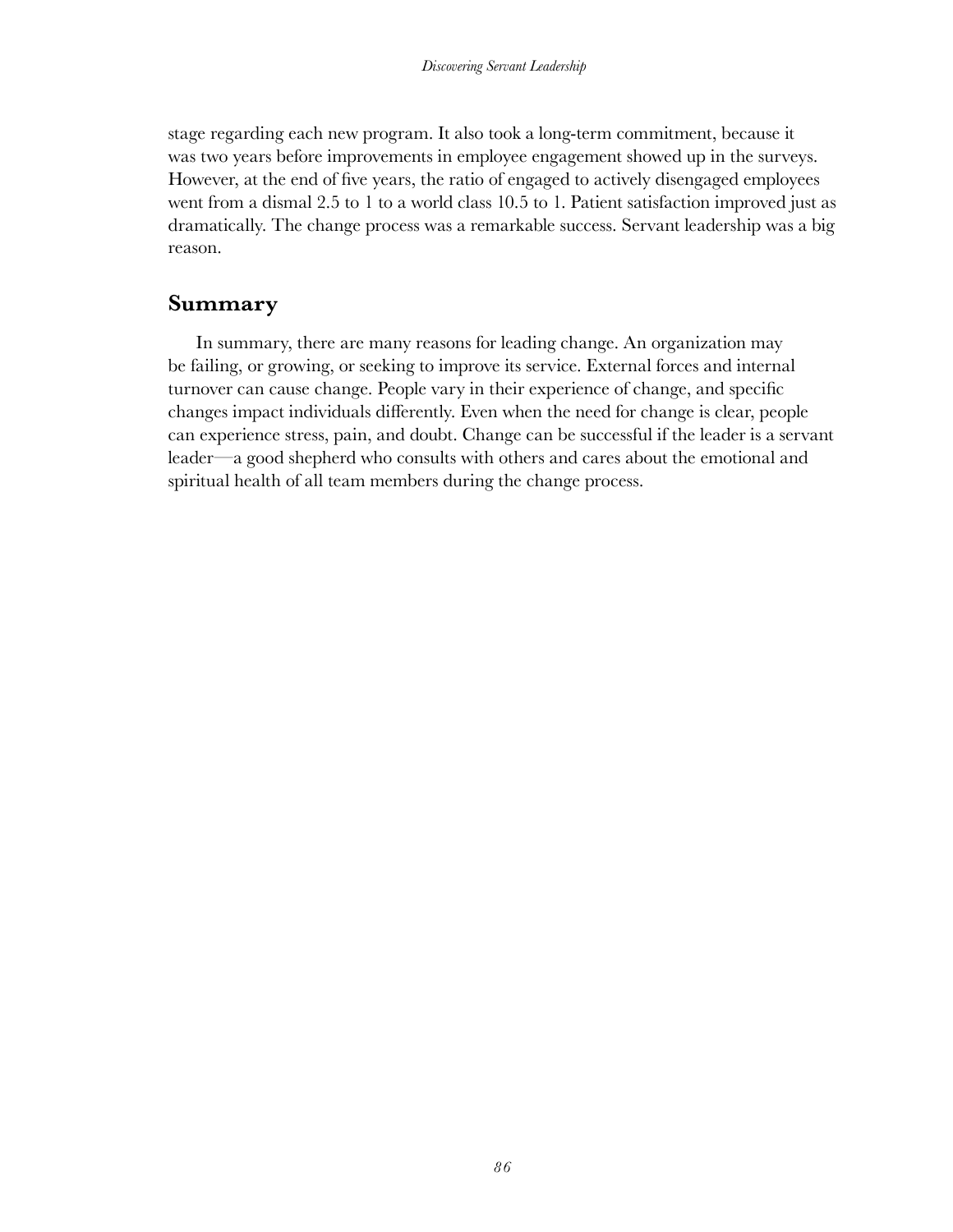

# *Module Seven Lecture*

Welcome to the seventh module in the New Institute series on "Discovering Servant Leadership." So far in the series we have provided a Biblical framework for a life of Christian leadership, and discussed faith, love, and service as the foundation for that life. We examined the power model of leadership, which Jesus rejected, and the service model, which embodies the teachings of Jesus. We reviewed the characteristics of servant leadership, and the key practices of servant leaders. We explored organizational communities and institutional operating principles, and then discussed the challenges of leading organizational change. In this lecture, we will be talking about assumptions about human behavior and motivation.

# **Theory X and Theory Y**

Our ability to lead and serve others is affected by our assumptions about who people are and what motivates them. Often, we accept the assumptions that are common in the secular culture, without really thinking about them.

One person who thought about them was Douglas McGregor, a professor of management at MIT. In his classic book, *The Human Side of Enterprise,*<sup>73</sup> he said that how we lead or manage people depends on our assumptions about human nature and human behavior. He described two sets of assumptions he called Theory X and Theory Y.

Theory X assumes that most people dislike work and will avoid it if they can. Because they don't like work, they must be coerced, controlled, or threatened with punishment to get them to work. Furthermore, most people want to avoid responsibility. They have little ambition. They just want to be secure.

By contrast, Theory Y assumes that work is as natural as play or rest. The threat of punishment is *not* the only way to get people to work. In fact, people will exercise selfdirection and self-control in working toward organizational objectives when they are committed to them. They will be committed to them when there are rewards that make sense to them. Those rewards can be psychological, such as ego satisfaction or selfactualization.

Theory Y assumes that most people learn not only to accept responsibility, but to seek it. And a lot of people have the capacity to exercise imagination, ingenuity, and creativity in solving organizational problems. In short, people are willing to work, and they can make significant contributions to their organizations.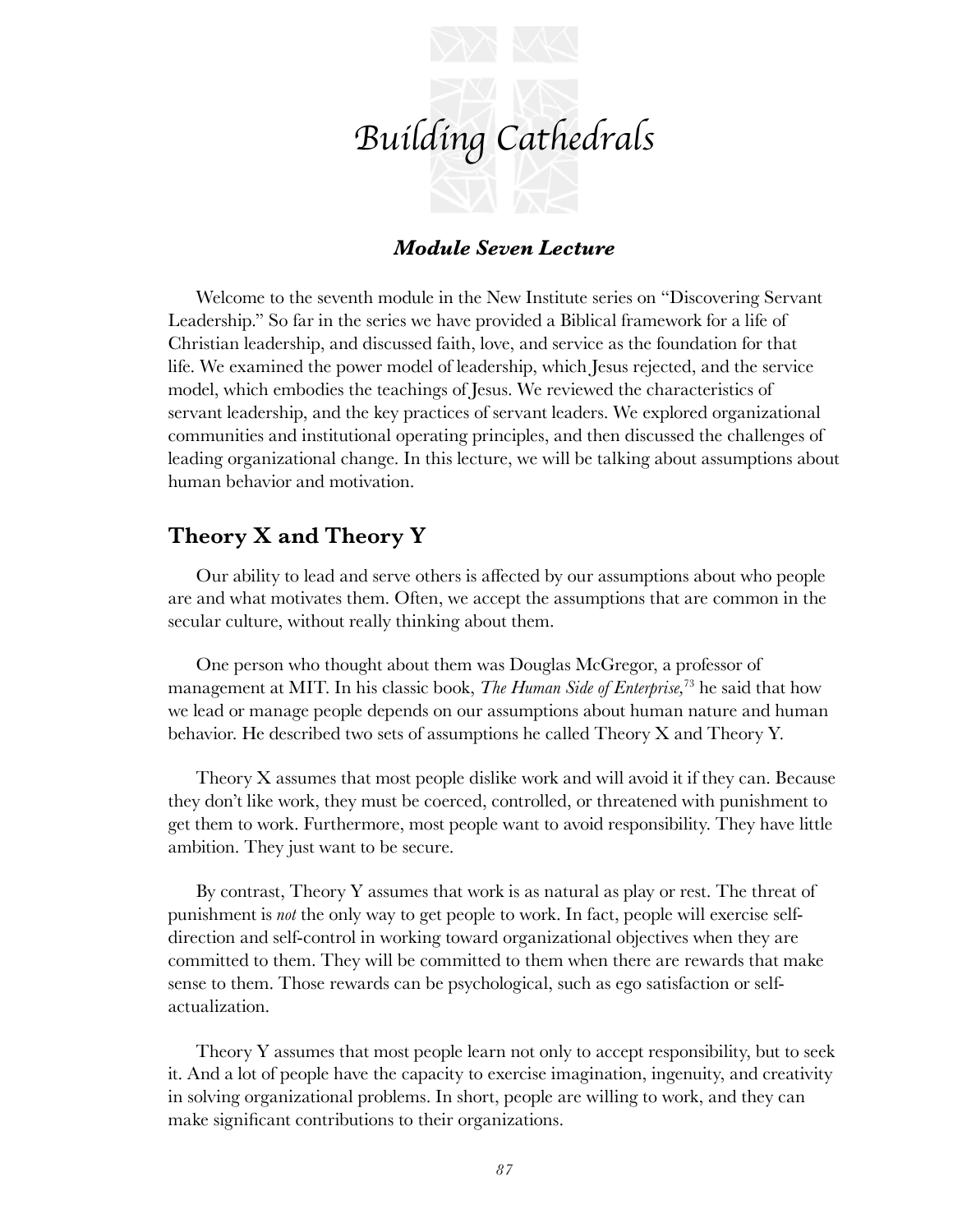McGregor said that unfortunately, the intellectual potential of the average human being is only partially utilized at work. The reason is that Theory X managers don't *let* employees contribute their best work. Then they blame employees for *not* contributing their best. They blame employees for poor performance, saying that employees are lazy, indifferent, unwilling to take responsibility, uncreative, and uncooperative. It's the employees' fault.

Theory Y says that if employees are not contributing their best work, it is *management'*s fault, not the employees' fault. Employees have a lot of potential. Managers need to help them realize that potential. That's their job. That's what managers are supposed to do.

And that's what servant leaders do. They help people to develop and utilize their full potential. You might call it "Theory Y Plus." For Christian leaders, this is natural. We know that we are made in the image of God, and God has given each of us certain talents or gifts that we can use to love and serve others. Helping people to develop and use their gifts is a sacred and noble task. It is a high priority for the Christian servant leader.

# **Extrinsic motivation**

In addition to Theory X and Theory Y, leaders have assumptions about how to motivate people. The two basic motivations are described as extrinsic and intrinsic. Let's explore these two ideas.

Extrinsic motivation is about what you *have* to do, not what you *want* to do. People are extrinsically motivated when they don't like a job, but they do it because they need the money or the reward, or they want to avoid punishment. This is the traditional "carrot and the stick" approach used on donkeys: dangle the carrot in front of the donkey as an incentive to get him to move forward, and use the stick to whap him in the back as punishment if he doesn't. Basically, extrinsic motivation is a simple proposition: If you do *this*, you will get *that*. And *that* has nothing to do with the work itself.

Extrinsic motivation is deeply ingrained in our secular culture and our organizations. It affects how we raise children, teach students, and manage employees. We constantly search for "incentives" to offer people in order to get them to do things. We tell a child that if he will read that book, we will give him ice cream. We tell a student that if she gets good grades, we will throw a party for her. We tell an employee that if he reaches the sales goal, we will give him a bonus.

Many of today's practices are based on the research done fifty years ago by B.F. Skinner, a radical behaviorist. The rats and pigeons Skinner used in his experiments were conditioned by rewards and punishments. Skinner concluded that you can control people the same way. Want to get something done? Offer an incentive or issue a threat, and people will perform.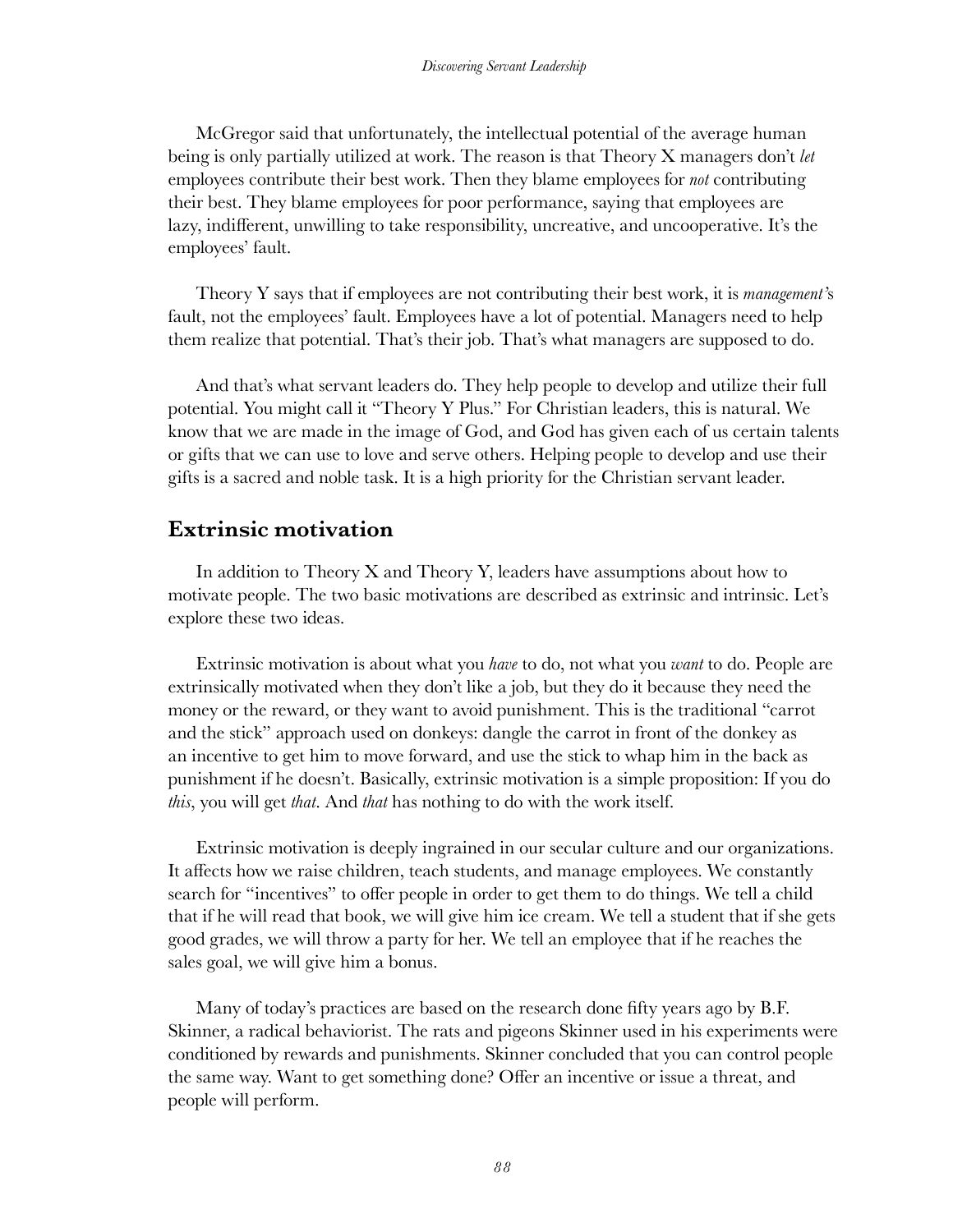However, people are not rats or pigeons. Empirical research over the past thirty years has demonstrated the limitations of extrinsic rewards and punishments. For his book, *Punished by Rewards,*<sup>74</sup> Alfie Kohn reviewed hundreds of studies and concluded that for many reasons, rewards do *not* result in people doing a better job. In fact, they can make things worse.

Kohn found that extrinsic rewards devalue the work, because the message is clear the work is not as exciting as the reward. When we say, "if you read this book, I will give you ice cream," we are saying that reading the book is not as exciting as eating ice cream.

Extrinsic rewards can also kill intrinsic motivation. Something that was once done because it was fun or meaningful becomes "work" when it is rewarded. After that, people will only do it if they continue to be rewarded in some way.

Alfie Kohn tells a joke about an elderly man who knew that extrinsic rewards can kill intrinsic motivation. The old man sat on his front porch, and each afternoon, he endured the insults of a crowd of ten-year-olds who passed his house on their way home from school. They said he was stupid, and ugly, and bald.

The man didn't enjoy that, so he came up with a plan. He met the children on his lawn and announced that anyone who came back the next day and insulted him again would receive a dollar. The kids were delighted. They had been insulting him for free, but now they would be paid. Terrific! They were excited. So they came back the next day, and enthusiastically hollered insults for all they were worth. True to his word, the old man gave them each a dollar. "Come back tomorrow and insult me again, and I will give you 25 cents," the old man said. The kids weren't as thrilled with 25 cents, but that was still pretty good. So they came back the next day, and hurled terrible insults at the old man. He met them with a roll of quarters and paid each of them. "From now on," he announced, "I can only give you a penny for doing this." The kids looked at each other in disbelief. "Only a penny? Forget it!" They went away and never came back. The extrinsic reward had killed the intrinsic motivation.

My wife, Dr. Elizabeth Keith, experienced this effect when she was the advisor of the Japanese Club at Temasek Polytechnic in Singapore. The 400-member club used to do service projects during the year. It was something they enjoyed doing. Then the campus administration decided to encourage service projects by giving clubs points for each service project they conducted. At the end of the year, the club with the most points would get some kind of prize like a pizza party. Unfortunately, the result was that the Japanese Club did fewer service projects. If they proposed a project, and the administration didn't offer a lot of points for it, they wouldn't do it at all. They used to do service projects for fun, but now they would only do them if they got a lot of points. The extrinsic reward had killed the intrinsic motivation.

Kohn also found that rewards can hide problems. When things aren't going well,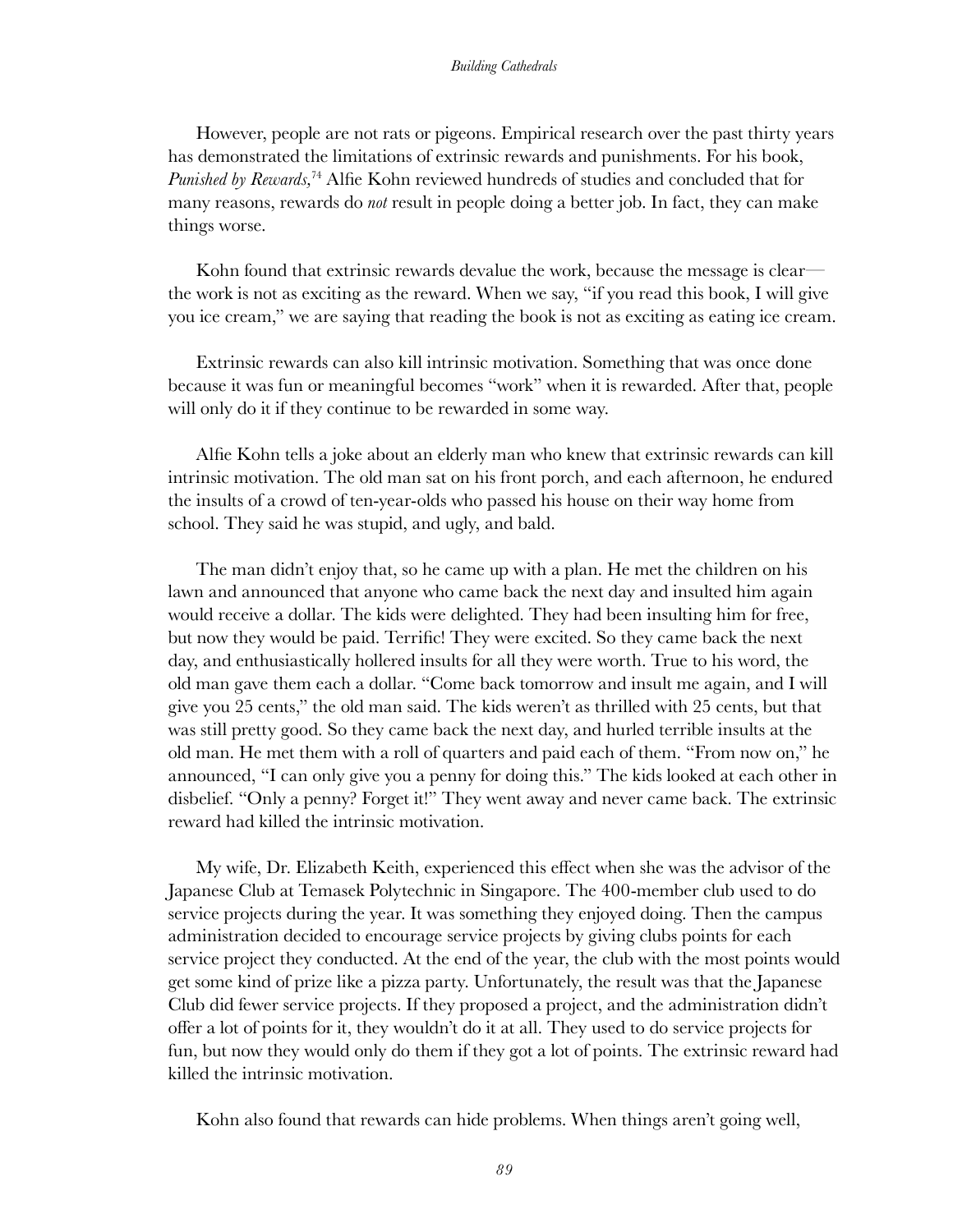managers are tempted to offer rewards or make threats, instead of sitting down with employees to learn why performance is poor and how it can be improved. In a sense, managers aren't managing—they are just issuing rewards or punishments. They still don't know the *reasons* for poor performance.

Empirical research indicates that when employees set goals, they set goals at levels lower than they could achieve, in order to make sure they get the reward. Furthermore, extrinsic rewards undermine performance, because people just want the reward, and will only do the minimum necessary to get it. Even worse, they may cheat or cut corners in order to get the reward.

A *Harvard Business Review* article a few years ago gave Sears, Roebuck as an example. Sears gave automotive mechanics a sales goal of \$147 per hour. I imagine that those who did not reach the goal were putting their jobs at risk. In any case, rather than working faster, the mechanics met the goal by overcharging for their services and "repairing" things that weren't broken.75

As another example, thousands of employees of Wells Fargo bank created an estimated 3.5 million accounts over 15 years without the consent of their customers. The customers were charged for accounts they didn't ask for and didn't even know they had. Bank employees created the fraudulent accounts to meet the bank's sales quotas. Again, I imagine that there were extrinsic rewards for those who met the sales quotas, and implied threats for those who did not.

The massive fraud was finally uncovered. So far, the bank has spent more than \$600 million settling lawsuits arising from the fraud. Recently, the bank has been running TV ads about how they lost everyone's trust with the fraudulent accounts, and now they are re-establishing the company to re-establish the trust of their customers. For Sears and Wells Fargo, the extrinsic motivators backfired.

#### **Intrinsic motivation**

Intrinsic motivation is very different from extrinsic motivation. It is about what you *want* to do, not what you *have* to do. People are intrinsically motivated when they do something because it is fun, interesting, fulfilling, or meaningful. The work itself is the reward. We don't say, if you do *this*, you will get *that*. We say if you do *this*, you'll like it. It will be fun, interesting, fulfilling, or meaningful.

In his book, *Intrinsic Motivation at Work*, 76 Dr. Kenneth W. Thomas reported on the results of sixteen years of research on intrinsic motivation. What he found was that intrinsic rewards relate to higher levels of job satisfaction, performance, innovativeness, commitment to the organization, and reduced stress.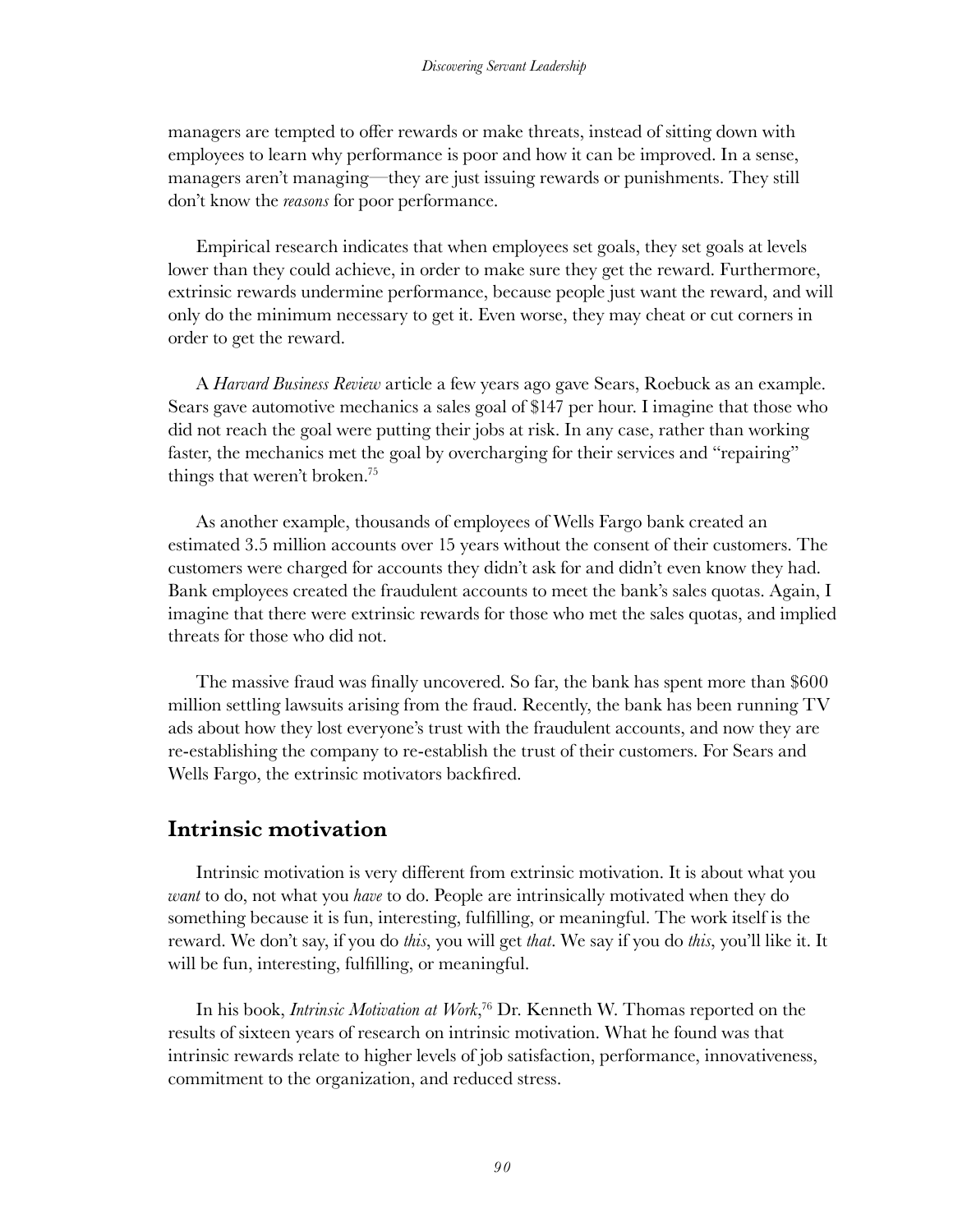Thomas and his colleagues identified four intrinsic rewards at work: a sense of meaningfulness, a sense of choice, a sense of competence, and a sense of progress. Servant-leaders attend to all these intrinsic rewards. They help their colleagues to find meaning in serving God by serving others. They unleash their colleagues, encouraging them to make more choices. They build competence through training and development. And they coach and mentor their colleagues, providing feedback and supporting their progress.

# **Herzberg on motivation**

One of the most-read articles in the history of the *Harvard Business Review* is an article by Frederick Herzberg entitled "One More Time: How Do You Motivate Employees?"77 Herzberg argued that extrinsic and intrinsic motivators are both important, but for different reasons.

Herzberg believed that there are factors that can lead to extreme *dissatisfaction* on the job. Those factors include company policy and administration, relationship with the supervisor, relationships with other employees, work conditions, salary, status, and security. He called these "hygiene" factors or extrinsic factors.

By contrast, the factors that lead to extreme *satisfaction* at work are intrinsic motivators. Those factors include achievement, recognition, responsibility, the work itself, advancement, and growth.

Herzberg argued that the factors that produce job dissatisfaction and the factors that produce job satisfaction are not the opposite of each other. They represent different human needs. Employers need to get the extrinsic factors right so that employees will not be *dissatisfied*. However, getting the extrinsic factors right is not enough to make employees happy and motivated.

What makes people happy and motivated is the set of intrinsic factors that relate to the content of the job—achievement, recognition, responsibility, the work itself, advancement, and growth. Herzberg argued that if we focused on enriching jobs so that people were more motivated intrinsically, there would be a huge dividend in terms of human satisfaction and increased productivity.

In short, both kinds of motivators are important. But if you want to help your colleagues to reach their highest levels of performance, you must focus on intrinsic motivators.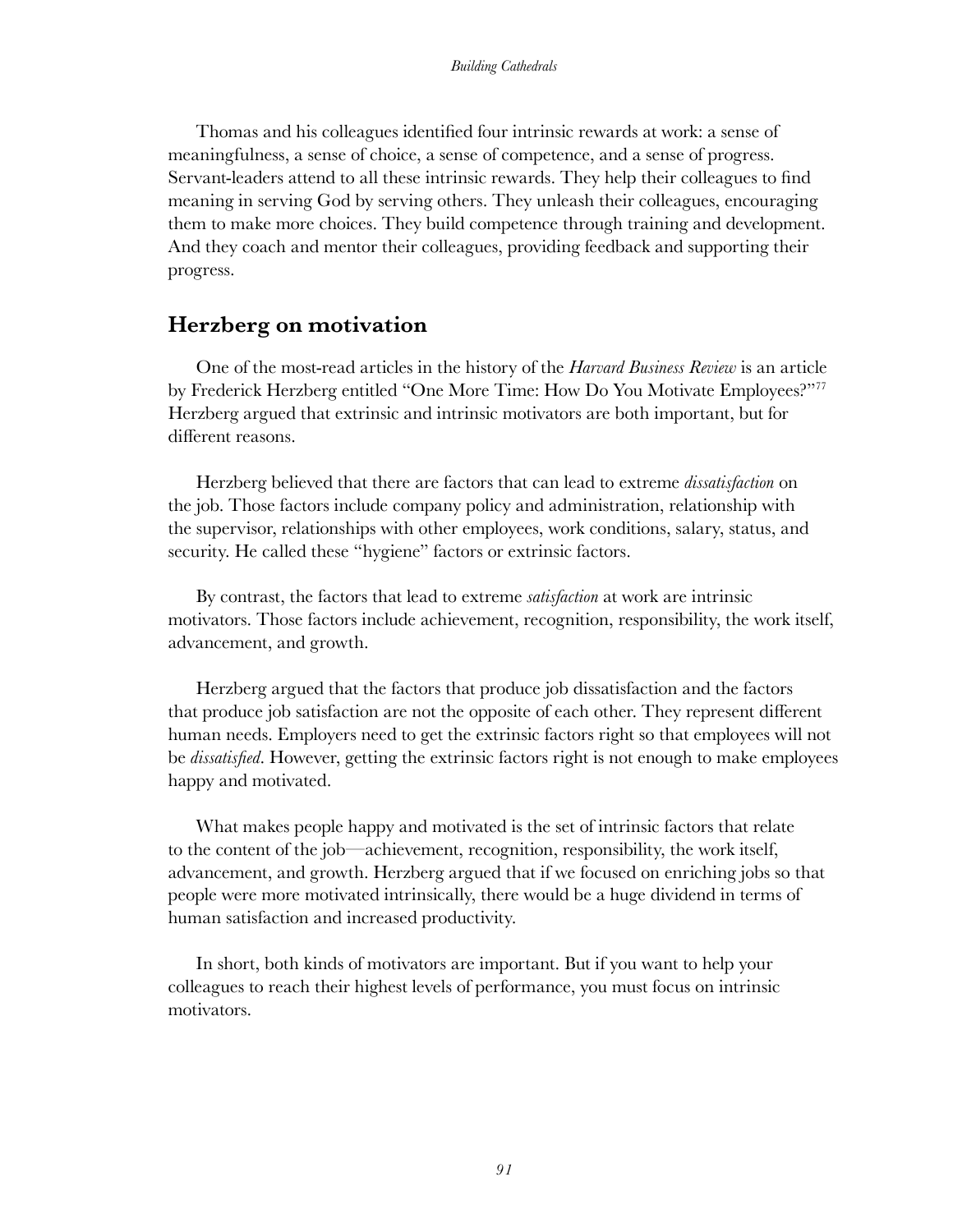#### **Finding meaning is a life or death issue**

In his research, Thomas identified meaning as an intrinsic motivator. He said that a sense of *meaningfulness* arises when you have the opportunity to pursue a worthy task, that you are on a valuable mission, that your purpose matters in the larger scheme of things. People of faith are blessed in this regard. We are given the opportunity to do God's work, for God's glory. I can't imagine a more worthy task, or a more valuable mission that matters more in the larger scheme of things.

There are many benefits to finding meaning. Research has shown that having purpose and meaning in life increases overall well-being and life satisfaction, and improves mental and physical health, as well as resiliency. Having meaning in life also enhances self-esteem, decreases the chances of depression, and is a key to being deeply happy. It can also be the key to life or death.

Viktor Frankl was a Jewish psychiatrist in Vienna when World War II broke out. He was sent to Nazi labor camps, which were terrible places. People were literally worked to death. Frankl observed that those who survived the labor camps were those who had a reason to live—those who still had meaning in their lives. He concluded that the primary motivational force for human beings is not the drive for power or sex, but the drive for meaning.

After the war, Frankl established what he called "logotherapy" to focus his clients on the meaning in their lives. He wrote a book, *Man's Search for Meaning*, 78 about his experiences in the Nazi labor camps. It is not a happy book, but it is an important book that has had a significant impact in the United States and around the world.

A study was done a few years ago by a group of scholars named Boyle, Barnes, Buchman and Bennet.79 The study was on meaning and the length of life of older people. The people were interviewed and categorized into two groups. One group had low meaning in their lives, and the other group had high meaning in their lives. The study controlled for depression, disability, neurotic personality traits, chronic medical conditions, and income.

The scholars followed the two groups for five years. They discovered that those in the low meaning group had a higher risk of mortality. A much larger percentage of them died—in fact, twice as many as the high meaning group. The study suggests that meaning *is* a life or death issue, just as Frankl found in the Nazi labor camps.

# **Sources of meaning**

Unfortunately, millions of Americans do not have meaning or purpose in their lives. According to the Center for Disease Control, about 4 out of 10 Americans have not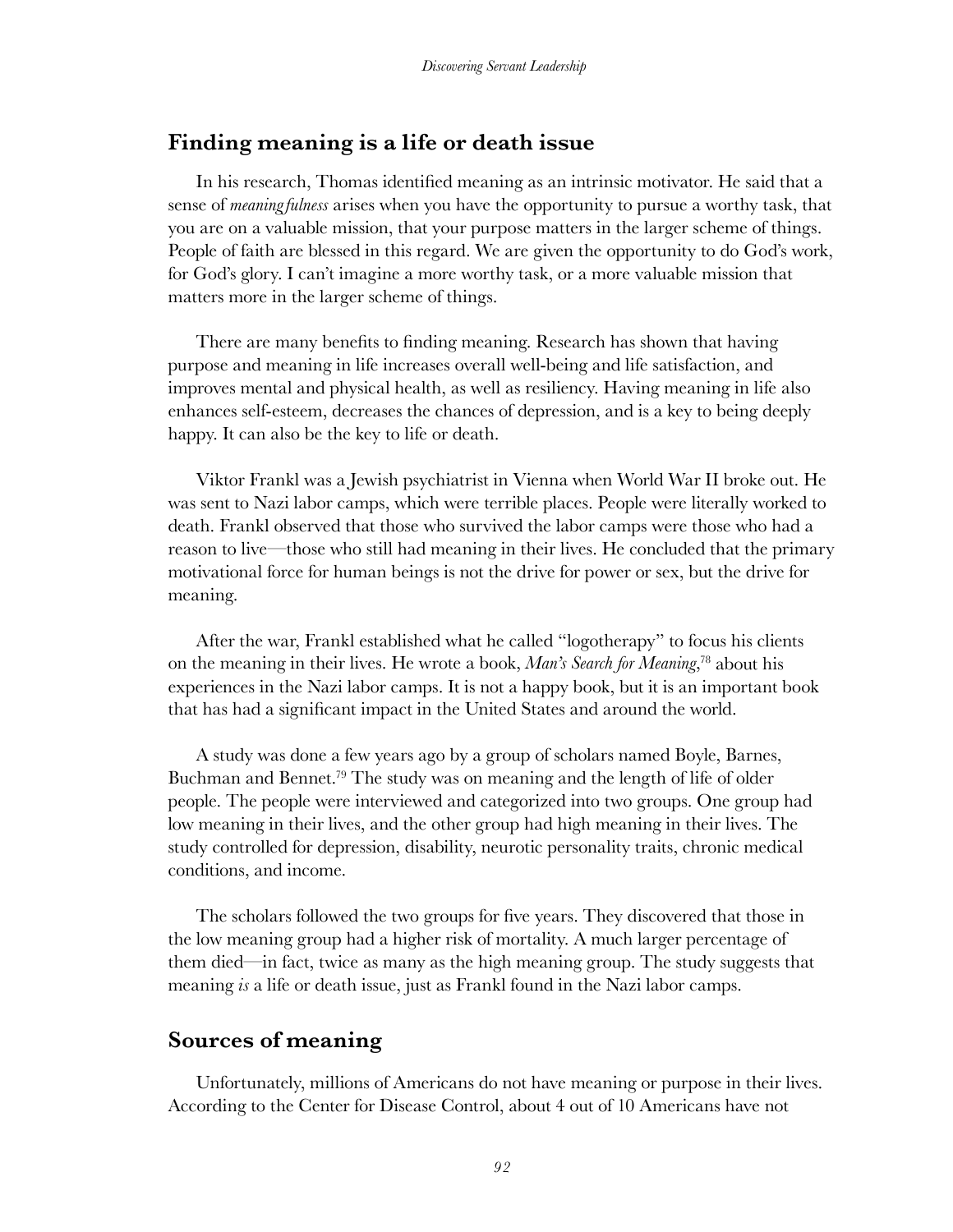#### *Building Cathedrals*

discovered a satisfying life purpose. And nearly a quarter of Americans do not have a strong sense of what makes their lives meaningful.

This is sad, because it is so easy to find meaning. There is meaning all around us, at home and at work.

I can think of four sources of meaning that come from the teachings of Jesus, and are available to everyone. They are: love people, help people, live ethically, and don't be too attached to material things.

I cannot prove it, but I think there is a causal connection between these four sources of meaning. If you love people, you usually want to help them, and you want to treat them right. And if you are loving and helping people and treating them right, you are probably more focused on people, and not as focused on material things. Instead, you can focus on the life of the spirit.

Most of us will spend a big part of our lives at work. Let me suggest nine sources of meaning at work that are always available to you, regardless of what is happening in your organization or the world around you. The reason is that these sources of meaning depend on your faith, your values, and your attitude—all things that you control.

#### *1. Living your faith*

First, we need to remember that we were created to be productive. In Genesis 2 we read that the Lord put man in the Garden of Eden to work it and take care of it. We are designed to work, and our work can be an act of worship. As Paul wrote to the Colossians, whatever we do, we should work at it with all our hearts, as though we are working for the Lord, not for human masters. It is the Lord Jesus Christ we are serving. That should give our work a lot of meaning.

#### *2. The impact of your organization*

The next place to look for meaning is in the impact of your organization. Think about all the children and teens and adults and seniors and families and communities that your organization touches. Jesus called us to serve others. That's what you and your colleagues are doing through your programs or products. You are making a difference in the lives of others. That should be a big source of meaning for you.

#### *3. Your job or role within your organization*

Another source of meaning is your particular job or role *within* your organization. Your daily work is not just about your tasks, but about the meaning you find in those tasks. Finding that meaning is up to you.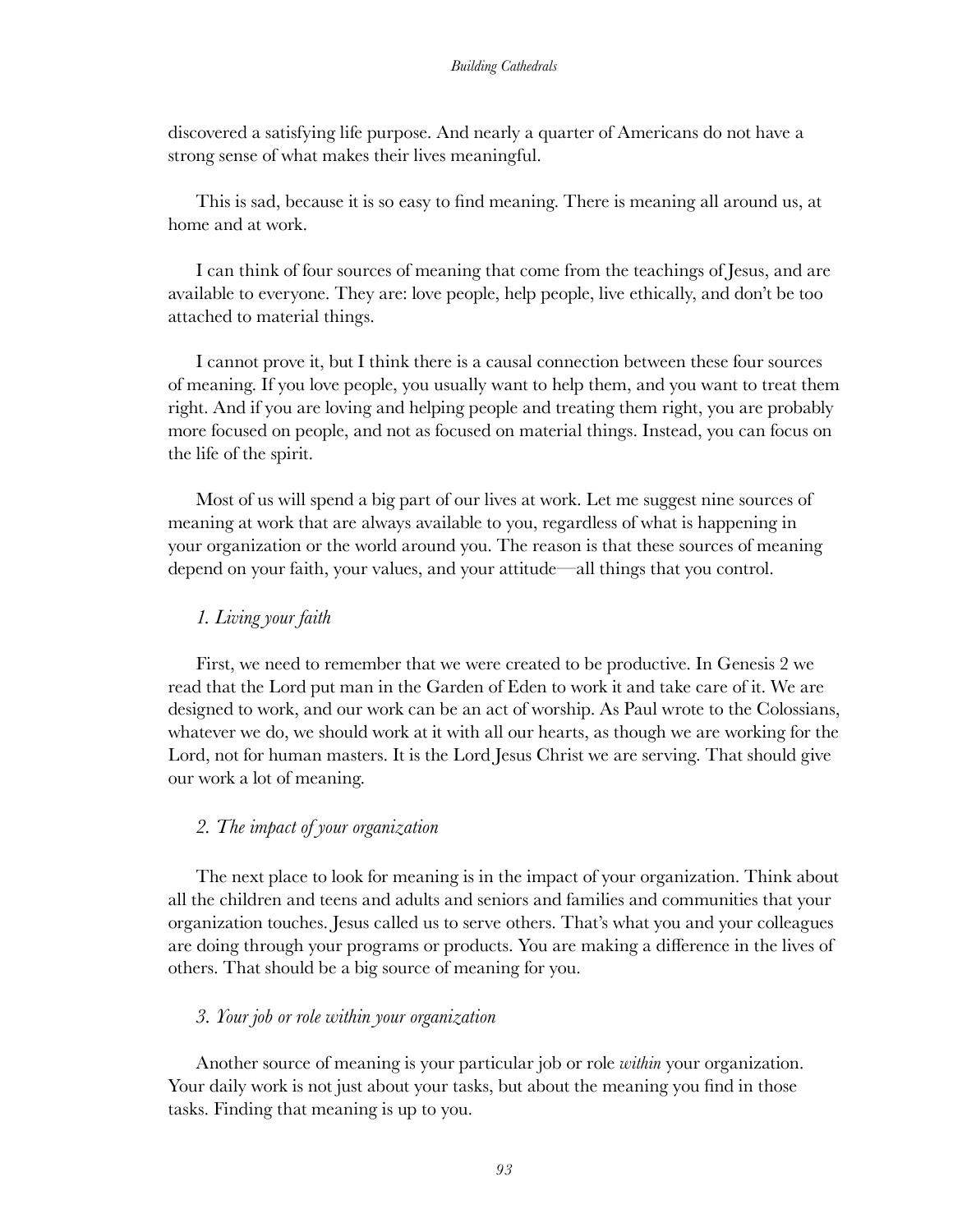There is a well-known story that makes this point. It is a story about a monk who was traveling through Europe in the middle ages. He came out onto a small plain. In the distance, he could see the foundation of a cathedral that was being built. As he walked, he came to the stone quarry where two men were chipping the stone that would be used in the cathedral. The monk walked up to the first man and said: "Good morning, kind sir. Tell me—what are you doing?" "I am chipping stone," the first man said. The monk thanked him and walked a little farther until he came to a second man. He said to the second man, "Good morning, kind sir. Tell me—what are you doing?" The second man stopped, put down his chisel, and looked up with a big smile. "I am building a cathedral," he said.

Now obviously, the two men were doing the same thing, but they didn't look at it the same way. The first man didn't find a lot of meaning in his work. The second man found a lot. The point is simple: there is a lot of meaning available to us every day, if only we look up, and see the cathedral.

A few years ago I saw a TV ad for the United States Air Force which had a similar message for me. The ad began with a mother and her children playing in their living room. Then the scene froze, with the mother and children facing the camera, smiling. The camera drew back, and you could see that it was a photograph attached to a wall. The camera drew back farther, and you see that the wall was the side panel in the cockpit of an airplane. As the camera continued to draw back, you saw the pilot, the husband and father, flying at night, with the photo of his family there next to him. And you knew that he wasn't just flying a plane. He was protecting the family and the country that he loved. He was on a mission.

If you think you just work at your organization, you're just chipping stone. If you think you're just doing administration or project management or human resources or information technology or accounting, you're just flying a plane. You're missing the bigger meaning. What you are really doing is meeting important human needs and improving the quality of lives. That's your cathedral. That's your mission. And it should be a tremendous source of meaning for you—every day.

#### *4. Focus on your contribution*

Next, focus on your contribution. Peter Drucker, a founding father of the modern field of management studies, said that the key question that distinguishes an executive is the question: "What can I contribute?"<sup>80</sup> Making a contribution is about making a difference. Day after day, year after year, keep asking yourself: What can I contribute?

Can you suggest a new product or program or service? How about a way of cutting costs while maintaining quality? Can you develop new relationships with customers that will help your organization to serve them better? Can you spot a potential problem far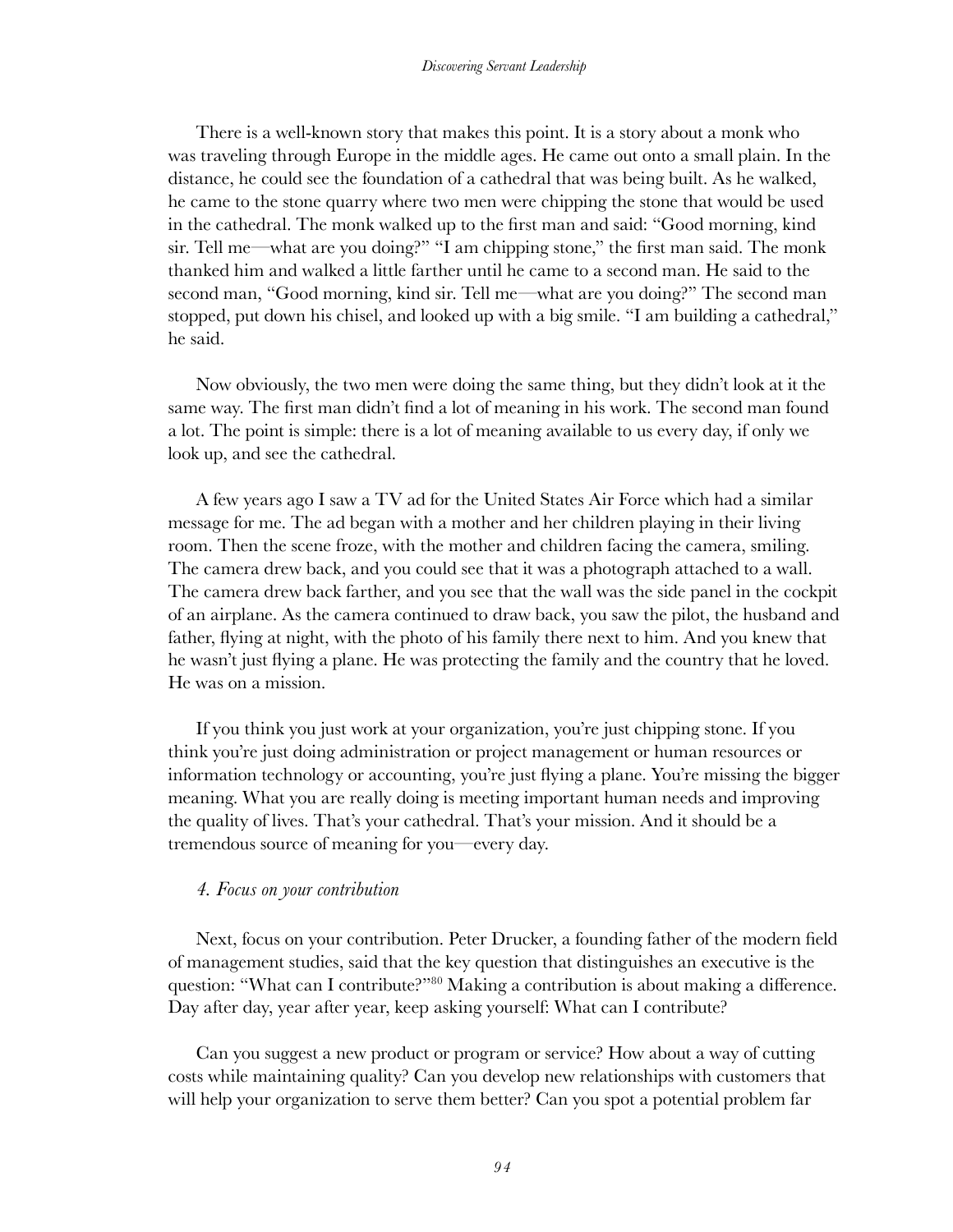enough in advance that you can solve it before it becomes a really big problem, or can you find a solution to a problem that has been around for a long time?

Think outside your particular job or department to the needs of the entire organization and your customers, and look for a contribution you can make. When you focus on contribution, you are likely to make a difference, and that difference will be a wonderful source of meaning.

I want to add a note, here. Sometimes, the contribution you make doesn't resolve an issue, but is still a step in the right direction and is worth taking. I think about the story of the starfish and the boy. Thousands of starfish had washed ashore on a beach, where they began to dry and die in the sun. A boy noticed them, and he started picking them up and tossing them back into the water. A passerby watched from a distance, and then approached the boy and said, "Why bother? There are too many of them to make a difference." "I made a difference in the life of *that* one," the boy said, as he put another starfish back in the water. Sometimes you can't solve the entire problem, but you can still make a meaningful contribution.

#### *5. Focus on helping your colleagues*

Next, focus on helping your colleagues within your organization. Whether the organization chart shows them as your subordinates, peers, or superiors, there are things that your colleagues need. If you pay attention, you will find appropriate ways to help them.

One of the best things you can do is to be a mentor. You don't have to wait long. Even if you have been on the job only a few months, you already know things that new employees don't know on their first day. Help new members of the team understand the organization's mission and values. Helping your colleagues will give you a lot of personal meaning.

# *6. Focus on pitching in to get the work done*

Next, focus on pitching in to get the work done. We are social beings, so it is hard to ignore the gossip and office politics. But the simple fact is that your work is not about whether you're on the inside track, or the outside track, or nowhere near the track. It's not about those knowing glances across the conference room table, or the whispering at the water cooler about you-know-what. Your work is about fulfilling the mission of your organization and meeting the needs of your customers. That's where the meaning is. The meaning isn't in the rumor mill, the meaning is in the work.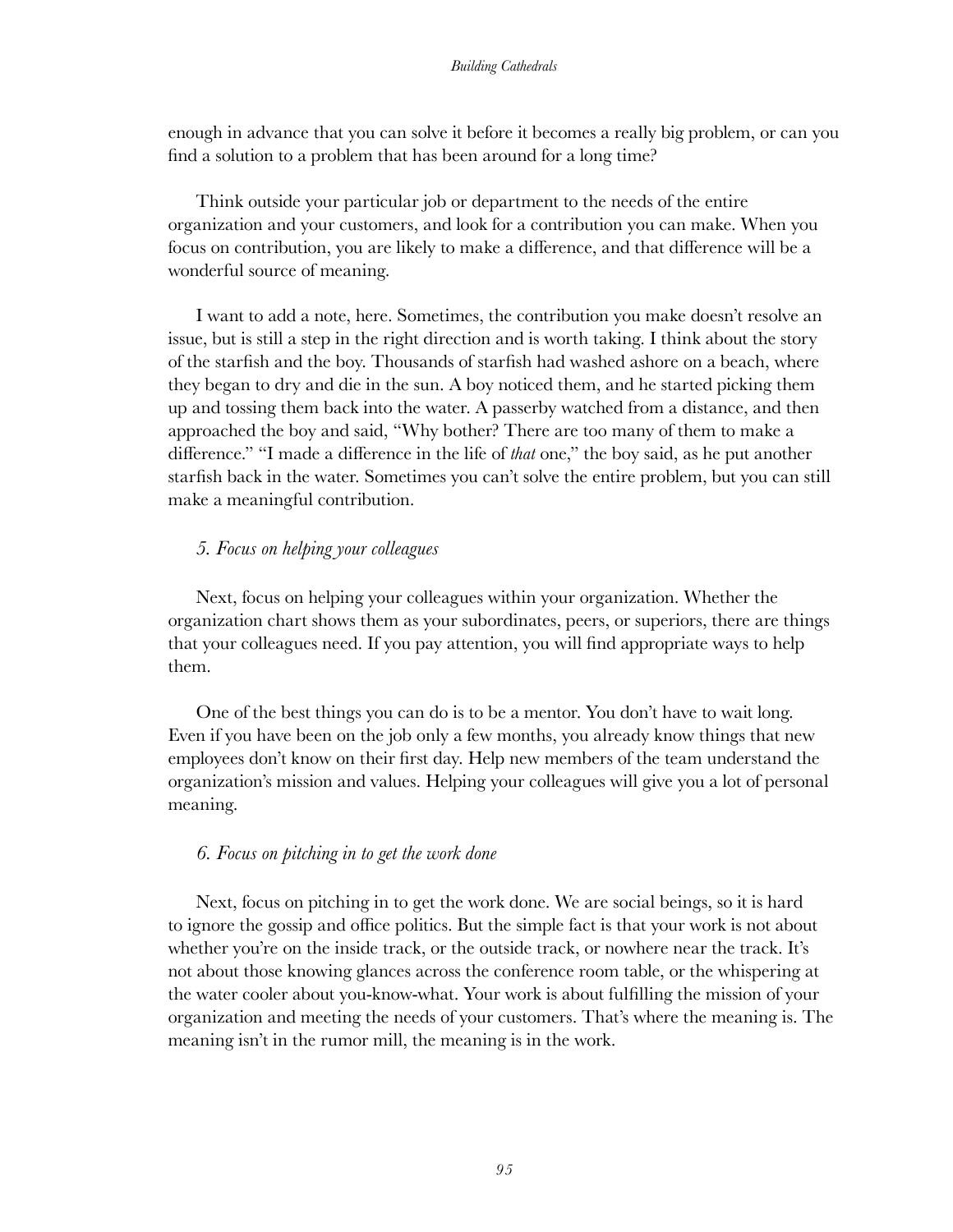#### *7. Always do what's right*

Next, always do what's right. Things can change quickly in the world of work. Sometimes, it is a change in leadership; other times, the rapid rise of a competitor; still other times, a new government regulation. When the world of work changes, you will need to adapt and respond.

But a change in the world of work shouldn't change who you are as a person, and it shouldn't change what you know is right and good and true. You need to have core values, and you need to live those values. If you do, you won't get lost. Even when the world around you becomes foggy and unpredictable, you'll know who you are and how you want to live. That should give you a lot of personal meaning.

#### *8. Always do your best*

Next, always do your best. That should be what defines you. One of the questions I like to ask people is this: *If you aren't giving the world your best, what world are you saving it for?* This is the work you are given, these are the people you can help with your programs and products. Why would you want to hold back? Every day, each of us can give our very best, and enjoy the personal meaning that comes to us when we do.

#### *9. Be ambitious—for your organization*

Finally, be ambitious, but be ambitious for your organization, not yourself. Think beyond yourself, to the greater good of your organization. What are your ambitions for your organization next year? In five years? In ten years? What can you do to help your organization fulfill those ambitions? What legacy do you want to leave? Think big. Being part of an ambitious future will be very meaningful.

So those are nine sources of meaning at work that are always available to you because they are about your faith, your values, and your attitude.

Because meaning is so important, servant-leaders are meaning-makers. They help their colleagues to understand the meaning of the organization's work. They help their colleagues to understand the meaning of their specific roles at work. They redesign work where possible to make it *more* meaningful.

When appropriate, the Christian servant leader helps people to connect their work with the message of the Gospels and the example of Jesus. The servant leader helps colleagues to explore their work as lay ministries that build on the gifts that God has given them. The work becomes meaningful when it glorifies God.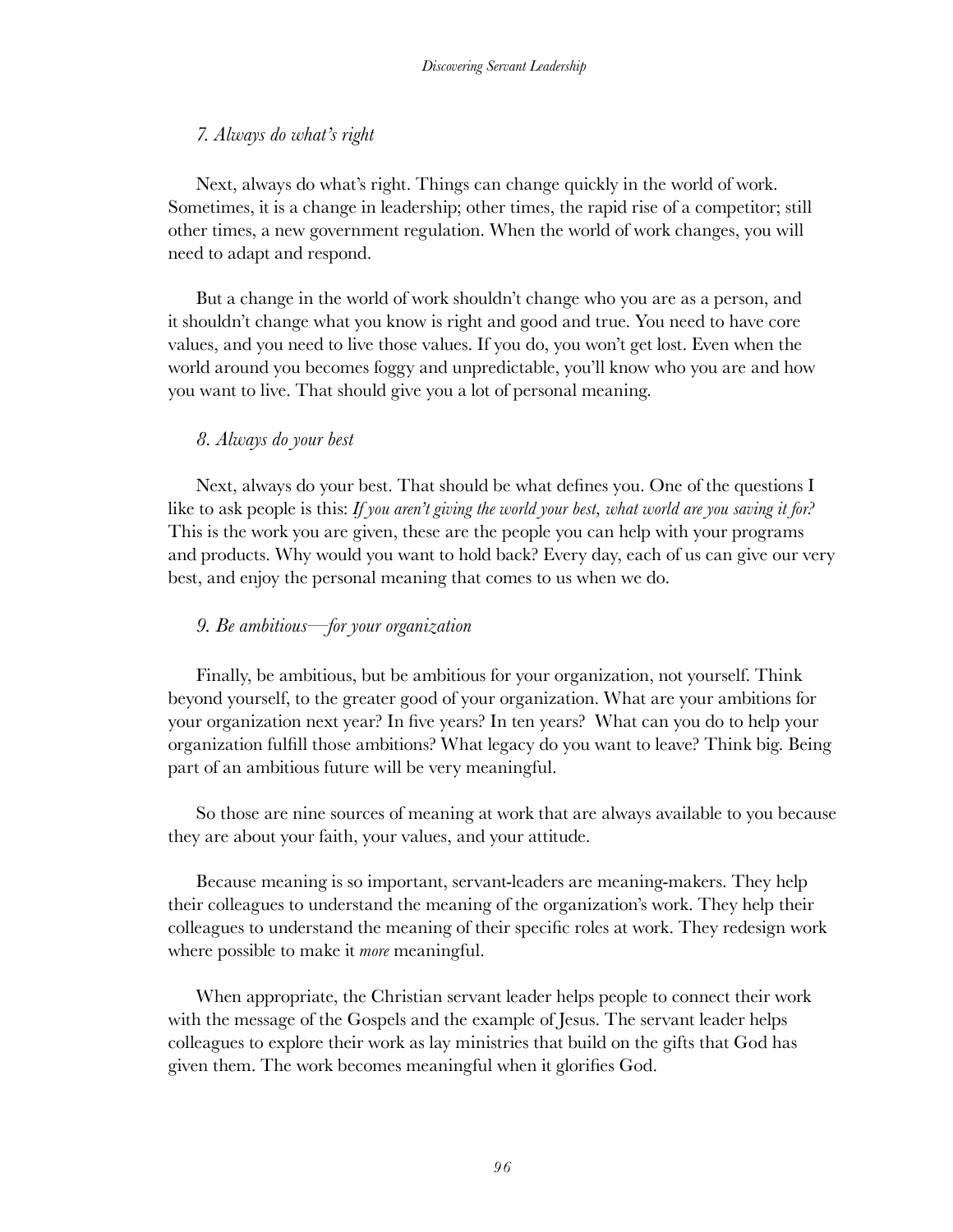# **Finding meaning at Popeyes**

Cheryl Bachelder is a Christian servant leader who has helped others to find meaning in their work. Cheryl is CEO of Popeye's Louisiana Kitchen. In her book, *Dare to Serve*, 81 she described the ways in which she applied servant leadership principles to turn around the restaurant chain.

When Cheryl started at Popeye's, the company had been declining for a long time. Six years after she started, average restaurant sales had climbed by 25 percent, market share had grown from 14 to 21 percent, profitability at Popeyes restaurants was up by 40 percent in real dollars, and the stock price was up 450 percent. Cheryl dared to serve, and her organization grew.

She gives God the credit. In the dedication of her book, she wrote: "All glory be to God the Father, for He sent His Son who dared to serve us all."

While Cheryl took many steps to improve the company's performance, one important step was to invite the company's leaders to develop a personal purpose that gives their work meaning. Cheryl said that the leader must bring purpose and meaning to the work of the organization, because that is essential to creating a high-performance organization.

She said that when people believe their work matters, they arrive early and stay late. They find creative solutions to problems. They build their skills. They collaborate to ensure the success of the team. They stay in the job longer. Cheryl said that purpose and meaning at work raise the energy level, commitment, and performance of the team.

Popeyes conducted a workshop to help their leaders find their personal purpose. Then they connected their personal purpose with the Popeyes Purpose, which is to inspire servant leaders to achieve superior results. Team members are encouraged to put their personal purpose into action, because that leads to sustained superior performance.

People perform better when they have a desire to serve others, and they are intrinsically motivated because their work is meaningful. That was the conclusion of research by Adam Grant, a professor of management at the Wharton School. He studied the impact of prosocial motivation when combined with intrinsic motivation. Prosocial motivation is the desire to help others and make the world a better place. Intrinsic motivation includes personal growth and meaning. Grant said that employees display higher levels of persistence, performance, and productivity when they experience prosocial motivation and intrinsic motivation together.82

This is not a surprise to Christian servant-leaders. They know that when people respond to the call of Jesus to serve others, they find God's work meaningful, and they can perform at very high levels.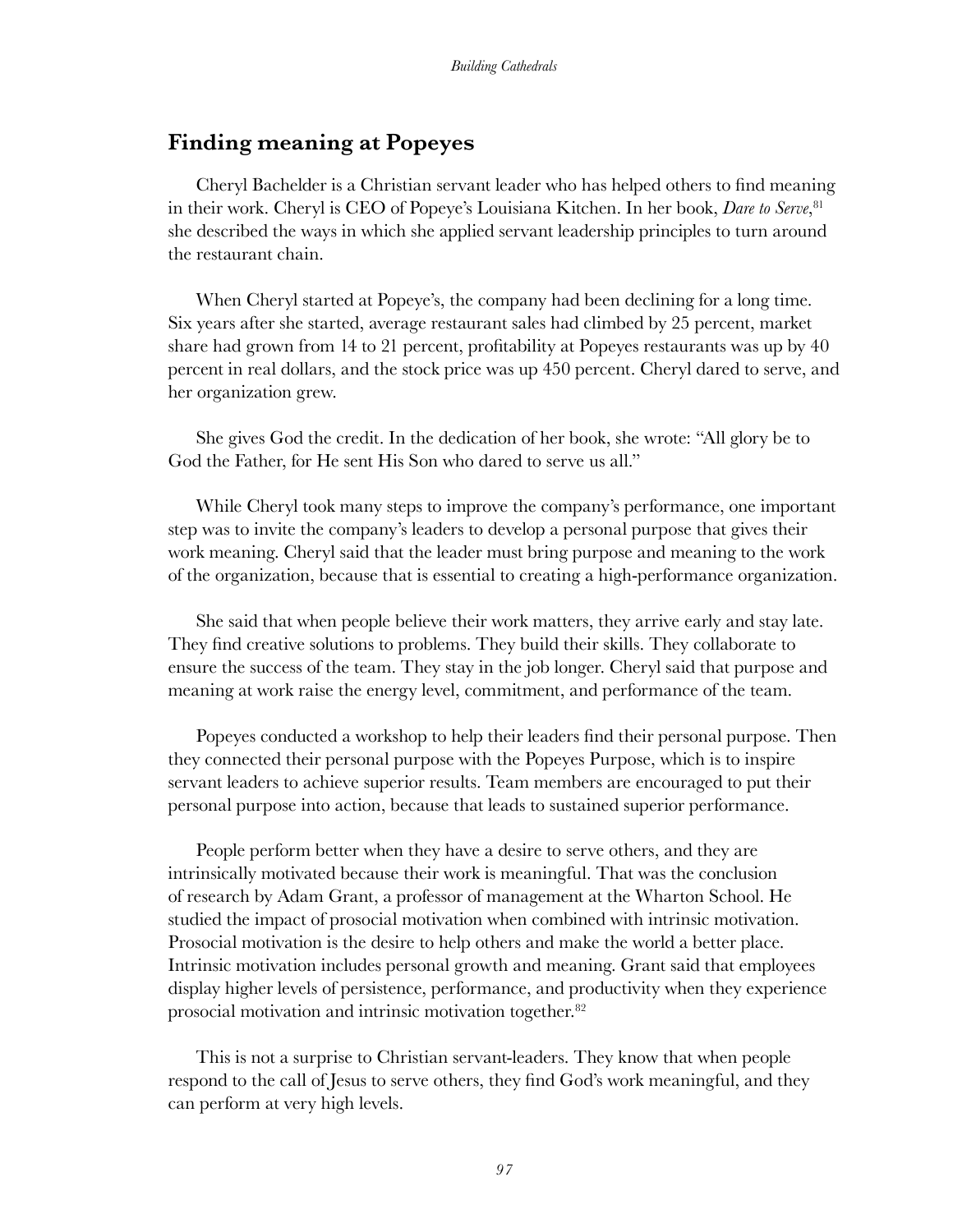# **Summary**

In summary, servant leaders move beyond Theory X and extrinsic motivation and focus on Theory Y and intrinsic motivation. They know that the highest levels of performance are the result of intrinsic motivation. Meaning is an intrinsic motivator, and there are many sources of meaning at work. Because meaning is so important, servantleaders are meaning-makers for their colleagues, helping them to build their cathedrals. As people of faith, we are blessed because we have the opportunity to do God's work, to God's glory. And nothing can be more meaningful than that.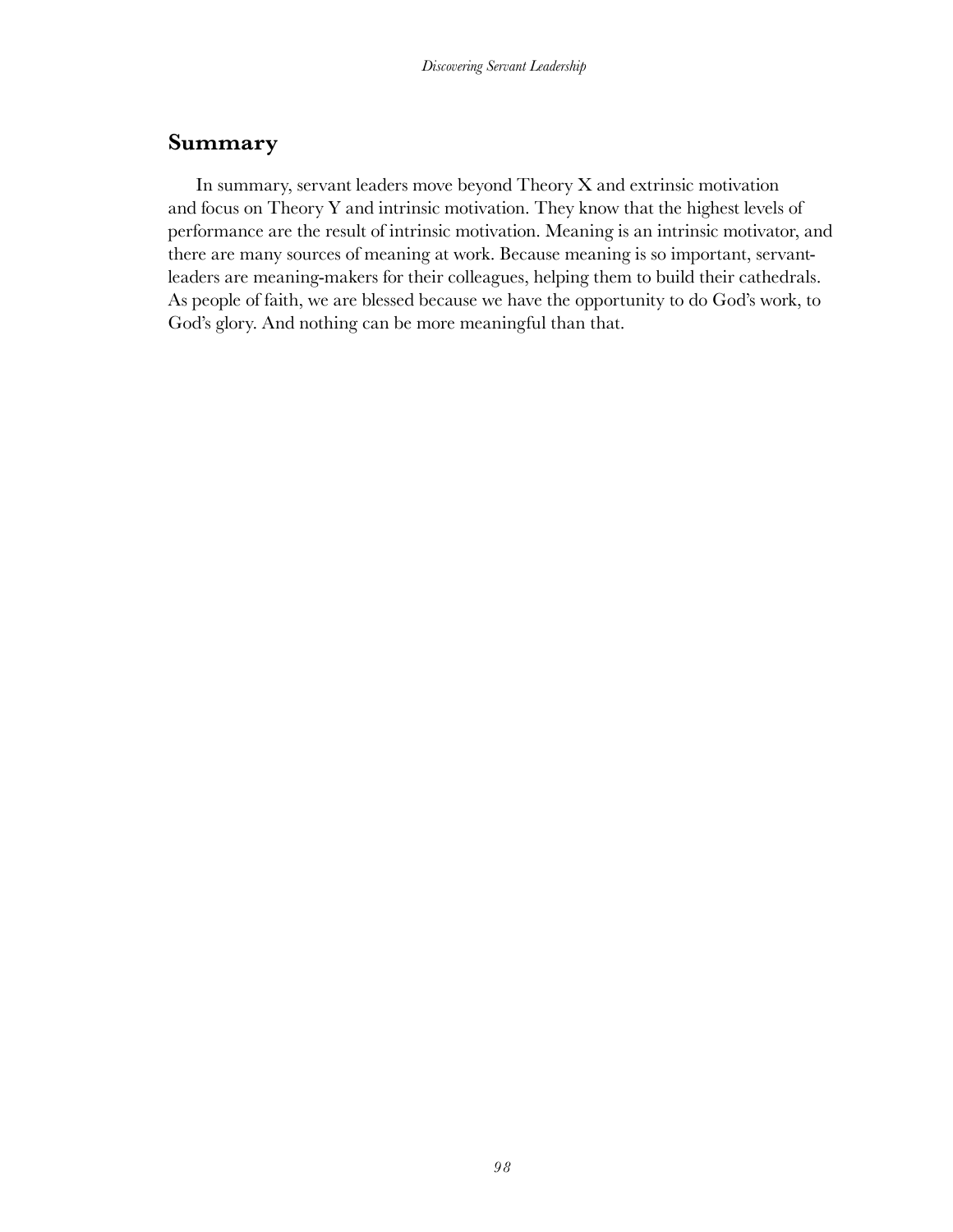# *In the World, Not of the World*

# *Module Eight Lecture*

Welcome to the eighth module in the New Institute series on "Discovering Servant Leadership." So far in the series we have provided a Biblical framework for a life of Christian leadership, and discussed faith, love, and service as the foundation for that life. We examined the power model of leadership, which Jesus rejected, and the service model, which embodies the teachings of Jesus. We reviewed the characteristics of servant leadership, and the key practices of servant leaders. We explored organizational communities and institutional operating principles. We discussed the process of leading organizational change, and assumptions about human behavior and motivation. This is the final lecture, and it is about being in the world, not of the world.

# **The teachings of Jesus are counter-cultural**

People have long considered power and wealth to be symbols of success. But the Bible tells us that power and wealth are false idols. They can be used as tools to help others, but in and of themselves, they do not satisfy—they cannot make us happy. They lead us away from the spiritual life that God intends for us.

The Old Testament book of Ecclesiastes was written thousands of years ago. It reminds us that wealth and pleasure are short-lived and meaningless (Ecc. 2:4-11):

I undertook great projects: I built houses for myself and planted vineyards. I made gardens and parks and planted all kinds of fruit trees in them. I made reservoirs to water groves of flourishing trees. I bought male and female slaves and had other slaves who were born in my house. I also owned more herds and flocks than anyone in Jerusalem before me. I amassed silver and gold for myself, and the treasure of kings and provinces. I acquired men and women singers, and a harem as well—the delights of the heart of man. I became greater by far than anyone in Jerusalem before me. In all this my wisdom stayed with me.

*I denied myself nothing my eyes desired; I refused my heart no pleasure. My heart took delight in all my work, and this was the reward for all my labor. Yet when I surveyed all that my hands had done and what I had toiled to achieve, everything was meaningless, a chasing after the wind; nothing was gained under the sun.*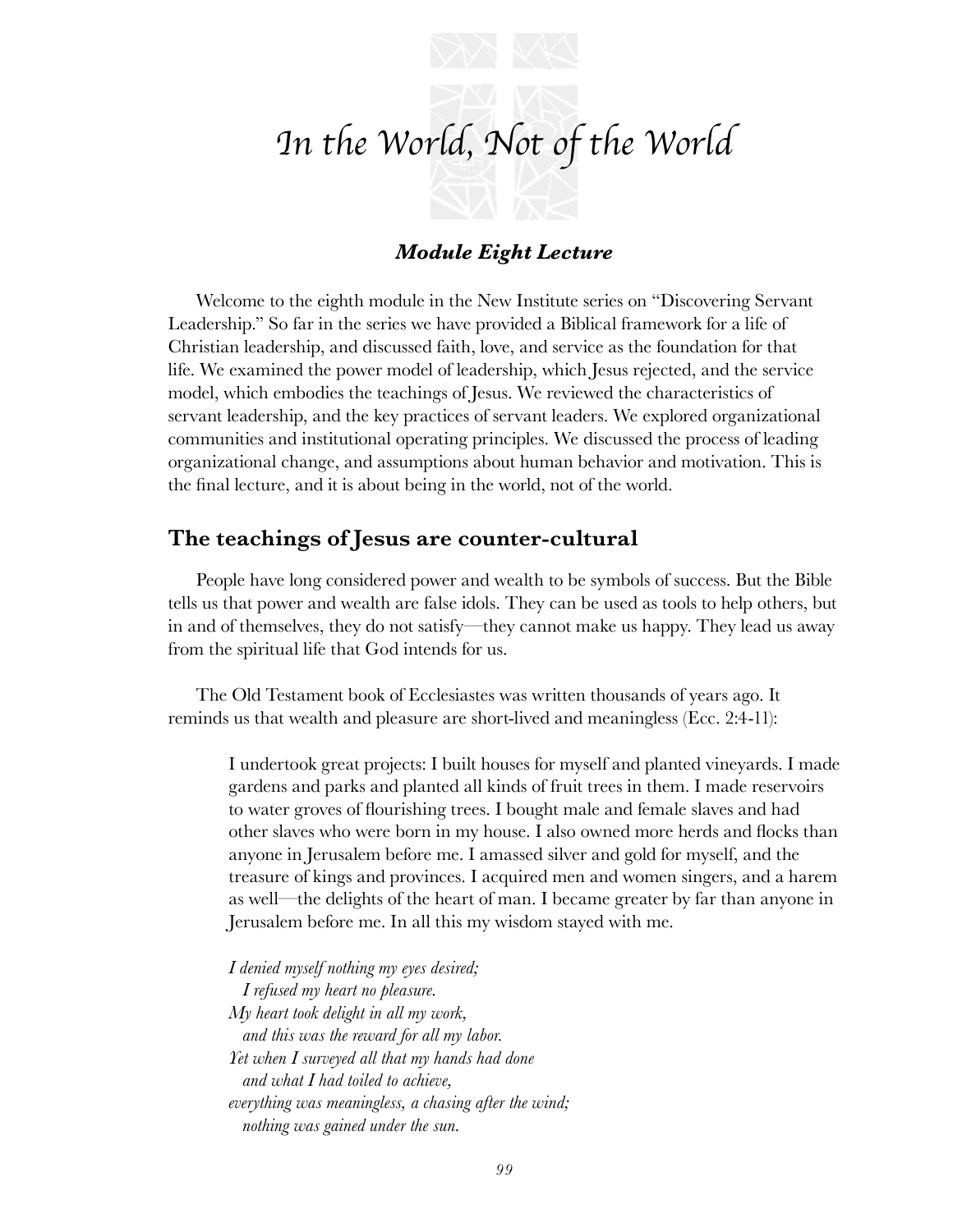The voice in Ecclesiastes concluded that we should do good, find satisfaction in our work, enjoy our daily food and drink, and above all, "fear God and keep his commandments, for this is the duty of all mankind" (Ecc. 12:13).

Jesus refused earthly power and pointed us away from material wealth. Early in his ministry, Satan offered Jesus all the kingdoms of the world. We read this in the Gospel of Matthew:

Again, the devil took him to a very high mountain and showed him all the kingdoms of the world and their splendor. 'All this I will give you,' he said, 'if you will bow down and worship me.' Jesus said to him: 'Away from me, Satan! For it is written, "Worship the Lord your God, and serve him only.'" Then the devil left him, and angels came and attended him. (Mt. 4:8-11)

Jesus declined to become an earthly king. After the feeding of the five thousand, the crowd wanted to make Jesus king—by force. But Jesus escaped from the crowd. He didn't come to be an earthly king.

As for money, Jesus made it clear in the Gospel of Luke that "life does not consist in an abundance of possessions." In the Gospel of Matthew, Jesus said:

Do not store up for yourselves treasures on earth, where moths and vermin destroy, and where thieves break in and steal. But store up for yourselves treasures in heaven, where moths and vermin do not destroy, and where thieves do not break in and steal. For where your treasure is, there your heart will be also. (Mt. 6:19-21)

After his interaction with the rich young man, Jesus told the disciples that it is hard for someone who is rich to enter the kingdom of heaven (Mt. 19:23).

So power and wealth are symbols of success in many cultures, but Jesus rejected them. We should not seek power, we should seek to be of service. We should not seek material possessions, we should seek to be spiritually rich.

We need to embrace the fact that the teachings of Jesus are counter-cultural. That's why Christian leaders don't start with the way the world is; they start with the way *Christ* is. They start with the teachings of Jesus, and seek to live them. That's why servant leadership is not about acquiring power or wealth. It is about identifying and meeting the needs of others.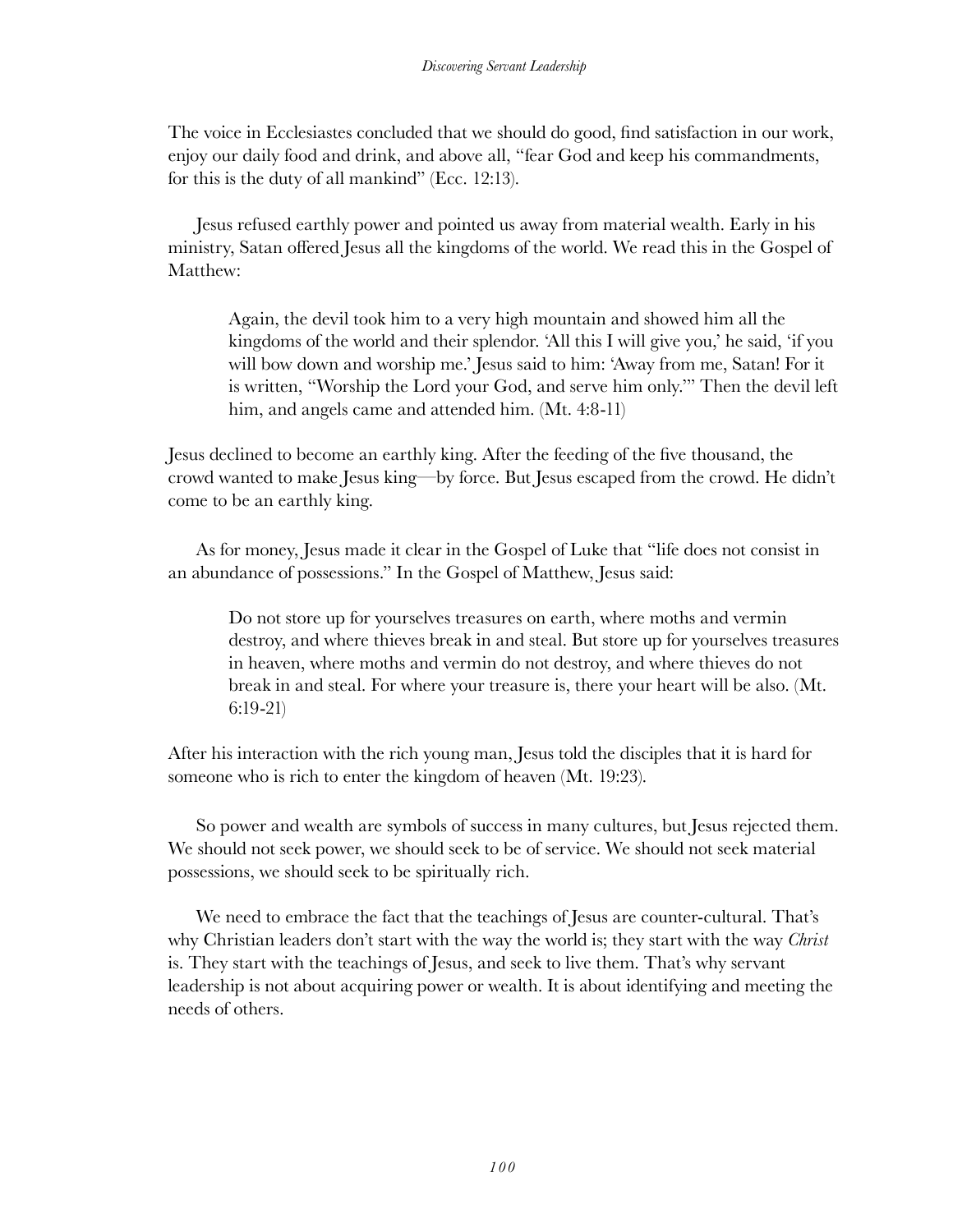# **In the world, not of the world**

Of course, it is hard to avoid the values of the secular, commercial culture that surround us every day. John Stott said that our model of leadership is often shaped more by culture than by Christ, even though many cultural models are incompatible with the teachings of Jesus. Stacy Rinehart said that Christ lived, taught, and modelled servant leadership for us, so it should be our true distinctive as believers. This is what should set us apart. We shouldn't be taking our cues from the culture around us.

But how do we do that? I think Jesus gave us the answer. To lead in a way that is both counter-cultural and effective, we must be *in* the world, not *of* the world.

At the Last Supper, Jesus prayed for his disciples. We read this in the Gospel of John:

I have given them your word and the world has hated them, for they are not of the world any more than I am of the world. My prayer is not that you take them out of the world but that you protect them from the evil one (Jn. 17:14-15).

Jesus was fully engaged in the world, teaching, healing, and saving. He wanted his disciples to be fully engaged, also. We need to be in the world, loving and helping others. We do not have to be *against* the world. N.T. Wright reminds us that the kingdom Jesus inaugurated is emphatically *for* this world. After all, God loves the world– He created it!

But while we are fully engaged in the world, we do not have to measure ourselves by the world's values or its definition of "success." That gives us great freedom. We are here to be who God wants us to be, not who the world wants us to be. We are here to follow Jesus. If we do, we will be blessed, whether the world thinks we are "successful" or not.

# **Servant leaders not worried about "success"**

There are many servant leaders who have used their gifts in loving service, without worrying about symbols of success. I can think of two medical doctors who left comfortable, successful lives to serve others—Dr. Albert Schweitzer and Dr. Tan Lai Yong.

Dr. Albert Schweitzer lived from 1875 to 1965. He was a French-German theologian, organist, author, and physician known throughout the world as a humanitarian. He received the 1952 Nobel Peace Prize for his philosophy of "reverence for life." He achieved prominence early in his career as a theologian and organist, and then decided to give the rest of his life in direct service to humanity. He studied to become a medical doctor, and then he and his wife travelled to west central Africa, where they founded a hospital in what is now Gabon. They served thousands of Africans, first in rudimentary conditions, and later in more established hospital buildings. He was still serving there at the time of his death.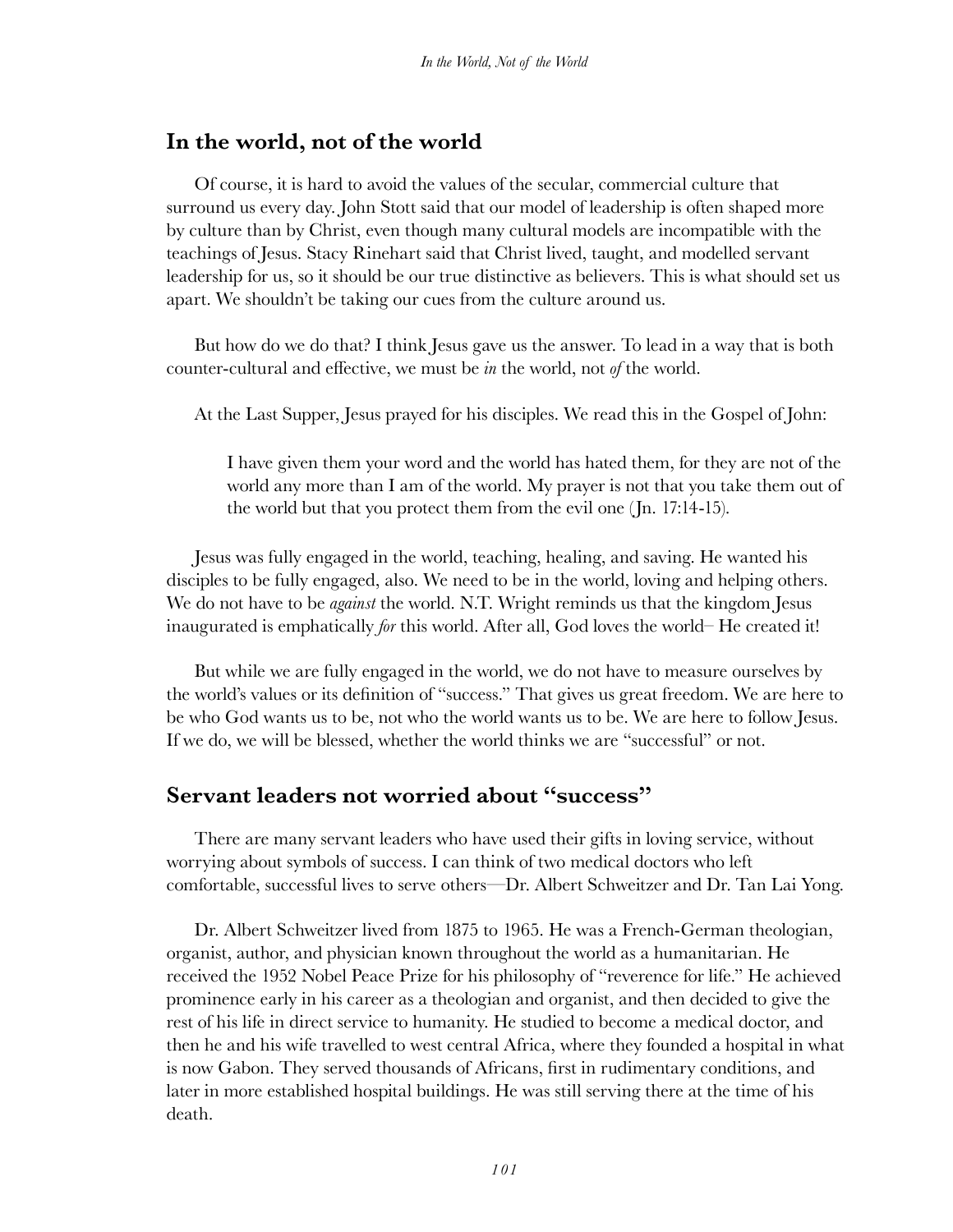Dr. Tan Lai Yong is a Singaporean medical doctor. In 1996, he was sent to China by his church as a cross-cultural worker. He went to rural Yunnan with his wife and year-old daughter, and stayed for 14 years. He diagnosed and healed villagers, trained over 500 local doctors, and gave basic medical training to farmers. He also mobilized surgeons from Kunming and Singapore to provide surgery for cleft palate, burns, and bone deformities for over 100 children. Back in Singapore now, he is a senior lecturer in the School of Public Health at the National University of Singapore.

John Howell is another example of a person who has used his gifts in loving service to others, without worrying about symbols of success. I met John many years ago when he was a sales director at a telecommunications company. Later, he left his successful career in order to serve children and families at a struggling nonprofit organization. Here is how he explains his decision:

My life in sales was grueling. I always exceeded my quotas and made the bosses happy, but after more than twenty years, it was wearing on me. We were constantly restructuring, and firing people, and it just wasn't enjoyable. One day, returning to work after an illness, I began to wonder what it was all for. I started going back to church and doing volunteer work in the community. A friend told me about an opening with a nonprofit group, and with a 'leap of faith,' I applied for the position.

I was working for one of the biggest companies in the state, earning a good salary. By contrast, the nonprofit organization was near bankruptcy… I got the job, and within weeks I knew that was where I was supposed to be.

In my sales work, the focus had been on the transaction more than the people. Success was measured in money, not whether you had made a difference or changed a life. Now I can see how I am helping to change lives—how kids are growing, and getting healthier, and doing things that they couldn't do before. I also get to be a teacher, training a new generation of managers and leaders within our organization. I get tremendous meaning and satisfaction from my work.<sup>83</sup>

# **Mother Teresa: Sign of contradiction**

I like to tell people that Mother Teresa didn't start out as Mother Teresa. She didn't start out with a big organization and support from people all over the world. She started out with no money—she had to beg for food and supplies. She went out into the street and helped the first person, and then the second person. Gradually other women joined her. Eventually, she founded a religious order, the Missionaries of Charity. At the time she died in 1997, she was leading 517 missions and 450 centers in over 100 countries.

There is a movie about Mother Teresa starring Olivia Hussey. At the end of the movie, there is a scene in a board room high up in a modern skyscraper, a tall building of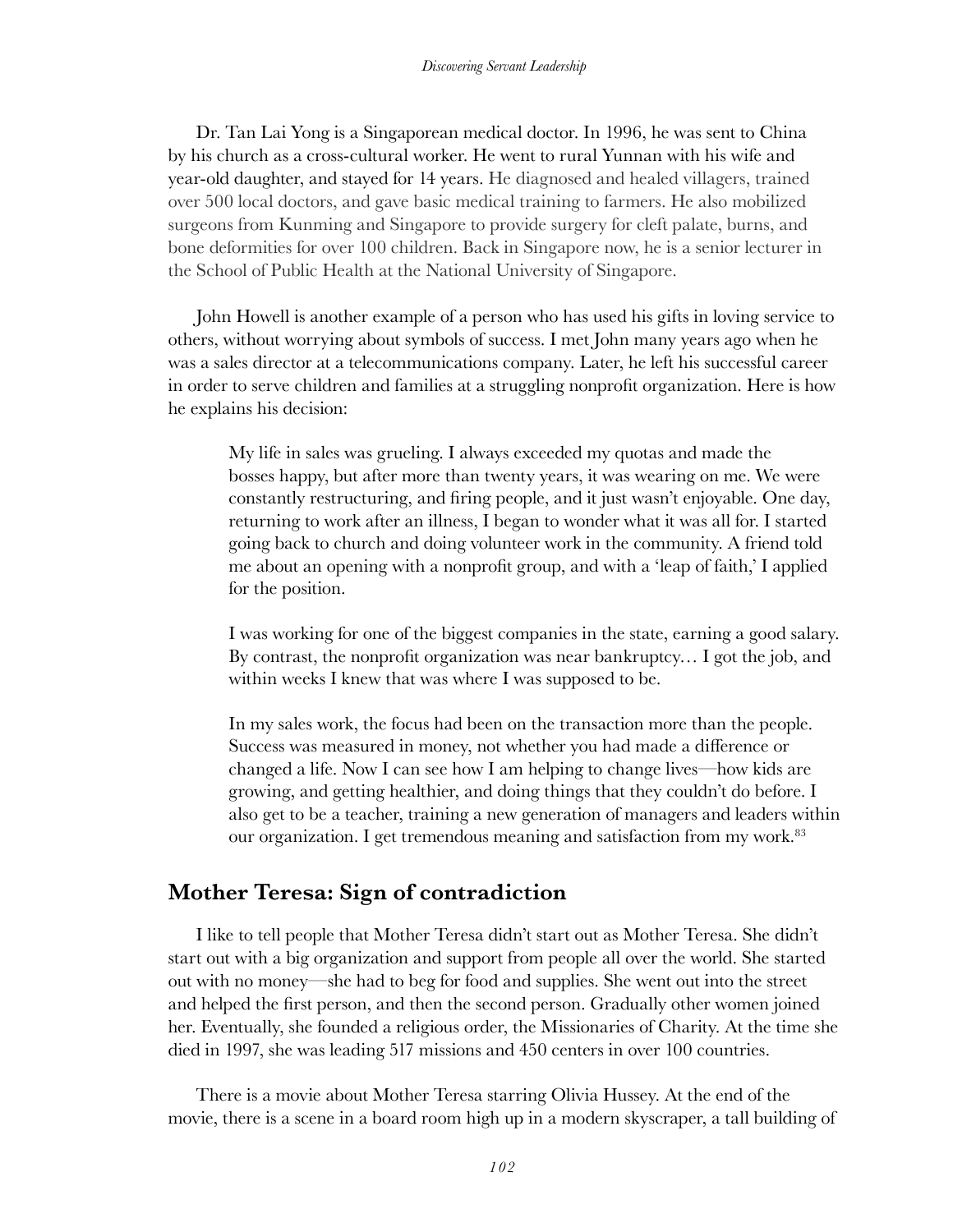glass and steel. People are lined up along both sides of a long table. Mother Teresa is there with other sisters of her order, as well as a priest who has been supporting her work for many years. It is a meeting of the international organization that has been established to coordinate the work of the many centers that have been inspired by Mother Teresa. The people are good people who are doing what people in the secular world do—they set up a corporation, fly around the world to hold meetings, send out newsletters, and so forth.

Each person at the table has a bottle of water. While the meeting is going on, Mother Teresa asks one of the attendants what each bottle cost. "Three dollars," he says. "With three dollars I can send a child to school for a whole year," Mother Teresa replies. Then she asks how much it cost to rent the board room. The attendant doesn't know.

Finally, while the priest is explaining the new text message technology that will be an inexpensive way for them to send messages to each other around the world, Mother Teresa stands. She says that she has nothing against all this, but she and her sisters have chosen another way to serve the Lord. They are going back to their roots, to be the poor among the poor. Everyone at the table is shocked as she instructs one of the sisters to close the bank accounts and shut down the corporation.

Mother Teresa's decided that she was not going to be drawn into the secular commercial culture. She wasn't going to spend thousands of dollars on an international organization that coordinated the work of her centers around the world. No—she went back to her roots, back to the person-to-person love and service that had always characterized her calling to be the poor among the poor.

Later in the movie, the priest who had worked closely with her for many years told her that she had made the right decision. She responded by saying: "We must never be afraid of being a sign of contradiction to the world." The centers grew up through faith, love, and service, not by creating corporations and spending money on meetings.

A few years ago, my wife and I visited India, and spent time at the Mother Teresa Center in Calcutta. While we were there we saw her room—a small room with a bed, a dresser, a desk, and a chair. We thought of that little room as her world headquarters. She didn't need a big fancy office to inspire people all over the world. Money wasn't being spent on the trappings of office, it was being spent on children, the sick, the hungry, the poor.

# **Being realistic**

In my experience, leaders who live the power model of leadership also hold the assumptions of Theory  $X$  and rely on extrinsic motivators. They believe that leadership is for their own advantage, employees have to be coerced, and extrinsic motivators are the way to coerce them.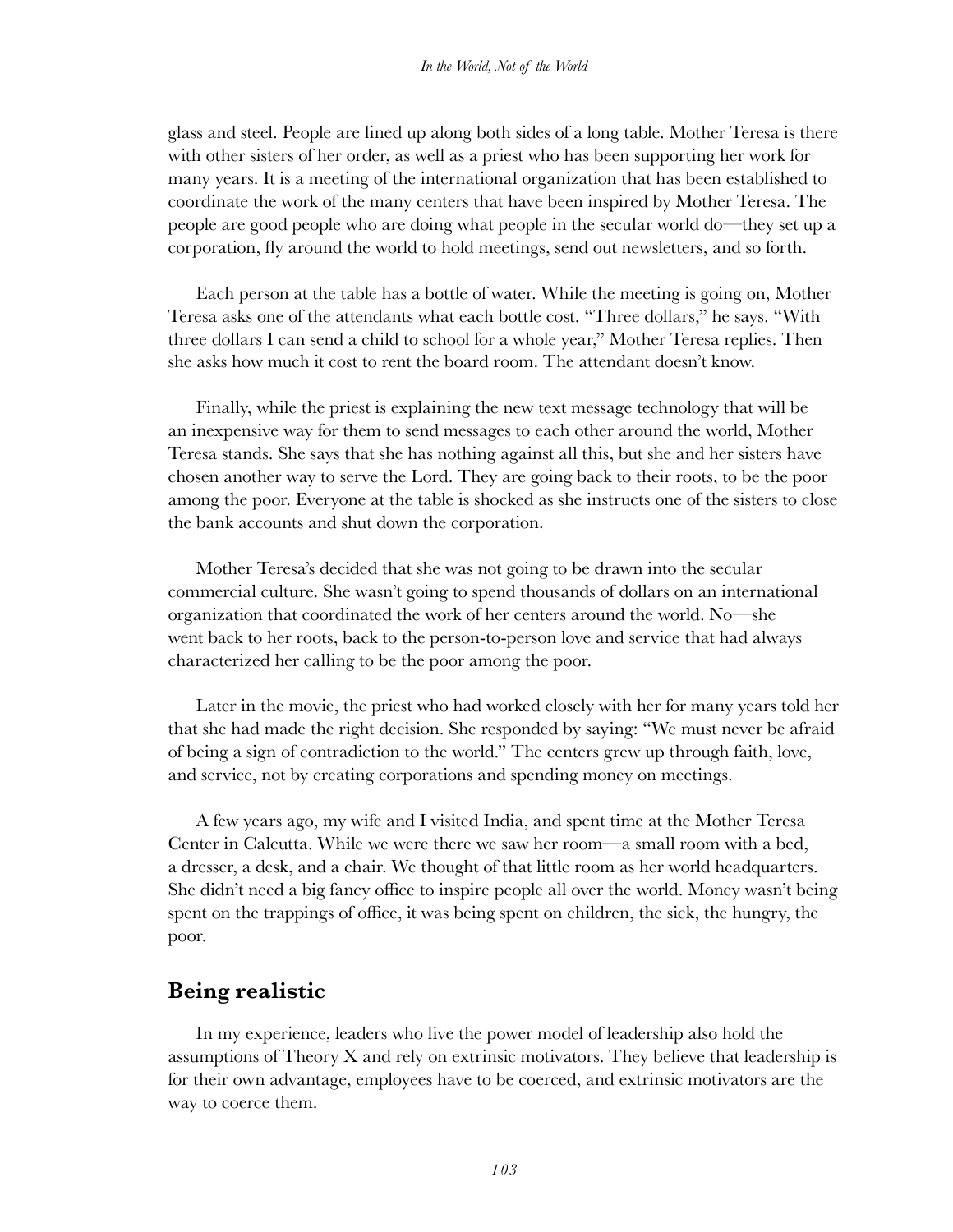I think this is why employee engagement is so bad all over the world. Surveys by Gallup indicate that fewer than 20% of employees are *actively engaged* in their work, while 60% are only moderately engaged, and as many as 20% are *actively disengaged,* which means they are working against the organization.

People who adopt the power model, Theory X, and extrinsic motivators consider themselves "realists." But they have mistaken reality. They have mistaken who we really are, and who we are capable of becoming. They do not understand that Christ is calling us to a *higher* reality. They do not understand that we are spiritual beings, guided by the Holy Spirit. They don't understand the inbreaking of the kingdom of God.

We are created in the image of God. We are not rats or pigeons in a cage, we are not donkeys to be manipulated with carrots and sticks. We are fallen, yes; but Christ has redeemed us. We are sinners, yes; but we can understand who God wants us to be. We can lead the way Jesus taught us to lead, the way we were designed to lead, the way that brings out the best in ourselves and others.

Every day, the power-mongers limit the potential of vast numbers of individuals, and then claim that people do not have much potential. In their own way, they have put people in a modern form of bondage, bondage to the negative assumptions of the secular, commercial culture.

Christian life requires a daily exodus from that bondage. Christian leaders follow Jesus and liberate those with whom they work. Christian leaders live the service model, build on Theory Y, and support intrinsic motivators to help people become their best. Christian servant leaders are the realists of a *new* reality, a *better* reality, the reality that each of us is a new creation in Christ.

# **Challenges to being a servant leader**

There are challenges to being a servant leader. The power model is the dominant model of leadership in our culture, so becoming a servant leader may feel awkward. And servant leadership is not a quick fix. It requires an up-front investment in people. It takes time to listen to people and grow people.

When you lead with a servant's heart, some people will not understand. Some people will see you as a weak leader, or not a leader at all, because you are not pacing the floor, barking orders at your subordinates. Instead, you are listening, identifying needs, and working together with others to meet those needs.

When you lead with a servant's heart, some people will feel threatened. After all, servant-leaders are *different*. Those who are caught up in the power model of leadership, Theory  $X$ , and extrinsic motivators may not want to admit that there is another way—a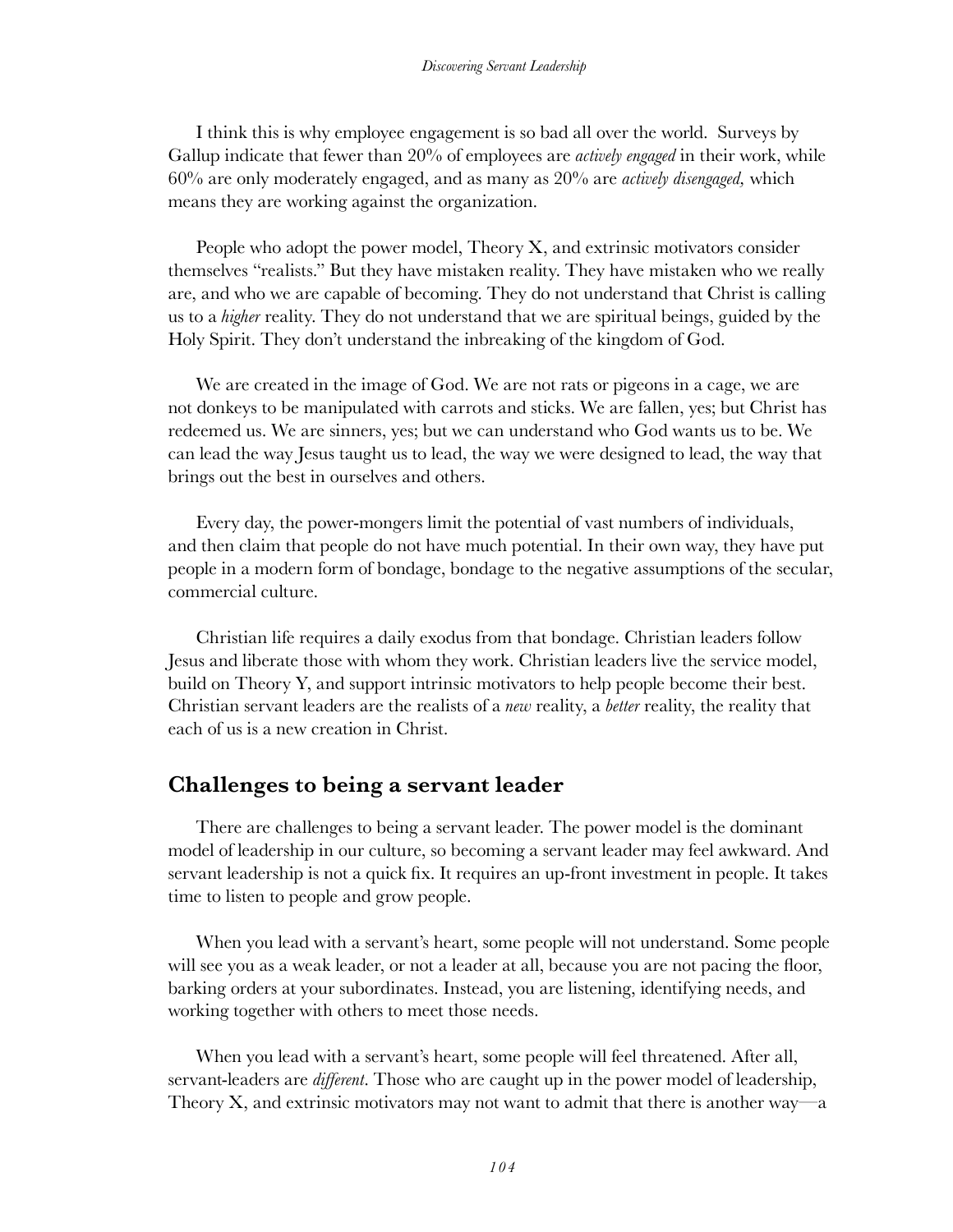*better* way. They may mock you, attack you, or seek to silence you. It's too threatening to their own world view.

I learned this early in life. In the summer of 1966, I served on the staff of a student council workshop in the Midwest. I had just graduated from Roosevelt High School here in Honolulu, where I had been active in student government. The summer workshop was for high school students who had been elected to lead their fellow students in the fall. The 300 student leaders at the workshop were divided into groups, and I was a counselor working with one of the groups. I was 18, the youngest counselor they had ever hired.

Because I was young, the director of the workshop thought that it would be a good idea if one evening I addressed all of the students. Of course, he was a little worried. After all, it was the *sixties*. He told me that he didn't want me to be an "activist" and attack "the establishment." He wanted me to say something nice.

When the night came, I went to the podium and looked out at hundreds of students. In the back of the auditorium, sitting in two rows like a human wall, were the adults—the teachers and counselors who were responsible for the student councils at their schools.

I did not attack the teachers or counselors or the establishment. Instead, I attacked the students. I told them the truth as I saw it. I said that too many of their student councils were self-congratulatory cliques, busy building their resumes for their college applications. I said they just took the easy way out, and did the same activities year after year, whether anybody else wanted those activities or not. I told them that they were a hoax, pretending to care about their fellow students, when in fact they didn't care at all—they were too wrapped up in themselves. I told them that if they *did* care, if they *did* reach out to other students, if they *did* listen to the rest of the student body, they could really make a difference in the lives of their fellow students. They could find ways to make the school experience better for them. They could improve the quality of education and the quality of life at their schools.

When I finished half an hour later, there was total silence. It was clear that I had broken through the barrier of polite pretending. I had looked them in the eye and challenged them to do something more important than hold parties for themselves.

They began to clap. And then, much to my surprise, they began to come forward, down the aisle, and up onto the stage. They lifted me on their shoulders, and carried me outside. It was exhilarating. We had an exciting, honest conversation about how we could *do* more, and *be* more. We didn't have to spend the whole year just deciding on the theme song for the prom. We could connect with people. We could actually change lives for the better.

We talked, and then, one by one, the students shook my hand and headed toward their dorms for the night. As they left, I began to walk back to my room. Suddenly, I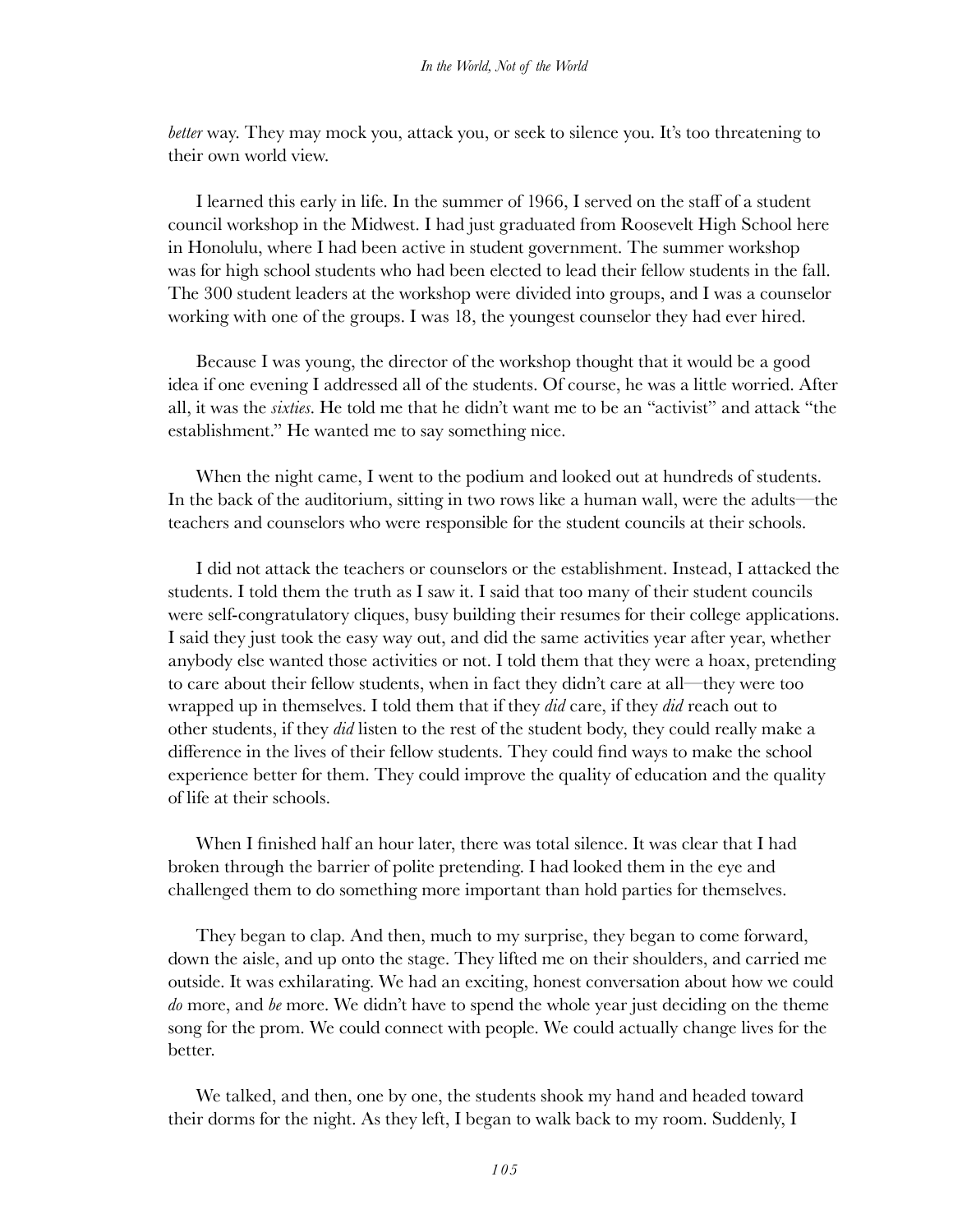was stopped by four men. One of them was the director of the workshop. He told me I was fired and would be leaving immediately. They marched me to my room, closed and blocked the door, and told me to pack. I was not allowed to make any phone calls, or speak to anyone, or leave any messages.

When I was packed, they marched me to the parking lot and put me in the back of a station wagon. I recall that they did not turn on the car's headlights, perhaps to avoid attention as we left the parking lot. They drove 20 miles and then dropped me off at a roadside bus stop, an open shelter with a bench, at the edge of a corn field. It was 9:30 at night. I sat alone in the dark, watching the headlights of the passing cars, waiting for the next Greyhound bus. I was eighteen years old, and I had just learned a few things.<sup>84</sup>

The first thing that I learned was that I didn't like being run out of town. It was very awkward, and certainly inconvenient.

The second thing I learned was that it was worth it. I had no regrets. I knew that I had connected with the students. We had a meaningful, exhilarating conversation. I was sure that some of them would remember, and a few would actually do something about it. They would figure out ways to serve their fellow students. To me, that was worth it.

What surprised me was that the adults in the back rows, the teachers and counselors, felt so threatened by what I said. What is so threatening about reaching out and caring about others and trying to make life better for them? But apparently that was hard for them to accept. My guess is that they didn't want the student leaders to do anything really meaningful, because that would be harder for the adults to control. The adults wanted the students to do what they told them to do, and they didn't want them to do very much. Just put on the homecoming in the fall and the prom in the spring.

Charles Swindoll, in his book, *Improving Your Serve*, 85 pointed out that there is a dark side to serving. The dark side includes affliction, confusion, persecution, and rejection. He said that when we grab a towel to do some foot washing, we need to keep our eyes wide open, because every once in a while, we are going to get kicked. It's just part of the humbling process God uses to shape our lives so that we bear the family likeness of his Son.

## **Our egos**

The biggest challenge to being in the world, not of the world, may be the need to overcome our own egos. We struggle with false pride. We easily become consumed by self-interest. We live in a "me-first" culture that encourages us to do whatever we want.

In their book, *Lead Like Jesus*, 86 Blanchard and Hodges address the ego issue. They use the acronym "EGO" to mean "edging God out" due to pride and the desire to promote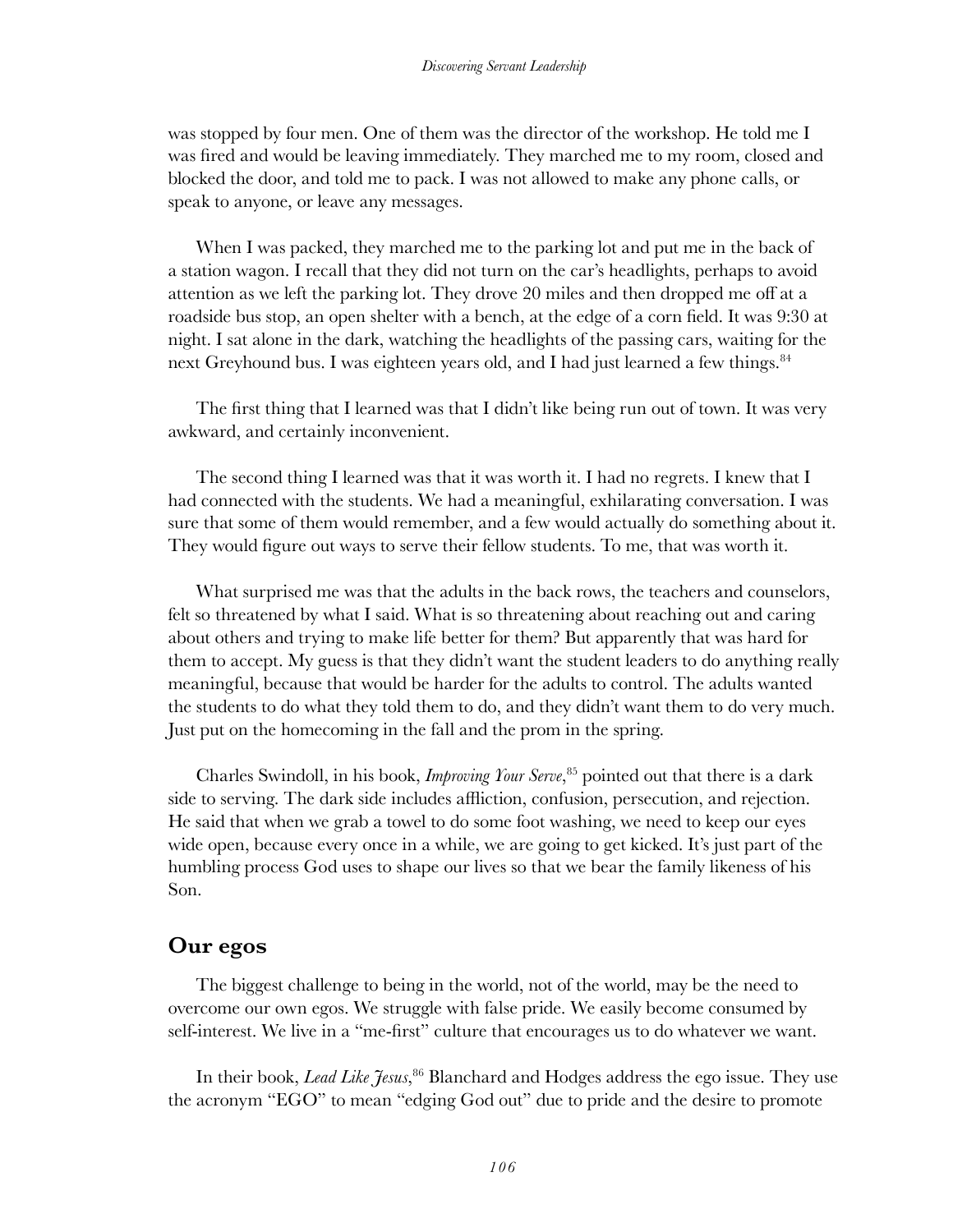oneself. This kind of EGO is filled with fear, and a need to protect oneself. This separates people from God and each other.

But there is another way to use the acronym EGO, and Blanchard and Hodges say that is "exalting God only," with humility and confidence in God. Those who exalt God only create communities and promote fellowship. Their lives are characterized by contentment, generosity, and trust.

When you exalt God only, your ego needs are met in a different way—not by power and wealth, but by the meaning that comes from living a faithful, loving, authentic life of service to others. Your ego needs are met by the knowledge that you are who God intends you to be, and you are doing what God intends you to do.

## **The assurance of Christ**

It is challenging to be in the world, not of the world, but we cannot waiver. Christ has taught us how to live and lead. When we follow him, we will bring hope and joy to many. We will help those who need help the most. And we will do it without worrying about what the secular, commercial world thinks.

When we follow Jesus, we have his assurances. Jesus said: "I am the way and the truth and the life" (Jn. 14:6). He said: "I am the vine; you are the branches. If you remain in me and I in you, you will bear much fruit…" (Jn. 15:5).

In addition to the assurances of Jesus, there is plenty of evidence that supports his teaching. Real-life stories testify to the effectiveness of servant leadership. Empirical research has demonstrated the positive impact of servant leadership in the workplace. There are many practices that help servant-leaders to be effective. We know that servant leadership *works*.

This makes sense. Jesus knows us. He knows how God designed us. So he has taught us a way of leading that brings out our best, and helps us to bring out the best in others.

I have said that servant leadership is counter-cultural. It is not the dominant model of leadership in most cultures, so it is not what most people experience in their daily lives. But we have reason to believe that people all over the world would willingly follow servant leaders.

I say this based on the results of the GLOBE study that began in 1991 and continued for a decade. It involved 170 researchers worldwide. Data were collected from 17,300 middle managers from 951 organizations in 62 countries.

The researchers asked the managers about various dimensions of leadership to find out which ones they thought contributed to outstanding leadership. The study found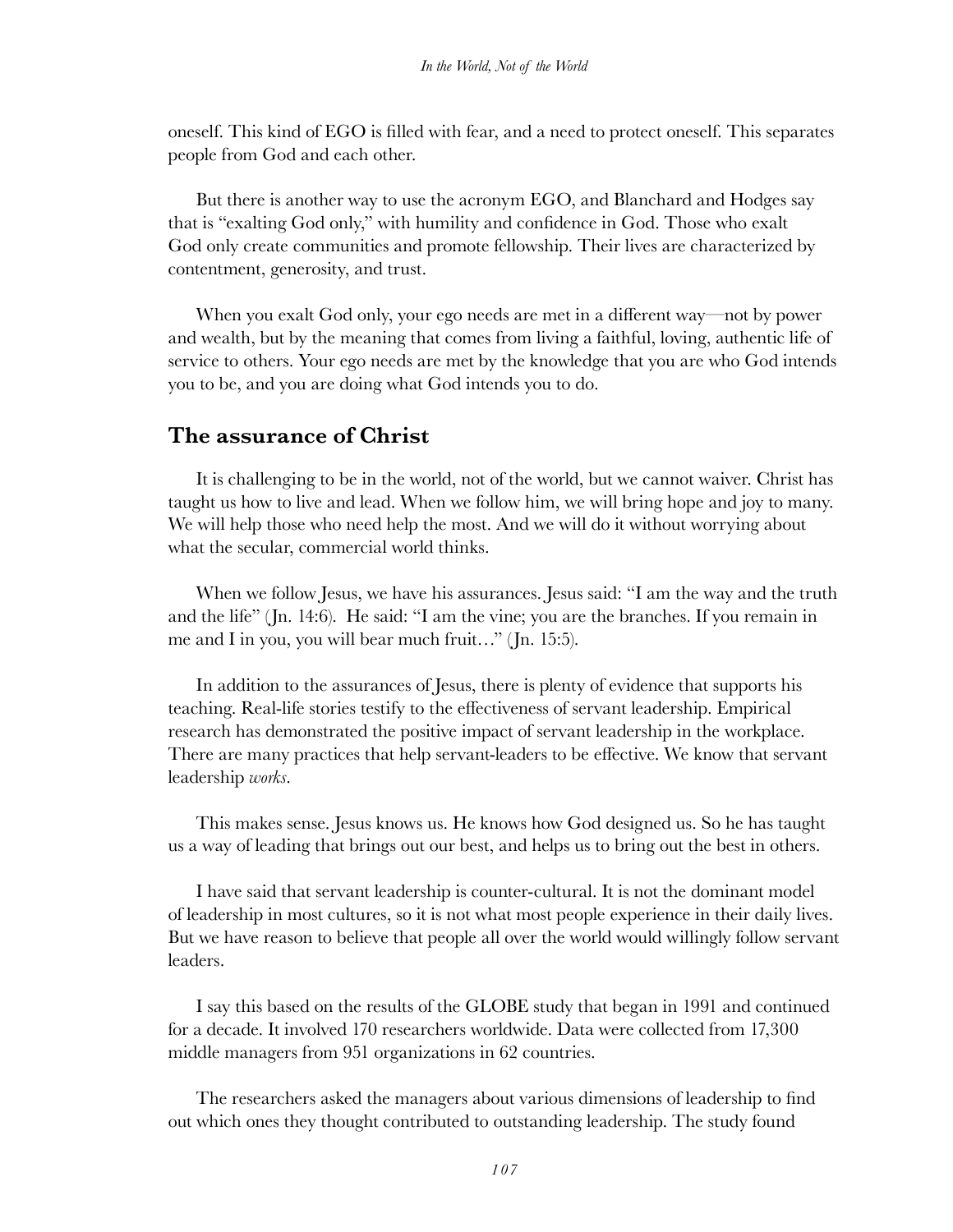that all cultures saw the *charismatic/value-based* dimension as contributing to outstanding leadership. This included the leader's ability to inspire, motivate, and expect high performance outcomes. It also included self-sacrifice, integrity, and decisiveness. All cultures also saw *team orientation* as contributing substantially to outstanding leadership. This emphasized effective team-building and implementation of a common purpose or goal among team members.

The study was not specifically a study of servant leadership, but the leadership characteristics desired by all cultures are consistent with servant leadership. Servant leadership may be counter-cultural, but I believe that it is the kind of leadership that people all over the world would like to see.

For me, this is the ultimate reason that servant leadership matters. I believe that people all over the world are ready to follow servant leaders. And Christian servant leaders can lead them in ways that help the kingdom of God to break into our world.

When we pray the Lord's prayer, we pray that God's kingdom will come, on earth as it is in heaven. We can play our part in the inbreaking of the kingdom. We can live lives of faith, love, and service. As servant leaders, we can love and serve our families, our colleagues, our customers, our communities, and people all over the world. As members of the body of Christ, we can work and pray so that the kingdom *will* come, on earth as it is in heaven.

## **Summary**

In summary, servant leadership is counter-cultural. Jesus rejected earthly power, and he pointed us away from material wealth. He prayed that his disciples would be in the world, not of the world. We need to be in the world, loving and helping others, without measuring ourselves by the world's symbols of success like power and wealth. There are challenges to being a servant leader, but we know that Jesus has taught us a way of leading that brings out our best and helps us to bring out the best in others. Servant leadership matters, because servant leaders can help the kingdom of God to break into our world.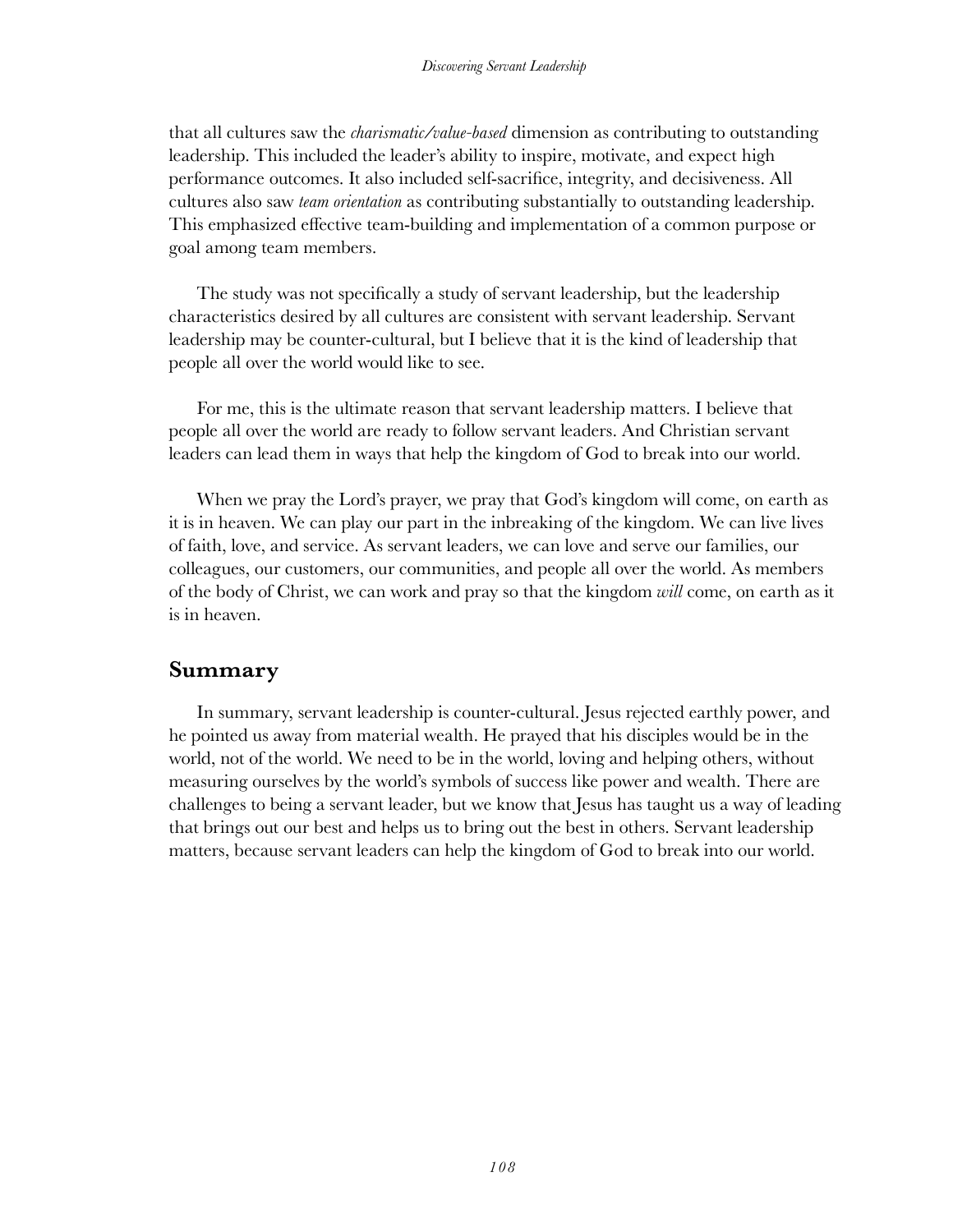

- 1 Robert K. Greenleaf, "The Servant as Leader," in *Servant Leadership: A Journey into the Nature of Legitimate Power and Greatness* (New York: Paulist Press, 1977), 7-48.
- 2 Arthur Boers, *Servants and Fools: A Biblical Theology of Leadership* (Nashville, TN: Abingdon Press, 2015).
- 3 N.T. Wright, *How God Became King: The Forgotten Story of the Gospels* (New York: HarperOne, 2012), 227-228.
- 4 Rick Warren, *The Purpose Driven Life* (Grand Rapids, MI: Zondervan, 2002), 228.
- 5 Kent M. Keith, *Jesus Did It Anyway: The Paradoxical Commandments for Christians* (New York: G.P. Putnam's Sons, 2005), 34-36.
- 6 Donald B. Kraybill, *The Upside-Down Kingdom* (Scottdale, PA: Herald Press, 2003), 229.
- 7 Siang-Yang Tan, *Full Service: Moving from Self-Serve Christianity to Total Servanthood*  (Grand Rapids, MI: Baker Books, 2006), 16.
- 8 Warren, *The Purpose Driven Life*, 257-258.
- 9 Tom Nelson, *The Economics of Neighborly Love: Investing in Your Community's Compassion and Capacity* (Downers Grove, IL: InterVarsity Press, 2017).
- 10 Alanna Foxzwell-Baraja, "Beauty from Broken Things," *Christianity Today* (July 2013).
- 11 Robert Penn Warren, *All The King's Men* (New York: Mariner Books, 2002).
- 12 Aubrey Malphurs, *Being Leaders: The Nature of Authentic Christian Leadership* (Grand Rapids, MI: Baker Books, 2003), 38.
- 13 J. Oswald Sanders, *Spiritual Leadership: Principles of Excellence for Every Believer* (Chicago: Moody Press, 1994), 125.
- 14 Kraybill, *The Upside-Down Kingdom*, 229.
- 15 Malphurs, *Being Leaders*, 37.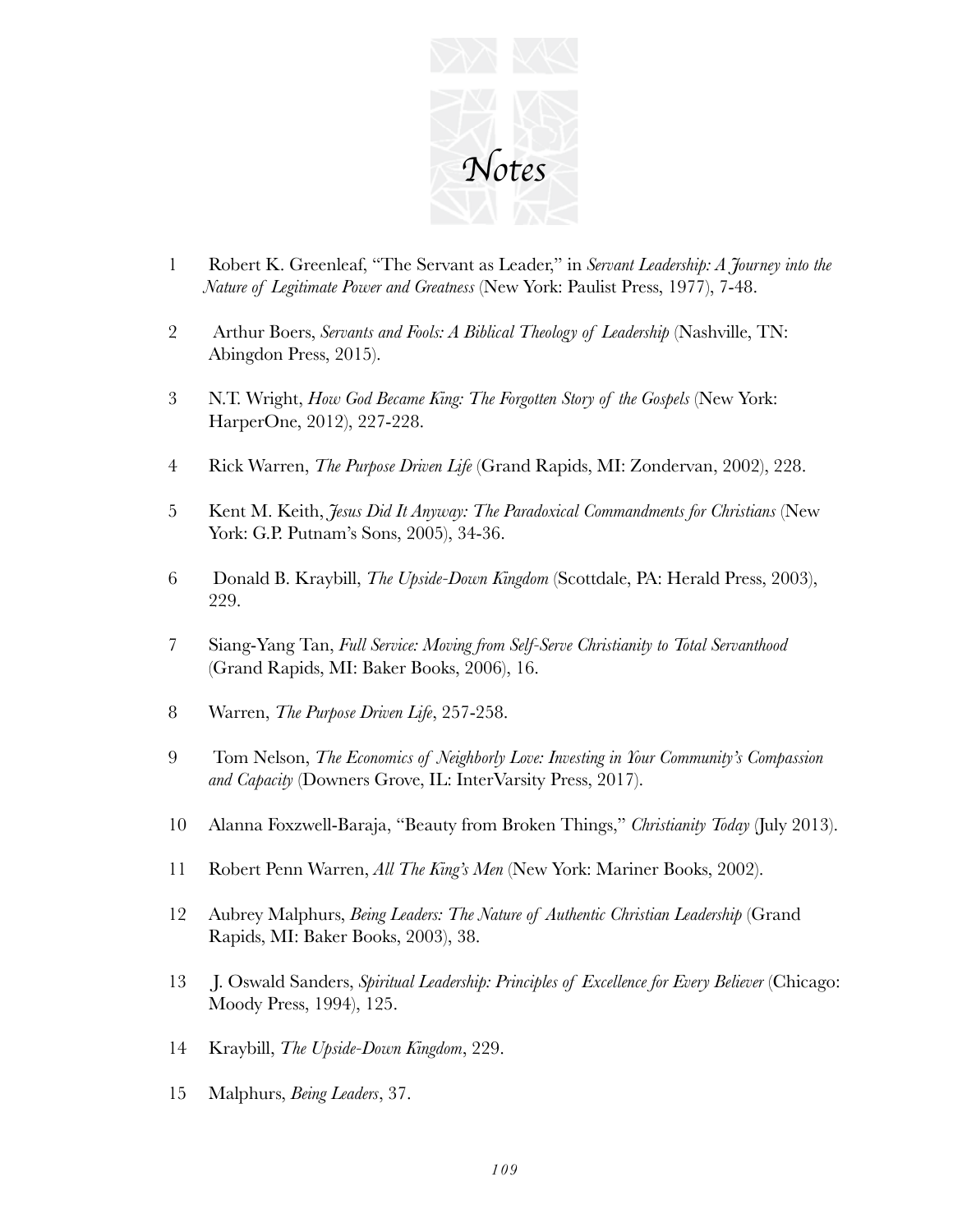- 16 Gayle Erwin, *The Jesus Style* (Palm Springs, CA: Ronald N. Haynes Publishers, Inc., 1983), 57-58.
- 17 N. T. Wright, *How God Became King*, 227-228.
- 18 Tony Baron, *The Cross and the Towel: Leading to a Higher Calling* (Tucson, AZ: Wheatmark, 2011), 51-52.
- 19 Stacy T. Rinehart, *Upside Down: The Paradox of Servant Leadership* (Colorado Springs, CO: NavPress Publishing Group, 1998), 28, 44.
- 20 Henri J. M. Nouwen, *In the Name of Jesus: Reflections on Christian Leadership* (New York: The Crossroad Publish Company, 1989), 59.
- 21 Joseph J. Ellis, *Founding Brothers: The Revolutionary Generation* (New York: Vintage Books, 2000), 130.
- 22 N. T. Wright, *How God Became King*, 241.
- 23 Ken Blanchard and Phil Hodges, *Lead Like Jesus: Lessons from the Greatest Leadership Role Model of All Time* (Nashville, TN: W Publishing Group, 2005), 177-178, 195.
- 24 Rinehart, *Upside Down*, 50.
- 25 Rinehart, *Upside Down*, 145.
- 26 Robert K. Greenleaf, "The Servant as Leader," in *Servant Leadership,* 13-14.
- 27 James A. Autry, *The Servant Leader: How to Build a Creative Team, Develop Great Morale, and Improve Bottom-Line Performance* (Roseville, CA: Prima Publishing, 2001), 20-21.
- 28 Margaret J. Wheatley, *Leadership and the New Science: Learning about Organization from an Orderly Universe* (San Francisco: Berrett-Koehler Publishers, Inc., 1994), 38-39.
- 29 Michael Youssef, *The Leadership Style of Jesus* (Eugene, OR: Harvest House Publishers, 2013), 42.
- 30 Malphurs, *Being Leaders*, 34.
- 31 James C. Hunter, *The Servant: A Simple Story about the True Essence of Leadership* (Rocklin, CA: Prima Publishing, 1998), 124.
- 32 Robert C. Liden, Sandy J. Wayne, Hao Zhao and David Henderson, "Servant Leadership: Development of a Multidimensional Measure and Mult-level Assessment," *The Leadership Quarterly*, 19, 161-177 (2008).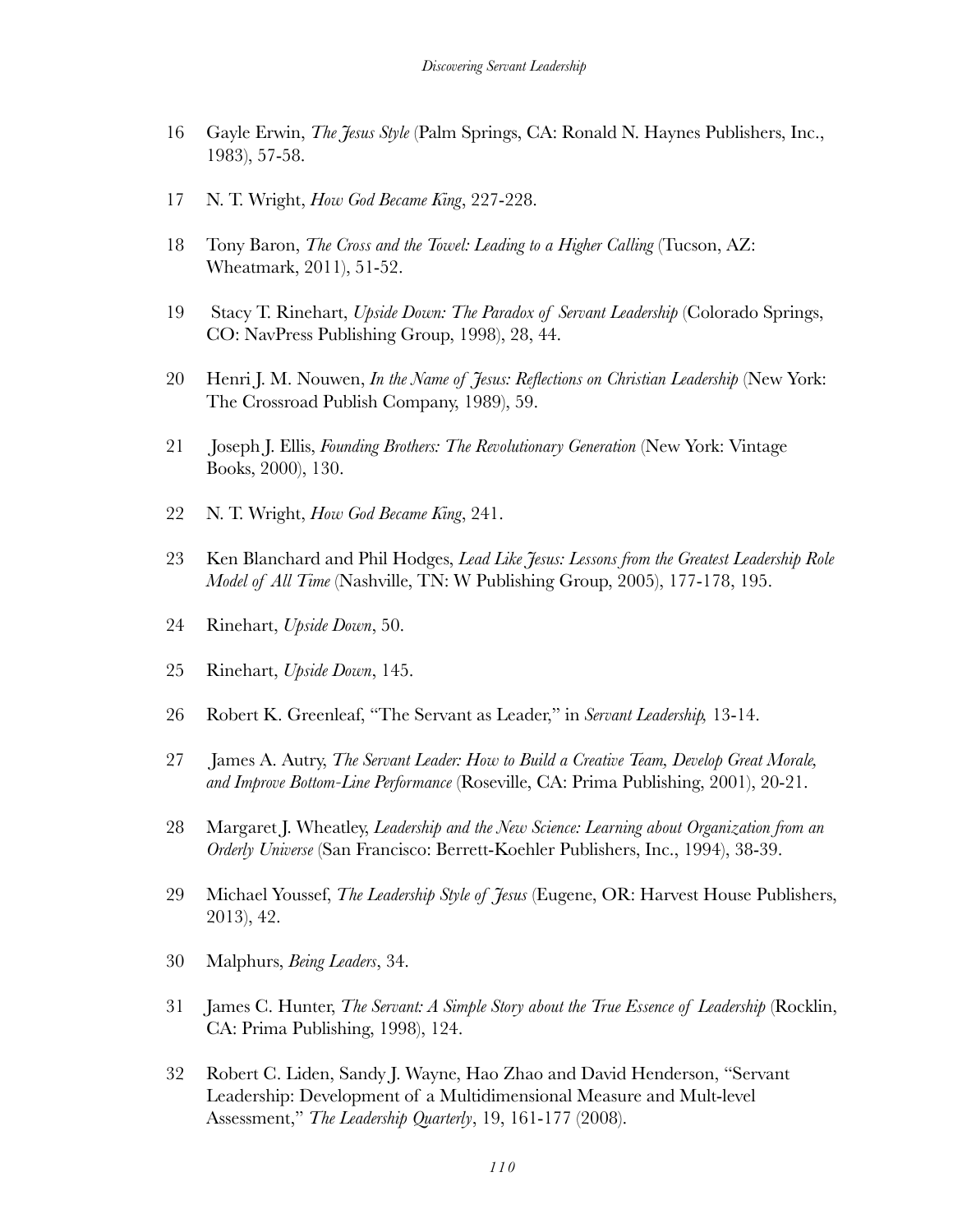- 33 C. Gene Wilkes, *Jesus on Leadership* (Carol Stream, IL: Tyndale House Publishers, Inc. 1998), 96.
- 34 This story was first published in Kent M. Keith, *Anyway: The Paradoxical Commandments: Finding Personal Meaning in a Crazy World* (New York: G.P. Putnam's Sons, 2002), 77-82.
- 35 Adam Grant, *Give and Take: Why Helping Others Drives Our Success* (New York: Penguin Books, 2014).
- 36 Siang Yang Tan, *Full Service*, 41.
- 37 James McGregor Burns, *Leadership* (New York: Harper Torchbooks, 1978).
- 38 Blanchard and Hodges, *Lead Like Jesus*, 66-67.
- 39 Wilkes, *Jesus on Leadership*, 41.
- 40 Erwin, *The Jesus Style*, 71.
- 41 C.S. Lewis, *Mere Christianity* (New York: HarperOne, 2001), 121-124.
- 42 Laura Reave, "Spiritual values and practices related to leadership effectiveness," *The Leadership Quarterly* 16 (2005), 672-673.
- 43 Jim Collins, *Good to Great: Why Some Companies Make the Leap… and Others Don't* (New York: HarperCollins Publishers, Inc., 2001), 21, 30.
- 44 Merwyn A. Hayes and Michael D. Comer, *Start with Humility: Lessons from America's Quiet CEOs on How to Build Trust and Inspire Followers* (Westfield, IN: The Greenleaf Center for Servant Leadership, 2010), 3-4.
- 45 Blanchard and Hodges, *Lead Like Jesus*, 18.
- 46 Laura Reave, "Spiritual values and practices related to leadership effectiveness," 681.
- 47 Greenleaf, *Servant Leadership*, 17.
- 48 Ernesto Sirolli, "Want to help someone? Shut Up and Listen." *TEDTalk*, September 2012.
- 49 Paul Tillich, found in Michale Moncur, "Quotation Details." *The Quotations Page*. http://www.quotationspage.com/quote/33410.html.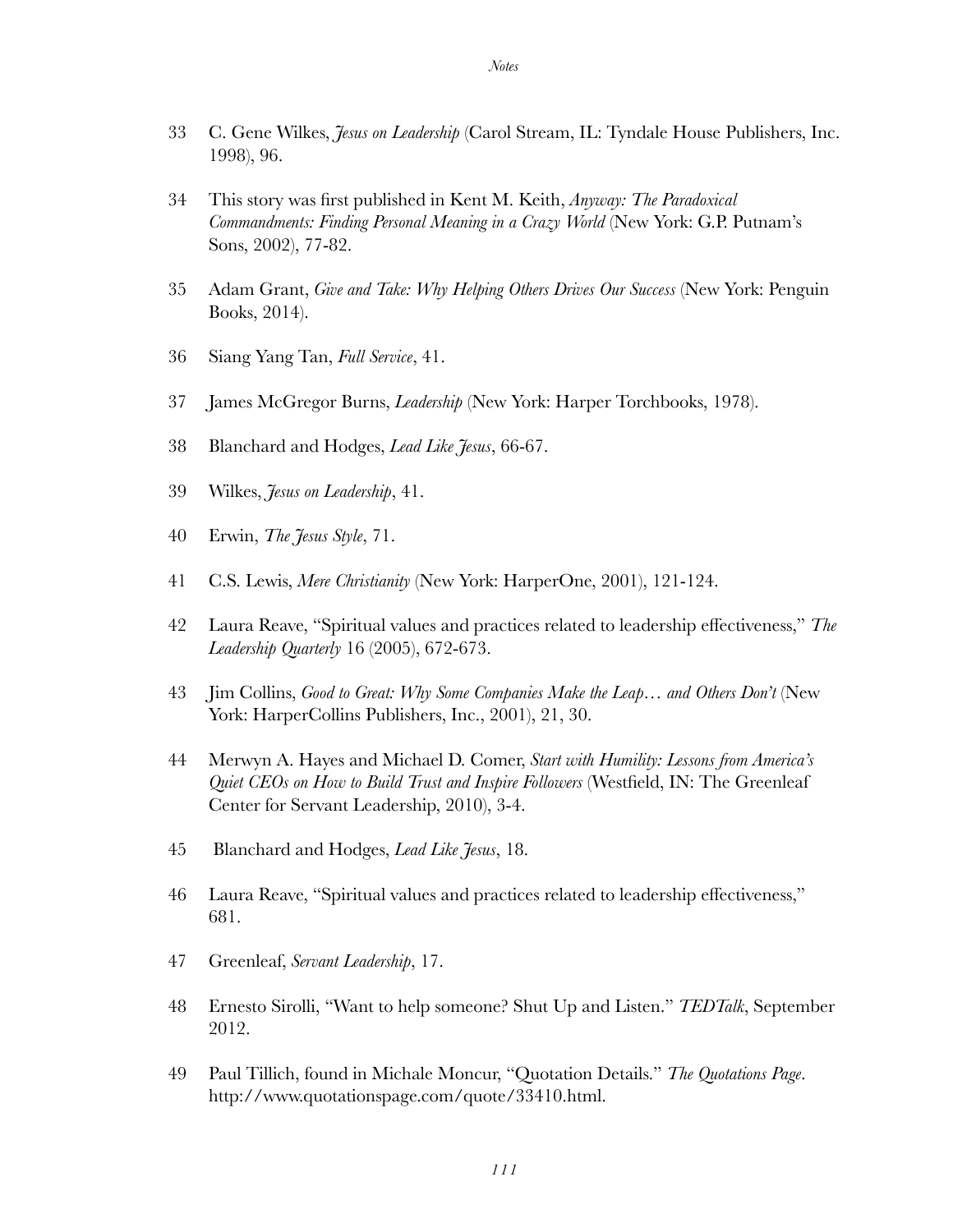- 50 Marvin Bower, "Developing Leaders in Business," *The McKinsey Quarterly*, no. 4 (1997): 9.
- 51 Winston Churchill, in Michael Moncur, "Quotation Details." *The Quotation Page*. http://www.quotationspage.com/quote/39728.html.
- 52 Erwin, *The Jesus Style*, 19.
- 53 Greenleaf, *Servant Leadership*, 142, 146-147.
- 54 Peter F. Drucker, *The Effective Executive* (New York: Harper & Row, Publishers, 1967), 59-60.
- 55 John Whitmore, *Coaching for Performance: Growing Human Potential and Purpose,* 4th ed. (London: Nicholas Brealey Publishing, 2009), 10.
- 56 James M. Kouzes and Barry Z. Posner, *A Leader's Legacy* (San Francisco: Jossey-Bass, 2006), 79.
- 57 Greenleaf, *Servant Leadership*, 26.
- 58 James M. Kouzes and Barry Z. Posner, *The Truth about Leadership: The No-Fads, Heartof-the-Matter Facts You Need to Know* (San Francisco: Jossey-Bass, 2010), 46.
- 59 Bill Shore, *The Cathedral Within: Transforming Your Life by Giving Something Back* (New York: Random House, 1999).
- 60 Peter F. Drucker, *The Concept of the Corporation* (Piscataway, NJ: Transaction Publishers, 2011).
- 61 Henry Mintzberg, "Rebuilding Companies as Communities," Harvard Business Review (July-August 2009), 2. See also the YouTube video, "Henry Mintzberg on Firms as Communities for a Brazilian Executive Program with FIERGS."
- 62 Simon Sinek, *Leaders Eat Last: Why Some Teams Pull Together and Others Don't* (New York: Penguin Group, 2014), 19-25.
- 63 Robert K. Greenleaf, "The Leadership Crisis," in Larry Spears, ed., *The Power of Servant Leadership* (San Francisco: Berrett-Koehler Publishers, Inc., 1998), 87.
- 64 Simon Sinek, *Start with Why: How Great Leaders Inspire Everyone to Take Action* (New York: Penguin Portfolio, 2009).
- 65 Bower, "Developing Leaders in a Business," 6.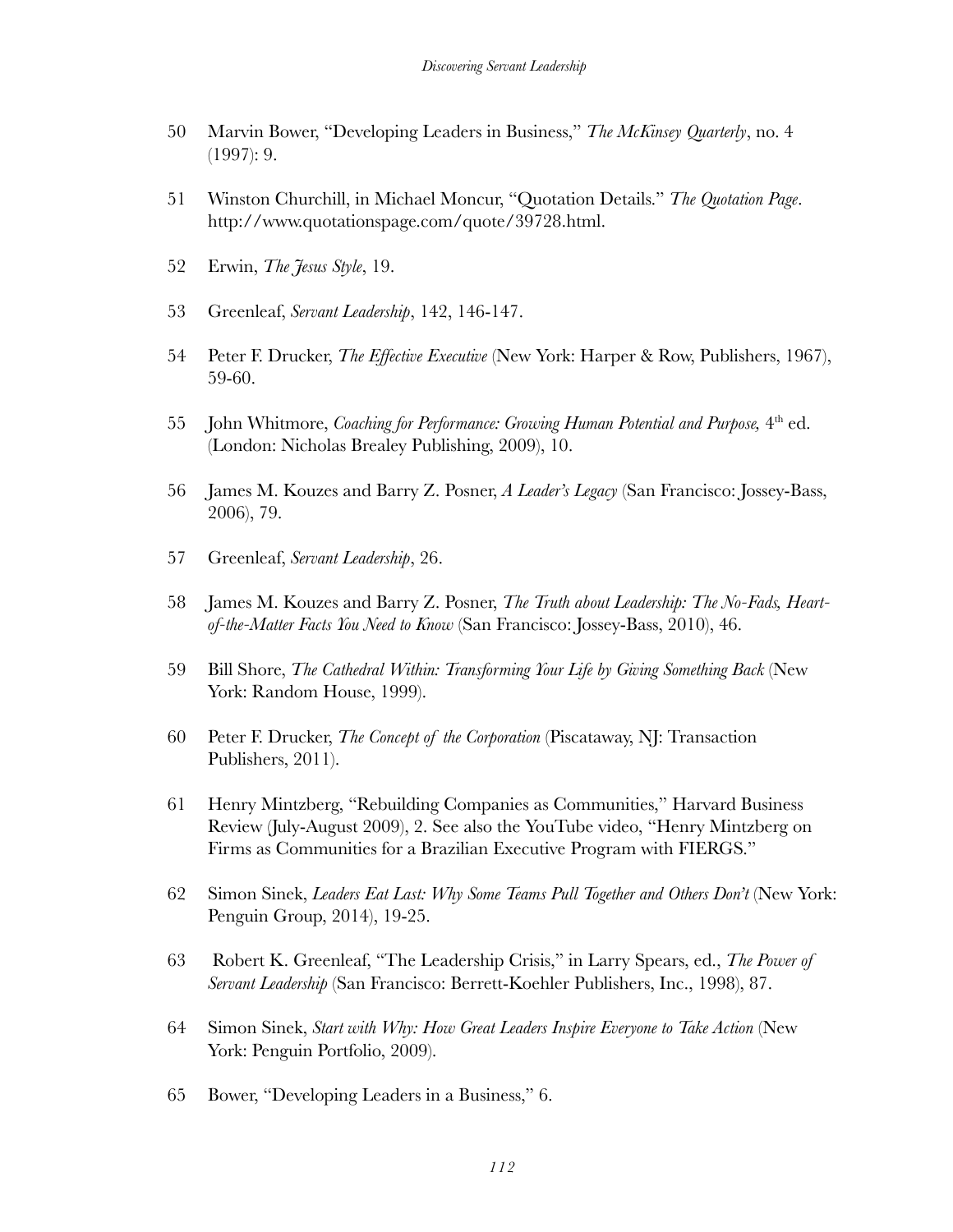- 66 David M. Herold and Donald B. Fedor, *Change the Way You Lead Change: Leadership Strategies that Really Work* (Stanford, CA: Stanford University Press, 2008).
- 67 James O'Toole, *Leading Change: The Argument for Values-Based Leadership (*New York: Ballantine Books, 1996), 84-85.
- 68 Walter McFarland and Susan Goldsworthy, *Choosing Change: How Leaders and Organizations Drive Results One Person at a Time* (New York: McGraw-Hill, 2014), 2-3.
- 69 D. Michael Abrashoff, "Retention through Redemption," *Harvard Business Review* (February 2001).
- 70 Edward J. Kormondy and Kent M. Keith, *Nine University Presidents Who Saved Their Institutions: The Difference in Effective Administration* (Lewiston, NY: The Edwin Mellen Press, 2008).
- 71 John P. Kotter and Dan S. Cohen, *The Heart of Change: Real-Life Stories of How People Change Their Organizations* (Boston: Harvard Business Review Press, 2002), 28-30.
- 72 Joseph M. Patrnchak, *The Engaged Enterprise: A Field Guide for the Servant-Leader* (Atlanta, GA: Greenleaf Center for Servant Leadership, 2016).
- 73 Douglas McGregor, *The Human Side of Enterprise*, Annotated Edition (New York: McGraw-Hill, 2006).
- 74 Alfie Kohn, *Punished by Rewards: The Trouble with Gold Stars, Incentive Plans, A's, Praise, and Other Bribes* (New York: Houghton Mifflin Company, 1993).
- 75 Max H. Bazerman and Ann E. Tenbrunsel, "Ethical Breakdowns," *Harvard Business Review* (April 2011), 60.
- 76 Kenneth W. Thomas, *Intrinsic Motivation at Work: Building Energy & Commitment* (San Francisco: Berrett-Koehler Publishers, Inc., 2002), 43-46.
- 77 Frederick Herzberg, "One More Time: How Do You Motivate Employees?" *Harvard Business Review* (September-October 1987).
- 78 Viktor E. Frankl, *Man's Search for Meaning: An Introduction to Logotherapy* (New York: Pocket Books, 1963).
- 79 Patricia A. Boyle, Lisa Barnes, Aron Buchman, David Bennett, "Purpose in Life Is Associated with Mortality among Community-Dwelling Older Persons," *Psychosomatic Medicine* 71(5): 574-9, June 2009.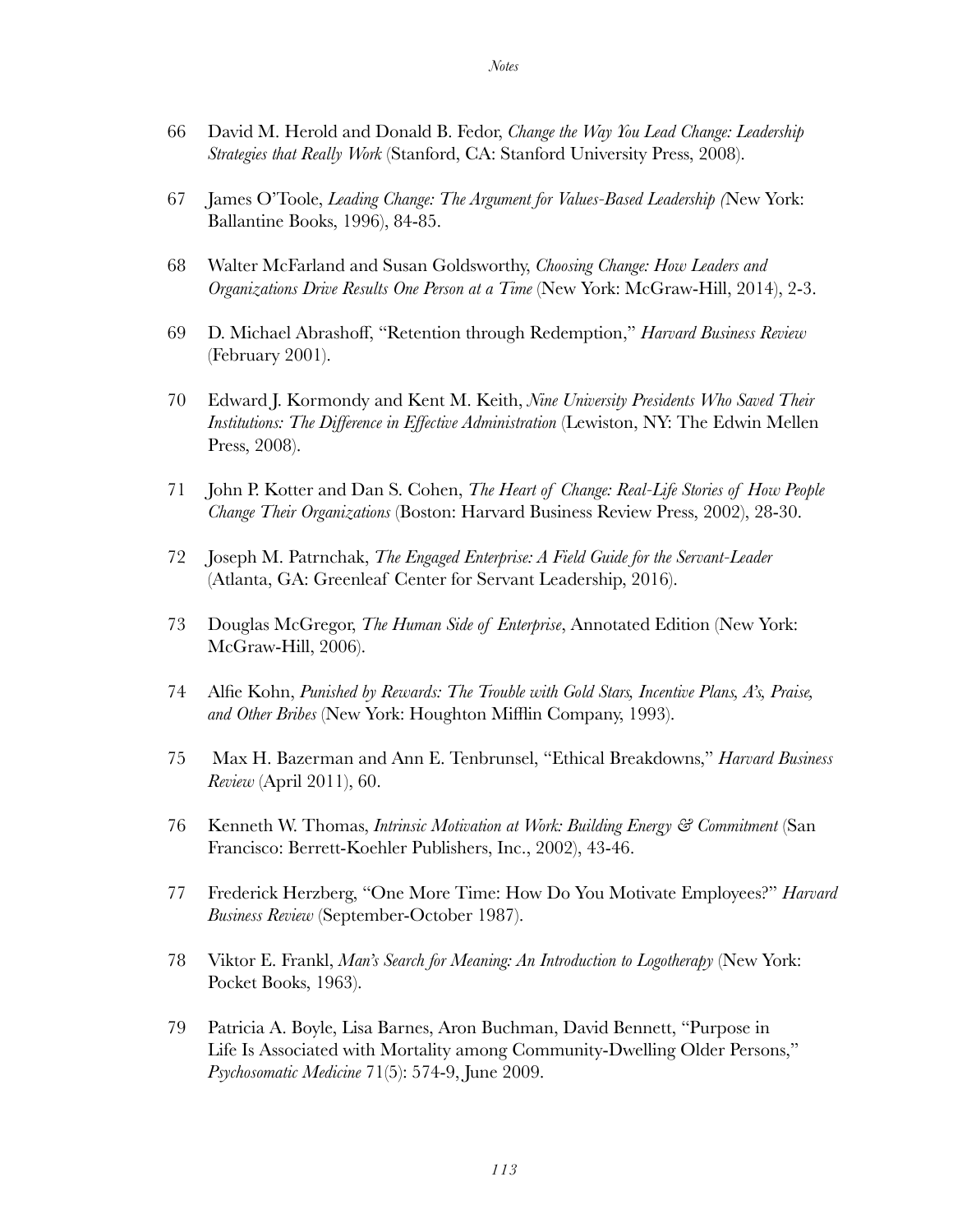- 80 Drucker, *The Effective Executive,* 52.
- 81 Cheryl Bachelder, *Dare to Serve: How to Drive Superior Results by Serving Others* (San Francisco: Berrett-Koehler Publishers, 2015).
- 82 Adam M. Grant, "Does Intrinsic Motivation Fuel the Prosocial Fire? Motivational Synergy in Predicting Persistence, Performance, and Productivity." *Journal of Applied Psychology* 93, no. 1 (2008).
- 83 Kent M. Keith, *Do It Anyway: Finding Personal Meaning and Deep Happiness by Living the Paradoxical Commandments* (Novato, CA: New World Library, 2008), 35-36.
- 84 Kent M. Keith, *Anyway: The Paradoxical Commandments: Finding Personal Meaning in a Crazy World* (New York: G.P. Putnam's Sons, 2002), 55-59.
- 85 Charles R. Swindoll, *Improving Your Serve* (Nashville, TN: Thomas Nelson, 1981),178- 181.
- 86 Blanchard and Hodges, *Lead Like Jesus*, 39-80.